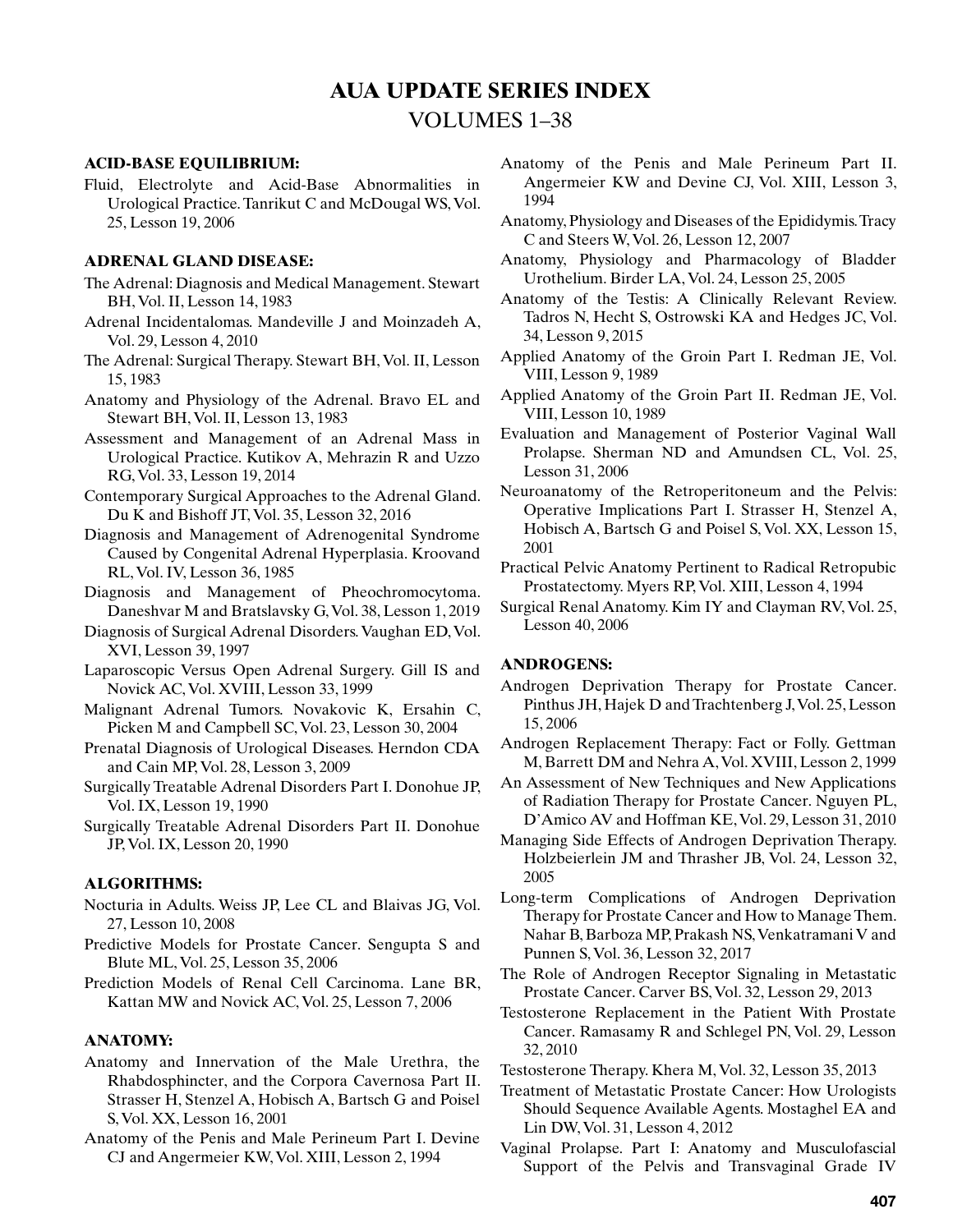Cystocele Repair. Grey Maher M, Mourtzinos A, Yu H-Y and Raz S, Vol. 25, Lesson 29, 2006

### **ANOMALIES:**

- Adult Myelodysplasia. McGuire EJ and Denil J, Vol. X, Lesson 38, 1991
- Autosomal Dominant Polycystic Kidney Disease. Gurkowski LJ and Grantham JJ, Vol. XI, Lesson 30, 1992
- Autosomal Dominant Polycystic Kidney Disease. Herron KG and Grantham JJ, Vol. VII, Lesson 32, 1988
- The Bent Penis. Vorstman B and Devine CJ, Vol. IV, Lesson 16, 1995
- Bladder Exstrophy. Duckett JW and Caldamone AA, Vol. III, Lesson 13, 1984
- Bladder Exstrophy: Reconstructive Alternatives. Arap S and Giron A, Vol. X, Lesson 25, 1991
- Congenital Anomalies into Adulthood Part I. Woodhouse CRJ, Vol. V, Lesson 27, 1986
- Congenital Anomalies into Adulthood Part II. Woodhouse CRJ, Vol. V, Lesson 28, 1986
- Congenital Penile Curvature. McCammon KA and Jordan GH, Vol. 23, Lesson 10, 2004
- Current Management of Ureteroceles. Coplen DE, Vol. XVII, Lesson 30, 1998
- Current Surgery for Epispadias. Hollowell JG, Woodhouse CRJ and Ransley PG, Vol. XIV, Lesson 11, 1995
- Diagnosis and Management of Hydronephrosis In Utero. Kramer SA, Vol. V, Lesson 23, 1986
- Diagnosis and Management of the Nonpalpable Undescended Testicle. Walker RD, Vol. XI, Lesson 20, 1992
- Ectopic Kidneys and Renal Fusion Anomalies. Gleason PE and Kramer SA, Vol. XIV, Lesson 33, 1995
- Ectopic Kidneys and Renal Fusion Anomalies. Snow BW, Vol. VI, Lesson 6, 1987
- The Ectopic Ureter. Shapiro E, Vol. IX, Lesson 31, 1990
- Epispadias. Winslow BH and Devine CJ, Vol. III, Lesson 14, 1984
- Evaluation and Treatment of the Abdominal Mass in Infancy and Childhood. Tank ES, Vol. III, Lesson 3, 1984
- Evidence Based Approach to Combining Androgen Suppression and Radiation Therapy for Men With Locally Advanced or Clinically Localized Prostate Cancer. D'Amico AV, Vol. 24, Lesson 22, 2005
- Familial and Genetic Urologic Disorders in Childhood. Walker RD, Vol. VI, Lesson 30, 1987
- Impact of Prenatal Ultrasonography on Detection, Evaluation, Management and Outcome of Genitourinary Anomalies. Ellsworth P and Sitnikova L, Vol. 24, Lesson 28, 2005
- Intersex Disorders Part I. Diamond DA, Vol. IX, Lesson 9, 1990
- Intersex Disorders Part II. Diamond DA, Vol. IX, Lesson 10, 1990
- Intersex Part I. Joseph DB, Vol. XXII, Lesson 5, 2003

Intersex Part II. Joseph DB, Vol. XXII, Lesson 6, 2003

- Long-Term Effects of Pediatric Urological Diseases. Lim DJ and Walker RD, Vol. XV, Lesson 23, 1996
- Long-Term Management of Myelodysplasia From Adolescence into Adulthood. Ginsberg DA, Vol. 28, Lesson 10, 2009
- Management of Stones in Anomalous Kidneys. Elliott VL, Clements T, Gettle L and Raman JD, Vol. 29, Lesson 22, 2010
- Megaureter in Children. Elder JS, Vol. VII, Lesson 24, 1988
- Megaureter in Children. Lockhart JL and Politano VA, Vol. II, Lesson 33, 1983
- Micropenis. Gonzales ET, Vol. II, Lesson 39, 1983
- Micropenis: Current Concepts and Controversies. Husmann DA, Levy JB, Cain MP, Teitjen DN and Uramoto GY, Vol. XVII, Lesson 10, 1998
- The Molecular Basis of Intersex Conditions. Kolon TF and Lamb DJ, Vol. XX, Lesson 14, 2001
- The Multicystic Dysplastic Kidney. Peters CA and Badwan K, Vol. 30, Lesson 13, 2011
- The Multicystic Dysplastic Kidney. Peters CA and Mandell J, Vol. VIII, Lesson 7, 1989
- Myelomeningocele in Young Adults. Woodhouse CRJ, Vol. XXII, Lesson 8, 2003
- Occult Spinal Dysraphism (the Tethered Cord) and the Urologist. Husmann DA, Vol. XIV, Lesson 10, 1995
- Pelvic Lipomatosis. Roy O and Steers WD, Vol. 27, Lesson 11, 2008
- Posterior Urethral Valve Obstruction. Hulbert WC and Duckett JW, Vol. XI, Lesson 29, 1992
- Prenatal Diagnosis of Urological Diseases. Herndon CDA and Cain MP, Vol. 28, Lesson 3, 2009
- Prenatal Management of Hydronephrosis. Coplen DE, Vol. XIX, Lesson 17, 2000
- The Prune Belly Syndrome. Rich MA and Duckett JW, Vol. XI, Lesson 17, 1992
- Renal Vein and Vena Caval Anomalies: Embryology and Clinical Implications. Mathews R, Fishman EK and Marshall FF, Vol. 23, Lesson 36, 2004
- Sexual Identity: Shifting Paradigms for the Management of Ambiguous Genitalia. Zderic SA, Vol. XXI, Lesson 21, 2002
- Surgery on the Horseshoe Kidney. Frederick LR, Moss J and Schwartz BF, Vol. 32, Lesson 17, 2013
- Unusual Congenital Anomalies of the Lower Urinary Tract. Redman JE, Vol. II, Lesson 37, 1983
- An Update on the Current Management of Bladder Exstrophy. Ben Chaim J and Gearhart JP, Vol. XVI, Lesson 19, 1997
- Update on Ureteroceles in Children. Caldamone AA and Duckett JW, Vol. III, Lesson 36, 1984
- Urachal Anomalies and Urachal Carcinoma. Weiss RE and Fair WR, Vol. XVII, Lesson 38, 1998
- The Urachus: A Review and Update. Laboccetta LT and Picard JC, Vol. 31, Lesson 9, 2012
- Urethral Valves and the Potential for Healing in Very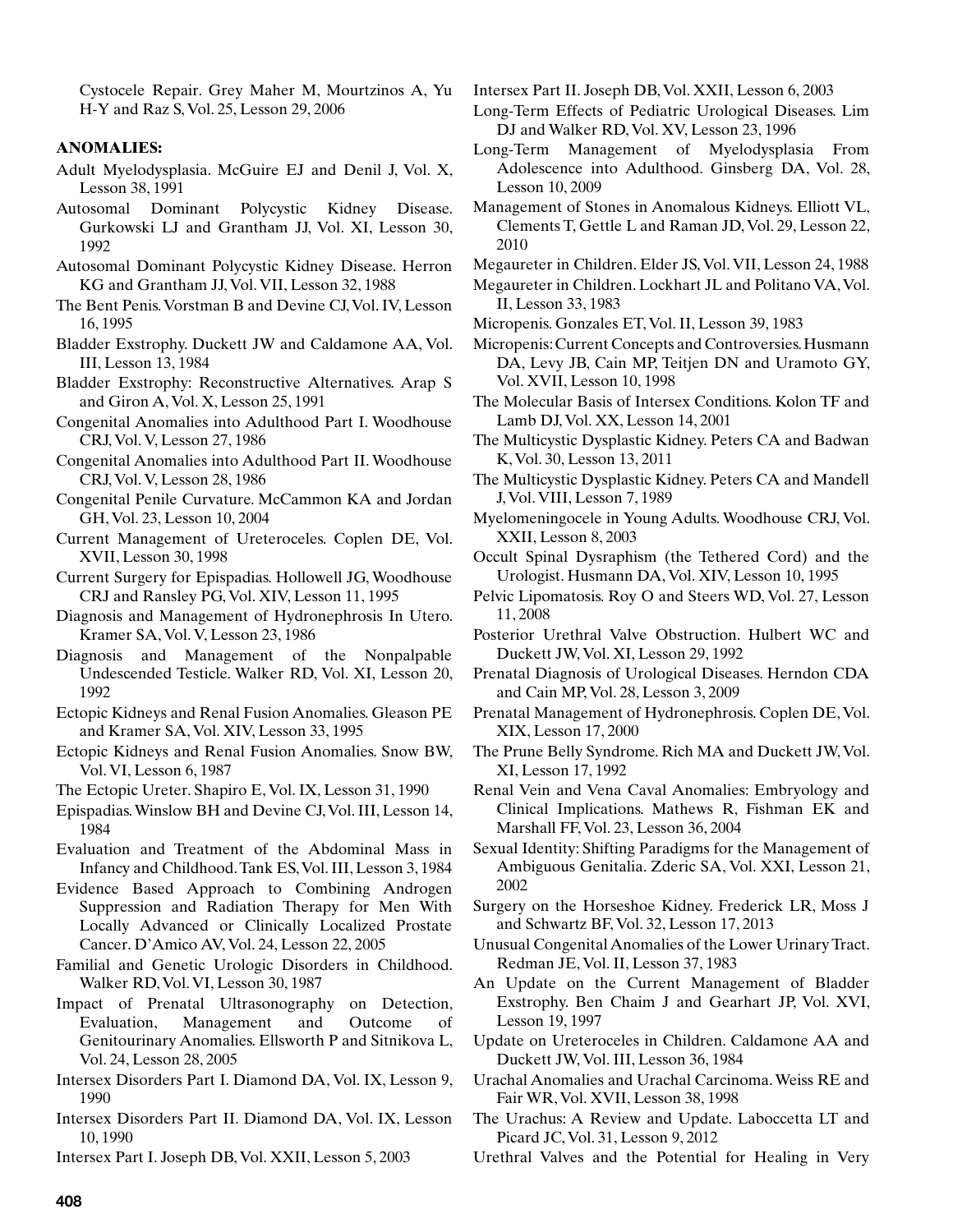Young Patients. Close CE, Vol. XIX, Lesson 14, 2000

- Urologic Evaluation of the Myelodysplastic Child. Poppas DP and Bauer SB, Vol. XVI, Lesson 36, 1997
- Urologic Implications of Imperforate Anus. Brock WA and Pena A, Vol. X, Lesson 27, 1991
- Urologic Management of the Myelodysplastic. Bellinger MF, Vol. V, Lesson 39, 1986
- Urologic Manifestations of von Hippel-Lindau Disease. Klein EA and Novick AC, Vol. IX, Lesson 33, 1990 von Hippel-Lindau Disease: Clinical and Molecular Considerations for the Urologist. Uzzo RG and Novick AC, Vol. XVIII, Lesson 18, 1999

# **ANTIBIOTICS:**

- Antibiotic Prophylaxis in Urologic Surgery. Russo P, Packer MG and Fair WR, Vol. IV, Lesson 1, 1985
- Antibiotics in Special Situations. Chelsky MJ and Hanno PM, Vol. XI, Lesson 40, 1992
- Antimicrobial Prophylaxis for Transrectal Ultrasound Biopsy. Loeb S, Vol. 32, Lesson 1, 2013
- Complications of Antimicrobial Use in the Urological Patient. Orenstein R and Wong ES, Vol. XIV, Lesson 31, 1995
- Continuous Antibiotic Prophylaxis in Children: Current Controversies. Gaither TW, Wang MK and Copp HL, Vol. 36, Lesson 27, 2017
- The Fluoroquinolones and Their Appropriate Use in Treatment of Genitourinary Tract Infections. Wright AJ, Walker RC and Barrett DM, Vol. XII, Lesson 7, 1993
- Management of Acute Cystitis in Women without Antibiotics. Hickling DR and Nickel JC, Vol. 38, Lesson 6, 2019
- Management of Antimicrobial Resistance. Boyle DP, Zembower TR and Maxwell KM, Vol. 35, Lesson 22, 2016

Newer Antibiotics. Hanno PM, Vol. III, Lesson 40, 1984

- The Use and Misuse of Antimicrobial Agents in Urology. Weiser AC and Schaeffer AJ, Vol. XXI, Lesson 37, 2002
- What's New in Antimicrobial Prophylaxis for Urological Surgery. Lightner DJ and Wymer KM, Vol. 38, Lesson 17, 2019

#### **ARTIFICIAL INTELLIGENCE:**

Artificial Intelligence in Urology. Moreira DM and Niederberger CS, Vol. 38, Lesson 8, 2019

### **BIOLOGY:**

- Apoptosis/Programmed Cell Death in Urology. Buttyan R, Vol. XVIII, Lesson 34, 1999
- Construction of Artificial Organs and Tissues Using Autologous Cells. Atala A, Vol. XIX, Lesson 16, 2000
- Discovery and Validation of Molecular Markers of Prostate Cancer. Vickers AJ and Savage C, Vol. 29, Lesson 29, 2010
- Molecular Aspects of Genitourinary Development. Coplen DE, Vol. 24, Lesson 13, 2004
- Peptide Growth Factors in Urology. Steiner MS, Vol. XIV, Lesson 24, 1995
- Use of Antibiotics for Prevention and Treatment of Infections in Pediatric Urology. Hollowell JG and Cunnion K, Vol. 28, Lesson 4, 2009

#### **BIOMARKERS:**

Biomarkers for Bladder Cancer Detection. Ajib K and Kulkarni GS, Vol. 38, Lesson 11, 2019

# **BLADDER:**

- Acute Management of Bladder and Urethral Trauma. Broghammer J and Wessells H, Vol. 27, Lesson 24, 2008
- Anatomy, Physiology and Pharmacology of Bladder Urothelium. Birder LA, Vol. 24, Lesson 25, 2005
- Assessment and Management of Intraoperative Iatrogenic Ureteral and Bladder Injuries. Kreshover JE, Morganstern B and Richstone L, Vol. 32, Lesson 34, 2013
- Augmentation Cystoplasty. Smith RB, Vol. III, Lesson 16, 1984
- Augmentation Cystoplasty. Welk BK and Herschorn S, Vol. 31, Lesson 20, 2012
- Behavioral Treatment for Urinary Incontinence. Burgio KL, Vol. 25, Lesson 23, 2006
- Bladder and Urethral Diverticula. Rovner ES, Vol. 25, Lesson 24, 2006
- Bladder and Urethral Trauma. Weigel JW, Vol. I, Lesson 38, 1982
- Bladder Diverticula. Cinman NM and Richstone L, Vol. 28, Lesson 20, 2009
- Bladder Diverticula. Van Arsdalen KN, Vol. IV, Lesson 6, 1985
- Bladder Exstrophy. Duckett JW and Caldamone AA, Vol. III, Lesson 13, 1984
- Bladder Exstrophy: Reconstructive Alternatives. Arap S and Giron A, Vol. X, Lesson 25, 1991
- Bladder Microbiome in Health and Disease. Mueller ER and Wolfe A, Vol. 38, Lesson 28, 2019
- Bladder Neck Reconstructive Surgery in Children. Kropp KA, Vol. VIII, Lesson 40, 1989
- Bladder Outlet Obstruction in Females. Kuznetsov DD and Kobashi KC, Vol. 24, Lesson 7, 2005
- Bladder Outlet Surgery for Incontinence and Neurogenic Bladder. Dave S and Khoury AE, Vol. 29, Lesson 27, 2010
- Bladder Pain Syndrome: Current Terminology, Diagnosis and Treatment. Erickson DR, Vol. 28, Lesson 36, 2009
- Bladder Trauma. Thomas CL and McAninch JW, Vol. VIII, Lesson 31, 1989
- Botulinum Toxin Use in the Lower Urinary Tract in Adults and Children. Ginsberg DA, Vol. 34, Lesson 16, 2015
- Childhood Genitourinary Rhabdomyosarcoma. Broecker BH, Vol. V, Lesson 16, 1986
- Complications of Bladder Augmentation in Children and Comparison of Gastrointestinal Segments. Rink RC,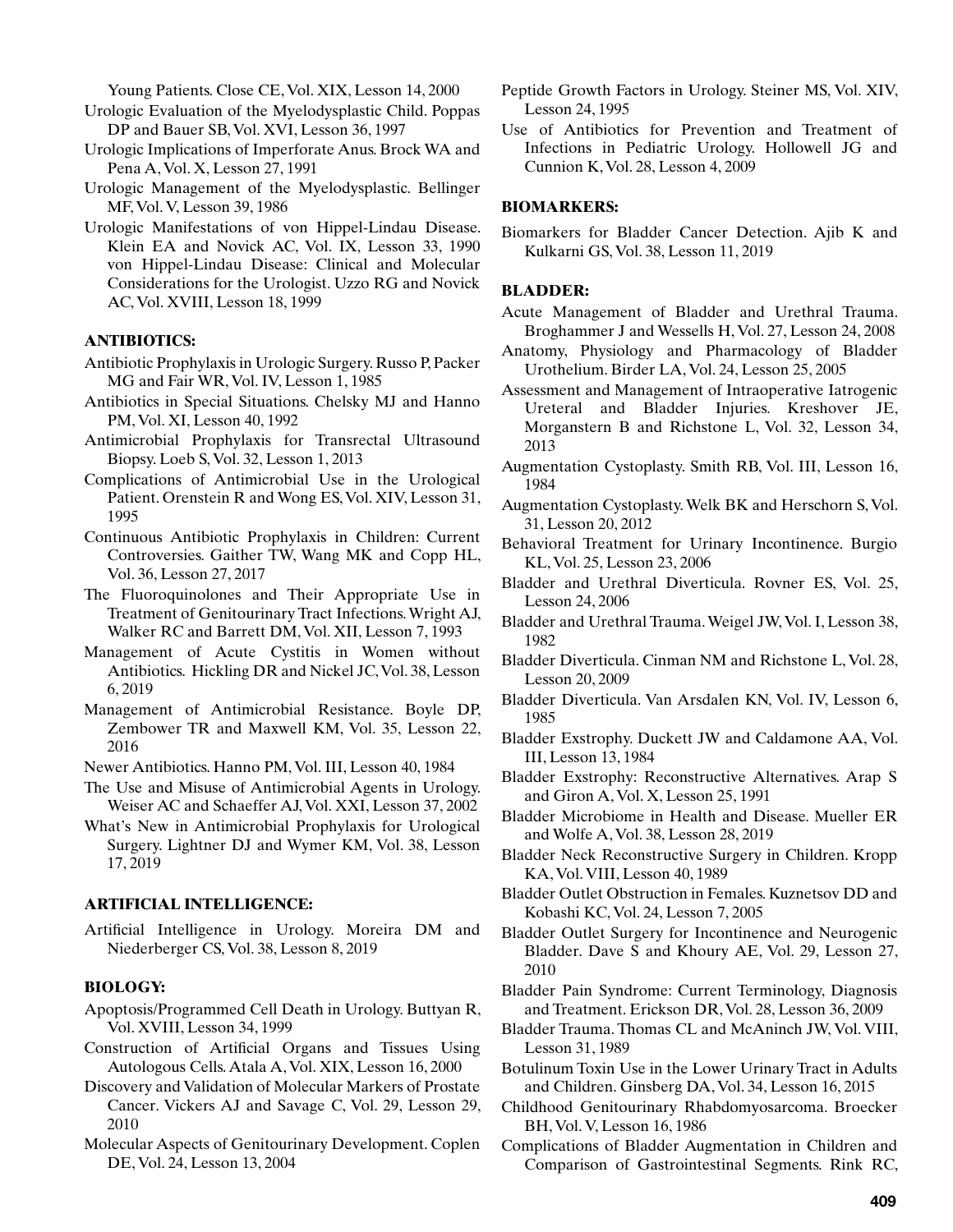Hollensbe D and Adams MC, Vol. XIV, Lesson 15, 1995

- Continent Catheterizable Channels. Casey JT and Yerkes EB, Vol. 33, Lesson 16, 2014
- Cystitis in Infants and Children. Marotte JB, Lee KL and Shortliffe LMD, Vol. 24, Lesson 19, 2005
- Detrusor Underactivity. Abraham N and Goldman HB, Vol. 33, Lesson 11, 2014
- Diagnostic and Treatment Tools for the Management of Multiple Sclerosis Related Neurogenic Bladder Symptoms. Tracey JM and Stoffel JT, Vol. 36, Lesson 30, 2017
- The Fetal Bladder: From Embryology to Developmental Physiology. Nguyen HT and Baskin LS, Vol. XIX, Lesson 15, 2000
- Fistula: See Fistula
- Glycosaminoglycans in Urology. Yun SK, Zimmern PE and Lad P, Vol. XIII, Lesson 24, 1994
- Interstitial Cystitis. Batra AK, Hanno PM and Wein AJ, Vol. XIX, Lesson 2, 2000
- Interstitial Cystitis. Batra AK, Wein AJ and Hanno PM, Vol. XII, Lesson 8, 1993
- Interstitial Cystitis. Case GD, Vol. II, Lesson 26, 1983
- Hemorrhagic Cystitis. Kranc DM and Ovine LA, Vol. XI, Lesson 31, 1992
- Hemorrhagic Cystitis. Rastinehad AR, Kavoussi LR and Noble MJ, Vol. 26, Lesson 7, 2007
- Interstitial Cystitis/Bladder Pain Syndrome. Angel JB and Erickson DR, Vol. 33, Lesson 8, 2014
- Interstitial Cystitis Part I. Hanno PM and Wein AJ, Vol. VI, Lesson 9, 1987
- Interstitial Cystitis Part II. Hanno PM and Wein AJ, Vol. VI, Lesson 10, 1987
- Ketamine: Its Use and Abuse in Urological Practice. Gaunay G, Lufti F and Moldwin R, Vol. 35, Lesson 28, 2016
- Long-Term Management of Myelodysplasia from Adolescence into Adulthood. Ginsberg DA, Vol. 28, Lesson 10, 2009
- LUTS in the Patient with Parkinson Disease: Diagnosis and Management. Lee D, Dillon BE and Lemack GE, Vol. 31, Lesson 38, 2012
- Management of Acute Cystitis in Women without Antibiotics. Hickling DR and Nickel JC, Vol. 38, Lesson 6, 2019
- Management of Long-Term Catheters in Adults: Part I: Intermittent Catheterization. Linsenmeyer TA, Vol. 25, Lesson 37, 2006
- Management of Long-Term Catheters in Adults: Part II: Indwelling Urethral and Suprapubic Catheters. Linsenmeyer TA, Vol. 25, Lesson 38, 2006
- Management of Neuropathic Bladder in Children: Part I. Thomas JC and Elder JS, Vol. 26, Lesson 17, 2007
- Management of Neuropathic Bladder in Children: Part II. Thomas JC and Elder JS, Vol. 26, Lesson 18, 2007
- Management of Neuropathic Bladder in Children: Part II. Erratum. Thomas JC and Elder JS, Vol. 26, December 2007
- Non-Opioid Adjuncts for the Management of Chronic Urological Pain (Non-Malignant Etiology). Thu JHL Meng Y and Lai HH, Vol. 38, Lesson 32, 2019
- Nosocomial Urinary Tract Infections. Purves JT and McIntyre^M, Vol. 29, Lesson 17, 2010
- Outlet Obstruction-Induced Bladder Dysfunction. Lemack GE, Zimmern PE and McConnell JD, Vol. XVIII, Lesson 10, 1999
- Overactive Bladder: Diagnosis and Management. Gormley EA, Vol. 33, Lesson 14, 2014
- Overactive Bladder, Urge Incontinence and Emotional Disorders. Steers WD, Litman HJ and Rosen RC, Vol. 27, Lesson 4, 2008
- Painful Bladder Syndrome/Interstitial Cystitis. Zoltan E, Ferlise V and Hanno PM, Vol. 25, Lesson 9, 2006
- Prenatal Diagnosis of Urological Diseases. Herndon CDA and Cain MP, Vol. 28, Lesson 3, 2009
- Primary Bladder Neck Obstruction in the Male. Kraus SR, Smith CP and Boone TB, Vol. XIX, Lesson 8, 2000
- The Psychology of Urological Chronic Pelvic Pain: A Primer for Urologists Who Want to Know How to Better Manage Chronic Prostatitis and Interstitial Cystitis. Tripp DA and Nickel JC, Vol. 30, Lesson 40, 2011
- Technical Principles of Using Bowel for Urinary Tract Reconstruction. Poch MA, Peabody JO and Guru KA, Vol. 30, Lesson 39, 2011
- Tibial Nerve Stimulation in Overactive Bladder. Ohmann EL and Brucker BM, Vol. 34, Lesson 25, 2015
- Treatment of Non-Neurogenic Overactive Bladder with Electrical Stimulation. Chai TC, Vol. 27, Lesson 19, 2008
- Unexplained Urinary Retention. Montague DK, Vol. I, Lesson 6, 1982
- An Update on the Current Management of Bladder Exstrophy. Ben Chaim J and Gearhart JP, Vol. XVI, Lesson 19, 1997
- Urachal Tumors. Pode D and Fair WR, Vol. X, Lesson 5, 1991
- Urodynamics Best Practices. Scarpero HM, Kaufman MR, Koski M and Dmochowski RR, Vol. 28, Lesson 9, 2009
- Urolithiasis in the Patient With Augmentation Cystoplasty: Pathogenesis and Management. Franco I and Levitt SB, Vol. XVII, Lesson 2, 1998
- Urological Management of Spinal Cord Injury. Lai HH and Boone TB, Vol. 27, Lesson 25, 2008
- Uses and Abuses of Vesicostomy. Duckett JW and Ziylan O, Vol. XIV, Lesson 16, 1995
- Vesicovaginal and Urethrovaginal Fistulas. Rovner ES, Vol. 25, Lesson 6, 2006

# **BOWEL:**

- Augmentation Cystoplasty. Welk BK and Herschorn S, Vol. 31, Lesson 20, 2012
- Technical Principles of Using Bowel for Urinary Tract Reconstruction. Poch MA, Peabody JO and Guru KA, Vol. 30, Lesson 39, 2011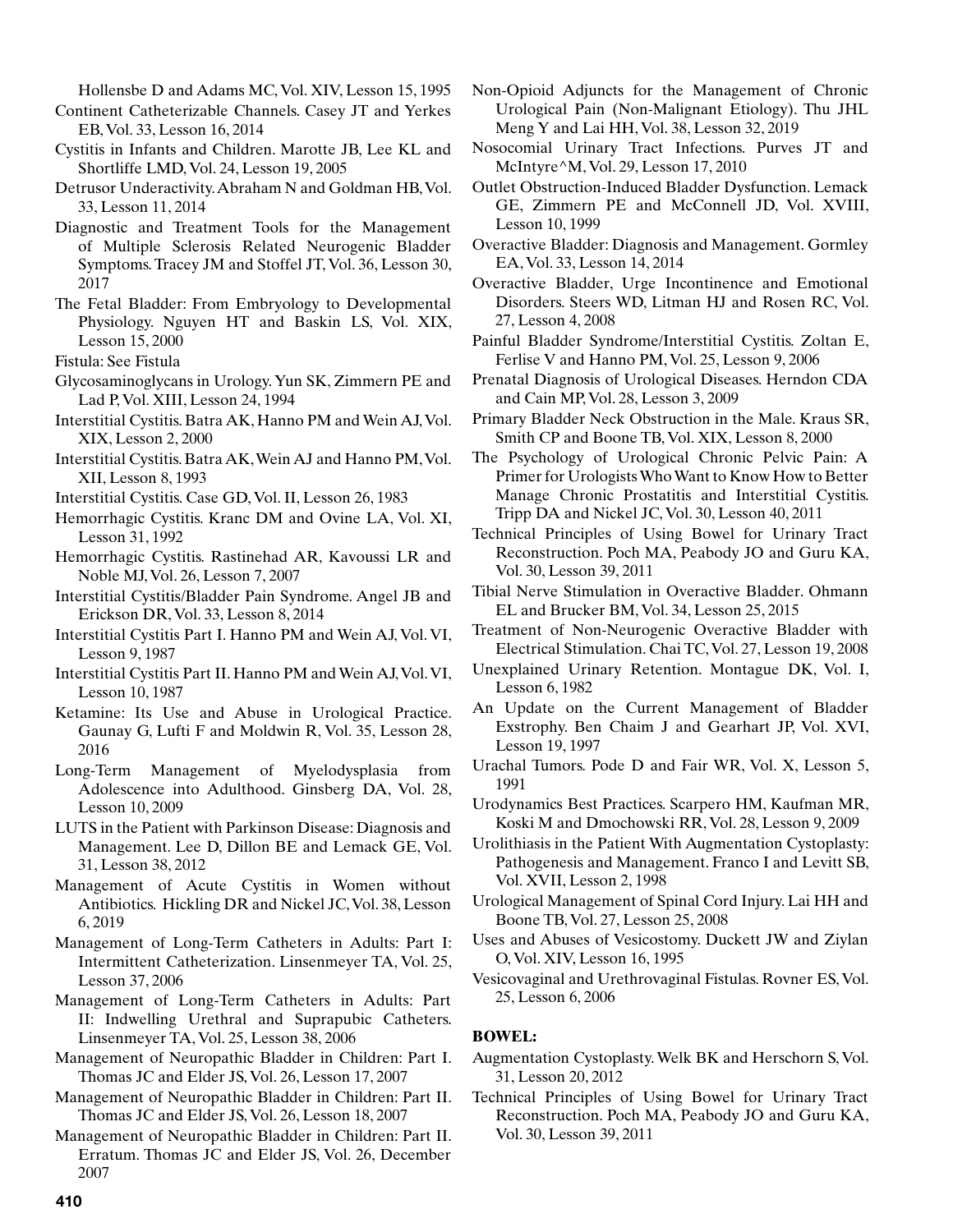#### **BURNS:**

Genital and Perineal Burns. Waguespack RL, Thompson IM, McManus WE and Pruitt BA, Vol. XIV, Lesson 4, 1995

# **CALCULI:**

- Acute and Chronic Cellular, Tissue, and Systemic Effects of ESWL. Bregg K and Vaughan ED, Vol. X, Lesson 4, 1991
- Adjunctive Procedures for Extracorporeal Shock Wave Lithotripsy. Van Arsdalen KN, Vol. VI, Lesson 32, 1987
- Adult Urinary Tract Infections. Rourke E, Kraus SR and Liss MA, Vol. 36, Lesson 37, 2017
- Assessing Outcomes in Urology. Part II: Benign Urological Disease. Penson DF, Vol. 25, Lesson 27, 2006
- Asymptomatic Renal Calculi: Incidence and Management. Westesson KE and Monga M, Vol. 31, Lesson 36, 2012
- Bariatric Surgery and Risk of Stone Disease. Hyams ES, Steele KE and Matlaga B, Vol. 31, Lesson 27, 2012
- Bladder Calculi: Diagnosis and Management. Ogan K and Healy K, Vol. 26, Lesson 35, 2007
- Chemolysis of Urinary Calculi. Dretler SP, Vol. V, Lesson 21, 1986
- Chemolysis of Urinary Calculi. Rodman JS and Vaughan ED, Vol. XI, Lesson 1, 1992
- Clinical Implications and Bioeffects of Shock Wave Lithotripsy. Krambeck AE and Lingeman JE, Vol. 28, Lesson 25, 2009
- Coagulum Pyelolithotomy. Novicki DE, Vol. I, Lesson 7, 1982
- Complications of Ureteroscopy. Semins MJ and Matlaga BR, Vol. 27, Lesson 27, 2008
- Current Approaches to Pediatric Stone Disease. Stapleton FB, Vol. XIX, Lesson 40, 2000
- Cystinuria: Genetics, Diagnosis and Management. Thurmon KL, Newton MR and Tracy CR, Vol. 31, Lesson 34, 2012
- Effects of Dietary and Supplemental Calcium and Vitamin D on Stone Disease. Antonelli JA, Vol. 35, Lesson 8, 2016
- Endoscopic Lithotripsy Devices. Razvi H, Denstedt JD, Sosa RE and Vaughan ED, Vol. XIV, Lesson 36, 1995
- Endourology: See Endourology
- Epidemiology of Stone Disease. Scales CD Jr, Vol. 33, Lesson 37, 2014
- ESWL: Quo Vadis? Kim SC and Nadler RB, Vol. XX, Lesson 17, 2001
- Etiology of Renal Stones. Lee PH and Menon M, Vol. VII, Lesson 5, 1988
- Evaluation and Management of Derangements of Calcium Metabolism in Stone Formers: A Primer for the Urologist. Canvasser NE and Maalouf N, Vol. 37, Lesson 5, 2018
- Imaging in the Management of Ureteral Calculi. Antonelli JA, Fulgham PF and Pearle MS, Vol. 32, Lesson 37, 2013
- Imaging of the Common Benign Disorders of the Urinary Tract: Urolithiasis and Renal Infections.

Ananthakrishnan L, Herts BR, Simmons MN and Campbell SC, Vol. 26, Lesson 40, 2007

- The Impact of Obesity on Benign Urological Disease. Figler B, Ogan K and Master V, Vol. 29, Lesson 5, 2010
- Intracorporeal Lithotripsy. Segura JW, Vol. XVIII, Lesson 10, 1999
- Laparoscopic Management of Urinary Calculi. Sutherland DE and Jarrett TW, Vol. 27, Lesson 29, 2008
- Lithotripsy Devices—Mechanisms of Action. Dretler SP, Bhatta KM and Rosen DI, Vol. X, Lesson 3, 1991
- Management of the Acute Stone Event. Pearle MS, Vol. 27, Lesson 30, 2008
- Management of Calyceal Stones. Saw KC and Lingeman JE, Vol. XVIII, Lesson 20, 1999
- Management of Kidney Stones in Pregnancy. Altamar HO and Miller NL, Vol. 28, Lesson 35, 2009
- Management of the Lower Ureteral Stone. Dretler SP, Vol. XIV, Lesson 8, 1995
- Management of Stone Disease in the Neurologically Impaired Patient. Roy OP, Wood L and Schenkman NS, Vol. 30, Lesson 27, 2011
- Management of Stones in Anomalous Kidneys. Elliott VL, Clements T, Gettle L and Raman JD, Vol. 29, Lesson 22, 2010
- Management of Ureteral Calculi. Dretler SP, Vol. VII, Lesson 6, 1988
- Management of Ureteral Calculi. Sur RL, Marguet CG and Preminger GM, Vol. 25, Lesson 18, 2006
- Management of Urological Conditions during Pregnancy. Wollin DA, Aponte MM and Shah O, Vol. 33, Lesson 13, 2014
- Management of Urological Problems in Pregnancy: A Rationale and Strategy. Loughlin KR and McAleer SJ, Vol. 24, Lesson 5, 2005
- Medical Management of Kidney Stones. Morgan MSC and Pearle MS, Vol. 34, Lesson 20, 2015
- Medical Management of the Patient With Renal Calculi. Rudman D, Affrah H, Tuttle EP and Glenn JF, Vol. II, Lesson 9, 1983
- Medical Management of Renal Calculi. Benson EA, Vol. VIII, Lesson 21, 1989
- Medical Management of Urinary Calculus Disease Part I: Pathogenesis and Evaluation. Preminger GM, Vol. XIV, Lesson 5, 1995
- Medical Management of Urinary Calculus Disease Part II: Classification of Metabolic Disorders and Selective Medical Management. Preminger GM, Vol. XIV, Lesson 6, 1995
- Medical Management of Urolithiasis. Kraft KH and Pattaras JG, Vol. 26, Lesson 36, 2007
- Metabolic Evaluation and Medical Management of the Calcium Stone Former. Lange JN, Mufarrij PW, Wood KD and Assimos DG, Vol. 31, Lesson 22, 2012
- The Metabolic Syndrome and Benign Urological Diseases. Cotta BH and Parsons JK, Vol. 36, Lesson 38, 2017
- New Developments in ESWL. Newman RC and Finlayson B, Vol. VII, Lesson 7, 1988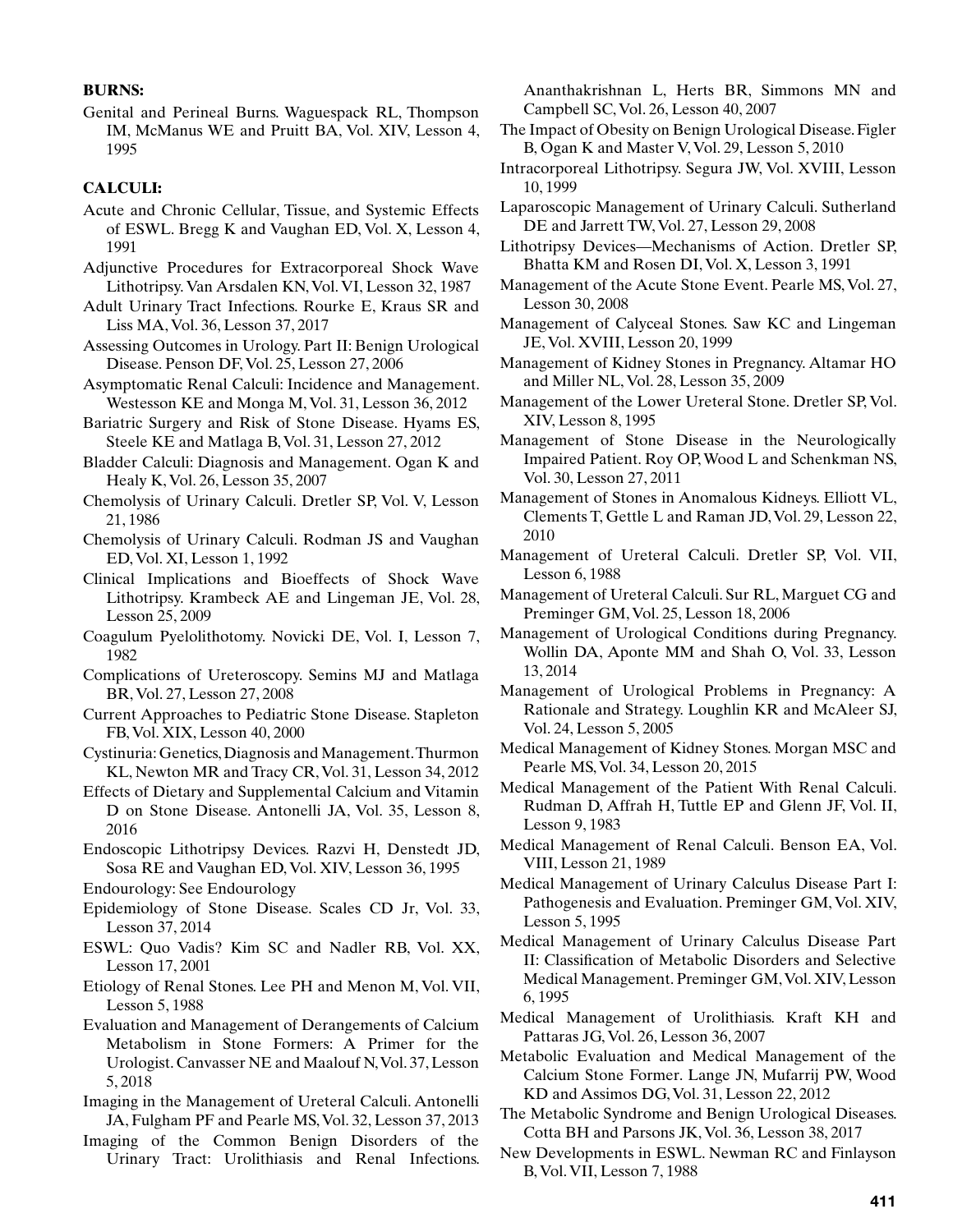- New Trends in Percutaneous Nephrolithotomy. Knudsen B, Vol. 30, Lesson 26, 2011
- Optimizing Outcomes Following Shock Wave Lithotripsy. Schuler TD, Ray JA, Pace KT and Honey RJD'A, Vol. 28, Lesson 16, 2009
- Pathogenesis of Stone Disease. de Cogain M and Krambeck AE, Vol. 30, Lesson 3, 2011
- Pathophysiological Basis of Calcium Stone Formation. Lane JN, Mufarrij PW, Wood KD and Assimos DG, Vol. 31, Lesson 21, 2012
- Pathophysiology and Management of Infection Stones. Benson AD and Miller NL, Vol. 33, Lesson 15, 2014
- Pathophysiology and Management of Matrix Stones. Lai WR and Canales BK, Vol. 34, Lesson 22, 2015
- Pathophysiology and Management of Uric Acid Calculi. Whitaker DL, Boyd CJ, Wood KD and Assimos DG, Vol. 37, Lesson 26, 2018
- Pathophysiology and Medical Management of Uric Acid Stones. Maalouf NM, Vol. 29, Lesson 21, 2010
- Patient Counseling for Upper Urinary Tract Calculi. Stern K and Monga M, Vol. 37, Lesson 21, 2018
- Pediatric Nephrolithiasis. Ko JS and Tasian GE, Vol. 38, Lesson 31, 2019
- Pediatric Urolithiasis. Diamond DA and Menon M, Vol. X, Lesson 40, 1991
- Pediatric Urolithiasis. Ogunyemi O, Roach J and Slaughenhoupt B, Vol. 31, Lesson 35, 2012
- Percutaneous Nephrolithotomy: Technique, Indications, and Complications. Segura JW, Vol. XII, Lesson 20, 1993
- Percutaneous Nephrolithotomy: Technical Update. Beiko D and Tailly T, Vol. 35, Lesson 37, 2016
- A Practical Approach to the Evaluation and Treatment of Nephrolithiasis. Shetty SD, Rivers K and Menon M, Vol. XIX, Lesson 30, 2000
- Rare Stone Diseases. Millliner DS, Lieske JC, Goldfarb DS, Beara-Lasic L, Edvardsson VO and Palsson R, Vol. 35, Lesson 3, 20l6
- Renal Tubular Acidosis. Kinkead TM and Menon M, Vol. XIV, Lesson 7, 1995
- Renal Urolithiasis: Therapy for Special Circumstances Part I. Pearle MS and Traxer OA, Vol. XX, Lesson 39, 2001
- Renal Urolithiasis: Therapy for Special Circumstances Part II. Pearle MS and Traxer OA, Vol. XX, Lesson 40, 2001
- Role of Diet in Stone Disease. Heilberg IP and Goldfarb DS, Vol. 29, Lesson 12, 2010
- Second Generation Lithotripters in Urology: In-Vitro Efficacy, Pain, and Handling in a Comparative Study. Eisenberger F, Rassweiler J and Bub P, Vol. VIII, Lesson 35, 1989
- Selection and Outcomes of Therapies for Non-Staghorn Renal Calculi. Streeper NM and Nakada SY, Vol. 33, Lesson 28, 2014
- Shock Wave Lithotripsy: Current Technology and Evolving Concepts. Weizer AZ, Zhong P and Preminger GM, Vol. 24, Lesson 36, 2005
- Staghorn Calculi: Is Intervention Always Indicated? Saltzman B and Vaughan ED, Vol. VI, Lesson 8, 1987
- Staghorn Stones: The Continued Challenge. Lingeman JE, Vol. XII, Lesson 19, 1993
- Stents and Catheters—What's New? Tennyson L, Kafka I and Averch TD, Vol. 34, Lesson 26, 2015
- Strategies for Reducing Morbidity after Ureteroscopy for Stone Disease. Dauw CA, Knudsen B and Ghani KR, Vol. 38, Lesson 16, 2019
- Surgery of Renal Calculi. Resnick MI, Vol. II, Lesson 29, 1983
- Treatment Options for Staghorn Calculi. Assimos DG and Martin JH, Vol. XXI, Lesson 1, 2002
- Type I Distal Renal Tubular Acidosis. Wang AJ and Preminger GM, Vol. 30, Lesson 25, 2011
- Surgical Treatment of Pediatric Urinary Stones. Farhat WA and Kropp BP, Vol. 26, Lesson 3, 2007
- Unenhanced Helical CT in the Evaluation of Suspected Renal Colic. Youssefzadeh D, Katz DS and Lumerman JH, Vol. XVIII, Lesson 26, 1999
- Update on ESWL. Lingeman JE, Vol. XIV, Lesson 28, 1995
- Updated Approach to Staghorn Calculi. Lee DI, Kim I and Clayman RV, Vol. 24, Lesson 35, 2005
- Ureteroscopic Lithotripsy. Pattaras JG and O'Keefe SC, Vol. XXII, Lesson 19, 2003
- Ureteroscopic Management of Renal Calculi. Kaplan AG and Lipkin ME, Vol. 34, Lesson 19, 2015
- Urolithiasis in the Patient With Augmentation Cystoplasty: Pathogenesis and Management. Franco I and Levitt SB, Vol. XVII, Lesson 2, 1998
- Urologist Performed Percutaneous Renal Access: Comparison of Antegrade and Retrograde Techniques. Fenton AS, Lynch SC and Bishoff JT, Vol. 25, Lesson 30, 2006
- Where Does Shock Wave Lithotripsy Fit in 2015? Technology, Patient Selection and Techniques. Flannigan RK, Harriman DI, Paterson RF and Chew BH, Vol. 34, Lesson 15, 2015

# **CANCER: See Specific Organs**

- Adult Genitourinary Sarcoma. Russo R, Vol. X, Lesson 30, 1991
- Advances in Pediatric Urologic Oncology. Wu HY and Snyder HMcC, Vol. XXII, Lesson 4, 2003
- Apoptosis/Programmed Cell Death in Urology. Buttyan R, Vol. XVIII, Lesson 34, 1999
- Assessing Outcomes in Urology. Part I: Urologic Oncology. Dall'Era MA and Penson DF, Vol. 25, Lesson 26, 2006
- Biology of Tumor Metastasis. Johnson JW and Fidler IJ, Vol. VII, Lesson 1, 1988
- The Cellular Genetics of Urologic Tumors Part I. Chromosomes, Oncogenes, and Tumorigenesis. Klein EA, Fair WR and Chaganti RSK, Vol. VIII, Lesson 14, 1989
- The Cellular Genetics of Urologic Tumors Part II. Karyotype Analysis and the Cytogenetics of Urologic Tumors. Klein EA, Fair WR and Chaganti RSK, Vol. VIII, Lesson 15, 1989
- Chemosensitivity Testing in Urologic Cancer. Sarosdy M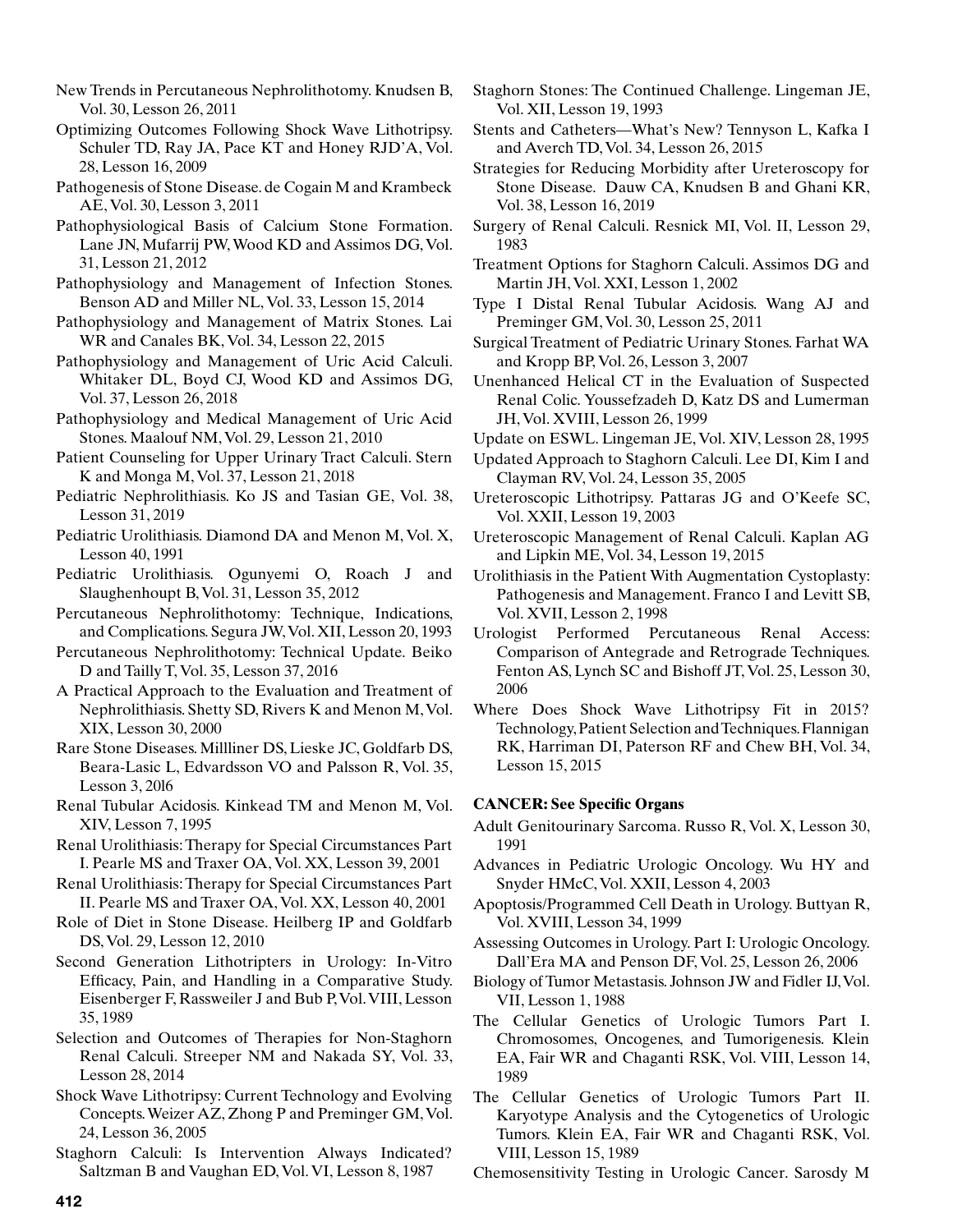and Lamm DL, Vol. I, Lesson 14, 1982

- Childhood Genitourinary Rhabdomyosarcoma. Broecker BH, Vol. V, Lesson 16, 1986
- Complications of Systemic Therapy for Genitourinary Malignancies. Gilligan T, Vol. 24, Lesson 31, 2005
- Complications of Urologic Chemotherapy. Roth BJ and Williams SD, Vol. IX, Lesson 4, 1990
- Current Status of Biologic Markers in Bladder and Testis Cancer. Javadpour N, Vol. I, Lesson 13, 1982
- Early Detection of Genitourinary Neoplasms. Thompson IM, Vol. VI, Lesson 26, 1987
- Fertility Preservation in Men with Cancer. Stahl PJ and Stember DS, Vol. 31, Lesson 14, 2012
- Flow Cytometry in Urology. Hermansen DK, Badalament RA and Fair WR, Vol. VII, Lesson 27, 1988
- Growth Factors and Angiogenesis in Urology. Mydlo J and Fair WR, Vol. VII, Lesson 39, 1988
- Health-Related Quality of Life in Patients With Urologic Cancers. Penson DF and Litwin MS, Vol. XVI, Lesson 5, 1997
- Imaging of Genitourinary Cancer. Vapnek JM, Hricak H and Carroll PR, Vol. X, Lesson 32, 1991
- Impact of Environment on Urologic Cancer. Fleshner N and Fair WR, Vol. XV, Lesson 33, 1996
- Late Effects of Treatment for Cancer in Children and Adolescents. Green DM, Spunt SL and Jones DP, Vol. 29, Lesson 28, 2010
- Limitations and Pitfalls in the Early Detection of Cancer: History, Current Concerns and Future. Kramer BS and Croswell J, Vol. 29, Lesson 7, 2010
- Lymphadenectomy in Urologic Cancers Part I. Donohue JP, Vol. III, Lesson 38, 1984
- Lymphadenectomy in Urologic Cancers Part II. Donohue JP, Vol. III, Lesson 39, 1984
- Lympho-Proliferative Disease and the Genitourinary Tract. McVary KT, Vol. X, Lesson 22, 1991
- Malignant Potential of Lower Urinary Tract Reconstruction Using Bowel. Spencer JR and Filmer RB, Vol. XII, Lesson 38, 1993
- Management of Ureteral Obstruction Secondary to Metastatic Carcinoma. Mebust WK and Noble MJ, Vol. VI, Lesson 17, 1987
- Management of Urological Problems in Pregnancy: A Rationale and Strategy. Loughlin KR and McAleer SJ, Vol. 24, Lesson 5, 2005
- Molecular Biology of the Cancer Cell. Isaacs WA and Coffey DS, Vol. XI, Lesson 16, 1992
- Needle Biopsy for Histologic and/or Cytologic Diagnosis. Carrasco CH and Von Eschenbach AC, Vol. IV, Lesson 15, 1985
- Neuroblastoma Update. Coplen DE and Evans AE, Vol. XII, Lesson 35, 1993
- Oncogenes in Urology. Kirschenbaum A and Droller MJ, Vol. VII, Lesson 33, 1988 p53: An Important Key to Understanding Urologic Cancer. DeWolf WC, Vol. XIV, Lesson 32, 1995
- The Polymerase Chain Reaction: Applications in Urology.

Israeli RS and Fair WR, Vol. XVI, Lesson 4, 1997

- Precursors of Selected Cancers of the Genitourinary Tract. MacLennan GT and Cheng L, Vol. 31, Lesson 19, 2012
- Precursors to Genitourinary Malignancies: A Clinical Approach. Gershman B and Olumi AF, Vol. 31, Lesson 18, 2012
- Prediction Models of Renal Cell Carcinoma. Lane BR, Kattan MW and Novick AC, Vol. 25, Lesson 7, 2006
- Primary Retroperitoneal Tumors: Overview and Treatment. Zippe CD, Vol. XXI, Lesson 27, 2002
- Principles of Immunotherapy of Genitourinary Cancer. Svatek RS and Curiel TJ, Vol. 34, Lesson 13, 2015
- The Role of Cigarette Smoking in Genitourinary Malignancies and Clinical Interventions for Tobacco Use and Dependence. Hollowell CMP and Uddin T, Vol. 33, Lesson 40, 2014
- The Role of Positron Emission Tomography in Urology. Chennamsetty A, Hafron J and Wong CO, Vol. 33, Lesson 25, 2014
- Surgical Management of Recurrent Genitourinary Malignancies. Brandes SB and Greenberg RE, Vol. XV, Lesson 31, 1996
- Ten Commandments in the Management of Chronic Cancer Pain. Mount BM and Ajemian I, Vol. VI, Lesson 7, 1987
- Treatment of Urothelial Cancer of the Prostate. Resnick MJ, Kaffenberger SD and Chang SS, Vol. 32, Lesson 3, 2013
- Tumor Markers in the Management of Urological Neoplasms. Lightner DJ and Lange PH, Vol. VI, Lesson 36, 1987
- The Urachus: A Review and Update. Laboccetta LT and Picard JC, Vol. 31, Lesson 9, 2012
- Urinary Cytology. Flanagan MJ, Vol. I, Lesson 33, 1982
- Urologic Malignancies in Renal Failure and Transplant Patients. Shoskes DA and Khalili R, Vol. XVI, Lesson 26, 1997
- Urologic Paraneoplastic Syndromes. Andrews PE and Novicki DE, Vol. XV, Lesson 32, 1996
- Urothelial Neoplasms of the Kidney and Ureter: An Epidemiologic, Pathological and Clinical Review. Porter CR, Latchamsetty KC and Genega EM, Vol. 24, Lesson 10, 2005
- Use of Newer Tumor Markers and Immunohistochemical Techniques in Urology. Sheinfeld J, Vol. X, Lesson 37, 1991
- Vascular Access Devices in Urologic Oncology. Russo P, Vol. XV, Lesson 15, 1996

### **CARCINOMA, TRANSITIONAL CELL:**

- A, B, H Cell-Surface Antigens: Their Significance in the Management of Urinary Bladder Cancer. Limas C and Lange PH, Vol. II, Lesson 28, 1983
- Adjuvant Therapy of Bladder Cancer. Montie JE, Vol. III, Lesson 32, 1984
- Bladder Sparing Treatments for Muscle-Invasive Transitional Cell-Carcinoma of the Bladder. Given RW and Wajsman Z, Vol. XVI, Lesson 6, 1997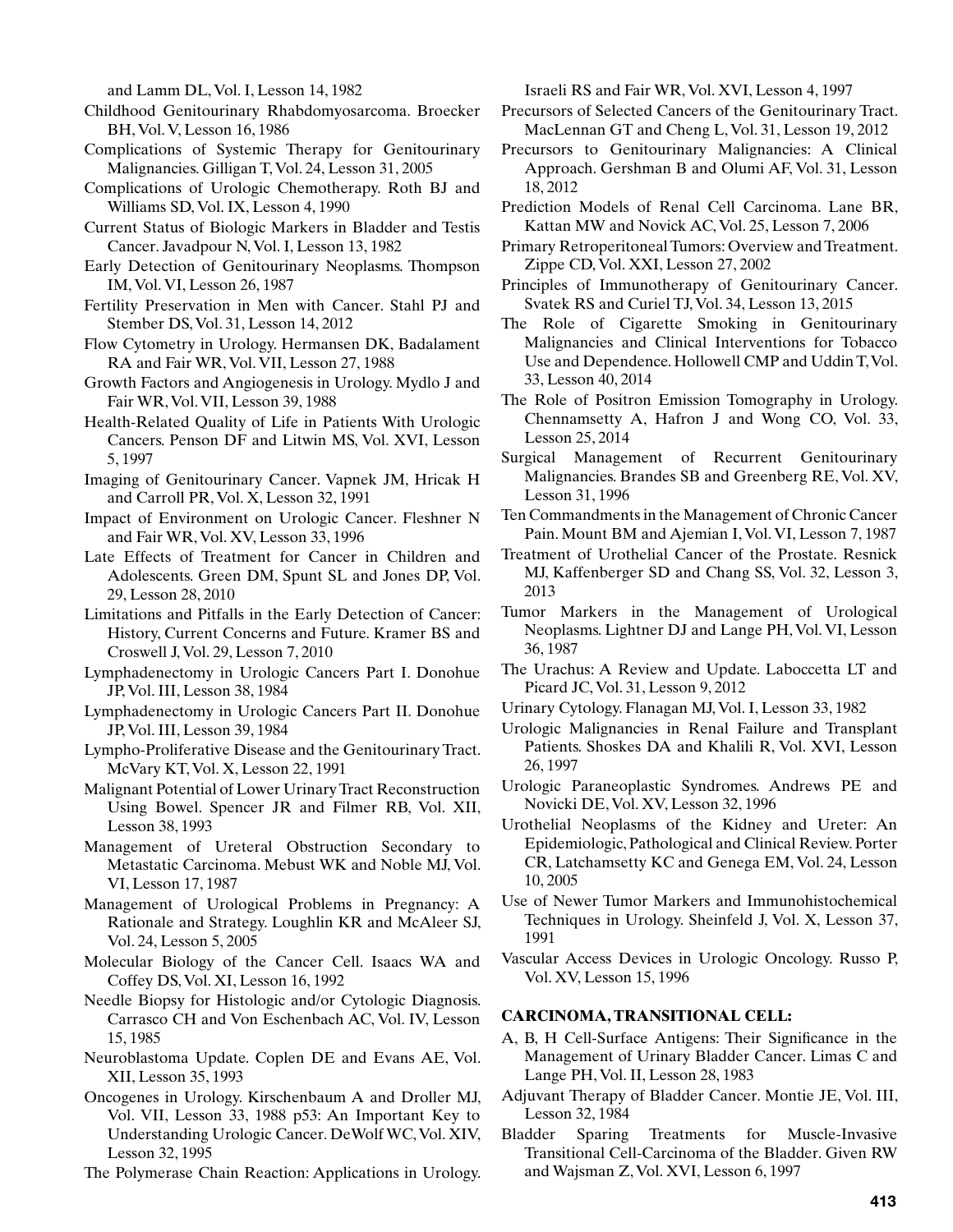Chemotherapy for Advanced Bladder Cancer. Thrasher JB and Crawford ED, Vol. XIII, Lesson 23, 1994

Contemporary Results of Radical Cystectomy for Primary Bladder Cancer. Gschwend JE, Vieweg J and Fair WR, Vol. XVIII, Lesson 13, 1999

Current Management of Upper Urinary Tract Radiographic Filling Defects. Blute ML and Patterson DE, Vol. XV, Lesson 17, 1996

- Current Status of Biologic Markers in Bladder and Testis Cancer. Javadpour N, Vol. I, Lesson 13, 1982
- The Development of Bladder Cancer. Pode D and Fair WR, Vol. VII, Lesson 40, 1988
- Endourologic Management of Upper Tract Transitional Cell Carcinoma. Clark PE and Streem SB, Vol. XVIII, Lesson 16, 1999
- The Epidemiology of Bladder Cancer. Thompson IM and Fair WR, Vol. VIII, Lesson 27, 1989
- The Fate of the Remaining Uro-Epithelium Following Total Cystectomy for Bladder Cancer. Kaver I and Koontz WW, Vol. VIII, Lesson 30, 1989
- Guidelines for Muscle Invasive Bladder Cancer. Laviana AA and Chang SS, Vol. 37, Lesson 29, 2018
- Immunotherapy, Checkpoint Inhibition and the Role of the Programmed Cell Death 1 Receptor Pathway in the Treatment of Bladder Cancer. Alanee SR and O'Shaughnessy MJ, Vol. 36, Lesson 31, 2017
- Immunotherapy of Superficial Bladder Carcinoma. Sarosdy MF, Vol. XIV, Lesson 29, 1995
- Intravesical Therapy for Superficial Bladder Cancer. Herr HW and Laudone VP, Vol. VIII, Lesson 12, 1989
- Intravesical Therapy of Superficial Bladder Cancer. Lamm DL, Vol. II, Lesson 20, 1983
- Management of High Grade Superficial Bladder Cancer: Role of BCG. Sarosdy MF, Vol. XVII, Lesson 12, 1998
- Management of Poor Risk Patients With Muscle-Invasive Transitional Cell Carcinoma of the Bladder. Shekarriz B and Pontes JE, Vol. XX, Lesson 12, 2001
- The Management of Positive Urinary Cytology in the Absence of Visible Disease. Schwalb DM, Herr HW and Fair WR, Vol. XIII, Lesson 36, 1994
- Management of Urothelial Carcinoma of the Upper Tracts. Klotz LH, Vol. VII, Lesson 4, 1988
- Modalities Used in Diagnosis, Staging, and Evaluation of Bladder Cancer. Soloway MS, Morrison DA and Shelton TB, Vol. IV, Lesson 5, 1985
- Molecular Diagnostics and Bladder Cancer Management. Han M and Schoenberg M, Vol. XX, Lesson 28, 2001
- Non-Transitional Cell Bladder Malignancies Part I. Garber BB and Prestipino AJ, Vol. XI, Lesson 7, 1992
- Non-Transitional Cell Bladder Malignancies Part II. Garber BB and Prestipino AJ, Vol. XI, Lesson 8, 1992
- Nontransitional Malignant Epithelial Tumors of the Urinary Bladder. Babaian RJ, Vol. IV, Lesson 21, 1985
- Partial Cystectomy in the Treatment of Urologic and Non-Urologic Malignancies. Grob BM and Fair WR, Vol. XX, Lesson 24, 2001

Pelvic Lymph Node Dissection—Carcinoma of the Urinary

Bladder. Vieweg J and Fair WR, Vol. XV, Lesson 39, 1996

- Perspectives on Cystectomy and Diversion. Rowland RG and Mitchell ME, Vol. IV, Lesson 29, 1985
- Photodynamic Therapy for Urologic Malignancy. Manyak MJ, Vol. XIV, Lesson 12, 1985
- Preservative Surgery for Carcinoma of the Upper Urinary Tract. Montie JE, Vol. I, Lesson 4, 1982
- The Role of Environmental Factors in Bladder Carcinoma. Seebode JJ and Najem GR, Vol. III, Lesson 21, 1984
- The Role of Immunotherapy in the Management of Bladder Carcinoma. Lamm DL, Vol. I, Lesson 12, 1982
- Superficial Bladder Cancer: Epidemiology, Diagnosis and Natural History, Part I. El-Gabry EA, Strup SE and Gomella LG, Vol. XIX, Lesson 19, 2000
- Superficial Bladder Cancer: Current Treatment Modalities and Future Directions, Part II. El-Gabry EA, Strup SE and Gomella LG, Vol. XIX, Lesson 20, 2000
- Superficial Bladder Cancer: Natural History, Evaluation and Management. Fitzpatrick JM, Vol. VIII, Lesson 11, 1989
- Technique of Anatomical Radical Cystoprostatectomy with Preservation of Sexual Function. Brendler CB, Vol. XII, Lesson 14, 1993
- The Technique of Radical Cystectomy. Skinner EC, Lieskovsky G and Skinner DG, Vol. IX, Lesson 7, 1990
- Urachal Tumors. Pode D and Fair WR, Vol. X, Lesson 5, 1991
- Urinary Cytology. Flanagan MJ, Vol. I, Lesson 33, 1982

# **CARDIOVASCULAR SYSTEM:**

- Impact of Nephrectomy on Cancer Recurrence, Risk of Chronic Kidney Disease and Cardiovascular Disease. Han JS, Kang SK and Huang WC, Vol. 31, Lesson 6, 2012
- Non-Cardiac Factors for Preoperative Risk Assessment of Patients Undergoing Genitourinary Surgery. DeSouza RA and Nandwani V, Vol. 31, Lesson 5, 2012

# **CHILD ABUSE, SEXUAL:**

Recognition and Management of Suspected Child Sexual Abuse. Ellsworth PI and Merguerian PA, Vol. XIV, Lesson 34, 1995

# **CLINICAL TRIALS:**

- Bioethics and Regulatory Compliance in Urological Clinical Trials and Research. Nashawati MA, Morales EE and Hernandez J. Vol. 34, Lesson 6, 2015
- Clinical Trials Methodology. Davis JW, Chang SS and Schellhammer PF, Vol. 23, Lesson 18, 2004
- Conducting Clinical Research in Community Practice. Shore ND, Sutton J, Poulos A, Martin S, van Breda A and Paivanas TA, Vol. 38, Lesson 36, 2019
- Female Urinary Incontinence: The Value and Challenges of Randomized Controlled Trials. Aggarwal H, Lavelle RS and Lemack GE, Vol. 34, Lesson 12, 2015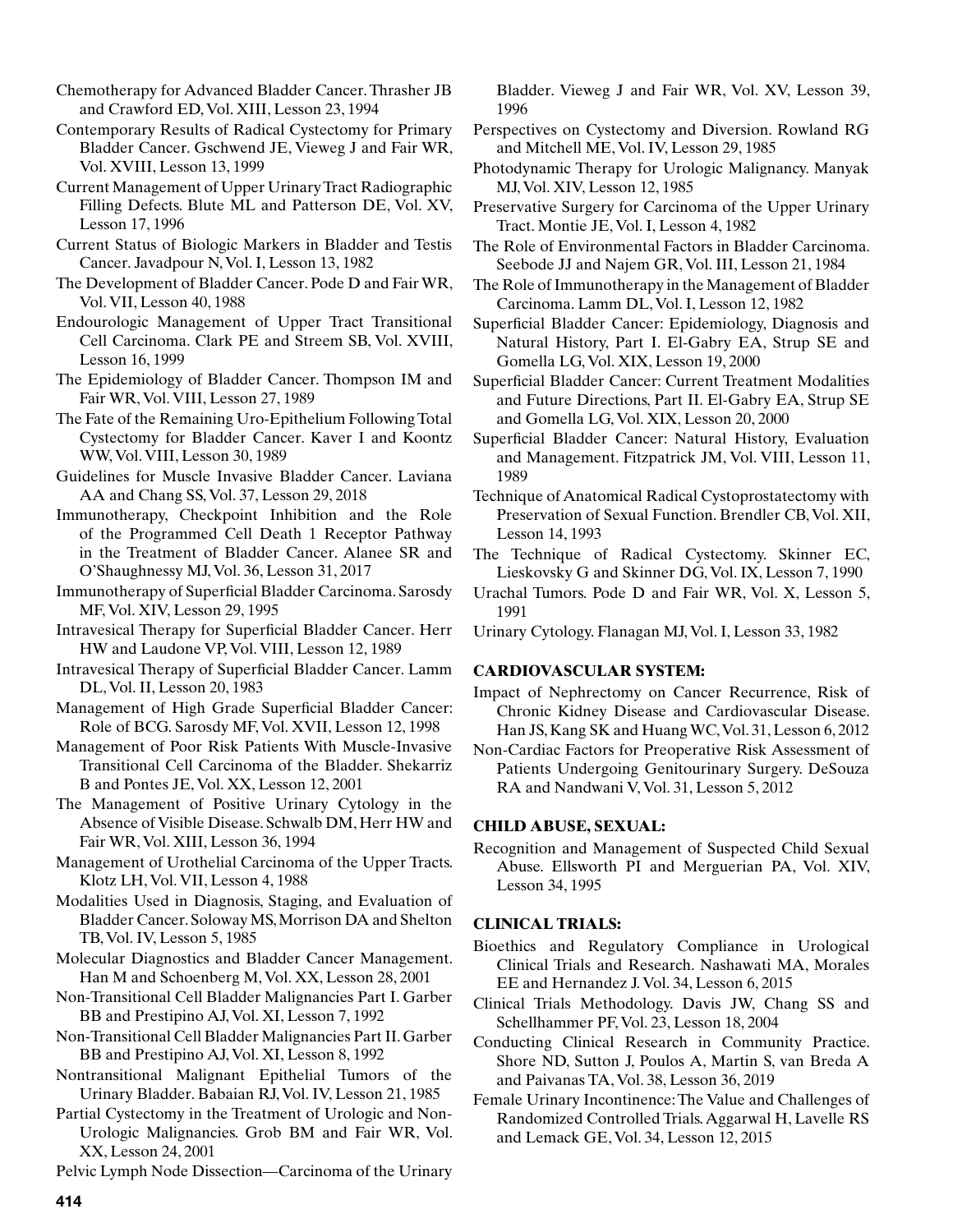### **COMPARATIVE EFFECTIVENESS RESEARCH:**

- Comparative Effectiveness Research—What is it and What Does it Mean for Urology? Cooperberg MR, Vol. 31, Lesson 24, 2012
- Comparative Effectiveness Research—What is it and What Does it Mean for Urology? Erratum. Cooperberg MR, Vol. 31, Lesson 24, 2012

# **COMPUTERS:**

The Internet and World Wide Web in Urology. Press SM, Vol. XVI, Lesson 9, 1997

## **CONSCIOUS SEDATION:**

Office-Based Conscious Sedation. Usenko J and Malhotra V, Vol. 30, Lesson 30, 2011

### **COST-BENEFIT ANALYSIS:**

Cost-Effectiveness of Treatments for Prostate Cancer. Haddad AQ and Lotan Y, Vol. 33, Lesson 20, 2014

## **CRYOTHERAPY:**

- Ablative Focal Therapy for Primary Treatment of Prostate Cancer. Eggener S, Vol. 29, Lesson 3, 2010
- Image Guided Percutaneous Treatment of Renal Masses: Cryoablation and Radio Frequency Ablation. Ost MC and Kavoussi LR, Vol. 26, Lesson 13, 2007
- Prostate Cryotherapy. Motola JA and Sharma N, Vol. 35, Lesson 2, 2016

# **CYTOLOGY:**

Management of Atypical Urine Cytology. Hartman C, Das K and Vira MA, Vol. 34, Lesson 8, 2015

# **DELIVERY OF HEALTH CARE:**

- Dealing with the Difficult Patient Encounter. Santiago-Lastra Y, Williams BC and Hollingsworth JM, Vol. 34, Lesson 40, 2015
- The Electronic Medical Record: Promises, Reality and Opportunities for Transformation into a Useful Tool. McGuire MS, Vol. 37, Lesson 36, 2018
- Health Care Reform and its Impact on Urology. Hollingsworth JM and Hollenbeck BK, Vol. 29, Lesson 25, 2010
- Informed Consent. De Caro JJ, Angell J, Issa MM and Ritenour CWM, Vol. 31, Lesson 26, 2012
- Ins and Outs of the American Medical Association/Specialty Society Relative Value Scale Update Committee. Richards KA and Smith ND, Vol. 34, Lesson 36, 2015
- Operating Room Efficiency: Process and Measures. Cheung C, Han M and Anger J, Vol. 36, Lesson 35, 2017
- Patient Counseling for Upper Urinary Tract Calculi. Stern K and Monga M, Vol. 37, Lesson 21, 2018
- Patient Health and Safety: Role of the Urologist. Kehoe J, Basler JW and Svatek R, Vol. 30, Lesson 35, 2011
- Physician Reimbursement: A Primer for Urologists. Lubin

AL, Painter MN and Dowling RA, Vol. 37, Lesson 9, 2018

- Racial Health Care Disparities in Urology. Modlin CS Jr, Zaramo CEB and Nguyen CT, Vol. 26, Lesson 19, 2007
- Surgical Care Improvement Project as Applied to Urology. Casey JT and Gonzalez CM, Vol. 32, Lesson 40, 2013
- Surgical Volumes and Patient Outcomes in Urological Oncology. Vickers AJ, Vol. 30, Lesson 36, 2011
- Telemedicine in Urology. Ellimoottil, C, Andino J and Mukundi S, Vol. 37, Lesson 28, 2018
- Transition from Pediatric to Adult Health Care in Urology. Tanaka ST, Vol. 34, Lesson 28, 2015
- Transition to Value Based Care. Borofsky MS, Ohmann EL and Makarov DV, Vol. 32, Lesson 31, 2013
- Urology and the Work Force Crisis. Lambert SM, Snyder HM III and Cooper R, Vol. 30, Lesson 33, 2011
- Utilization of Non-Physician Providers in Urological Practice. Kraft KH and Snyder HM III, Vol. 30, Lesson 34, 2011
- Volunteerism in Urology: Addressing Global Disparities in Education and Care. deVries CR, Vol. 29, Lesson 9, 2010

# **DERMATOLOGY:**

- Atlas of Cutaneous Diseases of the External Genitalia Part I. Plumb RT and Nickel WR, Vol. IV, Lesson 23, 1985
- Atlas of Cutaneous Diseases of the External Genitalia Part II. Plumb RT and Nickel WR, Vol. IV, Lesson 24, 1985
- Atlas of Cutaneous Diseases of the External Male Genitalia Part I: Infections, Bacterial, Treponemal, Fungal, Viral, and Parasitic. Pariser DM, Vol. XV, Lesson 19, 1996
- Atlas of Cutaneous Diseases of the External Male Genitalia Part II: Benign, Viral, Transitional, and Malignant Tumors. Pariser DM, Vol. XV, Lesson 20, 1996
- Common Benign Dermatologic Genital Lesions: Diagnosis and Treatment. Choi JM, Colen JS and Link RE, Vol. 30, Lesson 38, 2011
- Urological Dermatology in Men and Women. Stefanovic K, Kobashi K and Donahue RP, Vol. 37, Lesson 7, 2018

#### **DIABETES MELLITUS:**

The Metabolic Syndrome and Benign Urological Diseases. Cotta BH and Parsons JK, Vol. 36, Lesson 38, 2017

## **DRUG HYPERSENSITIVITY:**

- Adverse Drug Reactions and the Urologist. Fauver HE, Vol. II, Lesson 27, 1983
- Antibiograms, Antibiotic Principles and Old Antibiotics Revisited. Goulston C and Howell WR, Vol. 29, Lesson 11, 2010
- Ketamine: Its Use and Abuse in Urological Practice. Gaunay G, Lufti F and Moldwin R, Vol. 35, Lesson 28, 2016
- Management of Antimicrobial Resistance. Boyle DP, Zembower TR and Maxwell KM, Vol. 35, Lesson 22, 2016
- Use of Antibiotics for Prevention and Treatment of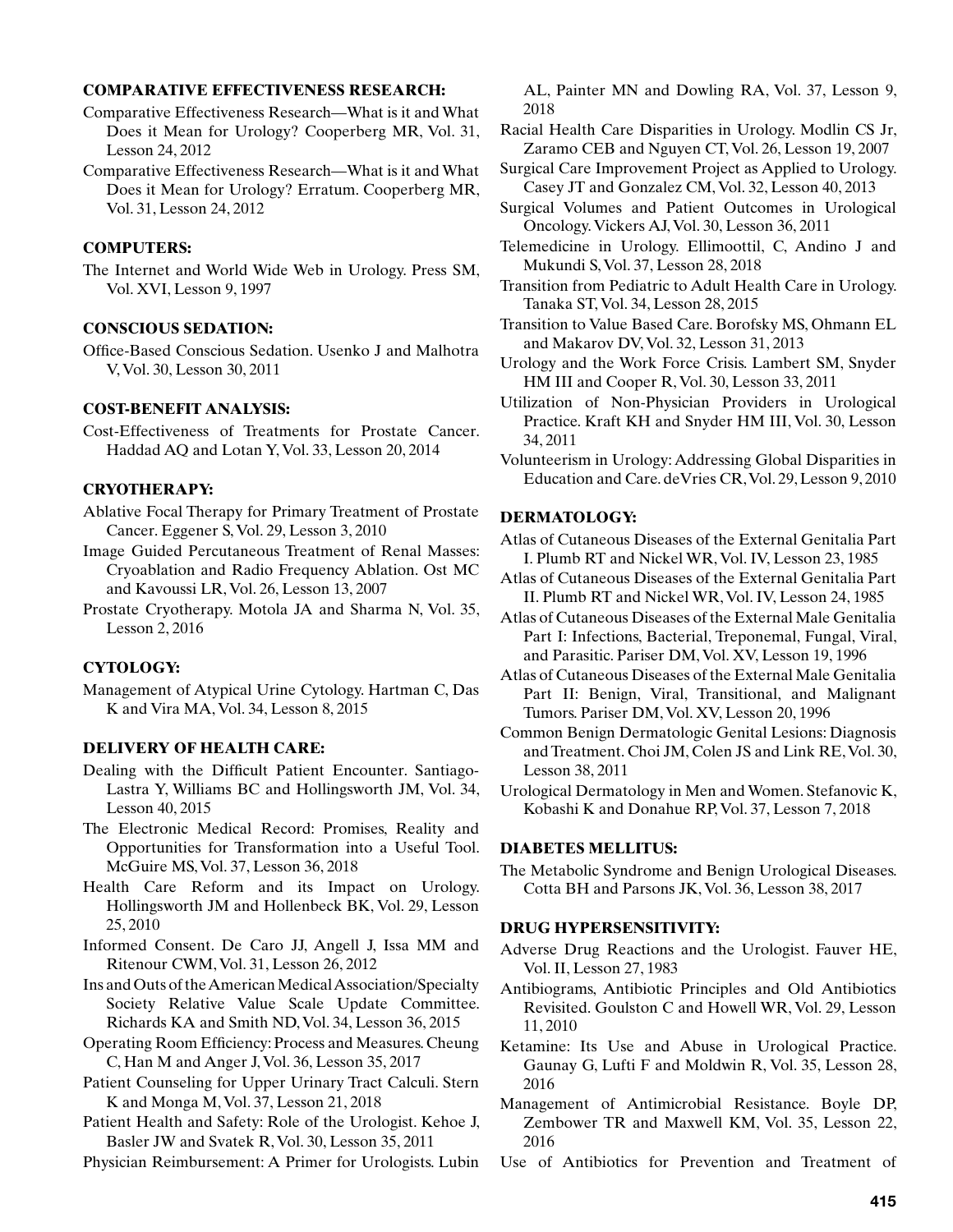Infections in Pediatric Urology. Hollowell JG and Cunnion K, Vol. 28, Lesson 4, 2009

# **DRUG THERAPY:**

- 5a-Reductase Inhibitors: Their Contemporary Uses and Risks. L. Klotz, Vol. 32, Lesson 36, 2013
- Adverse Effects of Intravesical bacillus Calmette-Guérin Therapy. Kim SJ, Wise GJ, Schlegel PN, Khani F and Herr H, Vol. 37, Lesson 8, 2018
- Antibiograms, Antibiotic Principles and Old Antibiotics Revisited. Goulston C and Howell WR, Vol. 29, Lesson 11, 2010
- Castration Resistant Prostate Cancer: An Evidenced-Based Approach. Ritch CR and Cookson MS, Vol. 33, Lesson 21, 2014
- Chemoprevention of Prostate Cancer. Part I: Chemoprevention Overview, Preventive Strategies and Agents, and Ongoing Phase 3 Clinical Trials. Thompson IM, Brand TC, Goodman P and Tangen C, Vol. 26, Lesson 20, 2007
- Chemoprevention of Prostate Cancer With Finasteride. Thompson IM, Vol. 28, Lesson 28, 2009
- Complications of Chemotherapy for Genitourinary Malignancies. Wolff P, Karnad AB and Sudarshan S, Vol. 28, Lesson 29, 2009
- Contemporary Management of Muscle Invasive Bladder Cancer. Wheat JC and Lee CT, Vol. 29, Lesson 34, 2010
- Fertility Preservation in Men with Cancer. Stahl PJ and Stember DS, Vol. 31, Lesson 14, 2012
- Guidelines for Muscle Invasive Bladder Cancer. Laviana AA and Chang SS, Vol. 37, Lesson 29, 2018
- Injectables for Stress Urinary Incontinence. Linder BJ and Lightner DJ, Vol. 36, Lesson 13, 2017
- Intravesical Chemotherapy for Non-Muscle Invasive Bladder Cancer. Matulay JT and McKiernan JM, Vol. 35, Lesson 27, 2016
- Late Effects of Treatment for Cancer in Children and Adolescents. Green DM, Spunt SL and Jones DP, Vol. 29, Lesson 28, 2010
- Long-term Opioid Use for Urological Chronic Non-cancer Pain: Questions and Answers. Duggan S, Jaeger M and Nickel JC, Vol. 32, Lesson 30, 2013
- Management of Bacillus Calmette-Guérin Refractory Non-Muscle Invasive Bladder Cancer. Patel T, Barlow LJ and McKiernan JM, Vol. 29, Lesson 24, 2010
- Management of Castration Resistant Prostate Cancer. Joyce DD, Luckenbaugh AN and Resnick MJ, Vol. 38, Lesson 26, 2019
- Office-Based Conscious Sedation. Usenko J and Malhotra V, Vol. 30, Lesson 30, 2011
- Penile Squamous Carcinoma. Part II: Contemporary Management of the Inguinal Region. Pettaway CA and Paglilaro L, Vol. 31, Lesson 16, 2012
- Perioperative Systemic Chemotherapy for Patients with Muscle Invasive Bladder Cancer Undergoing Radical Cystectomy. Maruf M, Agarwal PK and Apolo AB, Vol. 37, Lesson 1, 2018
- The Role of Bladder Preservation Therapy for Muscle Invasive Bladder Cancer. Cahn DB, Churilla TM, Geynisman DM, Smaldone MC and Horwitz EM, Vol. 35, Lesson 25, 2016
- Transurethral Management of Urothelial Carcinoma of the Bladder. Gorin MA, Ayyathurai R and Soloway MS, Vol. 30, Lesson 23, 2011
- Treatment of Metastatic Prostate Cancer: How Urologists Should Sequence Available Agents. Mostaghel EA and Lin DW, Vol. 31, Lesson 4, 2012
- Update on Medical and Surgical Management of Advanced Testis Cancer. Daneshmand S and Dorff T, Vol. 37, Lesson 3, 2018

## **ECONOMICS, MEDICAL:**

- Applying Economic Analysis in Urological Practice. Scales CD Jr and Saigal CS, Vol. 32, Lesson 12, 2013
- Cancer Survivorship. Skolarus TA and Wittmann D, Vol. 31, Lesson 8, 2012
- Entering and Assessing the Private Practice of Urology. Olivo JF, Vol. X, Lesson 11, 1991
- Federal Quality Reporting. Kapoor DA, Vol. 37, Lesson 33, 2018
- Health Care Reform and its Impact on Urology. Hollingsworth JM and Hollenbeck BK, Vol. 29, Lesson 25, 2010
- Medical Informatics. Tessier C and Schlossberg S, Vol. 27, Lesson 18, 2008
- Outcomes Research: A Primer for Urologists. Albertsen PC, Vol. XVII, Lesson 14, 1998
- Physician Reimbursement: A Primer for Urologists. Lubin AL, Painter MN and Dowling RA, Vol. 37, Lesson 9, 2018
- Prostate Cancer Androgen Suppressive Therapy: A Resource Management Exercise. Mariani AJ, Vol. XX, Lesson 33, 2001
- Understanding Managed Care and Managed Care Contracts: A Primer for Urologists. Albertsen PC, Vol. XV, Lesson 24, 1996

## **EDUCATION:**

- Ethics Training for Residents: Teaching and Learning Medical Professionalism. Bahnson RR, Vol. 26, Lesson 25, 2007
- Maintenance of Certification—What is it and Why is it Happening? Flanigan RC and Howards SS, Vol. 27, Lesson 17, 2008
- Medical Informatics. Tessier C and Schlossberg S, Vol. 27, Lesson 18, 2008
- Surgical Simulation in Urology. Chen T and Sweet RM, Vol. 37, Lesson 22, 2018
- Surgical Volumes and Patient Outcomes in Urological Oncology. Vickers AJ, Vol. 30, Lesson 36, 2011
- Urological Education—What's New, What's Not and What's Needed. Koch MO, Coburn M and King L, Vol. 29, Lesson 10, 2010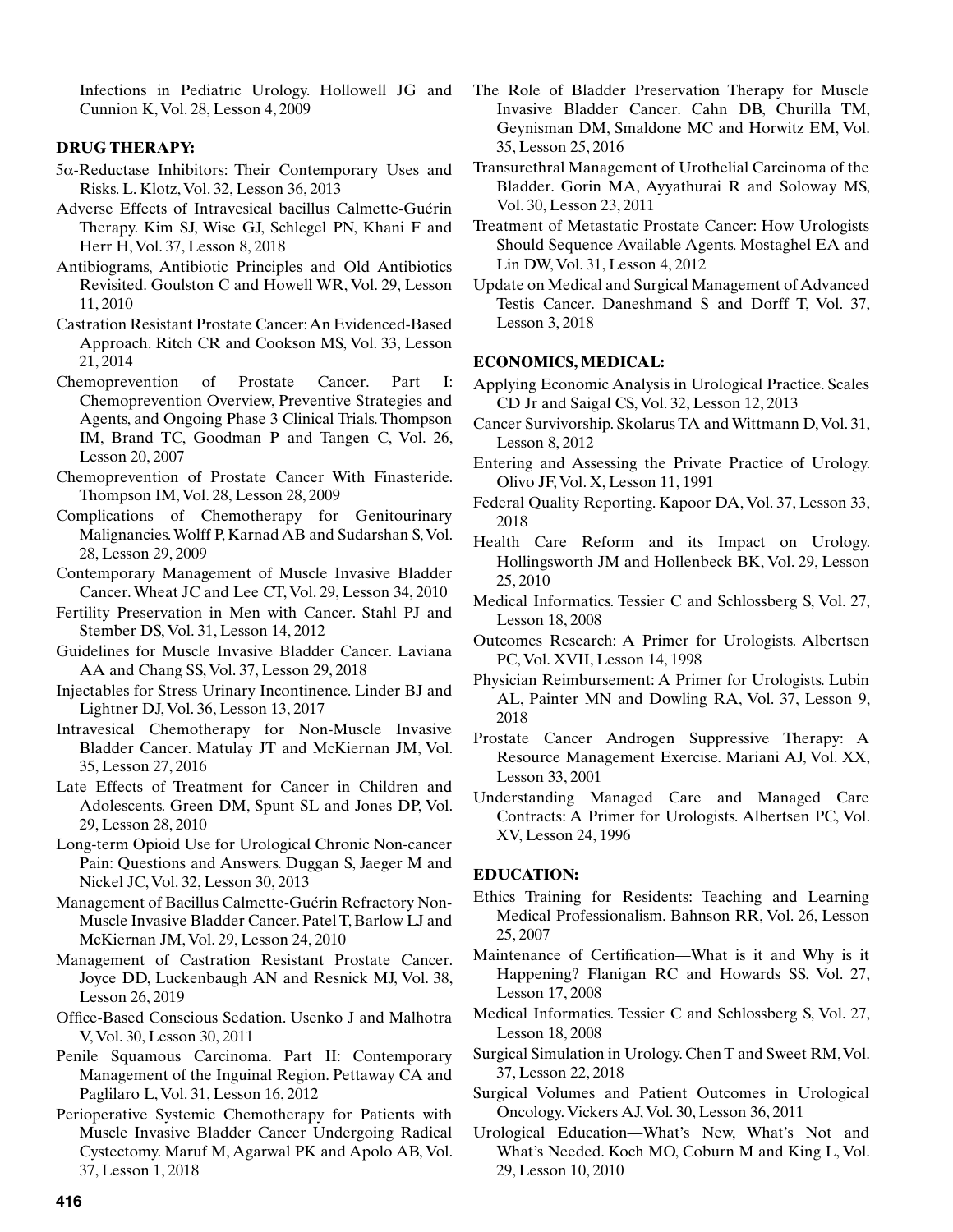Volunteerism in Urology: Addressing Global Disparities in Education and Care. deVries CR, Vol. 29, Lesson 9, 2010

# **ELECTROLYTES:**

- Disturbances of Fluid and Electrolyte Balance. McDougal WS, Vol. I, Lesson 27, 1982
- Disturbances of Fluid and Electrolyte Balance. McDougal WS, Vol. V, Lesson 8, 1986
- Fluid and Electrolyte Abnormalities in Urologic Practice. Koch MO, Vol. XI, Lesson 12, 1992
- Fluid, Electrolyte and Acid-Base Abnormalities in Urological Practice. Tanrikut C and McDougal WS, Vol. 25, Lesson 19, 2006
- Simplified Assessment of Acid-Base Abnormalities. Kirby RR, Vol. I, Lesson 28, 1982
- The Transurethral Resection (TUR) Syndromes. Sacks SA, Vol. IV, Lesson 40, 1985

# **ELECTROSURGERY:**

Understanding Electrosurgical Principles: Monopolar and Bipolar Electrosurgery. Yates J, Calvert TJ and Munver R, Vol. 35, Lesson 20, 2016

# **EMBRYOLOGY:**

- Embryological Development of the Urinary Tract. Tanagho EA, Vol. I, Lesson 25, 1982
- Embryology of the Genitalia. Ceccarelli FE, Vol. I, Lesson 26, 1982
- The Fetal Bladder: From Embryology to Developmental Physiology. Nguyen HT and Baskin LS, Vol. XIX, Lesson 15, 2000
- Management of Distal Hypospadias. Zaontz MR and Long CJ, Vol. 32, Lesson 5, 2013
- The Role of Genes in Aberrant Renal Development. Tash JA, Herzlinger DA and Vaughan ED Jr, Vol. XXII, Lesson 16, 2003
- The Urachus: A Review and Update. Laboccetta LT and Picard JC, Vol. 31, Lesson 9, 2012

## **EMERGENCY MEDICINE:**

- The Acute Scrotum: Management With the Use of Ancillary Diagnostic Techniques. Vordermark JS, Vol. III, Lesson 17, 1984
- Advances of Cardiopulmonary Monitoring of the Surgical Patient. Kirby RR, Vol. I, Lesson 37, 1982
- Critical Care for Surgeons: A 2005 Update. Britt RC, Vol. 24, Lesson 24, 2005
- The Diagnosis, Management, and Pathophysiology of Acute Renal Failure in Surgical Patients. McDougal WS, Vol. IV, Lesson 7, 1985
- Emergency Resuscitation of the Urological Patient. Corriere JN and Flynn TC, Vol. II, Lesson 3, 1983
- Management of Septic Shock. Hanno RM and Wein AJ, Vol. I, Lesson 3, 1982
- Monitoring the Acutely Ill Patient. Reines HD and DeMaria EJ, Vol. XII, Lesson 22, 1993
- Multiple Organ Failure Part I. Epidemiology and Pathophysiology. Barie PS, Vol. XII, Lesson 23, 1993
- Multiple Organ Failure Part II. Prevention and Management. Barie PS, Vol. XII, Lesson 24, 1993
- Pediatric Urology in the Emergency Department. Schneider R and Williams MA, Vol. XVI, Lesson 20, 1997
- What the Practicing Urologist Should Know About Latex Allergies Today. Hamann CP and Kick SA, Vol. XIII, Lesson 14, 1994

# **ENDOUROLOGY:**

- The Care and Handling of the Flexible Endoscope. Eichel L and Clayman RV, Vol. 23, Lesson 7, 2004
- Complications and Morbidity of Endourology. Brannen GE and Bush WH, Vol. IV, Lesson 3, 1985
- Complications of Ureteroscopy. Sosa RE and Vaughan ED, Vol. VII, Lesson 35, 1988
- Complications of Ureteroscopy: Prevention and Treatment. Motola JA and Smith AD, Vol. XI, Lesson 21, 1992
- Endoscopic Incisions of the Urinary Tract Part I. Lower Urinary Tract. Eshghi M, Vol. VIII, Lesson 37, 1989
- Endoscopic Incisions of the Urinary Tract Part II. Endoureterotomy—Endoscopic, Vascular and Surface Anatomy of the Upper Tract. Eshghi M, Vol. VIII, Lesson 38, 1989
- Endoscopic Incisions of the Urinary Tract Part III. Endopyelotomy—Endoinfundibulotomy—Endoscopic Management of Upper Tract Tumors. Eshghi M, Vol. VIII, Lesson 39, 1989
- Endourologic Management of Complications of Urinary Intestinal Diversions. Razvi HA, Martin TV, Sosa RE and Vaughan ED, Vol. XV, Lesson 22, 1996
- Endourologic Management of Upper Urinary Tract Strictures. Delvecchio EC and Preminger GM, Vol. XIX, Lesson 32, 2000
- Endourologic Management of Upper Tract Transitional Cell Carcinoma. Clark PE and Streem SB, Vol. XVIII, Lesson 16, 1999
- Endourologic Renal Access: Percutaneous and Retrograde Methods. Sundaram CP, Hovsepian D and Clayman RV, Vol. XX, Lesson 35, 2001
- Endourology Update. Brannen GE, Vol. V, Lesson 15, 1986
- Evaluation and Endoscopic Management of Upper Tract Urothelial Carcinoma. Ambani SN and Wolf JS, Jr, Vol. 35, Lesson 39, 2016
- Flexible Endoscopy of the Urinary Tract: Flexible Ureteroscopy. Conlin MJ, Vol. XXI, Lesson 8, 2002
- Flexible Endoscopy of the Urinary Tract Part I. Kavoussi LR and Clayman RV, Vol. VIII, Lesson 5, 1989
- Flexible Endoscopy of the Urinary Tract Part II. Kavoussi LR and Clayman RV, Vol. VIII, Lesson 6, 1989
- Fluoroscopic Safety for the Urologist. Preminger GM, Fulgham PE and Curry T, Vol. V, Lesson 29, 1986
- Introduction to Endourology: Percutaneous Nephrostomy and Ureteral Stents. Smith AD and Lee WJ, Vol. III, Lesson 5, 1984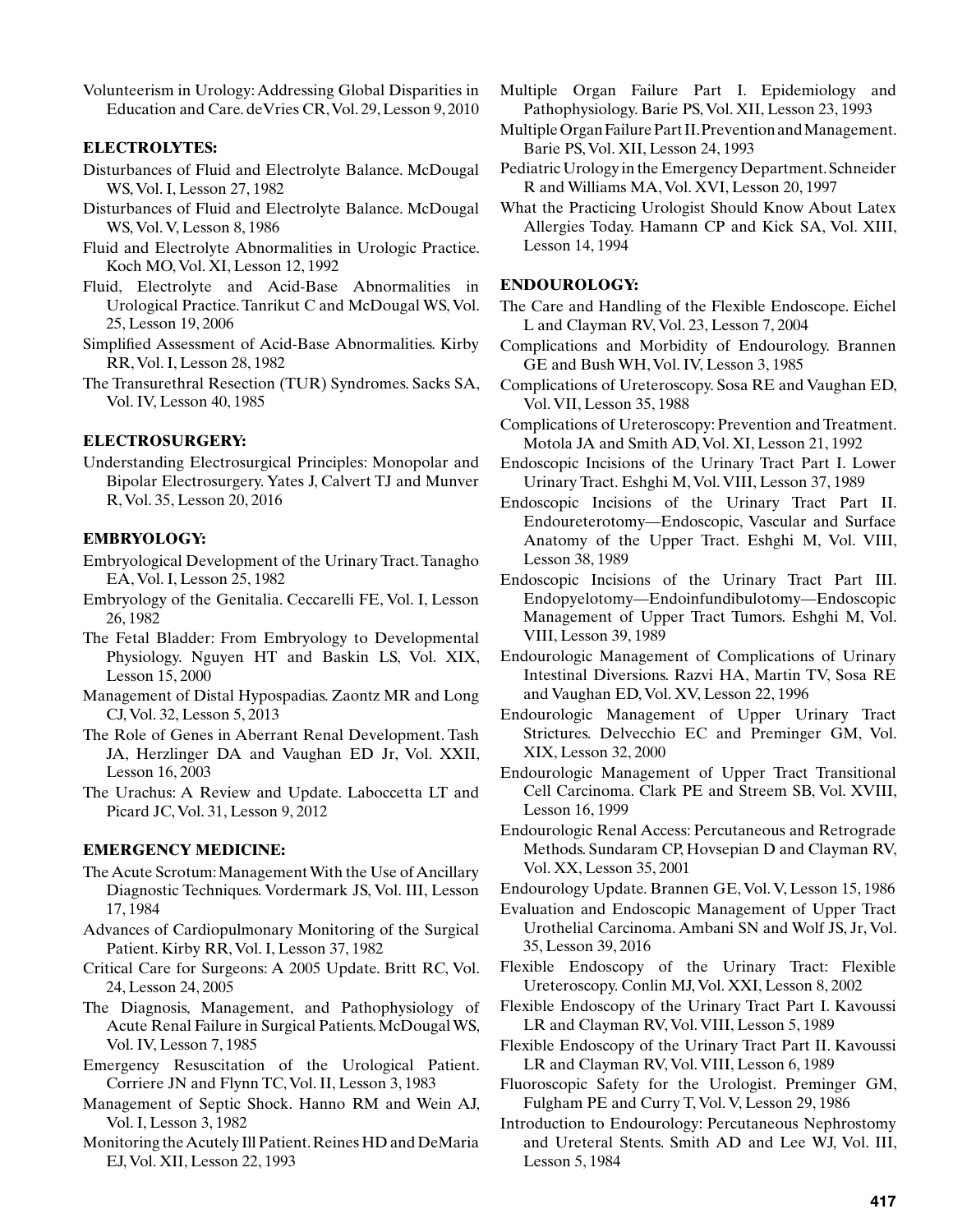- Nephroscopy. McAninch JW and Kahn RI, Vol. II, Lesson 10, 1983
- Pediatric Percutaneous Urologic Surgery. Rutter ME and Kropp BP, Vol. XXI, Lesson 35, 2002
- Percutaneous Endourology. Segura JW, Vol. III, Lesson 26, 1984
- Robotics in Urologic Surgery: Risks and Benefits. Eichel L, Ahlering TE and Clayman RV, Vol. 24, Lesson 13, 2005
- Surgical Simulation. McDougall EM and Sala LG, Vol. 24, Lesson 26, 2005
- Update on Flexible Cystoscopy and Nephroscopy. Beaghler MA, Stewart G and Dickinson MT, Vol. XXI, Lesson 7, 2002
- Ureteral Stents. Wignall GR and Denstedt JD, Vol. 27, Lesson 12, 2008
- Ureteral Stents: Which, When, and Why? Watterson JD, Cadieux P and Denstedt JD, Vol. XXI, Lesson 16, 2002
- Urologic Applications of Robotics. Stoianovici D, Cadeddu JA and Kavoussi LR, Vol. XVIII, Lesson 25, 1999
- What's New in Percutaneous Renal Surgery? Moskowitz MO and Smith AD, Vol. XII, Lesson 40, 1993

# **ENURESIS: See Urinary Incontinence**

# **EPIDEMIOLOGY:**

- Cancer Survivorship. Skolarus TA and Wittmann D, Vol. 31, Lesson 8, 2012
- Clinical Epidemiology of Urologic Diseases: The Urologic Diseases in America Project. Miller DC, Saigal CS and Litwin MS, Vol. 26, Lesson 26, 2007
- Contemporary Management of Penile Carcinoma. Part I: Overview of Epidemiology, Diagnosis, Staging and Management of the Primary Tumor. Pettaway CA and Davis JW, Vol. 31, Lesson 15, 2012
- Contemporary Management of Small Renal Masses. Kaul SA and Wood DP, Vol. 32, Lesson 38, 2013
- Epidemiology of Stone Disease. Scales CD Jr, Vol. 33, Lesson 37, 2014
- Fecal Incontinence in Adults: A Primer for Urologists. Trowbridge ER and Hullfish KL, Vol. 31, Lesson 12, 2012
- Follow-up for Clinically Localized Renal Neoplasms. Donat SM, Vol. 33, Lesson 22, 2014
- Limitations and Pitfalls in the Early Detection of Cancer: History, Current Concerns and Future. Kramer BS and Croswell J, Vol. 29, Lesson 7, 2010
- Malignancy Following Bladder Augmentation: Recommendations for Long-term Follow-up and Cancer Screening. Husmann DA, Fox JA and Higuchi TT, Vol. 30, Lesson 24, 2011
- Surveillance Strategies for Non-Muscle Invasive Bladder Cancer. Schroeck FR, Montie JE and Hollenbeck BK, Vol. 31, Lesson 32, 2012
- Understanding Clostridium difficile Infection for the Urologist. Khourdaji IS, Jafri SMA and Sims MD, Vol. 33, Lesson 10, 2014

# **EPIDIDYMIS:**

- Anatomy, Physiology and Diseases of the Epididymis. Tracy C and Steers W, Vol. 26, Lesson 12, 2007
- Surgical Reconstruction for the Vas and Epididymis. Wald M, Vol. 36, Lesson 34, 2017

# **EQUIPMENT AND SUPPLIES:**

- Newer Ureteroscopic Instrumentation. Buscarini M and Conlin M, Vol. 26, Lesson 30, 2007
- Reprocessing Office Equipment. Clemens JQ and Senese V, Vol. 32, Lesson 27, 2013

# **ETHNIC GROUPS:**

Racial Health Care Disparities in Urology. Modlin CS Jr, Zaramo CEB and Nguyen CT, Vol. 26, Lesson 19, 2007

# **EVIDENCE-BASED MEDICINE:**

Evidence-Based Comparison of Nephron-Sparing Treatment Options for Renal Cell Carcinoma. Rabets JC and Novick AC, Vol. 25, Lesson 28, 2006

An Introduction to Evidence-Based Medicine in Urology. Dahm P, Scales CD Jr, Sur RL and Preminger GM, Vol. 25, Lesson 25, 2006

# **FECAL INCONTINENCE:**

- Constipation and Fecal Incontinence—What the Urologist Should Know. Popiel P, Chai T and Rickey L, Vol. 38, Lesson 3, 2019
- Fecal Incontinence in Adults: A Primer for Urologists. Trowbridge ER and Hullfish KL, Vol. 31, Lesson 12, 2012

# **FEMALE UROLOGY:**

- Assessing Outcomes of Stress Urinary Incontinence Surgery in Women. Kaufman MR, Scarpero HM and Dmochowski RR, Vol. 28, Lesson 7, 2009
- Behavioral Treatment for Urinary Incontinence. Burgio KL, Vol. 25, Lesson 23, 2006
- Bladder Outlet Obstruction in Females. Kuznetsov DD and Kobashi KC, Vol. 24, Lesson 7, 2005
- Bulking Agents for Female Stress Urinary Incontinence. Appell R, Vol. 28, Lesson 19, 2009
- Choice of Sling Material for the Treatment of Intrinsic Sphincter Dysfunction in Women. Singla AK, Vol. XIX, Lesson 13, 2000
- Complications of Vaginal Surgery for Stress Urinary Incontinence and Prolapse. Dielubanza E and Vasavada S, Vol. 36, Lesson 21, 2017
- Contemporary Evaluation and Management of Vesicovaginal Fistula. Ehlert M, Haraway AM and Atiemo HO, Vol. 32, Lesson 7, 2013
- The Diagnosis and Treatment of Vaginal Prolapse Conditions Part I: Pelvic Anatomy, Cystocele, Rectocele. Cespedes RD and Dmochowski RR, Vol. XXI, Lesson 23, 2002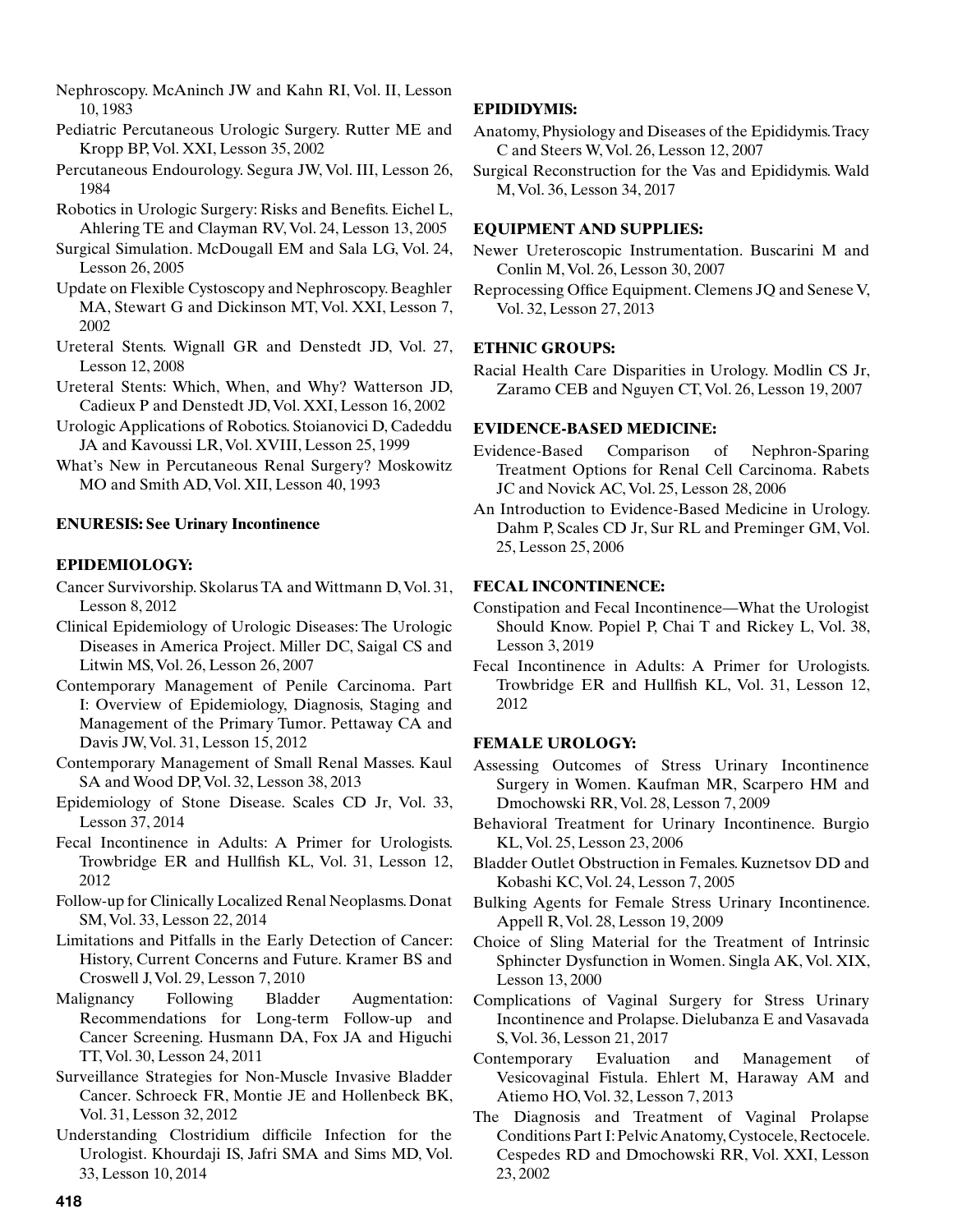- The Diagnosis and Treatment of Vaginal Prolapse Conditions Part II: Enterocele, Uterine and Vault Prolapse. Cespedes RD and Dmochowski RR, Vol. XXI, Lesson 24, 2002
- Effects of Estrogen Replacement on Genitourinary Functions. Smith AL and Wein AJ, Vol. 30, Lesson 8, 2011
- Estrogen Use: Modern Indications for Estrogen in the Treatment of Genitourinary Symptoms. Laughlin S and Brubaker L, Vol. 25, Lesson 22, 2006
- Evaluation and Management of Posterior Vaginal Wall Prolapse. Sherman ND and Amundsen CL, Vol. 25, Lesson 31, 2006
- Evaluation and Treatment of Anterior Vaginal Wall Masses and Lesions. Brucker BM and Nitti VW, Vol. 33, Lesson 9, 2014
- The Evaluation of Women with Stress Urinary Incontinence—What is Appropriate? Johnson EB and Gormley EA, Vol. 32, Lesson 10, 2013
- Female Dyspareunia. Sastry DN and Whitmore KE, Vol. 28, Lesson 8, 2009
- Female Reproductive Medicine for the Urologist. Goulet EJ, McLean MR an Kolettis PN, Vol. 35, Lesson 9, 2016
- Female Sexual Dysfunction for the Urologist. Costabile RA, Vol. 26, Lesson 21, 2007
- Female Sexual Dysfunction: New Perspectives on Anatomy, Physiology, Evaluation, and Treatment. Berman JR, Berman LA, Lin H, Marley C and Goldstein I, Vol. XIX, Lesson 34, 2000
- Female Urethral Cancer. Navai N, Wszolek MF and Dinney CPN, Vol. 31, Lesson 31, 2012
- Female Urethral Diverticula. Hanno PM and Wein AJ, Vol. V, Lesson 3, 1986
- Female Urethral Stricture Disease: Diagnosis and Management. Wu JN and Stone AR, Vol. 30, Lesson 7, 2011
- Genitourinary Endometriosis. Bolgna RA and Whitmore KE, Vol. XIX, Lesson 4, 2000
- Genitourinary Endometriosis. Payne CK and Whitmore KE, Vol. X, Lesson 15, 1991
- Graft Materials in Prolapse Surgery. Togami JM, Krlin RM and Winters JC, Vol. 27, Lesson 31, 2008
- Gynecologic Evaluation before Female Pelvic Reconstructive Surgery. Weissbart SJ, Arya LA, Wein AJ and Smith AL, Vol. 35, Lesson 12, 2016
- Hormonal Treatment in Women: What a Urologist Should Know. Rosenblum N and Escobar CM, Vol. 38, Lesson 22, 2019
- Late Complications of Female Continence Surgery. Wilmot CC and Galloway NTM, Vol. 26, Lesson 16, 2007
- Management of Acute Cystitis in Women without Antibiotics. Hickling DR and Nickel JC, Vol. 38, Lesson 6, 2019
- Management of Kidney Stones in Pregnancy. Altamar HO and Miller NL, Vol. 28, Lesson 35, 2009
- Management of the Malignant Urethral Mass in Females. Filippou P and Smith AB, Vol. 38, Lesson 23, 2019
- Management of the Urethra at the Time of Prolapse Repair. Ballert K, Vol. 29, Lesson 13, 2010
- Management of Urologic Problems in Pregnancy: A Rationale and Strategy. Loughlin KR and McAleer SJ, Vol. 24, Lesson 5, 2005
- Management of Urological Conditions during Pregnancy. Wollin DA, Aponte MM and Shah O, Vol. 33, Lesson 13, 2014
- Mid Urethral Sling Procedures for Stress Urinary Incontinence in Women. Daneshgari F and Frenkl TL, Vol. 27, Lesson 3, 2008
- Native Tissue Repairs for the Surgical Treatment of Pelvic Organ Prolapse. Redger K, Kim J and Kobashi K, Vol. 36, Lesson 10, 2017
- Office Urogynecology. Erickson DR and Davies MR, Vol. XVIII, Lesson 11, 1999
- Pediatric and Adolescent Gynecology for the Urologist. Ellsworth PI, Cendron M and Walker RD, Vol. XVII, Lesson 36, 1998
- Reconstructive Surgery in Females with Pelvic Malignancy and Radiation Injury. Wammack R and Hohenfellner R, Vol. XIX, Lesson 28, 2000
- Recurrent Urinary Tract Infections in Healthy Premenopausal and Postmenopausal Women. Hickling DR and Nitti V, Vol. 31, Lesson 10, 2012
- Sexually Transmitted Infections: Part I. Frenkl T and Potts J, Vol. 25, Lesson 2, 2006
- Sexually Transmitted Infections: Part II. Associated Vaginitides and Urethritides. Frenkl T and Potts J, Vol. 25, Lesson 3, 2006
- Shared Decision Making about Prolapse Surgery: the Right Operation for the Right Patient. Gomelsky A and Liang J, Vol. 38, Lesson 21, 2019
- Techniques of Abdominal Sacrocolpopexy for the Management of Apical Prolapse. Burgess KL and Elliott DS, Vol. 31, Lesson 11, 2012
- Treatment of Pelvic Organ Prolapse in the Frail Elderly Patient. Glass DH, Brucker BM and Nitti VW, Vol. 36, Lesson 3, 2017
- The Urogynecological Examination. FitzGerald MP, Vol. 25, Lesson 21, 2006
- The Urological Aspects of Vaginal Wall Prolapse, Part I. Diagnosis and Surgical Indications. Zimmern PE, Leach GE and Ganabathi K, Vol. XII, Lesson 25, 1993
- The Urological Aspects of Vaginal Wall Prolapse, Part II. Surgical Techniques, Complications, and Results. Zimmern PE, Leach GE and Ganabathi K, Vol. XII, Lesson 26, 1993
- Urological Complications of Gynecological Surgery. Gill H and Broderick GA, Vol. XIII, Lesson 32, 1994
- Urological Complications of Pregnancy. Vollstedt A, Nammalwar S, Pais VM Jr, Hougen HY, Jiang DD and Duty B, Vol. 38, Lesson 34, 2019
- The Use of Surgical Mesh for Incontinence and Prolapse Surgery: Indications for Use, Technical Considerations and Management of Complications. Terlecki RP and Flynn BJ, Vol. 29, Lesson 14, 2010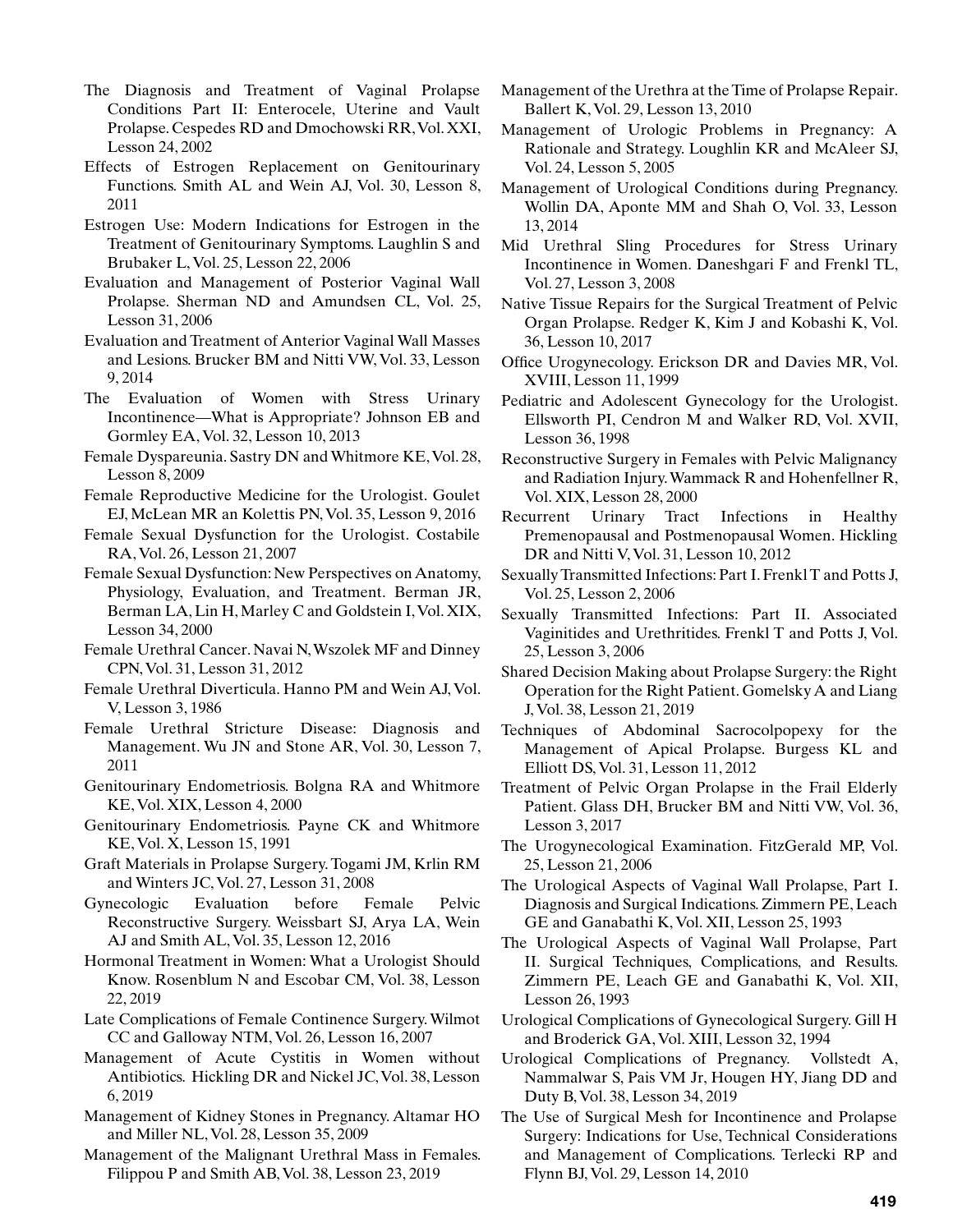The Use of Transvaginal Mesh for Pelvic Organ Prolapse and Stress Urinary Incontinence. Koski M and Rovner E, Vol. 32, Lesson 19, 2013

Vaginal Prolapse. Part I: Anatomy and Musculofascial Support of the Pelvis and Transvaginal Grade IV Cystocele Repair. Grey Maher M, Mourtzinos A, Yu H-Y and Raz S, Vol. 25, Lesson 29, 2006

Vaginal Prolapse/Incontinence. Part II: Enterocele, Uterine Vault Prolapse and Posterior Vaginal Wall Defects. Mourtzinos A, Grey Maher M, Yu H-Y and Raz S, Vol. 25, Lesson 30, 2006

Vaginal Reconstruction: A Review. Hensle TW, Gjertson CK and Reiley EA, Vol. 24, Lesson 29, 2005

Vaginal Reconstruction: Special Considerations. Vorstman B, McCraw JB and Jones HW, Vol. VII, Lesson 17, 1988

Vaginal Surgery for the Urologist. Hadley HR, Zimmern PE and Raz S, Vol. IV, Lesson 10, 1985

Vaginal Suspension Procedures. Leach GE and Zimmern PE, Vol. IX, Lesson 40, 1990

Vaginitis: Current Concepts of Etiology, Diagnosis and Therapy Part I: Trichomoniasis and Vulvovaginitis. Krieger JN, Vol. II, Lesson 35, 1983

Vaginitis: Current Concepts of Etiology, Diagnosis and Therapy Part II: Nonspecific Vaginitis. Krieger JN, Vol. II, Lesson 36, 1983

Vaginitis Syndromes: A Practical Approach to Diagnosis and Treatment. Krieger JN, Vol. IX, Lesson 21, 1990

Vesicovaginal and Urethrovaginal Fistulas. Rovner ES, Vol. 25, Lesson 6, 2006

# **FISTULA:**

Acquired Fistulae of the Urinary Tract. Velagapudi SRC, Pollack HM and Weiss JP, Vol. XII, Lesson 18, 1993

- Contemporary Evaluation and Management of Vesicovaginal Fistula. Ehlert M, Haraway AM and Atiemo HO, Vol. 32, Lesson 7, 2013
- Etiology, Diagnosis and Clinical Management of Rectourethral Fistulas. Holden MM, Elliott SP and Buckley JC, Vol. 36, Lesson 1, 2017
- Iatrogenic Rectourethral Fistulas: Current Management. Masterson T and Middleton R, Vol. 24, Lesson 8, 2005
- Suprapubic Closure of Vesicovaginal Fistula. O'Conor VJ Jr, Vol. II, Lesson 2, 1983
- Surgical Approaches to Repair of Rectourinary Fistulas. Elmajian DA, Vol. XIX, Lesson 6, 2000
- Transperitoneal Transvesical Repair of Vesicovaginal Fistula With Omental Interposition. O'Conor VJ Jr, Vol. X, Lesson 13, 1991
- Urethral Reconstruction in Women. Blaivas JG and Chaikin D, Vol. 24, Lesson 6, 2005
- Vesicovaginal and Urethrovaginal Fistulas. Rovner ES, Vol. 25, Lesson 6, 2006
- Vesicovaginal Fistula: Current Approach. Rackley RR and Appel RA, Vol. XVII, Lesson 21, 1998

# **GENETICS:**

Cystinuria: Genetics, Diagnosis and Management. Thurmon KL, Newton MR and Tracy CR, Vol. 31, Lesson 34, 2012

- Evaluation and Management of Klinefelter Syndrome. Rajender A and Oates RD, Vol. 37, Lesson 24, 2018
- Familial and Genetic Urologic Disorders in Childhood. Walker RD, Vol. VI, Lesson 30, 1987
- The Genetic Basis of Male Reproductive Failure. Oates RD, Vol. 27, Lesson 21, 2008
- The Genetic Basis of Urologic Disease. Mininberg D, Vol. XI, Lesson 28, 1992
- Genetic Perturbations in Prostate, Bladder and Renal Cancers. Padalecki SS, Copes-Rhodes E and Sudarshan S, Vol. 29, Lesson 33, 2010
- Genetics in Urology: A Urologist's Guide to the Genetic Revolution. Trofimenko V, Jenkins TG, Carrell DT and Hotaling JM, Vol. 35, Lesson 30 2016
- Genetics of Renal Cancer and Treatment Implications. Metwalli AR and Linehan WM, Vol. 34, Lesson 5, 2015
- Management of Urological Complications of Sickle Cell Disease. Steers WD and Waldron PE, Vol. 24, Lesson 18, 2005
- Overview of Gene Therapy for Urologic Malignancy. Ferrer FA and Rodriguez R, Vol. XX, Lesson 27, 2001
- Pathological Classification and Molecular Genetics of Renal Cell Carcinoma. Roma AA and Zhou M, Vol. 26, Lesson 9, 2007
- Tissue Based Gene Expression Testing for Prostate Cancer: Indications and Impact. Leapman MS and Cooperberg MR, Vol. 35, Lesson 34, 2016

# **GENITALIA:**

- Common Benign Dermatologic Genital Lesions: Diagnosis and Treatment. Choi JM, Colen JS and Link RE, Vol. 30, Lesson 38, 2011
- Diagnosis and Management of the Acute Scrotum. Michaud JE, Di Carlo HN and Pierorazio PM, Vol. 35, Lesson 38, 2016
- Early Genital Surgery in Children with Disorders of Sex Development: Concerns, Consents, Conundrum. DiSandro M, Vol. 35, Lesson 6, 2016
- Female Cosmetic Genital Surgery. Evans S and Kennelly M, Vol. 37, Lesson 38, 2018
- Male External Genital Trauma. Baradaran N, Murphy GP and Breyer BN, Vol. 36, Lesson 29, 2017
- Urological Dermatology in Men and Women. Stefanovic K, Kobashi K and Donahue RP, Vol. 37, Lesson 7, 2018

# **GERIATRICS:**

- Geriatric Patient Care: Basics for Urologists. Drach GW and Forciea MA, Vol. 24, Lesson 33, 2005
- Geriatric Urinary Incontinence: Resnick NM, Vol. XI, Lesson 9, 1992
- Geriatric Urinary Incontinence. Resnick NM, Vol. XVIII, Lesson 28, 1999
- Strategies of End-of-Life Care. Scarborough B and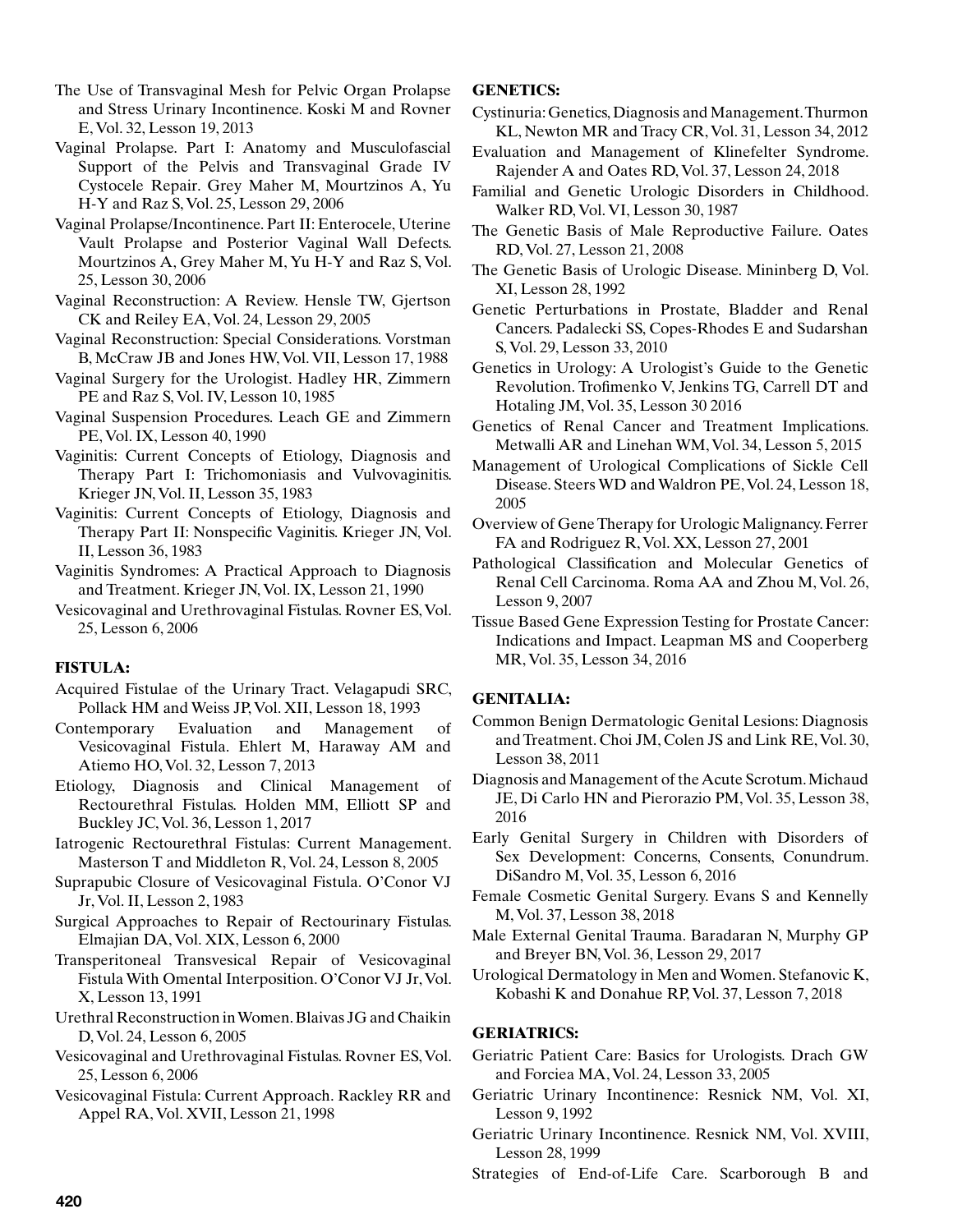Lustbader D, Vol. 32, Lesson 16, 2013

- Treatment of Pelvic Organ Prolapse in the Frail Elderly Patient. Glass DH, Brucker BM and Nitti VW, Vol. 36, Lesson 3, 2017
- Urinary Incontinence in the Elderly. Rohner TJ and Igou JF, Vol. V, Lesson 26, 1986
- Urinary Incontinence in the Elderly. Wagg A, Vol. 32, Lesson 15, 2013

### **HEALTH PERSONNEL:**

Burnout in Urology. North AC, Vol. 37, Lesson 25, 2018

- Informed Consent. De Caro JJ, Angell J, Issa MM and Ritenour CWM, Vol. 31, Lesson 26, 2012
- Managing Conflicts of Interest in Urological Practice. Lightner DJ, Vol. 31, Lesson 25, 2012
- Operating Room Safety: The Role of the Surgeon. Lee JY, Sowerby RJ and Meng MF, Vol. 36, Lesson 2, 2017
- Patient Health and Safety: Role of the Urologist. Kehoe J, Basler JW and Svatek R, Vol. 30, Lesson 35
- Perioperative Management of the Older Urology Patient. Tang VL and Suskind AM, Vol. 35, Lesson 36, 2016
- Practice Challenges in Urology: The Human Factors. Lightner D, Walther JL, Skree S and Evans BA, Vol 28, Lesson 6, 2009
- Promoting Professionalism in Urology. Dmochowski RR, Pichert JW and Hickson GB, Vol. 33, Lesson 32, 2014
- Transition to Value Based Care. Borofsky MS, Ohmann EL and Makarov DV, Vol. 32, Lesson 31, 2013
- Urologist, Heal Thyself: Wellness in Urology. Biewenga ED and Rhee E, Vol. 38, Lesson 40, 2019
- Urology and the Work Force Crisis. Lambert SM, Snyder HM III and Cooper R, Vol. 30, Lesson 33, 2011
- Utilization of Non-Physician Providers in Urological Practice. Kraft KH and Snyder HM III, Vol. 30, Lesson 34, 2011

### **HEMATOLOGY:**

- Autotransfusion and Blood Conservation in Urology. Klimberg IW, Vol. IX, Lesson 16, 1990
- Detection and Management of Bleeding Disorders in the Urologic Patient. Raber MN and Benson GS, Vol. V, Lesson 4, 1986
- Management of Urological Complications of Sickle Cell Disease. Steers WD and Waldron PE, Vol. 24, Lesson 18, 2005
- Renal Vein Thrombosis. Moreira DM and Smith AD, Vol. 31, Lesson 17, 2012
- Urologic Complications of Sickle Cell Disease. Hoofnagle RF and Tarry WF, Vol. X, Lesson 14, 1991
- Urologic Surgery and the Anticoagulated Patient. Brown JA, Heit JA and Novicki DE, Vol. XVII, Lesson 19, 1998
- Urological Complications of Sickle Cell Disease. Morrison BF and Burnett AL, Vol. 31, Lesson 29, 2012
- The Urologist and the CBC. Warren MM and Alperin JB, Vol. II, Lesson 24, 1983

### **HEMATURIA:**

- American Urological Association Best Practice Policy: The Evaluation of Asymptomatic Microscopic Hematuria in Adults. Grossfeld GD, Wolf JS Jr, Litwin MS, Hricak H, Shuler CL, Agerter DC and Carroll PR, Vol. XXI, Lesson 9, 2002
- Common Urologic Bleeding Problems Part I. Garber BB and Wein AJ, Vol. VIII, Lesson 33, 1989
- Common Urologic Bleeding Problems Part II. Garber BB and Wein AJ, Vol. VIII, Lesson 34, 1989
- The Diagnosis and Management of Lateralizing Essential Hematuria. Nakada SY, Vol. XXII, Lesson 13, 2003
- The Evaluation of Adult Hematuria. Mariani AJ, Vol. VIII, Lesson 23, 1989
- The Evaluation of Adult Hematuria: A Clinical Update. Mariani AJ, Vol. XVII, Lesson 24, 1998
- Evaluation of Asymptomatic Microscopic Hematuria. Barocas DA and Davis R, Vol. 33, Lesson 24, 2014
- The Evaluation of Hematuria and Proteinuria. Glassock RJ, Vol. III, Lesson 30, 1984
- Hematuria in Children. Elisson JS, Merguerian PA and Hernandez J, Vol. 35, Lesson 4, 2016
- Hematuria in Children. Kaplan GW, Vol. IV, Lesson 4, 1985
- Hematuria in Children. Noe HN, Vol. XVI, Lesson 34, 1997
- Hemorrhagic Cystitis. Krane DM and Levine LA, Vol. XI, Lesson 31, 1992
- Management of Emergency Bleeding, Recalcitrant Clots and Hemorrhagic Cystitis. Linder BJ and Boorjian SA, Vol. 34, Lesson 3, 2015
- Urinalysis: Proper Methods and Interpretation. Blute ML, Peihong H, Bowman C and Vira MA, Vol. 28, Lesson 24, 2009
- Urological Complications of Sickle Cell Disease. Morrison BF and Burnett AL, Vol. 31, Lesson 29, 2012

# **HYPERTENSION:**

- Anticoagulation and Antiplatelet Therapy for the Urology Surgical Patient. Culkin DJ, Exaire EJ and Lightner DJ, Vol. 33, Lesson 33, 2014
- Contemporary Management of Renovascular Hypertension. Kim J-H, Goldfarb D and Novick AC, Vol. 26, Lesson 14, 2007
- Evaluation for Surgically Curable Hypertension. Sosa RE and Vaughan ED, Vol. II, Lesson 31, 1983
- Hypertension and Hydronephrosis. Vaughan ED and Sosa RE, Vol. X, Lesson 10, 1991
- Management of Urology Patients Taking Anticoagulant and Antiplatelet Medications. Daniels PR, Gettman MT and Crispen PL, Vol. 28, Lesson 18, 2009
- Renovascular Hypertension: Background, Pathophysiology, Pathology and Clinical Evaluation. Sosa RE and Vaughan ED, Vol. VIII, Lesson 18, 1989
- Renovascular Hypertension: Diagnostic Strategies and Management. Vaughan ED and Sosa RE, Vol. XVII, Lesson 4, 1998

Renovascular Hypertension: Treatment Options. Vaughan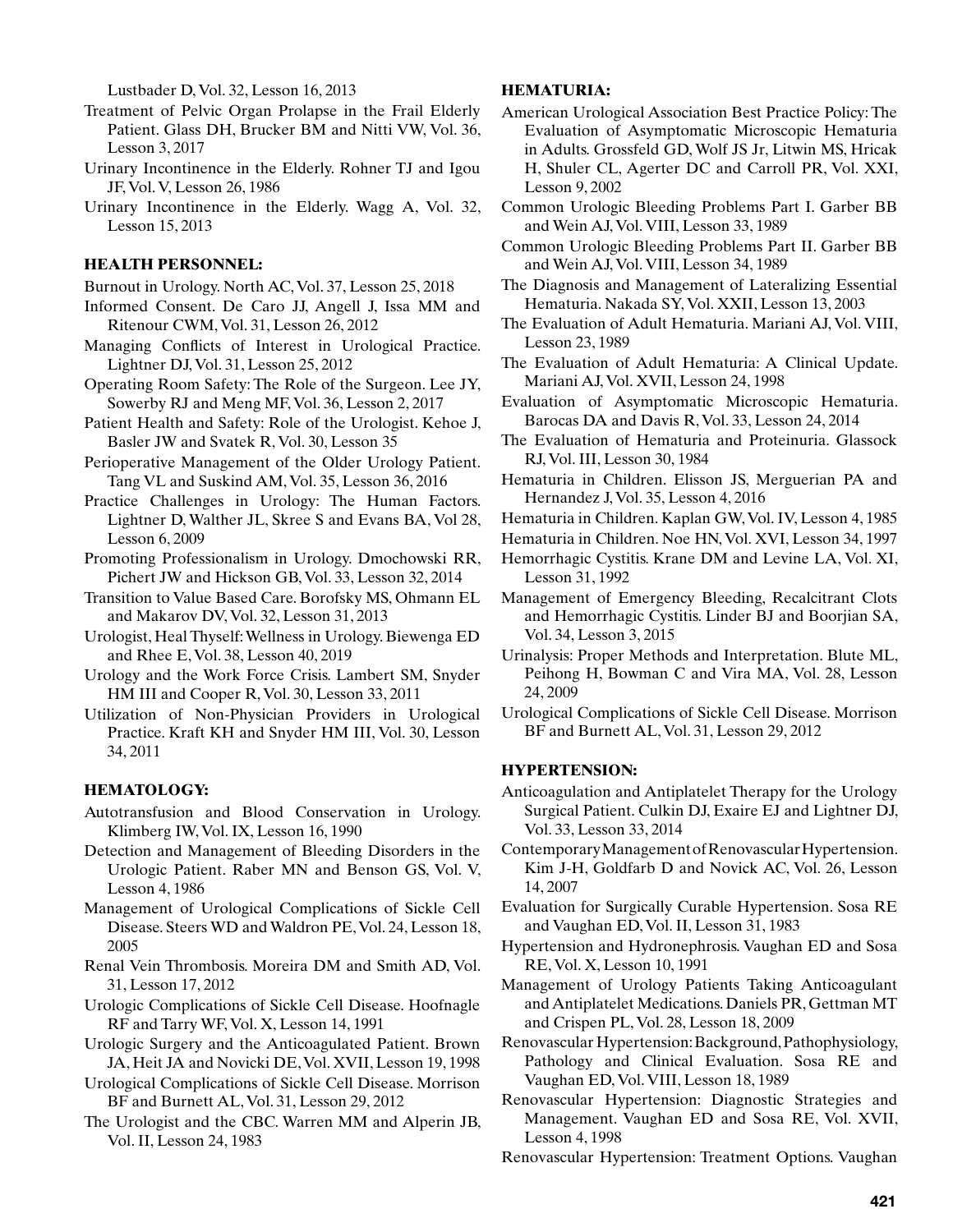ED and Sosa RE, Vol. VIII, Lesson 36, 1989

Urological Causes of Hypertension: Evaluation and Management. Lum EL, Pham P-T and Gritsch HA, Vol. 34, Lesson 21, 2015

## **HYPOSPADIAS:**

- Complex Hypospadias: An Approach to Management. Vordermark JS, Vol. V, Lesson 14, 1986
- Hypospadias. Duckett JW, Vol. XII, Lesson 17, 1993
- Long-Term Follow-up of Hypospadias Repair. Snodgrass WT and Mitchell ME, Vol. XXI, Lesson 34, 2002
- Management of Complications of Surgery for Hypospadias. Elder JS and Duckett JW, Vol. VI, Lesson 15, 1987
- Management of Distal Hypospadias. Zaontz MR and Long CJ, Vol. 32, Lesson 5, 2013
- Mucosal Grafts in Hypospadias and Stricture Management. Baskin LS and Duckett JW, Vol. XIII, Lesson 34, 1994
- The Multistage Hypospadias Repair. Kelalis PP, Vol. I, Lesson 40, 1982
- Reconstruction for Complications of Hypospadias, Part I. Devine CJ, Mitchell ME and Jordan GH, Vol. XIX, Lesson 21, 2000
- Reconstruction for Complications of Hypospadias, Part II. Devine CJ, Edited by Mitchell ME and Jordan GH, Vol. XIX, Lesson 22, 2000
- Repair of Coronal and Glanular Hypospadias. Walker RD, Vol. X, Lesson 27, 1991
- Single Stage Repair of Hypospadias. Winslow BH and Devine CJ, Vol. I, Lesson 39, 1982
- 2-Stage Hypospadias: Historical Perspectives and Current Practice. Pohl HG, Atala AA and Retik AB, Vol. 23, Lesson 5, 2004

## **IMAGING TECHNIQUES:**

- Ablative Focal Therapy for Primary Treatment of Prostate Cancer. Eggener S, Vol. 29, Lesson 3, 2010
- Advances in Positron Emission Tomography for the Management of Common Urological Malignancies. Siev M, Velazquez N, Turkbey B, Choyke PL, Khandani AH, Taneja S and Bjurlin MA, Vol. 38, Lesson 12, 2019
- Anatomy of the Prostate as Seen by Ultrasound. Cooner WH, Vol. IX, Lesson 6, 1990
- Adult Renal Cystic Disease: Current Update on Pathogenesis,
- Antimicrobial Prophylaxis for Transrectal Ultrasound Biopsy. Loeb S, Vol. 32, Lesson 1, 2013
- Applications and Pitfalls in Interventional GU Radiology. Borsa JJ, Porter JR and Bush WH, Vol. XIX, Lesson 25, 2000
- The Basic Principles of Image Guided Surgery. George AK, Turkbey B, Pinto PA and Rastinehad AR, Vol. 31, Lesson 13, 2012
- Blue Light and Narrow Band Imaging in the Diagnosis and Treatment of Non-Muscle Invasive Bladder Cancer and Upper Tract Urothelial Cell Carcinoma. Gregg JR and Chang SS, Vol. 36, Lesson 11, 2017
- A Case for the IVP: Risks and Indications. Bush WH and Gibbons RP, Vol. V, Lesson 1, 1986
- Computerized Tomography: Basic Principles and Cross-Sectional Anatomy Part I. Collins TL and Ball TP, Vol. I, Lesson 17, 1982
- Computerized Tomography: Basic Principles and Cross-Sectional Anatomy Part II. Collins TL and Ball TP, Vol. I, Lesson 18, 1982
- Computerized Tomography: Current and Future Role in Uroradiology. Roesel DM and Herts BR, Vol. 36, Lesson 7, 2017
- Computerized Tomography: Fundamentals of Image Acquisition and Clinical Usefulness. Manakas CM and Nakada SY, Vol. 28, Lesson 13, 2009
- Contemporary Prostate Imaging and Applications for Diagnosis and Staging of Prostate Cancer. Sonn GA and Reiter RE, Vol. 33, Lesson 23, 2014
- Cross-sectional Imaging Findings and Management. Kaabathina VS, Montgomery R and Prasad SR, Vol. 32, Lesson 2, 2013
- Doppler Sonography in Uroradiologic Imaging. King BF and Hattery RR, Vol. XII, Lesson 21, 1993
- The Emerging Role of Image Targeting in Contemporary Prostate Biopsy. Davenport M and Sonn G, Vol. 35, Lesson 13, 2016
- Establishment of a Quality Assurance Framework for Introduction of Prostate Magnetic Resonance Imaging and Fusion Biopsy Programs. DiBianco JM, Turkbey B and George AK, Vol. 38, Lesson 7, 2019.
- Fluoroscopic Safety for the Urologist. Preminger GM, Fulgham PE and Curry T, Vol. V, Lesson 29, 1986
- High Intensity Focused Ultrasound for Prostate Cancer. Koch MO, Vol. 27, Lesson 8, 2008
- Image Based Approaches to the Diagnosis and Treatment of Renal Masses. Simmons MN, Herts BR and Campbell SC, Vol. 26, Lesson 39, 2007
- Image Guided Radiotherapy for Prostate Cancer. Trifiletti DM, Showalter TN and Fairchild A, Vol. 35, Lesson 15, 2016
- Imaging Contrast Media Reactions and Management. Jeldres C, Porter CR and Bishoff JT, Vol. 33, Lesson 12, 2014
- Imaging for Genitourinary Trauma. Kuan JK, Porter J and Wessells H, Vol. 25, Lesson 4, 2006
- Imaging in the Management of Ureteral Calculi. Antonelli JA, Fulgham PF and Pearle MS, Vol. 32, Lesson 37, 2013
- Imaging of the Common Benign Disorders of the Urinary Tract: Urolithiasis and Renal Infections. Ananthakrishnan L, Herts BR, Simmons MN and Campbell SC, Vol. 26, Lesson 40, 2007
- Imaging of Genitourinary Cancer. Vapnek JM, Hricak H and Carroll PR, Vol. X, Lesson 32, 1991
- Imaging of the Penis and Male Urethra. Jordan GH, Vol. 27, Lesson 23, 2008
- Imaging With Monoclonal Antibodies in Urology. Austin JC, Kahn D and Williams RD, Vol. XVII, Lesson 18, 1998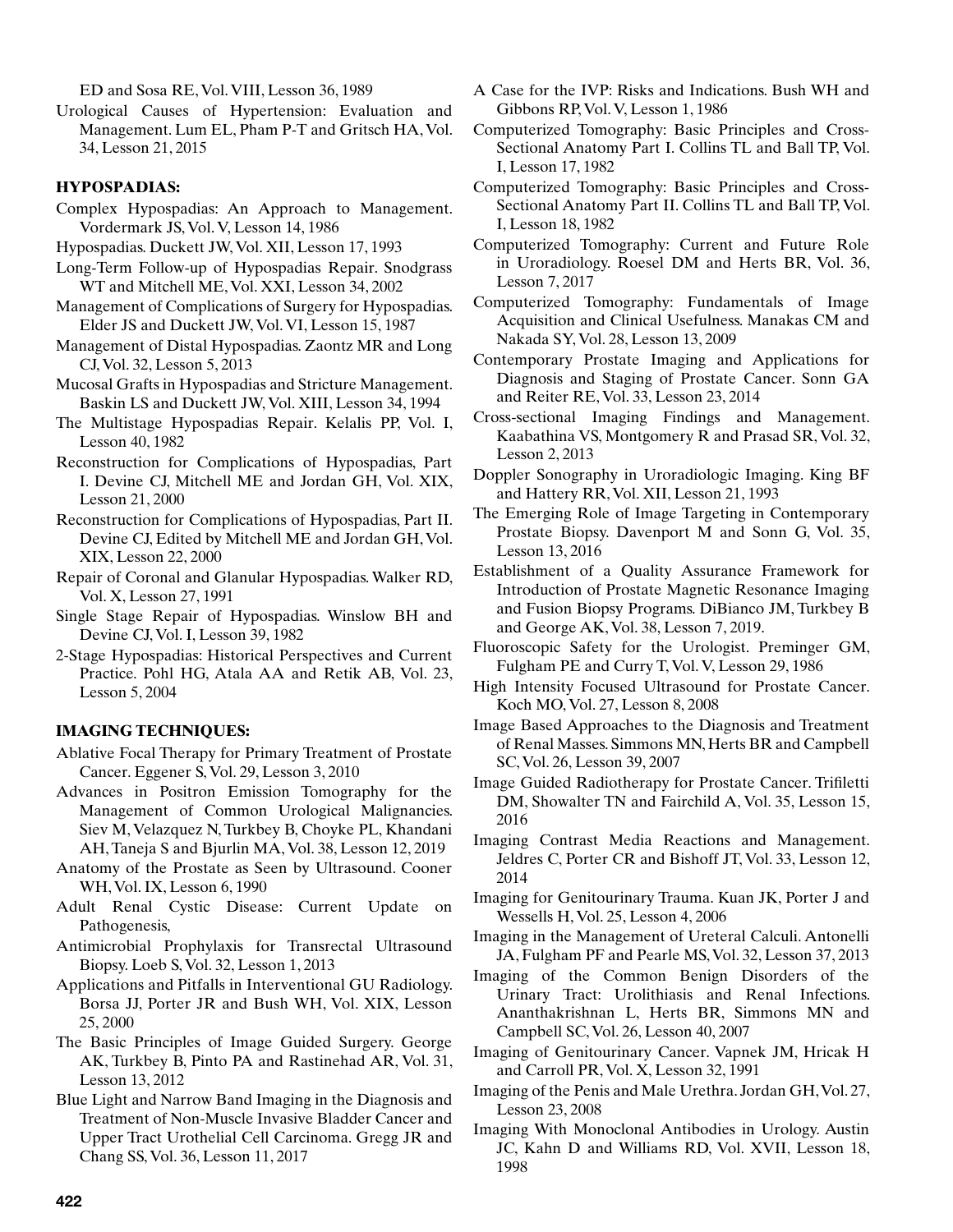- Impact of Prenatal Ultrasonography on Detection, Evaluation, Management and Outcome of Genitourinary Anomalies. Ellsworth P and Sitnikova L, Vol. 24, Lesson 28, 2005
- Intraoperative Sonographic Evaluation of the Kidney. Polascik TJ and Marshall FF, Vol. XVI, Lesson 18, 1997
- Intravascular Contrast Media in Urologic Imaging. Keizur JJ and Das S, Vol. XV, Lesson 13, 1996
- Magnetic Resonance Imaging in Urology. Courtier J and Coakley FV, Vol. 29, Lesson 26, 2010
- Magnetic Resonance Imaging (MRI) in Urology Part I. King BF Jr, Schnall MD and Levy J, Vol. XVI, Lesson 38, 1997
- Magnetic Resonance Imaging (MRI) in Urology Part II. Levy JB, King BF Jr and Schnall MD, Vol. XVII, Lesson 17, 1998
- Method of Dynamic Retrograde and Voiding Cystourethrography in Urethral Stricture. McCallum RW, Vol. X, Lesson 12, 1991
- Multiparametric Magnetic Resonance Imaging for Prostate Cancer. Frye TP, Kilchevsky A, George Ak and Pinto PA, Vol. 35, Lesson 14, 2016
- New Trends in Percutaneous Nephrolithotomy. Knudsen B, Vol. 30, Lesson 26, 2011
- Nonrenal Nuclear Medicine in Urology. Bueschen AJ, Vol. IV, Lesson 39, 1985
- Nonrenal Nuclear Medicine in Urology. Bueschen AJ and Joseph DB, Vol. X, Lesson 39, 1991
- Nuclear Renography. Pohl HG, Vol. 38, Lesson 39, 2019
- Office-Based Ultrasound for Urologists. Angell AH and Resnick MI, Vol. V, Lesson 33, 1986
- Office-Based Ultrasound for Urologists. Haas CA and Resnick MI, Vol. XVI, Lesson 31, 1997
- Office-Based Ultrasound for Urologists. Part I: Ultrasound Physics, and of the Kidney and Bladder. McAchran SE, Dogra VS and Resnick MI, Vol. 23, Lesson 28, 2004
- Office-Based Ultrasound for Urologists. Part II: Prostate, Scrotum, Penis, Urethra and Office Standards. McAchran SE, Dogra VS and Resnick MI, Vol. 23, Lesson 29, 2004
- Office Scrotal Ultrasound. Part I: Ultrasound Anatomy, Physical Principles and Ultrasound Safety. Gilbert BR, Vol. 27, Lesson 1, 2008
- Office Scrotal Ultrasound. Part II: Scanning Protocol, Normal Examination, Indications and Practice Management Concerns. Gilbert BR, Vol. 27, Lesson 2, 2008
- Pediatric Ultrasound Part I. Rosenberg HK, Vol. V, Lesson 35, 1986
- Pediatric Ultrasound Part II. Rosenberg HK, Vol. V, Lesson 36, 1986
- Pediatric Uroradiology. Zerin JM and Lebowitz RL, Vol. VIII, Lesson 28, 1989
- PET Scans in Urology. Nieh PT, Vol. 28, Lesson 14, 2009
- Pitfalls of CT Scanning. Woollitt RA, Vol. V, Lesson 31, 1986
- Prostate Biopsy: Contemporary Ultrasound Guided Biopsy Indications, Techniques and Future Directions. Hemani

ML and Taneja SS, Vol. 28, Lesson 22, 2009

- Prostatic Ultrasound for the Practicing Urologist. Boyce WH, Vol. V, Lesson 40, 1986
- Radiation Safety for Patients and Physicians. Fiuk J and Schwartz BF, Vol. 34, Lesson 37, 2015
- Radiation Safety for the Urologist. Ramakumar S and Jarrett TW, Vol. XIX, Lesson 26, 2000
- The Radiologic Evaluation of Renal Masses: Approach, Analysis, and New Technologies. Silverman SG, Bloom DA and Seltzer SE, Vol. XIII, Lesson 1, 1994
- Radiology of Urinary Incontinence in the Female. Rovner ES and Ginsberg DA, Vol. XXI, Lesson 22, 2002
- Radionuclide Studies of the Urinary Tract in Children. Heyman S and Duckett JW, Vol. XI, Lesson 24, 1992
- Renal Radionuclide Evaluation of Renal Function. Bueschen AJ, Vol. I, Lesson 31, 1982
- Role of High Intensity Focused Ultrasound in the Management of Prostate Disorders. Chin JL, Dewar M and Siddiqui K, Vol. 36, Lesson 24, 2017
- The Role of Positron Emission Tomography in Urology. Chennamsetty A, Hafron J and Wong CO, Vol. 33, Lesson 25, 2014
- The Role of Three-Dimensional Computer Tomography in Renal Imaging. Uzzo RG, Coll D and Novick AC, Vol. XIX, Lesson 38, 2000
- The Role of Ultrasound in Imaging the Urinary Tract in Children. Nelson CP, Kurtz MP and Chow JS, Vol. 35, Lesson 17, 2016
- Screening Computerized Tomography and the Incidental Renal Mass: Urological Implications of Whole Body Scanning. Herts BR, Vol. 24, Lesson 14, 2005
- Scrotal Ultrasound. Mitcheson HD, Sant GR and Doherty FJ, Vol. IV, Lesson 35, 1985
- Sonographic Imaging of the Urinary Tract in Children. Freilich DA and Nguyen HT, Vol. 27, Lesson 9, 2008
- Sonography and Doppler of the Scrotum. Benson CB, Vol. XV, Lesson 38, 1996
- Three-Dimensional Imaging of the Urinary Tract. Matlaga BR, Zagoria RJ and Assimos DG, Vol. XXII, Lesson 11, 2003
- Ultrasound for the Practicing Urologist: Basic Physics, Theory, and Techniques for Malignant Diseases of the Prostate. Boyce WH, Vol. VIII, Lesson 16, 1989
- Ultrasound for the Practicing Urologist: Benign Diseases of the Prostate Gland. Boyce WH, Vol. VI, Lesson 24, 1987
- Unenhanced Helical CT in the Evaluation of Suspected Renal Colic. Youssefzdeh D, Katz DS and Lumerman JH, Vol. XVIII, Lesson 26, 1999
- Urological Applications of Digital Subtraction Angiography. Novick AC, Vol. I, Lesson 5, 1982
- Urological Applications of Magnetic Resonance Imaging. Williams RD, Vol. V, Lesson 30, 1986
- Urological Ultrasound: An Overview. Meier WL and Pischinger RJ, Vol. I, Lesson 20, 1982
- Use of CT Scan for Evaluation of the Kidneys and Adrenal Glands. Stewart BH, Vol. I, Lesson 19, 1982
- The Use of Percutaneous Transcatheter Embolization in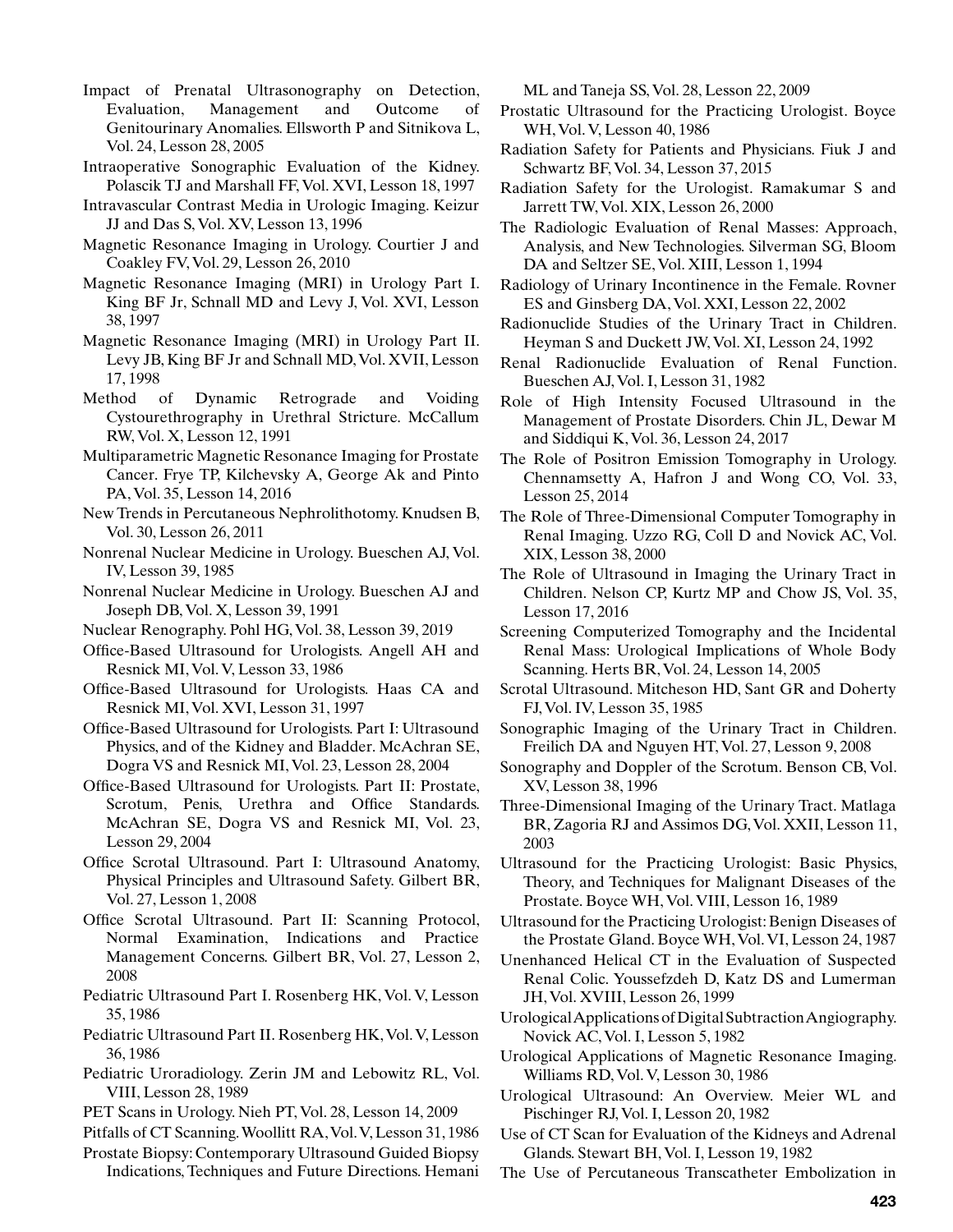Urology. Ward JE, Amling CL and McKusick MA, Vol. XXII, Lesson 39, 2003

# **IMMUNOLOGY:**

- Acquired Immunodeficiency Syndrome in Urology Part I: AIDS and the Urologist. Kwan DJ and Lowe FC, Vol. XIV, Lesson 37, 1995
- Acquired Immunodeficiency Syndrome in Urology Part II: Genitourinary Manifestations of AIDS. Kwan DJ and Lowe FC, Vol. XIV, Lesson 38, 1995
- AIDS and the Urologist Part I: Urologic Manifestations of AIDS. Catanese AJ, Tessler AN and Morales P, Vol. VIII, Lesson 1, 1989
- AIDS and the Urologist Part II: Precautions Against the HIV Virus. Catanese AJ, Rowan RL and Morales P, Vol. VIII, Lesson 2, 1989
- Basic Immunology. Graham SD, Vol. I, Lesson 11, 1982
- Evolving Immunotherapeutic Strategies for the Treatment of Prostate and Renal Carcinomas. Dahm P and Vieweg J, Vol. 23, Lesson 4, 2004
- Genitourinary Tuberculosis in Contemporary Times: Era of the Immunocompromised Patient. Trivedi NN, Sheth S and Wise GJ, Vol. 33, Lesson 7, 2014
- Immune Dysfunction in Malignancy. Uzzo RG, Rayman P, Novick AC and Finke JH, Vol. XXI, Lesson 28, 2002
- Immunology in Urology. Carpinito GA, Osband ME and Krane RJ, Vol. V, Lesson 20, 1986
- Immunotherapy, Checkpoint Inhibition and the Role of the Programmed Cell Death 1 Receptor Pathway in the Treatment of Bladder Cancer. Alanee SR and O'Shaughnessy MJ, Vol. 36, Lesson 31, 2017
- Immunotherapy for Renal Transplantation. Friedrichs PA and Banowsky LH, Vol. XVI, Lesson 28, 1997
- Immunotherapy of Renal Cell Carcinoma. Alexander RB, Walther MM and Linehan WM, Vol. XIV, Lesson 40, 1995
- Immunotherapy of Superficial Bladder Carcinoma. Sarosdy MF, Vol. XIV, Lesson 29, 1995
- Interferon. Graham SD, Vol. XIV, Lesson 39, 1995
- Monoclonal Antibodies. Bander NH, Vol. V, Lesson 22, 1986
- Monoclonal Antibodies. Shemtov MM, Vol. XVII, Lesson 32, 1998
- Treatment of Metastatic Prostate Cancer: How Urologists Should Sequence Available Agents. Mostaghel EA and Lin DW, Vol. 31, Lesson 4, 2012

# **IMPOTENCE:**

- Counseling Men with Sexual Dysfunction. Jones WJ, Vol. XVI, Lesson 23, 1997
- Couples: The ``Art'' of Solving Impotence Problems. Berger RE, Berger DM, Happe-Hartsell CA and Heyman JR, Vol. VII, Lesson 20, 1988
- The Current Status of Penile Prostheses. Montague DK, Vol. VIII, Lesson 29, 1989
- Current Thinking on Penile Prosthesis. Wilson SK and Christine B, Vol. 29, Lesson 40, 2010
- Delayed Ejaculation: A Condition Whose Time has Come. Köhler TS and Butcher MJ, Vol. 34, Lesson 17, 2015
- Diagnosis and Management of Venogenic Impotence. Lewis RW and Fallen MJ, Vol. X, Lesson 31, 1991
- Drug Therapy for Erectile Dysfunction. Lugg J and Rajfer J, Vol. XV, Lesson 36, 1996
- Drugs and Male Sexual Dysfunction. Van Arsdalen KN and Wein AJ, Vol. III, Lesson 34, 1984
- Erectile Dysfunction in the Younger Man. Sweet G and Shindel AW, Vol. 34, Lesson 1, 2015
- The Evaluation and Treatment of Psychosexual Dysfunction in Men. Jones WJ, Vol. III, Lesson 33, 1984
- Evaluation of the Impotent Male. Barry JM, Vol. II, Lesson 5, 1983
- Iatrogenic Male Sexual Dysfunction. Morgentaler A and Bruning CO, Vol. XV, Lesson 9, 1996
- Inflatable Penile Prostheses: Troubleshooting and Management of Complications. Weigel JW, Vol. VI, Lesson 34, 1987
- Inflatable Penile Prosthesis Reimplantation. Abouassaly R, Angermeier KW and Montague DK, Vol. 26, Lesson 24, 2007
- Intracavernosal Injection Therapy for Erectile Dysfunction. Chouhan JD, Thakker PU and Terlecki RP, Vol. 38, Lesson 20, 2019
- Manifestations and Management of Urological Complications of Parkinson's Disease. Kreydin EI and Ginsberg DA, Vol. 37, Lesson 27, 2018
- Modern Management of Male Erectile Dysfunction. Lewis RW and Barrett DM, Vol. XIV, Lesson 20, 1995
- Neurovascular Mechanisms of Penile Erection. Siroky MB, Vol. III, Lesson 37, 1984
- New Concepts in Pathophysiology, Evaluation and Treatment of Ejaculatory Dysfunction. Vaucher L, Bolyakov A and Paduch DA, Vol. 29, Lesson 39, 2010
- Penile Elongation and Girth Enhancement. Alter GJ and Jordan GH, Vol. 26, Lesson 23, 2007
- Penile Prostheses in the Year 2000. Montague DK and Angermeier KW, Vol. XIX, Lesson 31, 2000
- Penile Prosthesis Infection. Gross MS, Vol. 37, Lesson 11, 2018
- Peyronie's Disease Part I. Roddy TM and Goldstein I, Vol. X, Lesson 1, 1991
- Peyronie's Disease Part II. Roddy TM and Goldstein I, Vol. X, Lesson 2, 1991
- Phosphodiesterase 5 Inhibitors: Physiology, Pharmacology and Cardiovascular Implications. Carson CC, Vol. 23, Lesson 39, 2004
- Post-Finasteride Syndrome—What is the Evidence and Why is there Controversy? Craig JR, Khera M, Hotaling JM and Brant WO, Vol. 37, Lesson 6, 2018
- Premature Ejaculation. McMahon CG, Vol. 24, Lesson 34, 2005
- Prevention and Correction of Penile Implant Problems. Mulcahy JJ, Vol. XIII, Lesson 27, 1994
- Prevention and Management of Complications of Penile Prostheses. Kaufman JJ, Vol. II, Lesson 6, 1983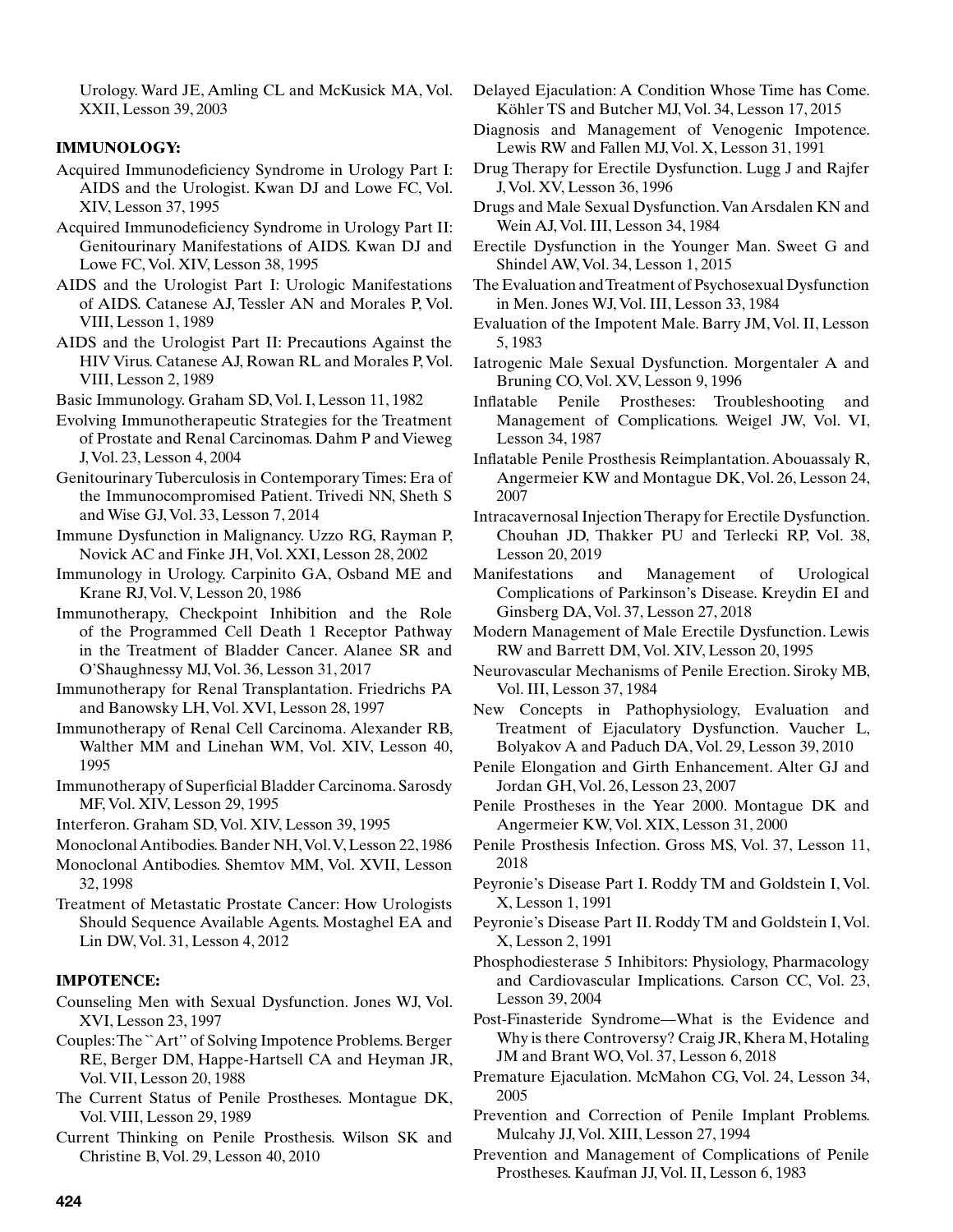Priapism: Etiology, Diagnosis and Management. Brant WO, Bella AJ, Garcia MM, Tantiwongse K and Lue TF, Vol. 25, Lesson 11, 2006

- The Self-Contained Inflatable and Mechanical Penile Prostheses. Mulcahy JJ, Vol. VI, Lesson 20, 1987
- Sexual Dysfunction in the Elderly Male. Mellinger BC and Weiss J, Vol. XI, Lesson 19, 1992
- Sexual Dysfunction in Neurologic Disease: Mechanisms of Disease and Counseling Approaches. Aisen ML and Sanders S, Vol. XVII, Lesson 35, 1998
- Sexuality after Treatment of Pelvic Cancer. Schover LR, Vol. 23, Lesson 24, 2004
- Sildenafil Citrate (Viagra®): A Review. Padma-Nathan H and Shabsigh R, Vol. XVIII, Lesson 25, 1999
- The Surgical Management of Erectile Dysfunction Utilizing Inflatable Prosthetic Devices. Govier FE, Vol. XV, Lesson 10, 1996
- Treatment for Organic Impotence: Alternatives to the Penile Prosthesis Part I. Padma-Nathan H, Payton T and Goldstein I, Vol. VI, Lesson 11, 1987
- Treatment for Organic Impotence: Alternatives to the Penile Prosthesis Part II. Padma-Nathan H, Payton T and Goldstein I, Vol. VI, Lesson 12, 1987

# **INFECTIOUS DISEASE:**

- Acquired Immunodeficiency Syndrome in Urology Part I: AIDS and the Urologist. Kwan DJ and Lowe FC, Vol. XIV, Lesson 37, 1995
- Acquired Immunodeficiency Syndrome in Urology Part II: Genitourinary Manifestations of AIDS. Kwan DJ and Lowe FC, Vol. XIV, Lesson 38, 1995
- Acute Pyelonephritis in Adults. Nickel JC, Vol. XXI, Lesson 39, 2002
- Adult Circumcision Revisited. Wald M, Harris SE, Arnold DC and Niederberger CS, Vol. 28, Lesson 11, 2009
- Adult Urinary Tract Infections. Rourke E, Kraus SR and Liss MA, Vol. 36, Lesson 37, 2017
- AIDS and the Urologist Part I: Urologic Manifestations of AIDS. Catanese AJ, Tessler AN and Morales P, Vol. VIII, Lesson 1, 1989
- AIDS and the Urologist Part II: Precautions against the HIV Virus. Catanese AJ, Rowan RL and Morales P, Vol. VIII, Lesson 2, 1989
- Antibiotics: See Antibiotics
- Antimicrobial Prophylaxis in Urology: Principles and Practice. Schaeffer EM and Schaeffer AJ, Vol. 26, Lesson 29, 2007
- Asymptomatic Bacteriuria. Nguyen LN and Hickling DR, Vol. 35, Lesson 21, 2016
- Bladder Microbiome in Health and Disease. Mueller ER and Wolfe A, Vol. 38, Lesson 28, 2019
- Changing Patterns in Genitourinary Fungal Infections. Wise GJ and Freyle J, Vol. XVI, Lesson 1, 1997
- Chylous Leak following Urological Procedures: Diagnosis and Management. Dangle PP, Chaudhry R and Ost MC, Vol. 36, Lesson 6, 2017
- Components Involved in Biomaterial-Related Infections.

Reid G, Khoury AE, Neumann AW and Bruce AW, Vol. XI, Lesson 18, 1992

- Critical Care for Surgeons: A 2005 Update. Britt RC, Vol. 24, Lesson 24, 2005
- The Current Management of Patients With Genitourinary Tuberculosis. Gow IG, Vol. XI, Lesson 26, 1992
- Cystitis in Infants and Children. Marotte JB, Lee KL and Shortliffe LMD, Vol. 24, Lesson 19, 2005
- The Diagnosis and Management of Genital Infections With the Human Papillomavirus. Zderic SA, Carpiniello VL, Malloy TR and Wein AJ, Vol. VII, Lesson 34, 1988
- The Diagnosis and Management of Urinary Tract Infection in Children. Pohl HG and Rushton HG, Vol. XVII, Lesson 31, 1998
- Estrogen Use: Modern Indications for Estrogen in the Treatment of Genitourinary Symptoms. Laughlin S and Brubaker L, Vol. 25, Lesson 22, 2006
- Evaluation and Treatment of Funguria. Thomas LJ and Tracy CR, Vol. 36, Lesson 17, 2017
- Fournier's Gangrene. Cohen MS, Vol. V, Lesson 6, 1986
- Fournier's Gangrene: Advances in Clinical Management. Smaldone MC, Corcoran AT and Davies BJ, Vol. 29, Lesson 18, 2010
- Fungal (Candida) Infections of the Urinary Tract. Wise GJ, Freyle J and Proctic J, Vol. XXI, Lesson 15, 2002
- Fungi in the Genitourinary System. Wise GJ, Vol. III, Lesson 23, 1984
- Gamete Preservation for Urologists. Mehta A and Smith JF, Vol. 37, Lesson 16, 2018
- Gangrene of the Male Genitalia. Weiner DA and Lowe FC, Vol. XVII, Lesson 6, 1998
- Genitourinary Candidal Infection. Wise GJ, Vol. VIII, Lesson 25, 1989
- Genitourinary Tuberculosis. Johnson CW, Lowe FC and Johnson WD Jr, Vol. XXII, Lesson 38, 2003
- Genitourinary Tuberculosis and Short Course Chemotherapy. Boyd SD and Ehrlich RM, Vol. II, Lesson 4, 1983
- Genitourinary Tuberculosis in Contemporary Times: Era of the Immunocompromised Patient. Trivedi NN, Sheth S and Wise GJ, Vol. 33, Lesson 7, 2014
- HIV/AIDS: A Primer for Urologists. Heyns CF, Vol. 30, Lesson 1, 2011
- Human Papillomavirus and Carcinoma of the Penis: Modern Concepts in Pathogenesis and Their Impact on Management of Penile Lesions. Malek RS, Vol. XIX, Lesson 1, 2000
- Human Papillomavirus in the Male: An Overview. Mellinger BC, Vol. XIII, Lesson 13, 1994
- Inflammatory Lesions in the Kidney. Chen J and Koontz WW, Vol. XIV, Lesson 26, 1995
- Interpretation of Urinalysis. Sourial MW and Shidham G, Vol. 38, Lesson 30, 2019
- Lichen Sclerosus: More than Just a Skin Disorder. Peterson AC, Vol. 30, Lesson 2, 2011
- Localization of Urinary Tract Infections. Neal DE Jr, Vol. VIII, Lesson 4, 1989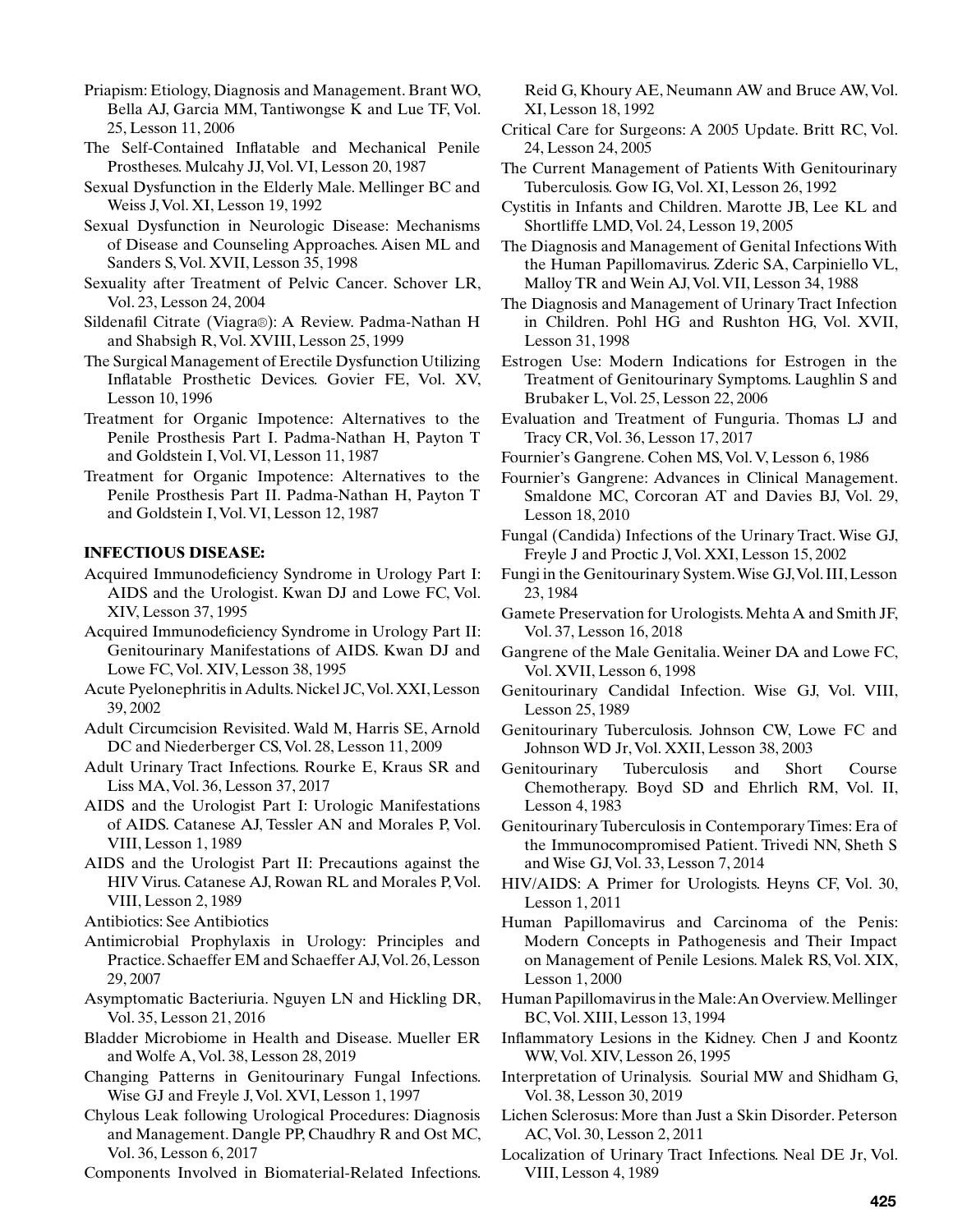Management of Antimicrobial Resistance. Boyle DP, Zembower TR and Maxwell KM, Vol. 35, Lesson 22, 2016

- Management of Gangrenous Conditions with Urological Involvement: Fournier's Gangrene and Calciphylaxis. Rasper AM and Terlecki RP, Vol. 36, Lesson 25, 2017
- Management of Sepsis and Septic Shock in the Urological Patient. Ellison JS and Napolitano LM, Vol. 30, Lesson 28, 2011
- Management of Septic Shock. Hanno PM and Wein AJ, Vol. I, Lesson 3, 1982
- Management of the Surgical Wound: Opening, Closing and Complications. Dugi DD III, Thakar JH and Morey AF, Vol. 29, Lesson 19, 2010
- Management of Urinary Tract Infections. Mulholland SG and Jacobs JA, Vol. I, Lesson 36, 1982
- Management of Urologic Problems in Pregnancy: A Rationale and Strategy. Loughlin KR and McAleer SJ, Vol. 24, Lesson 5, 2005
- Management of Urological Conditions during Pregnancy. Wollin DA, Aponte MM and Shah O, Vol. 33, Lesson 13, 2014
- Newborn Circumcision: Understanding the Debate. Feedman A, Vol. 36, Lesson 23, 2017
- Nonspecific Urethritis. Barkoukis MT and Resnick MI, Vol. I, Lesson 32, 1982
- Non-Tubercular Inflammatory Diseases of the Kidney: Malacoplakia, Emphysematous Pyelonephritis, Xanthogranulomatous Pyelonephritis and Focal Bacterial Pyelonephritis (Lobar Nephronia). Renzulli JF II and Anderson KR, Vol. 24, Lesson 4, 2005
- Nosocomial Urinary Tract Infections. Purves JT and McIntyre M, Vol. 29, Lesson 17, 2010
- Occupational Risks for the Practicing Urologist. Wohlgemuth SD and Wolf JS Jr, Vol. 23, Lesson 25, 2004
- Office Bacteriology: Techniques and Interpretations. Fowler JE, Vol. II, Lesson 25, 1983
- Office Based Prostate Biopsy. Wheeler KM and Liss MA, Vol. 38, Lesson 14, 2019
- Optimizing Outcomes and Patient Satisfaction with Penile Implants. Köhler TS and Welliver RC Jr, Vol. 33, Lesson 5, 2014
- Pathogenesis of Pyelonephritis. Roberts JA, Vol. II, Lesson 8, 1983
- Pathophysiology and Management of Infection Stones. Benson AD and Miller NL, Vol. 33, Lesson 15, 2014
- Penile Prosthesis Infection. Gross MS, Vol. 37, Lesson 11, 2018
- Perinephric Abscess. Noble MJ, Vol. XXI, Lesson 10, 2002
- Prostatitis. Britton JJ Jr and Carson CC, Vol. XVII, Lesson 20, 1998
- Prostatitis and Prostatodynia. Schaeffer AJ, Vol. II, Lesson 30, 1983
- Prostatitis Syndromes. Lim DJ and Schaeffer AJ, Vol. XII, Lesson 1, 1993
- Recurrent Urinary Tract Infections in Healthy Premenopausal and Postmenopausal Women. Hickling

DR and Nitti V, Vol. 31, Lesson 10, 2012

- Renal Abscess, Xanthogranulomatous Pyelonephritis and Renal Tuberculosis. Pattison E, Sharma D and Pais VM Jr, Vol. 33, Lesson 36, 2014
- Retroperitoneal and Retrofascial Abscesses. Kisielius PV and Schaeffer AJ, Vol. VI, Lesson 35, 1987
- The Role of Bacterial Adherence in Urinary Tract Infection. Schaeffer AJ, Vol. VIII, Lesson 3, 1989
- Sepsis and Septic Shock in the Urology Patient. Coburn M and Zimmerman JL, Vol. XXI, Lesson 14, 2002
- Sexually Transmitted Diseases in Urology. Reese CT and Kaag MG, Vol. 23, Lesson 40, 2004
- Sexually Transmitted Diseases 1985. Pariser DM, Pariser H and Pariser RJ, Vol. IV, Lesson 30, 1985
- Sexually Transmitted Diseases 1991, Diagnosis and Treatment for the Practicing Clinician. Pariser DM, Pariser RJ and Pariser H, Vol. X, Lesson 29, 1991
- Sexually Transmitted Infections. Helo S and White MD, Vol. 36, Lesson 18, 2017
- Sexually Transmitted Infections: Part I. Frenkl T and Potts J, Vol. 25, Lesson 2, 2006
- Sexually Transmitted Infections: Part II. Associated Vaginitides and Urethritides. Frenkl T and Potts J, Vol. 25, Lesson 3, 2006
- Treatment of Urinary Tract Infections in Young Women. Iravani A, Vol. XII, Lesson 6, 1993
- Uncomplicated Adult Urinary Tract Infections. Mulholland SG, Vol. VI, Lesson 14, 1987
- Understanding Clostridium difficile Infection for the Urologist. Khourdaji IS, Jafri SMA and Sims MD, Vol. 33, Lesson 10, 2014
- Urethritis and Urethral Syndrome. Berger RE, Vol. IV, Lesson 2, 1985
- Urinalysis: Proper Methods and Interpretation. Blute ML, Peihong H, Bowman C and Vira MA, Vol. 28, Lesson 24, 2009
- Urinary Tract Infection in Spinal Cord Injury. Haider MA, Burns SP and Yang CC, Vol. 33, Lesson 17, 2014
- Urinary Tract Infection: Simple and Complicated. Safir MH and Schaeffer AJ, Vol. XVI, Lesson 10, 1997
- Urinary Tract Infections in Pediatric Patients. Bickerton MW and Duckett JW, Vol. IV, Lesson 26, 1985
- Urologic Problems in Patients with Acquired Immunodeficiency Syndrome. Hyun G, Staiman VR and Lowe FC, Vol. XXI, Lesson 40, 2002
- Use of Antibiotics for Prevention and Treatment of Infections in Pediatric Urology. Hollowell JG and Cunnion K, Vol. 28, Lesson 4, 2009
- Xanthogranulomatous Pyelonephritis and Gas Forming Infections of the Urinary Tract. Elder JC, Vol. III, Lesson 31, 1984

# **INFERTILITY:**

Azoospermia, Testicular Biopsy and Surgical Sperm Retrieval. Flannigan R and Schlegel PN, Vol. 36, Lesson 9, 2017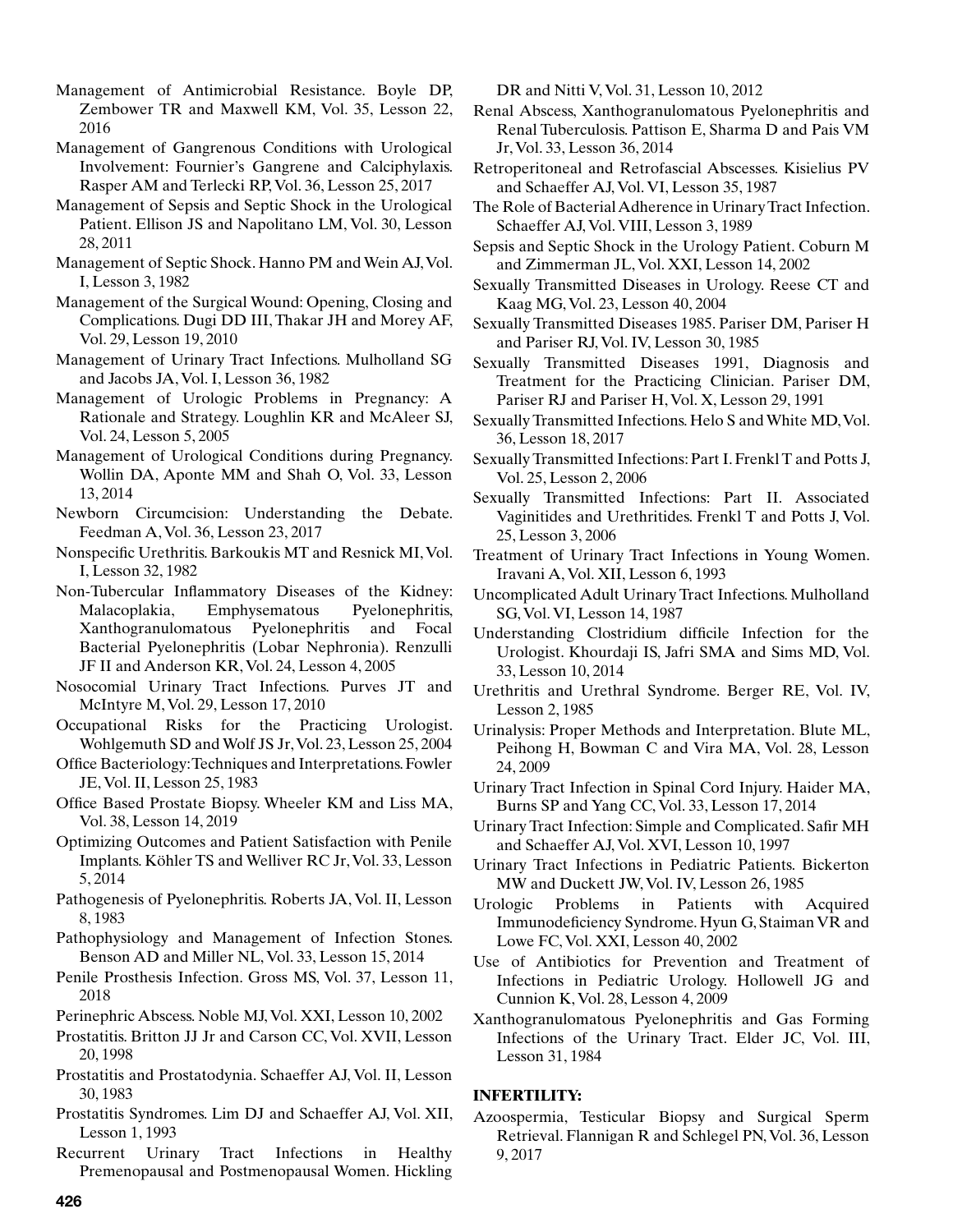- The Basics of Assisted Reproduction. Rinaudo PF and Turek PJ, Vol. 26, Lesson 2, 2007
- Clinical Relevance of Oxidative Stress in Patients With Male Factor Infertility: Evidence-based Analysis. Agarwal A, Prabakaran SA and Sikka SC, Vol. 26, Lesson 1, 2007
- Contemporary Evaluation and Management of Male Infertility. Oehninger S and Lynch DF Jr, Vol. XXII, Lesson 31, 2003
- Cryptorchidism. Barthold JS, Vol. 30, Lesson 32, 2011
- Electroejaculation. Eid JF, Vol. XI, Lesson 10, 1992
- Endogenous Hormone Correction as Medical Treatment of Male Infertility. Dabaja AA, Wosnitzer M and Schlegel PN, Vol. 33, Lesson 4, 2014
- Environmental and Lifestyle Considerations for the Infertile Male. Sheynkin Y and Gioia K, Vol. 32, Lesson 4, 2013
- Evaluation and Management of Klinefelter Syndrome. Rajender A and Oates RD, Vol. 37, Lesson 24, 2018
- Evaluation of Male Factor Infertility. Shindel AW and Smith JF, Vol. 30, Lesson 16, 2011
- Evaluation of the Male Factor for Assisted Reproduction. Acosta AA and Irianni E, Vol. XIV, Lesson 18, 1995
- Evaluation of Male Infertility. Coburn M and Lipshultz LI, Vol. VI, Lesson 1, 1987
- Exogenous Testosterone and Male Reproduction. Khan MA, Pagani RL and Ohlander SJ, Vol. 38, Lesson 37, 2019
- Female Reproductive Medicine for the Urologist. Goulet EJ, McLean MR an Kolettis PN, Vol. 35, Lesson 9, 2016
- Fertility in Testicular Cancer Patients. Foster RS and Donohue JP, Vol. XIV, Lesson 19, 1995
- Fertility Issues in Pediatric Urology—Part I. Sheynkin YR, Bhalla R and Goldstein M, Vol. XXII, Lesson 27, 2003
- Fertility Issues in Pediatric Urology—Part II. Sheynkin YR, Schulsinger DA and Goldstein M, Vol. XXII, Lesson 28, 2003
- Fertility Preservation in Men with Cancer. Stahl PJ and Stember DS, Vol. 31, Lesson 14, 2012
- Gamete Preservation for Urologists. Mehta A and Smith JF, Vol. 37, Lesson 16, 2018
- The Genetic Basis of Male Reproductive Failure. Oates RD, Vol. 27, Lesson 21, 2008
- A Guidelines Based Approach to Obstructive Azoospermia. Kim HH and Schlegel PN, Vol. 27, Lesson 6, 2008
- Immunology of Male Infertility. Gilbert BR, Witkin SS and Goldstein M, Vol. IX, Lesson 8, 1990
- Infertility: The Female Factor. Noble MJ, Vol. VII, Lesson 36, 1988
- Long-Term Complications of Treatment for Advanced Germ Cell Tumors. Gilligan T and George D, Vol. 25, Lesson 36, 2006
- Male Infertility Best Practices Policy of the American Urological Association: Optimal Evaluation of the Infertile Patient and Management of Obstructive Azoospermia. Jarow JP, Sharlip ID, Belker AM, Lipshultz LI, Sigman M, Thomas AJ, Schlegel PN, Howards SS, Nehra A, Damewood MD, Overstreet JW,

Sadovsky R and Schwartz C, Vol. XXI, Lesson 38, 2002

- Male Infertility: Current Treatments, Costs, and Effectiveness. Pavlovich CP and Schlegel PN, Vol. XVIII, Lesson 22, 1999
- Male Infertility and Overall Health. Dallas K, Massoudi R and Eisenberg ML, Vol. 35, Lesson 18, 2016
- Male Reproductive Physiology and Assisted Reproductive Technology. Carbone DJ, Vol. XVIII, Lesson 21, 1999
- Management of Incidentally Discovered Non-Palpable Testicular Lesions. Mammen T and Costabile RA, Vol. 28, Lesson 2, 2009
- Microsurgery for the Urologist. Belker AM, Vol. III, Lesson 1, 1984
- Modern Concepts about Fertility After Treatment for Nonseminomatous Testicular Cancer. Winfield HN and Lange PH, Vol. VI, Lesson 19, 1987
- New Tests in the Evaluation of Male Infertility. Goldstein M, Vol. III, Lesson 22, 1984
- Non-Obstructive Azoospermia. Harris SE and Niederberger CS, Vol. 29, Lesson 38, 2010
- Office Evaluation of the Subfertile Male. Gilbert BR, Schlegel RN and Goldstein M, Vol. XIII, Lesson 9, 1994
- Office Evaluation of the Subfertile Male. Jarow JP and Sigman M, Vol. XVIII, Lesson 23, 1999
- Primary, Secondary and Adult Onset Hypogonadism: Diagnosis and Treatment. Rambhatla A and Mills JN, Vol. 36, Lesson 19, 2017
- A Primer on Modern Semen Analysis. Kashanian JE, Mazur DJ and Brannian RE, Vol. 35, Lesson 33, 2016
- Reproductive Effects of Male Aging. Carrasquillo R, Masterson J and Ramasamy R, Vol. 37, Lesson 14, 2018
- Reproductive Therapy for Neurologic Disorders. Lynne CM, Brackett NL and Ibrahim E, Vol. 36, Lesson 15, 2017
- Semen Analysis in the Evaluation of Male Factor Subfertility. Gilbert BR, Cooper GW and Goldstein M, Vol. XI, Lesson 32, 1992
- Semen: The Normal Analysis, Storage Techniques, and New Concepts. Bennett AH and Rivard DJ, Vol. II, Lesson 7, 1983
- Sperm Genetic Testing: Clinical Implications and Use. Carrell DT, Brant WO and Aston KI, Vol. 30, Lesson 15, 2011
- Surgery of Male Infertility Part I: Varicocelectomy, Testis Biopsy, and Vasography. Wessells H and Van Arsdalen KN, Vol. XIII, Lesson 10, 1994
- Surgery of Male Infertility Part II: Procedures for Ductal Obstruction. Van Arsdalen KN and Wessells H, Vol. XIII, Lesson 11, 1994
- Technique of Vasovasostomy and Vasoepididymostomy: Shortening the Learning Curve. Costabile RA, Goldstein M, Schlegel P, Belker AL, Lipshultz L, Sharlip I, Thomas AJ, Park D and Spevak M, Vol. XVIII, Lesson 36, 1999
- Testicular Biopsy. Levin HS and Thomas AJ, Vol. IV, Lesson 13, 1985
- Testis Biopsy: Indications and Interpretation in Male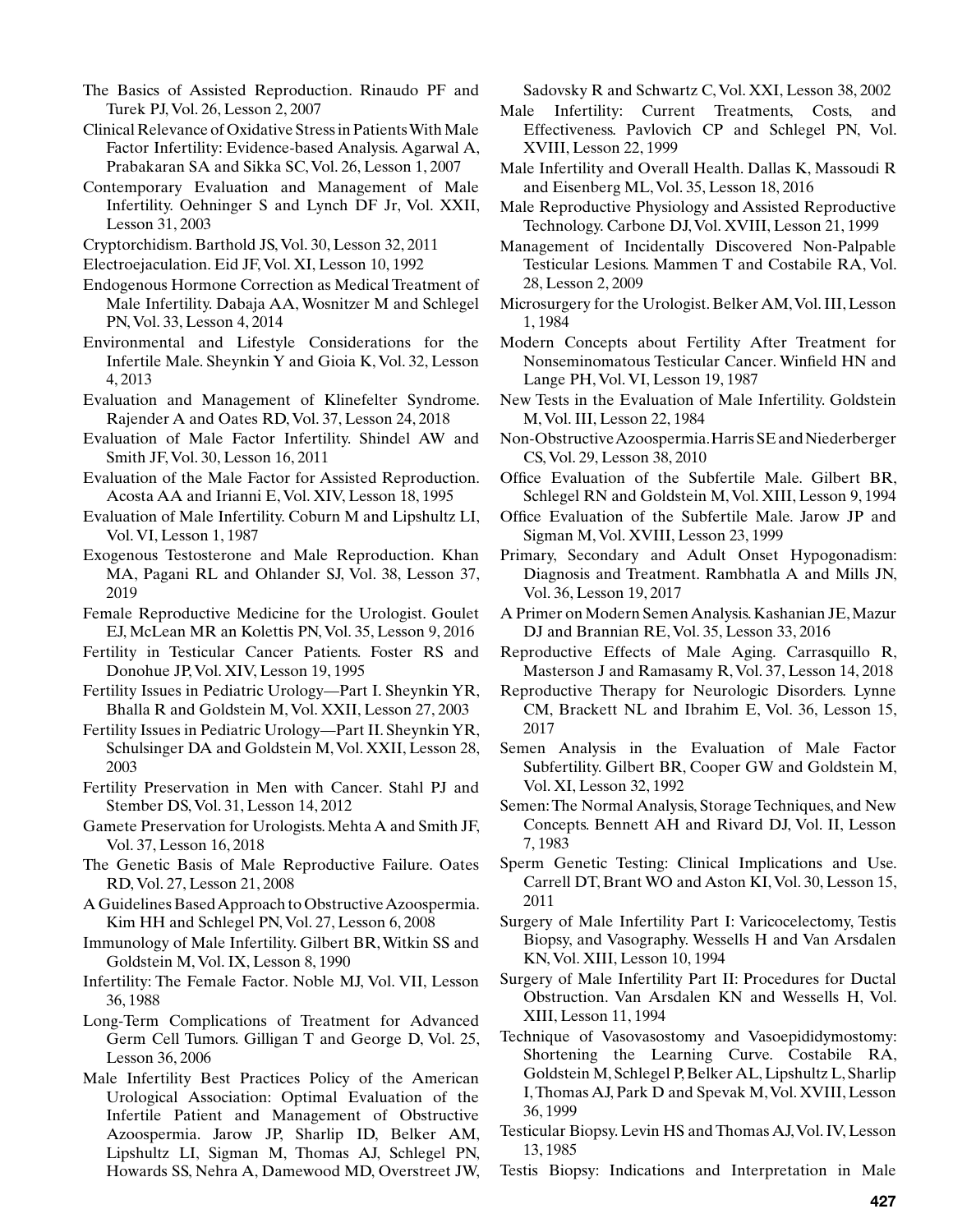Infertility. Kim ED and Lipshultz LI, Vol. XVII, Lesson 40, 1998

- Treatment of Male Hypogonadism: Alternatives to Testosterone. Gupta N, Davis M and Köhler TS, Vol. 36, Lesson 39, 2017
- Varicocele. Stecker JE, Vol. IV, Lesson 32, 1985
- Varicocele in the Era of In Vitro Fertilization. Vij SC and Sabanegh E Jr, Vol. 38, Lesson 15, 2019
- Vasectomy. Kim HH and Schlegel PN, Vol. 27, Lesson 22, 2008
- Vasectomy. Schlegel PN and Goldstein M, Vol. XI, Lesson 13, 1992
- Vasectomy. Sharlip ID and Belker AM, Vol. 32, Lesson 22, 2013
- Vasovasostomy and Vasoepididymostomy. Belker AM, Vol. I, Lesson 2, 1982

## **INTESTINAL DISEASES:**

- Intraoperative Urologic Complications of Abdominal Surgery. Kay R and Straffon RA, Vol. VI, Lesson 16, 1987
- Malignant Potential of Lower Urinary Tract Reconstruction Using Bowel. Spencer JR and Filmer RB, Vol. XII, Lesson 38, 1993
- Urologic Manifestations of Bowel Disease. Sago AL, Vol. IV, Lesson 31, 1985

### **INTRAOPERATIVE COMPLICATIONS:**

- Assessment and Management of Intraoperative Iatrogenic Ureteral and Bladder Injuries. Kreshover JE, Morganstern B and Richstone L, Vol. 32, Lesson 34, 2013
- Bariatric Surgery and Risk of Stone Disease. Hyams ES, Steele KE and Matlaga B, Vol. 31, Lesson 27, 2012
- Complications of Contemporary Radical Prostatectomy. DeCastro GJ, Gautam G and Zorn KC, Vol. 29, Lesson 2, 2010
- The Identification, Prevention and Management of Urological Laparoscopic and Robotic Complications. Hertz AM, Brand TC, Davis ML and Schwartz BF, Vol. 37, Lesson 34, 2018
- Perioperative Management of Cardiac Issues in the Patient Undergoing Genitourinary Surgery. Vinik R and Yarbrough P, Vol. 29, Lesson 1, 2010
- Reducing Perioperative Complications for Radical Cystectomy. Kukreja JB and Shah JB, Vol. 36, Lesson 28, 2017
- Strategies for Reducing Morbidity after Ureteroscopy for Stone Disease. Dauw CA, Knudsen B and Ghani KR, Vol. 38, Lesson 16, 2019

# **KETAMINE:**

Ketamine: Its Use and Abuse in Urological Practice. Gaunay G, Lufti F and Moldwin R, Vol. 35, Lesson 28, 2016

# **KIDNEY:**

- Adult Renal Cystic Disease: Current Update on Pathogenesis,
- Assessment and Management of Incidentally Detected Unilateral Hydronephrosis in Adults. Duty B and Kavoussi L, Vol. 31, Lesson 30, 2012
- Assessment of Renal Function. Kheterpal E, Kang SK and Huang WC, Vol. 32, Lesson 23, 2013
- Asymptomatic Renal Calculi: Incidence and Management. Westesson KE and Monga M, Vol. 31, Lesson 36, 2012
- Autosomal Dominant Polycystic Kidney Disease. Gurkowski LJ and Grantham JJ, Vol. XI, Lesson 30, 1992
- Autosomal Dominant Polycystic Kidney Disease. Herron KG and Grantham JJ, Vol. VII, Lesson 32, 1988
- Autosomal Dominant Polycystic Kidney Disease: State of the Art and Current Therapy. Dunn MD and Clayman RV, Vol. XX, Lesson 13, 2001
- Calyceal Diverticula. Burns JR, Vol. XI, Lesson 6, 1992
- Classification and Management of Simple and Complex Renal Cysts. Kausik S, Segura JW and King BF Jr, Vol. XXI, Lesson 11, 2002
- Clinical Implications and Bioeffects of Shock Wave Lithotripsy. Krambeck AE and Lingeman JE, Vol. 28, Lesson 25, 2009
- Clinically Relevant Renal Physiology. Hillelsohn J and Gilbert BR, Vol. 31, Lesson 23, 2012
- Compensatory Renal Growth. Snow BW and Cartwright E, Vol. IX, Lesson 17, 1990
- Complete and Partial Renal Infarction. Lumerman JH and Smith AD, Vol. XVI, Lesson 24, 1997
- Complications of Percutaneous Renal Surgery. Andonian S, Okeke Z and Smith AD, Vol. 27, Lesson 26, 2008
- Complications of Renal Surgery. Duckett T and Smith RB, Vol. XI, Lesson 14, 1992
- Contemporary Concepts in Diagnosis and Management of Ureteropelvic Junction Obstruction in Adults. Blute ML and Malek RS, Vol. IX, Lesson 5, 1990
- Contemporary Surgical Management of Adult Ureteropelvic Junction Obstruction. Desai MM and Hegarty N, Vol. 26, Lesson 6, 2007
- Cross-sectional Imaging Findings and Management. Kaabathina VS, Montgomery R and Prasad SR, Vol. 32, Lesson 2, 2013
- The Current Status of Open Versus Laparoscopic Surgery of the Kidney. Fergany AF and Novick AC, Vol. 25, Lesson 32, 2006
- Cystic Diseases of the Kidney. Gardner KD, Vol. IV, Lesson 19, 1985
- The Difficult Pyeloplasty. Pfister RR, Vol. II, Lesson 21, 1993
- Evaluation and Management of Derangements of Calcium Metabolism in Stone Formers: A Primer for the Urologist. Canvasser NE and Maalouf N, Vol. 37, Lesson 5, 2018
- Evaluation and Management of Traumatic Renal Injuries.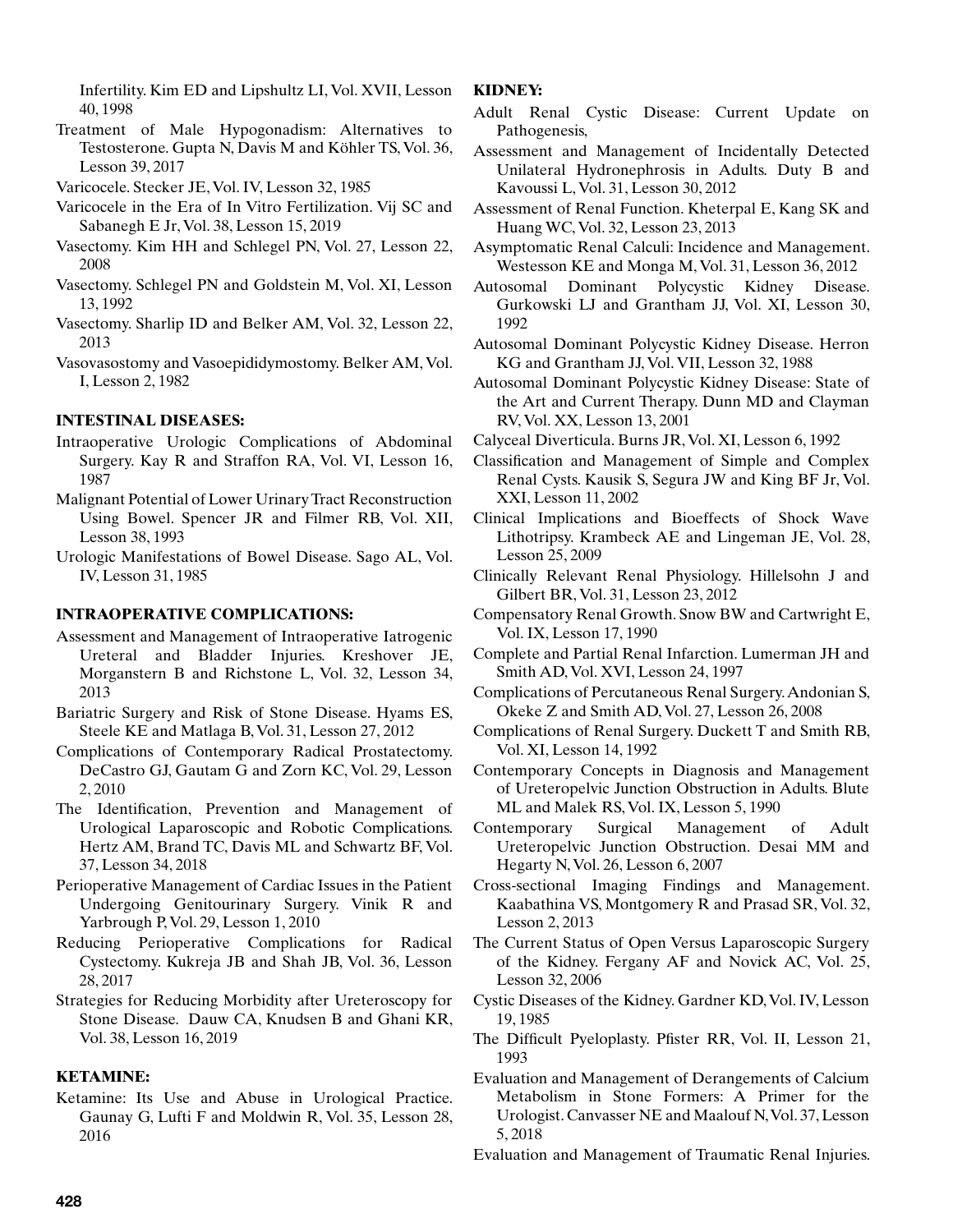Nicolaisen GS and McAninch JW, Vol. IV, Lesson 37, 1985

- Expanding the Criteria for Renal Transplant Donation. Ball AJ, Fabrizio MD, Robey EL, Colonna JO II, Borboroglu PG and Hurwitz R, Vol. 24, Lesson 20, 2005
- Hyperfiltration and the Progression of Renal Injury. Restaino IG, Kaplan BS and Duckett JW, Vol. IX, Lesson 18, 1990
- Image Based Approaches to the Diagnosis and Treatment of Renal Masses. Simmons MN, Herts BR and Campbell SC, Vol. 26, Lesson 39, 2007
- Imaging of the Common Benign Disorders of the Urinary Tract: Urolithiasis and Renal Infections. Ananthakrishnan L, Herts BR, Simmons MN and Campbell SC, Vol. 26, Lesson 40, 2007
- Impact of Nephrectomy on Cancer Recurrence, Risk of Chronic Kidney Disease and Cardiovascular Disease. Han JS, Kang SK and Huang WC, Vol. 31, Lesson 6, 2012
- Infant Pyeloplasty. Sheldon CA and Duckett JW, Vol. VII, Lesson 37, 1988
- Inflammatory Lesions in the Kidney. Chen J and Koontz WW, Vol. XIV, Lesson 26, 1995
- Intraoperative Sonographic Evaluation of the Kidney. Polascik TJ and Marshall FF, Vol. XVI, Lesson 18, 1997
- Live Donor Nephrectomy: Laparoscopic Versus Open. Su LM, Ratner LE, Kavoussi LR and Flechner SM, Vol. XX, Lesson 32, 2001
- Management of Chronic Kidney Disease in Children. Chua AN and Brewer ED, Vol. 28, Lesson 32, 2009
- Management of the Failed Pyeloplasty. Ellsworth PI and Elder JS, Vol. XVI, Lesson 17, 1997
- Management of Stones in Anomalous Kidneys. Elliott VL, Clements T, Gettle L and Raman JD, Vol. 29, Lesson 22, 2010
- Management of Urological Complications of Renal Transplantation. Weight CJ and Shoskes D, Vol. 29, Lesson 16, 2010
- Management of Urological Problems in Pregnancy: A Rationale and Strategy. Loughlin KR and McAleer SJ, Vol. 24, Lesson 5, 2005
- Metabolic Evaluation and Medical Management of the Calcium Stone Former. Lange JN, Mufarrij PW, Wood KD and Assimos DG, Vol. 31, Lesson 22, 2012
- The Multicystic Dysplastic Kidney. Peters CA and Mandell J, Vol. VIII, Lesson 7, 1989
- New Advances in Renal Transplantation Surgery and Medicine. Shoskes D and Duclos A, Vol. 26, Lesson 8, 2007
- New Trends in Percutaneous Nephrolithotomy. Knudsen B, Vol. 30, Lesson 26, 2011
- Non-Cardiac Factors for Preoperative Risk Assessment of Patients Undergoing Genitourinary Surgery. DeSouza RA and Nandwani V, Vol. 31, Lesson 5, 2012
- Non-Tubercular Inflammatory Diseases of the Kidney: Malacoplakia, Emphysematous Pyelonephritis, Xanthogranulomatous Pyelonephritis and Focal Bacterial Pyelonephritis (Lobar Nephronia). Renzulli

JF II and Anderson KR, Vol. 24, Lesson 4, 2005

- Obstructive Uropathy: The Old and the New. Gulmi FA and Chou S-Y, Vol. 31, Lesson 33, 2012
- Pathophysiological Basis of Calcium Stone Formation. Lane JN, Mufarrij PW, Wood KD and Assimos DG, Vol. 31, Lesson 21, 2012
- Patient Counseling for Upper Urinary Tract Calculi. Stern K and Monga M, Vol. 37, Lesson 21, 2018
- Patient Evaluation before Living Donor Nephrectomy. Ernest A, Gritsch HA and Schulam P, Vol. 30, Lesson 37, 2011
- Prenatal Diagnosis of Urological Diseases. Herndon CDA and Cain MP, Vol. 28, Lesson 3, 2009
- Prenatal Management of Hydronephrosis. Coplen DE, Vol. XIX, Lesson 17, 2000
- Prevention and Management of Postoperative Acute Kidney Injury. Cho PS, Heher EC and Ko DSC, Vol. 29, Lesson 15, 2010
- Renal Abscess, Xanthogranulomatous Pyelonephritis and Renal Tuberculosis. Pattison E, Sharma D and Pais VM Jr, Vol. 33, Lesson 36, 2014
- Renal Cryosurgery. Chan DY, Rodriguez R and Marshall FF, Vol. XX, Lesson 18, 2001
- Renal Function: See Nephrology and Renal Function
- Renal Ischemia: Pathophysiology and Clinical Impact. Derweesh IH and Novick AC, Vol. 25, Lesson 33, 2006
- Renal Scarring in Children. Shortliffe LM and Duckett JW, Vol. VII, Lesson 38, 1988
- Renal Trauma. Breyer BN, McGeady JB, Kovell C and Tasian GE, Vol. 33, Lesson 1, 2014
- Renal Vein Thrombosis. Moreira DM and Smith AD, Vol. 31, Lesson 17, 2012
- Robotic Partial Nephrectomy. Tanagho YS, Figenshau RS and Bhayani SB, Vol. 32, Lesson 11, 2013
- Screening Computerized Tomography and the Incidental Renal Mass: Urological Implications of Whole Body Scanning. Herts BR, Vol. 24, Lesson 14, 2005
- The Solitary Kidney. Tanaka ST, Vol. 37, Lesson 12, 2018
- The Solitary Kidney in Health and Disease. Rink RC and Adams MS, Vol. XI, Lesson 35, 1992
- Sonographic Imaging of the Urinary Tract in Children. Freilich DA and Nguyen HT, Vol. 27, Lesson 9, 2008
- Surgery on the Horseshoe Kidney. Frederick LR, Moss J and Schwartz BF, Vol. 32, Lesson 17, 2013
- Surgical Management of Ureteropelvic Junction Obstruction in Adults. Kletscher BA and Segura JW, Vol. XV, Lesson 18, 1996
- Surgical Renal Anatomy. Kim IY and Clayman RV, Vol. 25, Lesson 40, 2006
- Tissue Engineering: Basic Principles and Advances in Renal Therapy. Zand S and Vancanti JP, Vol. 24, Lesson 9, 2005
- The Treatment of Adult Ureteropelvic Junction Obstruction: Issues and Answers. Kumar U, Turk TMT and Albala DM, Vol. XX, Lesson 36, 2001
- Type I Distal Renal Tubular Acidosis. Wang AJ and Preminger GM, Vol. 30, Lesson 25, 2011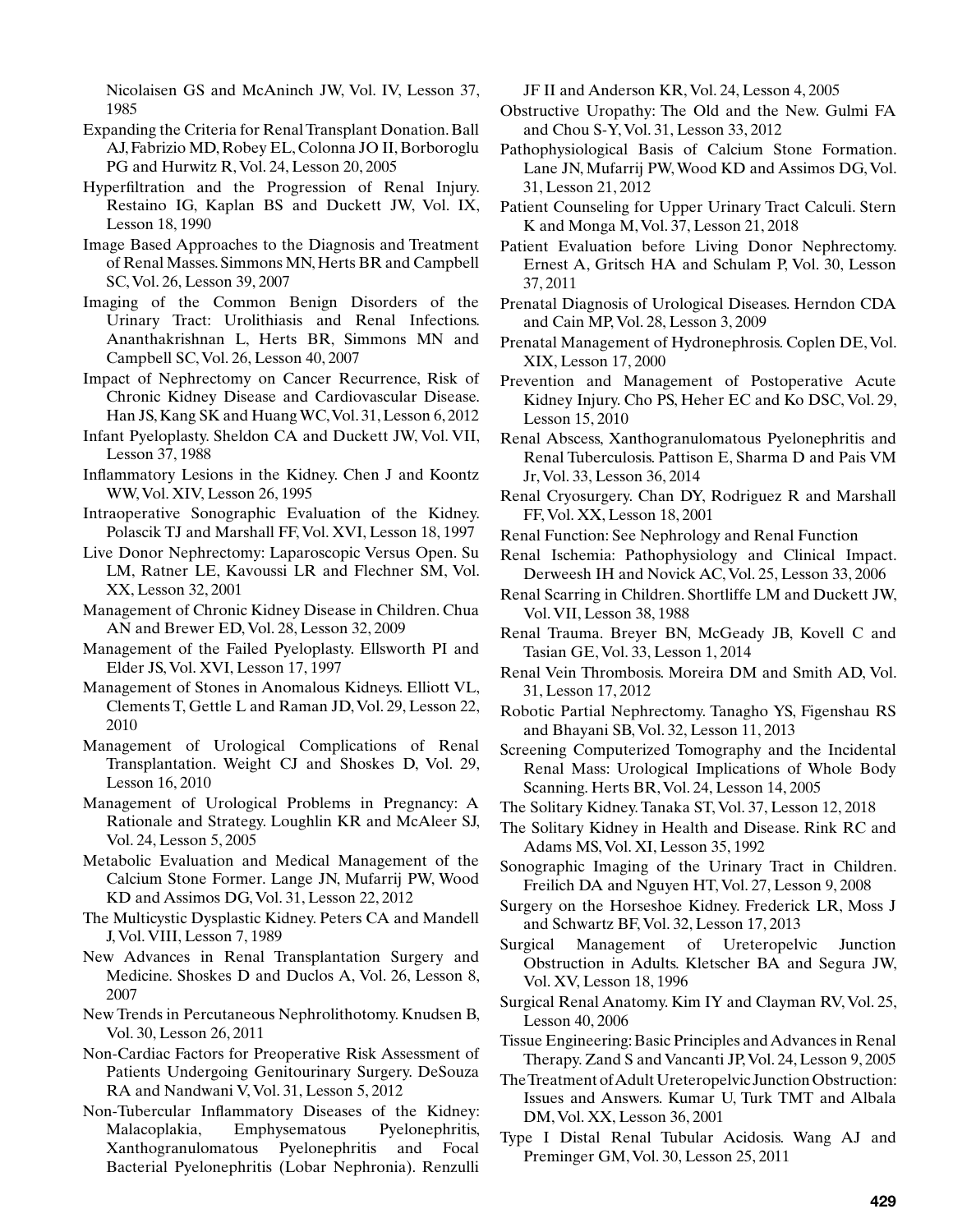- Ureteropelvic Junction Obstruction. Duckett JW and Snyder HMcC III, Vol. I, Lesson 1, 1982
- Ureteropelvic Junction Obstruction in Infants and Children. Close CE, Vol. 26, Lesson 5, 2007
- Urologic Manifestations of von Hippel-Lindau Disease. Klein EA and Novick AC, Vol. IX, Lesson 33, 1990
- Urological Evaluation of the Transplant Recipient. Chamberlin JD and Jordan ML, Vol. 35, Lesson 7, 2016
- Urological Manifestations of Diabetes Mellitus. Krishnamurthi V, Hijaz A and Daneshgari F, Vol. 23, Lesson 26, 2004
- Urologist Performed Percutaneous Renal Access: Comparison of Antegrade and Retrograde Techniques. Fenton AS, Lynch SC and Bishoff JT, Vol. 25, Lesson 30, 2006
- Urology Consultation in Renal Transplantation. McDonald ML and Gritsch HA, Vol. 37, Lesson 39, 2018
- Urothelial Neoplasms of the Kidney and Ureter: An Epidemiologic, Pathological and Clinical Review. Porter CR, Latchamsetty KC and Genega EM, Vol. 24, Lesson 10, 2005
- Use of Antibiotics for Prevention and Treatment of Infections in Pediatric Urology. Hollowell JG and Cunnion K, Vol. 28, Lesson 4, 2009
- von Hippel-Lindau Disease: Clinical and Molecular Considerations for the Urologist. Uzzo RG and Novick AC, Vol. XVIII, Lesson 18, 1999
- Xanthogranulomatous Pyelonephritis and Gas Forming Infections of the Urinary Tract. Elder JS, Vol. III, Lesson 31, 1984

# **KIDNEY NEOPLASMS:**

- Active Surveillance of Clinically Localized Sporadic Renal Cell Carcinoma. Crispen PL and Uzzo RG, Vol. 25, Lesson 13, 2006
- Advances in Positron Emission Tomography for the Management of Common Urological Malignancies. Siev M, Velazquez N, Turkbey B, Choyke PL, Khandani AH, Taneja S and Bjurlin MA, Vol. 38, Lesson 12, 2019
- Benign Renal Tumors. Minor LD, Picken MM and Campbell SC, Vol. XXII, Lesson 22, 2003
- Childhood Kidney Tumors. Saltzman AF and Cost NG, Vol. 37, Lesson 19, 2018
- Complications of Chemotherapy for Genitourinary Malignancies. Wolff P, Karnad AB and Sudarshan S, Vol. 28, Lesson 29, 2009
- Contemporary Management of Small Renal Masses. Kaul SA and Wood DP, Vol. 32, Lesson 38, 2013
- Current Controversies in Wilms Tumor Therapy. Wu H-Y, D'Angio GJ and Snyder HM III, Vol. 26, Lesson 11, 2007
- Current Thoughts on the Management of Renal Carcinoma. Maldazys JD and deKernion JB, Vol. IV, Lesson 28, 1985
- Cytoreductive Nephrectomy in the Age of Targeted Systemic Therapy. Abel EJ and Matin SF, Vol. 34, Lesson 33, 2015
- Diagnosis and Management of Angiomyolipoma. Bell JR, McKenna PH and Nakada SY, Vol. 35, Lesson 23, 2016
- Elective Conservative Surgery for Renal Cell Carcinoma. VanPoppel H and Baert L, Vol. XIII, Lesson 31, 1994
- Endourologic Management of Upper Tract Transitional Cell Carcinoma. Clark PE and Streem SB, Vol. XVIII, Lesson 16, 1999
- Energy Ablation of Nephron Sparing Treatment of Renal Tumors. Marberger M and Mauermann J, Vol. 23, Lesson 23, 2004
- Evaluation and Treatment of the Abdominal Mass in Infancy and Childhood. Tank ES, Vol. III, Lesson 3, 1984
- Evidence-Based Comparison of Nephron-Sparing Treatment Options for Renal Cell Carcinoma. Rabets JC and Novick AC, Vol. 25, Lesson 28, 2006
- Evolving Immunotherapeutic Strategies for the Treatment of Prostate and Renal Carcinomas. Dahm P and Vieweg J, Vol. 23, Lesson 4, 2004
- Follow-up for Clinically Localized Renal Neoplasms. Donat SM, Vol. 33, Lesson 22, 2014
- Follow-up of Genitourinary Malignancies for the Office Urologist: A Practical Approach. Part 2: Kidney Cancer and Germ Cell Cancer of the Testis. Theodorescu D, Rabbani F and Donat SM, Vol. 23, Lesson 38, 2004
- Genetic Perturbations in Prostate, Bladder and Renal Cancers. Padalecki SS, Copes-Rhodes E and Sudarshan S, Vol. 29, Lesson 33, 2010
- Genetics of Renal Cancer and Treatment Implications. Metwalli AR and Linehan WM, Vol. 34, Lesson 5, 2015
- Image Based Approaches to the Diagnosis and Treatment of Renal Masses. Simmons MN, Herts BR and Campbell SC, Vol. 26, Lesson 39, 2007
- Image Guided Percutaneous Treatment of Renal Masses: Cryoablation and Radio Frequency Ablation. Ost MC and Kavoussi LR, Vol. 26, Lesson 13, 2007
- Immunotherapy of Renal Cell Carcinoma. Alexander RB, Walther MM and Linehan WM, Vol. XIV, Lesson 40, 1995
- Impact of Nephrectomy on Cancer Recurrence, Risk of Chronic Kidney Disease and Cardiovascular Disease. Han JS, Kang SK and Huang WC, Vol. 31, Lesson 6, 2012
- Indications and Limitations of Cytoreductive Nephrectomy for Metastatic Renal Cell Carcinoma. Hafez KS and Montie JE, Vol. 23, Lesson 31, 2004
- Indications and Results of Partial Nephrectomy for Renal Cell Carcinoma. Novick AC, Vol. XV, Lesson 28, 1996
- Integrating Surgical and Systemic Therapies in the Management of Metastatic and High Risk Non-Metastatic Renal Cell Carcinoma. Bhindi B, Boorjian SA and Costello BA, Vol. 38, Lesson 19, 2019
- The Integration of Surgery and Systemic Therapy for Metastatic Renal Cell Carcinoma. Swanson DA, Vol. XXI, Lesson 32, 2002
- Laparoscopic, Robotic Assisted and Laparoendoscopic Single Site Partial Nephrectomy. Schwartz MJ, Richstone L and Kavoussi LR, Vol. 29, Lesson 36, 2010
- Lynch Syndrome in the Perspective of the Urologist. Goldberg H, Evans A, Fleshner N and Zlotta AR, Vol. 38, Lesson 10, 2019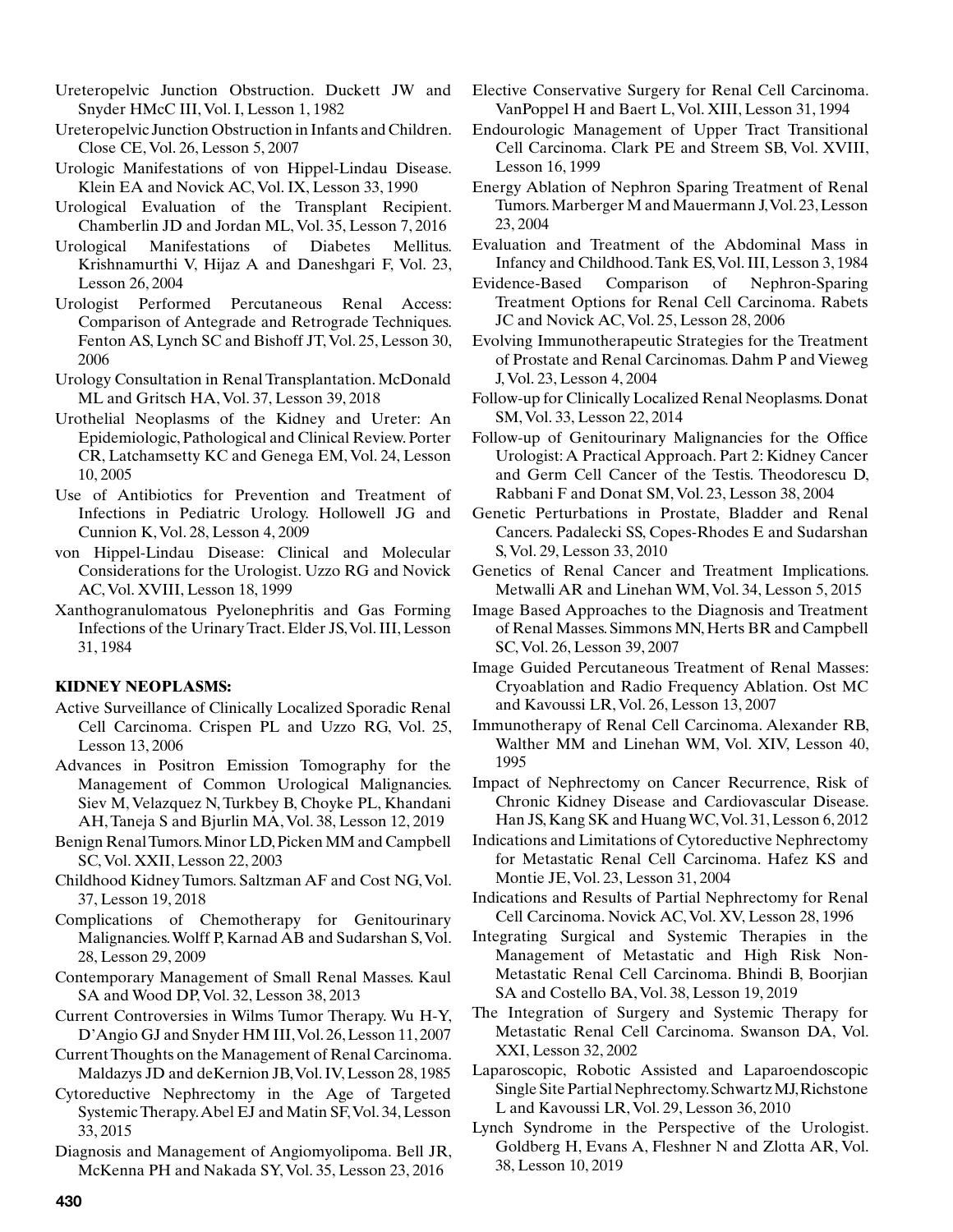Management of Advanced Renal Cell Carcinoma. Davis BE and Weigel JW, Vol. IX, Lesson 3, 1990

Management of Metastatic Renal Cell Carcinoma. Sokoloff MH, Figlin RA and Belldegrun AS, Vol. XV, Lesson 30, 1996

Management of Renal Cell Carcinoma Involving a Solitary Kidney. Morgan WR and Zincke H, Vol. X, Lesson 21, 1991

Management of Renal Cell Carcinoma with Vena Caval/ Atrial Extension. Linder BJ, Boorjian SA and Blute ML, Vol. 32, Lesson 8, 2013

- Management of Small Renal Masses. Lane BR and Campbell SC, Vol. 28, Lesson 34, 2009
- Molecularly Targeted Therapy for Renal Cancer. Lane BR, Rini BI, Campbell SC and Novick AC, Vol. 26, Lesson 10, 2007
- Nephrectomy for Metastatic Renal Cell Carcinoma: When is it Justified? Flanigan RC, Vol. VI, Lesson 37, 1987
- Newer Techniques in Partial Nephrectomy. Johnson DB and Cadeddu JA, Vol. 23, Lesson 16, 2004
- Partial Nephrectomy for Renal Tumors. Polascik TJ and Marshall FF, Vol. XX, Lesson 21, 2001
- Pathological Classification and Molecular Genetics of Renal Cell Carcinoma. Roma AA and Zhou M, Vol. 26, Lesson 9, 2007
- Prediction Models of Renal Cell Carcinoma. Lane BR, Kattan MW and Novick AC, Vol. 25, Lesson 7, 2006
- Preservative Surgery for Carcinoma of the Upper Urinary Tract. Montie JE, Vol. I, Lesson 4, 1982
- A Primer for Administration of Endothelial Targeted Agents for Metastatic Renal Cell Carcinoma. Lee O, Lara P and Koppie T, Vol. 31, Lesson 7, 2012
- The Radiological Evaluation of Renal Masses: Approach, Analysis, and New Technologies. Silverman SG, Bloom DA and Seltzer SE, Vol. XIII, Lesson 1, 1994
- Radiopathologic Aspect of Benign Tumors of the Kidney. Mostofi FK, Hartman DS and Davis CJ, Vol. VIII, Lesson 17, 1989
- Renal Angiomyolipoma. Lendvay T, Elderwy A and Marshall F, Vol. 26, Lesson 32, 2007
- Renal Angiomyolipoma: Current Concepts of Diagnosis and Management. Bardot SF and Montie JE, Vol. XI, Lesson 39, 1992
- Renal Cell Carcinoma: An Overview. Northway RO, Ritenour CWM and Marshall FF, Vol. XX, Lesson 25, 2001
- Renal Cryosurgery. Chan DY, Rodriguez R and Marshall FF, Vol. XX, Lesson 18, 2001
- Renal Function after Renal Cancer Surgery. Campbell SC, Demirjian S, Zhang Z and Mishra K, Vol. 34, Lesson 23, 2015
- Renal Malignancies in Adolescents and Young Adults. Cost NG and DeFoor WR Jr, Vol. 32, Lesson 26, 2013
- Review of Select Newly Described Malignancies of the Bladder and Kidney. Young A and Kunju LP, Vol. 31, Lesson 28, 2012
- Role of Lymphadenectomy in Genitourinary Cancer.

Bochner BH, Carver BS, Coleman JA and Eastham JA, Vol. 28, Lesson 27, 2009

- Role of Nephrectomy in Metastatic Renal Cell Carcinoma. Flanigan RC, Yonover PM and Campbell SC, Vol. XXI, Lesson 31, 2002
- The Role of Percutaneous Biopsy in the Evaluation of Renal and Adrenal Mass. Herts BR and Rerper EM, Vol. XIX, Lesson 36, 2000
- Stereotactic Body Radiation Therapy for the Management of Early Stage and Metastatic Prostate and Kidney Cancer. Fam MM, Heron DE and Jacobs BL, Vol. 37, Lesson 31, 2018
- Surgical Management of Renal Cell Carcinoma With Intracaval Involvement. Blute ML and Zineke H, Vol. XIII, Lesson 17, 1994
- Surveillance for Renal Cell Carcinoma After Surgical Management. Eggener S, Reiher EK and Campbell SC, Vol. XX, Lesson 26, 2001
- Urological Manifestations of Sarcoidosis. La Rochelle JC and Coogan CL, Vol. 27, Lesson 14, 2008
- Wilms' Tumor: 1984. Kramer SA and Kelalis PP, Vol. III, Lesson 18, 1984
- Wilms' Tumor: 1991. Mesrobian H-GJ and Kelalis PP, Vol. X, Lesson 19, 1991

# **LAPAROSCOPY:**

- Advances in Laparoscopic Instrumentation. Jackman S and Bishoff JT, Vol. XXII, Lesson 25, 2003
- Bladder Diverticula. Cinman NM and Richstone L, Vol. 28, Lesson 20, 2009
- Complications of Laparoscopy: Prevention and Management Part I. Lotfi MA, Kozminski M and Gomella LS, Vol. XII, Lesson 31, 1993
- Complications of Laparoscopy: Prevention and Management Part II. Lotfi MA, Kozminski M and Gomella LG, Vol. XII, Lesson 32, 1993
- Contemporary Surgical Management of Adult Ureteropelvic Junction Obstruction. Desai MM and Hegarty N, Vol. 26, Lesson 6, 2007
- The Current Status of Open Versus Laparoscopic Surgery of the Kidney. Fergany AF and Novick AC, Vol. 25, Lesson 32, 2006
- Extraperitoneoscopic Pelvic Surgery. Meraney AM and Gill IS, Vol. XX, Lesson 38, 2001
- Hand-Assisted Laparoscopic Surgery. Seiba M, Schulsinger D and Sosa RE, Vol. XIX, Lesson 24, 2000
- The Identification, Prevention and Management of Urological Laparoscopic and Robotic Complications. Hertz AM, Brand TC, Davis ML and Schwartz BF, Vol. 37, Lesson 34, 2018
- Laparoscopic Access: One Goal, Many Choices. Matsumoto ED and Cadeddu JA, Vol. 25, Lesson 5, 2006
- Laparoscopic Management of Urinary Calculi. Sutherland DE and Jarrett TW, Vol. 27, Lesson 29, 2008
- Laparoscopic Renal Surgery: Part I. Landman J, Lee DI and Clayman RV, Vol. XXI, Lesson 25, 2002
- Laparoscopic Renal Surgery: Part II. Landman J, Lee DI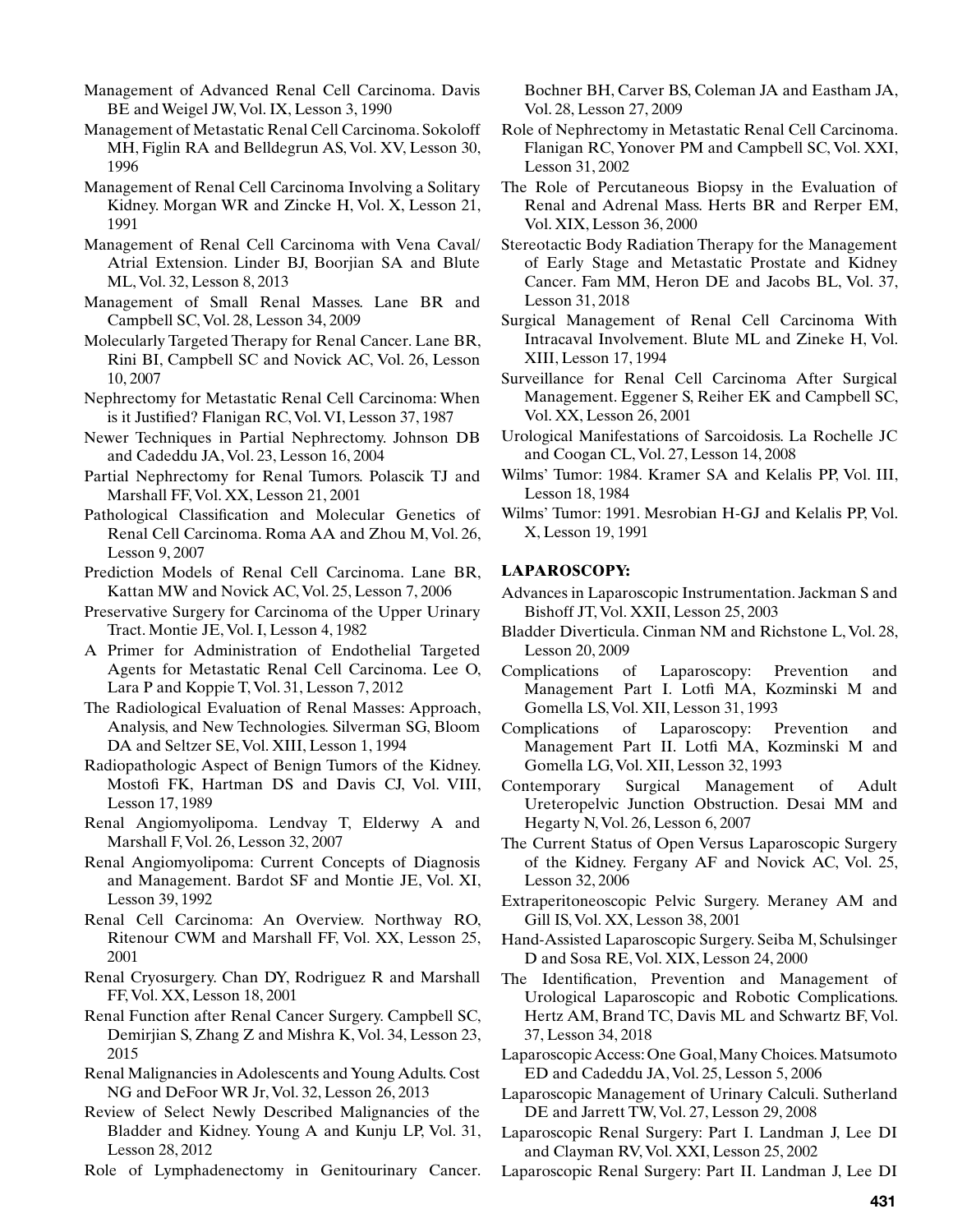and Clayman RV, Vol. XXI, Lesson 26, 2002

- Laparoscopic, Robotic Assisted and Laparoendoscopic Single Site Partial Nephrectomy. Schwartz MJ, Richstone L and Kavoussi LR, Vol. 29, Lesson 36, 2010
- Laparoscopic Surgery for Prostate Cancer. Meaney AM and Gill IS, Vol. 24, Lesson 15, 2004
- Laparoscopic Surgery of the Lower Genitourinary Tract. Winfield HN, Vol. XV, Lesson 40, 1996
- Laparoscopic Techniques for the Management of the Impalpable Undescended Testicle: Part I. Indications and Goals for Orchidopexy, Patient Preparation, and Diagnostic Orchidopexy. Jordan GH and Brady JD, Vol. XX, Lesson 30, 2001
- Laparoscopic Techniques for the Management of the Impalpable Undescended Testicle: Part II. Jordan GH and Brady JD, Vol. XX, Lesson 31, 2001
- Laparoscopic Use of Bowel in Urological Reconstruction. Murphy DP and Gill IS, Vol. 23, Lesson 14, 2004
- Laparoscopic Versus Open Adrenal Surgery. Gill IS and Novick AC, Vol. XVIII, Lesson 33, 1999
- Laparoscopy as Applied to the Upper Urinary Tract. Gerspach JM, Schulani PG and Kavoussi LR, Vol. XVI, Lesson 25, 1997
- Laparoscopy-Laparoscopic Surgery in Urology. Jordan GH and Robey EL, Vol. X, Lesson 34, 1991
- Pediatric Laparoscopy. Scherz HC and Kaplan GW, Vol. XIII, Lesson 20, 1994
- Pediatric Urologic Laparoscopy. Schwab CW III and Casale P, Vol. 24, Lesson 27, 2005
- Prevention, Recognition, and Management of Laparoscopic Complications in Urologic Surgery. Venkatesh R, Landman J, Sundaram CP and Clayman RV, Vol. XXII, Lesson 40, 2003
- The Renal Physiology of Laparoscopic Surgery. Seiba M, Schulsinger D and Sosa RE, Vol. XIX, Lesson 23, 2000
- Retroperitoneoscopy. Gill IS, Vol. XVI, Lesson 40, 1997
- Robotic and Laparoscopic Prostatectomy: A Critical Review of Existing Data. Ficarra V, Novara G, Mottrie A and Artibani W, Vol. 29, Lesson 30, 2010
- Robotic Surgery in Pediatric Urology. Casale P and Kojima Y, Vol. 28, Lesson 31, 2009
- Robotics and Urological Surgery. Abern M, Dobbs, R and Pandya S, Vol. 36, Lesson 22, 2017

## **LASERS:**

- Contemporary Management of Penile Carcinoma. Part I: Overview of Epidemiology, Diagnosis, Staging and Management of the Primary Tumor. Pettaway CA and Davis JW, Vol. 31, Lesson 15, 2012
- Evaluation and Management of Persistent Voiding Dysfunction after Surgical Treatment of Lower Urinary Tract Symptoms/Benign Prostatic Hyperplasia. Simma-Chiang V, Chughtai B and Te AE, Vol. 33, Lesson 29, 2014
- Laser Prostatectomy. Stein BS, Vol. XV, Lesson 6, 1996
- Laser Safety and Clinical Applications in Urology. Donnell RF, Vol. 32, Lesson 39, 2013
- Laser Technology in Urology. Wein AJ, Vol. III, Lesson 27, 1984
- Laser Therapy for Benign Prostatic Hyperplasia. Issa MM, Vol. XXII, Lesson 12, 2003
- Laser Tissue Welding in Urological Surgery. Scherr DS and Poppas DP, Vol. XVII, Lesson 22, 1998
- Lasers in Urologic Surgery—Current Status. Smith JA, Vol. VIII, Lesson 13, 1989
- Lasers in Urologic Surgery—Current Status Part I. Milam DF and Smith JA, Vol. XIII, Lesson 15, 1994
- Lasers in Urologic Surgery—Current Status Part II. Milam DF and Smith JA, Vol. XIII, Lesson 16, 1994
- Management of Ureteral Calculi. Sur RL, Marguet CG and Preminger GM, Vol. 25, Lesson 18, 2006
- Minimally Invasive Treatment of Benign Prostatic Hyperplasia: Laser. Elzayat EA and Elhilali MM, Vol. 26, Lesson 27, 2007
- Photoselective Vaporization of the Prostate: KTP Laser Therapy of Obstructive Benign Prostatic Hyperplasia. Malek RS and Nahen K, Vol. 23, Lesson 20, 2004
- The Surgical Approach to Large Gland Benign Prostatic Hyperplasia. Navaratnam A, Cumsky JL and Humphreys MR, Vol. 37, Lesson 13, 2018
- The Use of Holmium: YAG Laser in Urology. Teichman JMH, Vol. XX, Lesson 20, 2001

#### **LIFESTYLE:**

- Lifestyle Changes, Nutritional Supplements and General Preventive Medicine Recommendations that can Simultaneously Improve Heart and Urological Health: Part I. Moyad M, Vol. 27, Lesson 37, 2008
- Lifestyle Changes, Nutritional Supplements and General Preventive Medicine Recommendations that can Simultaneously Improve Heart and Urological Health: Part II. What do I Tell Patients? Moyad M, Vol. 27, Lesson 38, 2008
- Lifestyle Changes, Nutritional Supplements and General Preventive Medicine Recommendations that can Simultaneously Improve Heart and Urological Health— What do I Tell Patients? Part III: Calcium and Vitamin D. Moyad M, Vol. 29, Lesson 6, 2010
- Non-Cardiac Factors for Preoperative Risk Assessment of Patients Undergoing Genitourinary Surgery. DeSouza RA and Nandwani V, Vol. 31, Lesson 5, 2012
- Role of Diet in Stone Disease. Heilberg IP and Goldfarb DS, Vol. 29, Lesson 12, 2010

### **LYMPHATIC SYSTEM:**

- Early Versus Delayed Lymph Node Dissection Versus No Lymph Node Dissection for Carcinoma of the Penis. Mukamel E and deKernion JB, Vol. IX, Lesson 2, 1990
- Non-Malignant Processes of the Lymphatic System of Clinical Importance to the Urologist. Novicki DE and Ferrigni RG, Vol. VI, Lesson 22, 1987
- Pelvic Lymph Node Dissection—Carcinoma of the Urinary Bladder. Vieweg J and Fair WR, Vol. XV, Lesson 39, 1996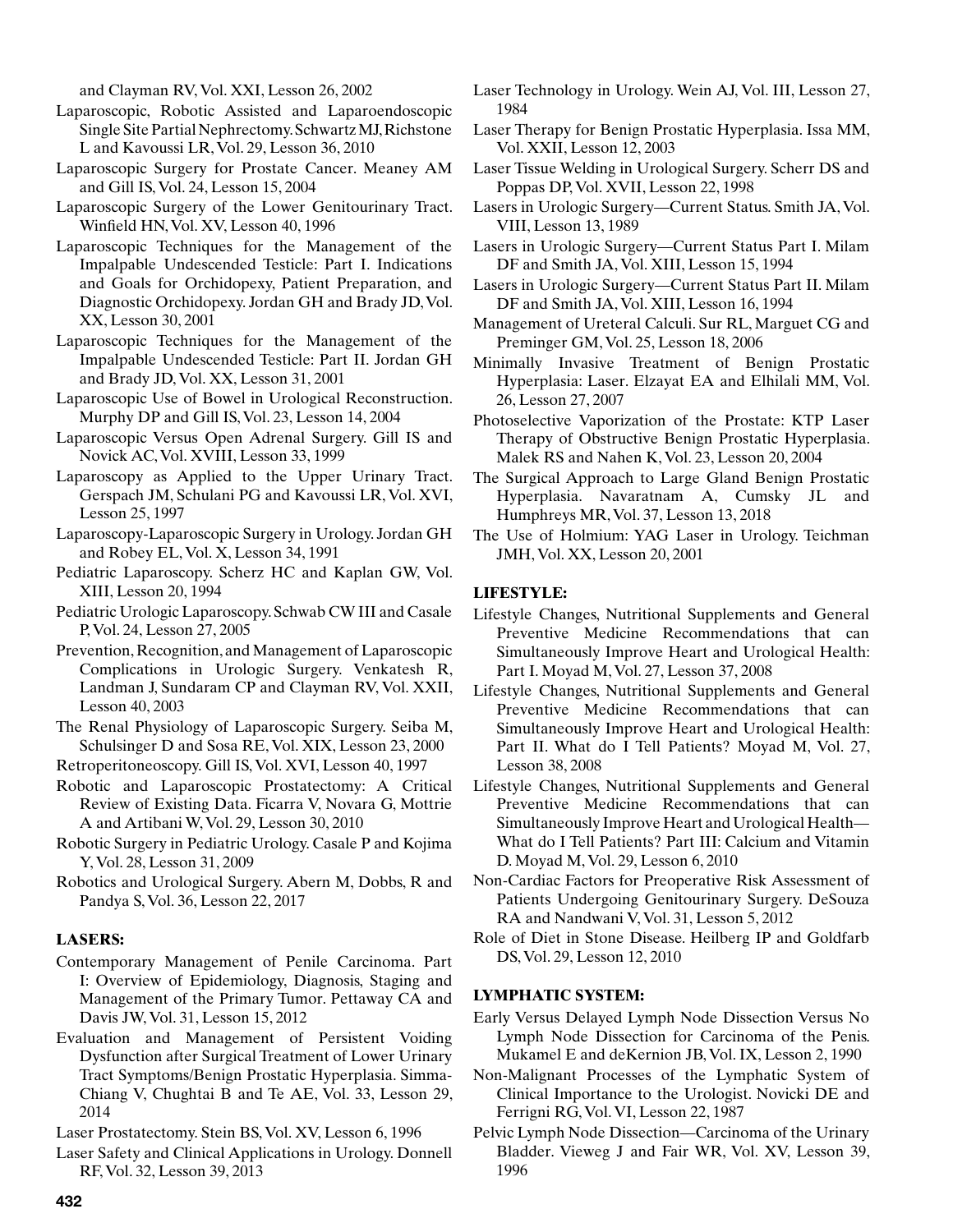Role of Lymphadenectomy in Genitourinary Cancer. Bochner BH, Carver BS, Coleman JA and Eastham JA, Vol. 28, Lesson 27, 2009

# **MALPRACTICE:**

- The Ethics of Disclosure of Medical Errors, Unintended Medical Consequences and Conflicts. Lightner DJ and Klausner AP, Vol. 33, Lesson 6, 2014
- Expert Testimony and Medical Malpractice. Daily WJ Jr, Pierce HA and Loughlin KR, Vol. 32, Lesson 25, 201
- How to Avoid Professional and Personal Liability Exposure in Today's Malpractice Climate. Boyarsky S and Boyarsky R, Vol. IX, Lesson 22, 1990
- Informed Consent. De Caro JJ, Angell J, Issa MM and Ritenour CWM, Vol. 31, Lesson 26, 2012
- Minimizing Your Exposure to Medical Malpractice Claims. Harlan TJ, Vol. VI, Lesson 5, 1987
- Risk Management in the 21st Century. Griffen FD, Schneidman DS and Brown CA, Vol. 27, Lesson 28, 2008

#### **MEDICAL ETHICS:**

- Digital Cameras and Documentation in Urologic Practice. Auge BK and Preminger GM, Vol. XXI, Lesson 6, 2002
- The Ethics of Disclosure of Medical Errors, Unintended Medical Consequences and Conflicts. Lightner DJ and Klausner AP, Vol. 33, Lesson 6, 2014
- Ethics Training for Residents: Teaching and Learning Medical Professionalism. Bahnson RR, Vol. 26, Lesson 25, 2007
- Expert Testimony and Medical Malpractice. Dailey WJ Jr, Pierce HA and Loughlin KR, Vol. 32, Lesson 25, 2013
- Informed Consent. De Caro JJ, Angell J, Issa MM and Ritenour CWM, Vol. 31, Lesson 26, 2012
- Legal Issues Relating to Urology. Waxman SW and Allam CL, Vol. 28, Lesson 5, 2009
- Managing Conflicts of Interest in Urological Practice. Lightner DJ, Vol. 31, Lesson 25, 2012
- Medical Errors. Hanno PM and Horowitz D, Vol. 23, Lesson 8, 2004
- Medical Ethics. Steinberg D, Vol. XXII, Lesson 18, 2003
- Risk Management in the 21st Century. Griffen FD, Schneidman DS and Brown CA, Vol. 27, Lesson 28, 2008
- Tips and Tricks for Hand-Assisted Laparoscopy. Wolf JS Jr, Vol. 24, Lesson 2, 2005
- The Urologic Office Laboratory: Techniques and Impact of OSHA/ CLIA Guidelines. Stefanelli JL and Weiss JP, Vol. XII, Lesson 30, 1993

## **MEDICAL MARIJUANA:**

Consequences and Medicinal Uses of Cannabis in Urological Patients. Bergman AM, Dinerman BF and Weiss JP, Vol. 35, Lesson 24, 2016

### **METABOLIC SYNDROME:**

The Metabolic Syndrome and Benign Urological Diseases. Cotta BH and Parsons JK, Vol. 36, Lesson 38, 2017

Pathophysiology and Management of Uric Acid Calculi. Whitaker DL, Boyd CJ, Wood KD and Assimos DG, Vol. 37, Lesson 26, 2018

# **MOLECULAR BIOLOGY: See Biology**

#### **MOLECULAR TARGETED THERAPY:**

A Primer for Administration of Endothelial Targeted Agents for Metastatic Renal Cell Carcinoma. Lee O, Lara P and Koppie T, Vol. 31, lesson 7, 2012

#### **MULTIPLE SCLEROSIS:**

Diagnostic and Treatment Tools for the Management of Multiple Sclerosis Related Neurogenic Bladder Symptoms. Tracey JM and Stoffel JT, Vol. 36, Lesson 30, 2017

## **NEPHROLOGY:**

- Chronic Renal Failure. Wombolt DG, Higgins MR, Venkatesan R, Goldberg M and Smith SB, Vol. IV, Lesson 8, 1985
- The Diagnosis, Management, and Pathophysiology of Acute Renal Failure in Surgical Patients. McDougal WS, Vol. IV, Lesson 7, 1985
- Etiology, Pathogenesis, and Management of Peri-Operative Acute Renal Failure. Goldfarb DA and O'Hara JF, Vol. XX, Lesson 4, 2001
- Hyperfiltration Renal Injury: Urologic Implications. Modlin CS and Novick AC, Vol. XX, Lesson 6, 2001
- Ischemic Nephropathy: Implications for the Urologist. Fergany AE and Novick AC, Vol. XX, Lesson 19, 2001
- Management of Post-Obstructive Diuresis. Gulmi EA, Felsen D and Vaughan ED, Vol. XVII, Lesson 23, 1998
- Management of Urological Complications of Renal Tranpslantation. Weight CJ and Shoskes D, Vol. 29, Lesson 16, 2010
- Molecularly Targeted Therapy for Renal Cancer. Lane BR, Rini BI, Campbell SC and Novick AC, Vol. 26, Lesson 10, 2007
- Obstructive Nephropathy and Postobstructive Diuresis. Loo MH and Vaughan ED, Vol. IV, Lesson 9, 1985
- Pathological Classification and Molecular Genetics of Renal Cell Carcinoma. Roma AA and Zhou M, Vol. 26, Lesson 9, 2007
- Patient Evaluation Before Living Donor Nephrectomy. Ernest A, Gritsch HA and Schulam P, Vol. 30, Lesson 37, 2011
- Perinatal Renal Development and Physiology. Chevalier RL, Vol. VIII, Lesson 8, 1989
- Renal Function after Renal Cancer Surgery. Campbell SC, Demirjian S, Zhang Z and Mishra K, Vol. 34, Lesson 23, 2015
- Renal Functional Development With an Approach to the Evaluation of the Obstructed Urinary Tract. McCurdy EA, Vol. III, Lesson 4, 1984
- Renal Radionuclide Evaluation of Renal Function.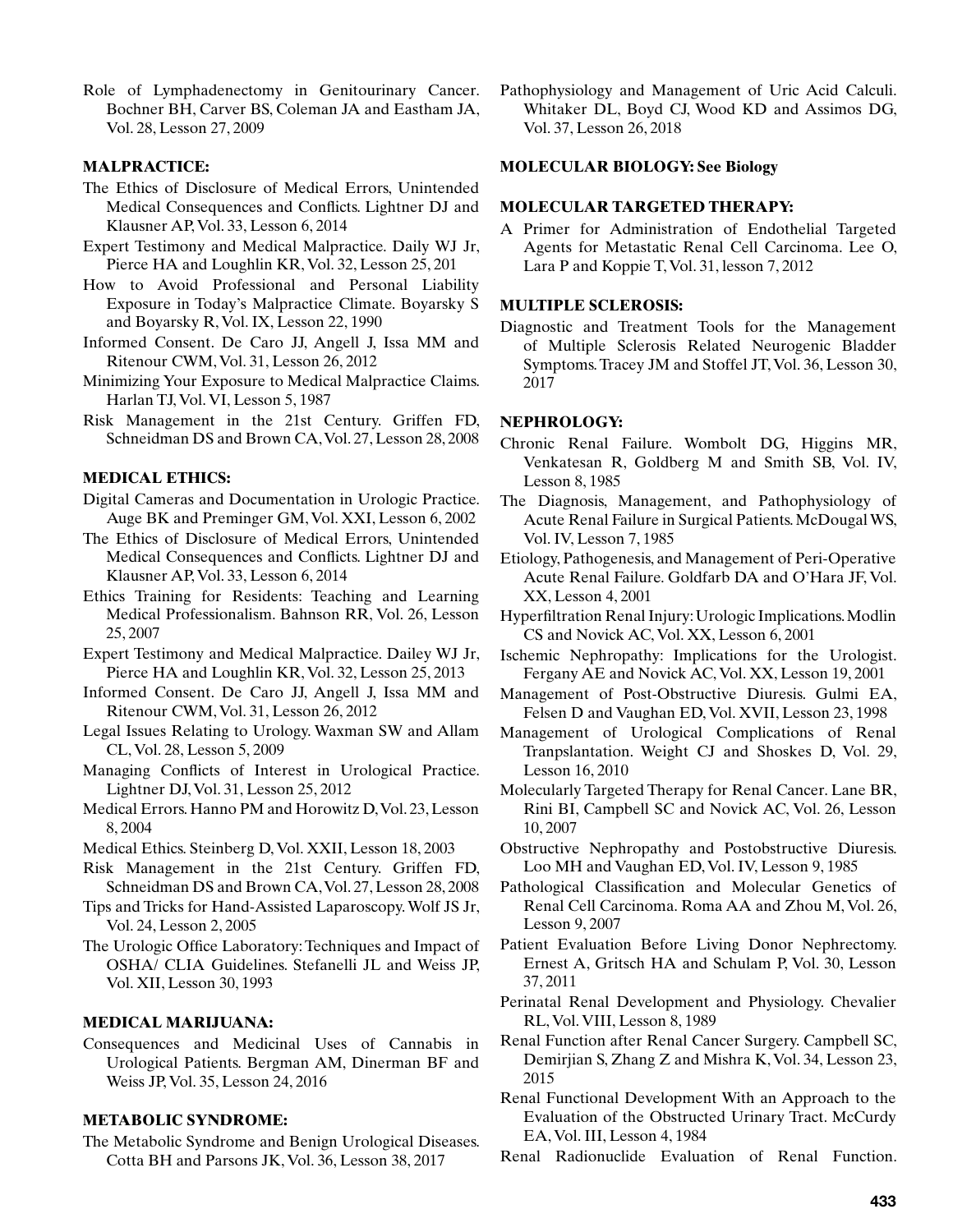Bueschen AJ, Vol. I, Lesson 31, 1982

- A Urologist's View of Renal Pathophysiology Part I. Gilbert BR and Vaughan ED, Vol. VII, Lesson 25, 1988
- A Urologist's View of Renal Pathophysiology Part II. Gilbert BR and Vaughan ED, Vol. VII, Lesson 26, 1988

# **NUCLEAR MEDICINE: See Imaging Techniques**

# **NUTRITION:**

- Critical Care for Surgeons: A 2005 Update. Britt RC, Vol. 24, Lesson 24, 2005
- The Impact of Obesity on Benign Urological Disease. Figler B, Ogan K and Master V, Vol. 29, Lesson 5, 2010
- Lifestyle Changes, Nutritional Supplements and General Preventive Medicine Recommendations that can Simultaneously Improve Heart and Urological Health: Part I. Moyad M, Vol. 27, Lesson 37, 2008
- Lifestyle Changes, Nutritional Supplements and General Preventive Medicine Recommendations that can Simultaneously Improve Heart and Urological Health: Part II. What do I Tell Patients? Moyad M, Vol. 27, Lesson 38, 2008
- Lifestyle Changes, Nutritional Supplements and General Preventive Medicine Recommendations that can Simultaneously Improve Heart and Urological Health— What do I Tell Patients? Part III: Calcium and Vitamin D. Moyad M, Vol. 29, Lesson 6, 2010
- The Metabolic Syndrome and Benign Urological Diseases. Cotta BH and Parsons JK, Vol. 36, Lesson 38, 2017
- Non-Cardiac Factors for Preoperative Risk Assessment of Patients Undergoing Genitourinary Surgery. DeSouza RA and Nandwani V, Vol. 31, Lesson 5, 2012
- Nutritional Support of the Surgical Patient Part I. Hesse DG and Lowry SF, Vol. VII, Lesson 2, 1988
- Nutritional Support of the Surgical Patient Part II. Hesse DG and Lowry SF, Vol. VII, Lesson 3, 1988
- Obese Patients and the Problems They Present to Urologists. Derksen JE and Carson CC, Vol. XXI, Lesson 12, 2002
- Role of Diet in Stone Disease. Heilberg IP and Goldfarb DS, Vol. 29, Lesson 12, 2010
- Surgical Nutrition. McDougal WS, Vol. XII, Lesson 16, 1993
- An Update on Nutrition in the Surgical Patient. Hensle TW and Kennedy WA II, Vol. XIV, Lesson 3, 1995

#### **OSTEOCLASTS:**

Role of Osteoclast Inhibitors in Prostate Cancer Therapy. Alva AS, Vol. 31, Lesson 3, 2012

#### **OSTEOPOROSIS:**

Pathogenesis, Diagnosis and Management of Osteoporosis in Men. Sakhaee K, Vol. 27, Lesson 39, 2008

#### **OUTCOME ASSESSMENT:**

Assessing Outcomes in Urology. Part II: Benign Urological Disease. Penson DF, Vol. 25, Lesson 27, 2006

Assessing and Improving the Quality of Urological Care.

Izard J and Gore JL, Vol. 32, Lesson 20, 2013

- Behavioral Treatment for Urinary Incontinence. Burgio KL, Vol. 25, Lesson 23, 2006
- Cancer Survivorship. Skolarus TA and Wittmann D, Vol. 31, Lesson 8, 2012
- Management of Small Renal Masses. Lane BR and Campbell SC, Vol. 28, Lesson 34, 2009
- Surgical Volumes and Patient Outcomes in Urological Oncology. Vickers AJ, Vol. 30, Lesson 36, 2011

## **OXYGEN INHALATION THERAPY:**

- Critical Care for Surgeons: A 2005 Update. Britt RC, Vol. 24, Lesson 24, 2005
- Hyperbaric Oxygen in Urology. O'Reilly KJ, Hampson NB and Corman JM, Vol. XXI, Lesson 4, 2002
- Hyperbaric Oxygen Therapy in Urology. Zel G, Vol. IX, Lesson 15, 1990

# **PAIN:**

- Anesthetic Advances in Pain Management for the Urologist. Torbicki EA and Brown DL, Vol. VII, Lesson 13, 1988
- Assessing Outcomes in Urology. Part II: Benign Urological Disease. Penson DF, Vol. 25, Lesson 27, 2006
- Bladder Pain Syndrome: Current Terminology, Diagnosis and Treatment. Erickson DR, Vol. 28, Lesson 36, 2009
- Botulinum Toxin: Clinical Uses in Urology. Smith CP and Chancellor MB, Vol. 27, Lesson 15, 2008
- Chronic Pelvic Pain of Gynecological Origin. Fantl JA, Vol. III, Lesson 25, 1984
- Chronic Pelvic Pain Syndrome in Men. Pontari MA, Vol. 34, Lesson 31, 2015
- Chronic Prostatitis/Chronic Pelvic Pain Syndrome: A Decade of Change. Nickel JC, Vol. 25, Lesson 34, 2006
- Chronic Scrotal Content Pain. Levine LA, Vol. 31, Lesson 37, 2012
- Diagnosis and Management of the Acute Scrotum. Michaud JE, Di Carlo HN and Pierorazio PM, Vol. 35, Lesson 38, 2016
- Diagnosis and Management of Chronic Scrotal Pain. Wu C and Jarvi KA, Vol. 37, Lesson 23, 2018
- The Dilemma of Chronic Genital Pain. Kursh ED and Schover LR, Vol. XVI, Lesson 37, 1997
- Female Dyspareunia. Sastry DN and Whitmore KE, Vol. 28, Lesson 8, 2009
- Interstitial Cystitis/Bladder Pain Syndrome. Angel JB and Erickson DR, Vol. 33, Lesson 8, 2014
- Long-term Opioid Use for Urological Chronic Non-cancer Pain: Questions and Answers. Duggan S, Jaeger M and Nickel JC, Vol. 32, Lesson 30, 2013
- The Management of Urologic Pain: Acute, Chronic, and Cancer. Long SP and Rafii A, Vol. XII, Lesson 9, 1993
- Neurobiological Basis of Pelvic Pain. Schmidt RA, Vol. XIV, Lesson 17, 1995
- Non-Opioid Adjuncts for the Management of Chronic Urological Pain (Non-Malignant Etiology). Thus JHL Meng Y and Lai HH, Vol. 38, Lesson 32, 2019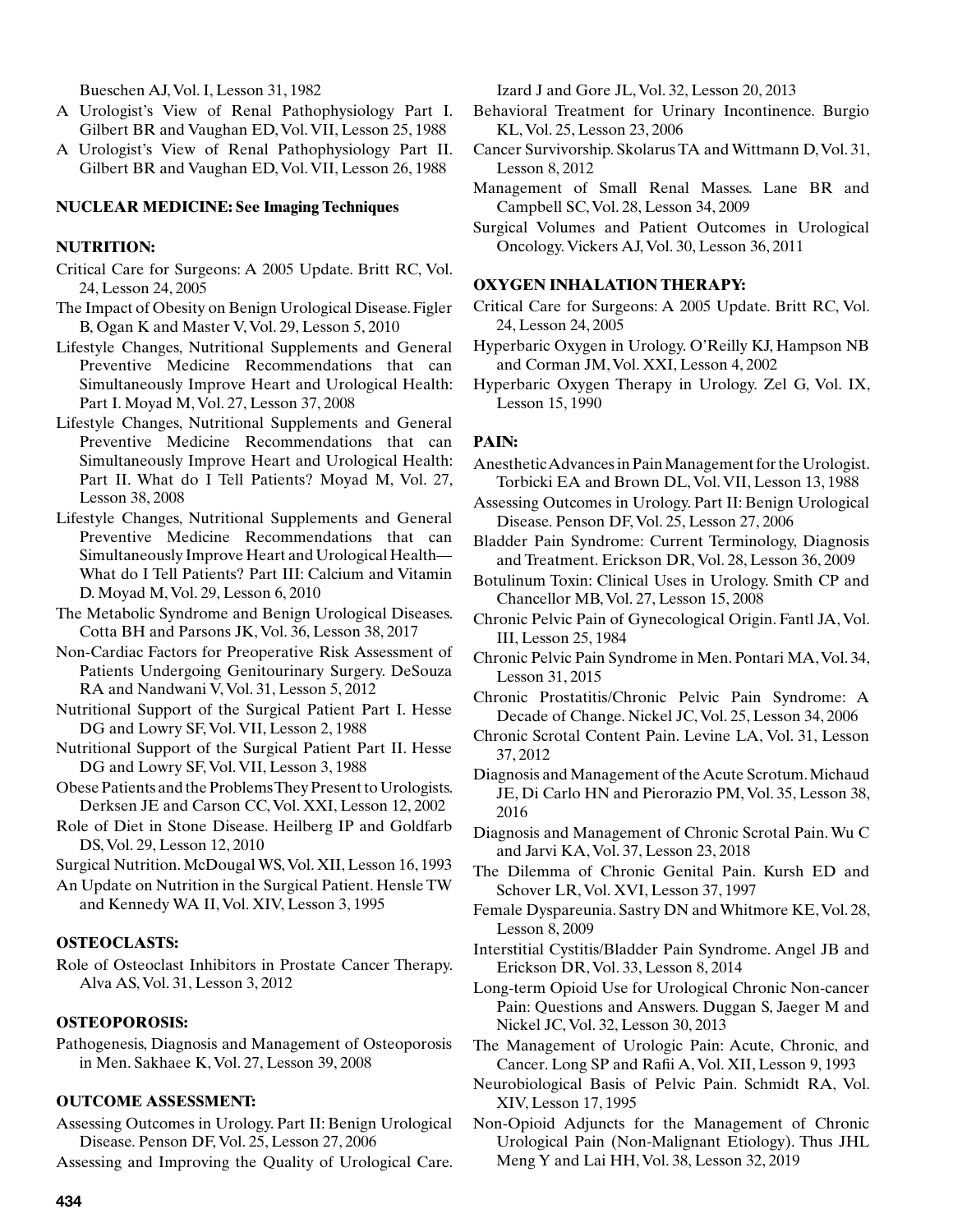- Occupational Risks for the Practicing Urologist. Wohlgemuth SD and Wolf JS Jr, Vol. 23, Lesson 25, 2004
- Office-Based Conscious Sedation. Usenko J and Malhotra V, Vol. 30, Lesson 30, 2011
- Operative and Postoperative Pain Management for the Urologic Patient. Kindscher JD, Vol. XVI, Lesson 3, 1997
- The Opioid Epidemic: Urology's Role in Solving the Crisis. McGovern FJ, Lieberman GM, Xu R and Anderson TA, Vol. 37, Lesson 35, 2018
- Painful Bladder Syndrome/Interstitial Cystitis. Zoltan E, Ferlise V and Hanno PM, Vol. 25, Lesson 9, 2006
- Palliative and End-of-Life Care. Minter J and Ramchandran K, Vol. 37, Lesson 40, 2018
- Pediatric Postoperative Pain Management. Wang PZT, Kain ZN and Khoury AE, Vol.35, Lesson 35, 2016
- Pelvic Floor Physical Therapy for Pelvic Pain and Voiding Dysfunction. Scott KM, Morita-Nagai P, Lemack GE and Sultan M, Vol. 37, Lesson 17, 2018
- Perioperative Pain Management. Malhotra V, Bal R and Diwan S, Vol. 26, Lesson 34, 2007
- The Psychology of Urological Chronic Pelvic Pain: A Primer for Urologists Who Want to Know How to Better Manage Chronic Prostatitis and Interstitial Cystitis. Tripp DA and Nickel JC, Vol. 30, Lesson 40, 2011
- Strategies of End-of-Life Care. Scarborough B and Lustbader D, Vol. 32, Lesson 16, 2013
- Ten Commandments in the Management of Chronic Cancer Pain. Mount BM and Ajemian I, Vol. VI, Lesson 7, 1987

# **PATHOLOGY:**

- Contemporary Gleason Score and its Impact on Clinical Management. McKenney JK, Vol. 33, Lesson 31, 2014
- An Introduction to Newer Methods in Pathology for the Study of Urologic Tumors. Ulbright TM, Vol. XVI, Lesson 22, 1997
- Pathological Classification and Molecular Genetics of Renal Cell Carcinoma. Roma AA and Zhou M, Vol. 26, Lesson 9, 2007
- Pearls and Pitfalls in Bladder Cancer Pathology. Skinner E and Kao C-S, Vol. 35, Lesson 26, 2016
- Precursor Lesions in Urologic Pathology: Prostate, Bladder, and Kidney. Bostwick DG, Vol. XVII, Lesson 13, 1998
- Precursors of Selected Cancers of the Genitourinary Tract. MacLennan GT and Cheng L, Vol. 31, Lesson 19, 2012
- Review of Select Newly Described Malignancies of the Bladder and Kidney. Young A and Kunju LP, Vol. 31, Lesson 28, 2012
- Specialized Techniques in Diagnostic Urologic Pathology. Maygarden SJ and Novotny DB, Vol VIII, Lesson 35, 1989

## **PEDIATRICS:**

- Acquired Buried Penis in Adolescents and Adults. Chen ML and Santucci RA, Vol. 34, Lesson 2, 2015
- Adolescent Urology. Zderic SAW and Duckett JW, Vol.

XIII, Lesson 19, 1994

- The Adolescent Varicocele. Johnson CW, Fisch HW and Hensle TW, Vol. 23, Lesson 33, 2004
- Advances in Pediatric Urologic Oncology. Wu HY and Snyder HMcC III, Vol. XXII, Lesson 4, 2003
- Bladder Outlet Surgery for Incontinence and Neurogenic Bladder. Dave S and Khoury AE, Vol. 29, Lesson 27, 2010
- Botulinum Toxin Use in the Lower Urinary Tract in Adults and Children. Ginsberg DA, Vol. 34, Lesson 16, 2015
- Childhood Kidney Tumors. Saltzman AF and Cost NG, Vol. 37, Lesson 19, 2018
- Continuous Antibiotic Prophylaxis in Children: Current Controversies. Gaither TW, Wang MK and Copp HL, Vol. 36, Lesson 27, 2017
- Cryptorchidism. Barthold JS, Vol. 30, Lesson 32, 2011
- Cryptorchidism. Kolon TF, Vol. 34, Lesson 14, 2015
- Current Controversies in Wilms Tumor Therapy. Wu H-Y, D'Angio GJ and Snyder HM III, Vol. 26, Lesson 11, 2007
- Current Management of Ureteropelvic Obstrution in Adults and Children. Schlomer B and Gahan JC, Vol. 35, Lesson 29, 2016
- Cystitis in Infants and Children. Marotte JB, Lee KL and Shortliffe LMD, Vol. 24, Lesson 19, 2005
- Early Genital Surgery in Children with Disorders of Sex Development: Concerns, Consents, Conundrum. DiSandro M, Vol. 35, Lesson 6, 2016
- Endoscopic Treatment of Vesicoureteral Reflux and Urinary Incontinence in Children. Läckgren G, Lottman H, Hensle T and Stenberg A, Vol. XXII, Lesson 37, 2003
- Endoscopic Treatment of Vesicoureteral Reflux in Children. Cerwinka WH and Kirsch AJ, Vol. 28, Lesson 37, 2009
- Evaluation and Management of the Adolescent with a Varicocele. Kass EJ, Vol. IX, Lesson 12, 1990
- Evaluation and Management of Enuresis. Austin PF and Neveaus T, Vol. 32, Lesson 14, 2013
- Evaluation and Management of Lower Urinary Tract Symptoms in Children. Colaco M and Barone JG, Vol. 33, Lesson 39, 2014
- Evaluation and Treatment of the Adolescent Varicocele. Kurtz MP and Diamond DA, Vol. 34, Lesson 7, 2015
- Evaluation of the Pediatric Patient with a Non-Traumatic Acute Scrotum. Walsh TJ and Joyner BD, Vol. 24, Lesson 12, 2005
- Fertility Issues in Pediatric Urology—Part I. Sheynkin YR, Bhalla R and Goldstein M, Vol. XXII, Lesson 27, 2003
- Fertility Issues in Pediatric Urology—Part II. Sheynkin YR, Schulsinger DA and Goldstein M, Vol. XXII, Lesson 28, 2003
- Genitourinary Rhabdomyosarcoma in Children. Scarpato KR, Ferrer FA and Rodeberg DA, Vol. 32, Lesson 9, 2013
- Hematuria in Children. Elisson JS, Merguerian PA and Hernandez J, Vol. 35, Lesson 4, 2016

Hematuria in Children. Kaplan GW, Vol. IV, Lesson 4, 1985 Hematuria in Children. Noe HN, Vol. XVI, Lesson 34, 1997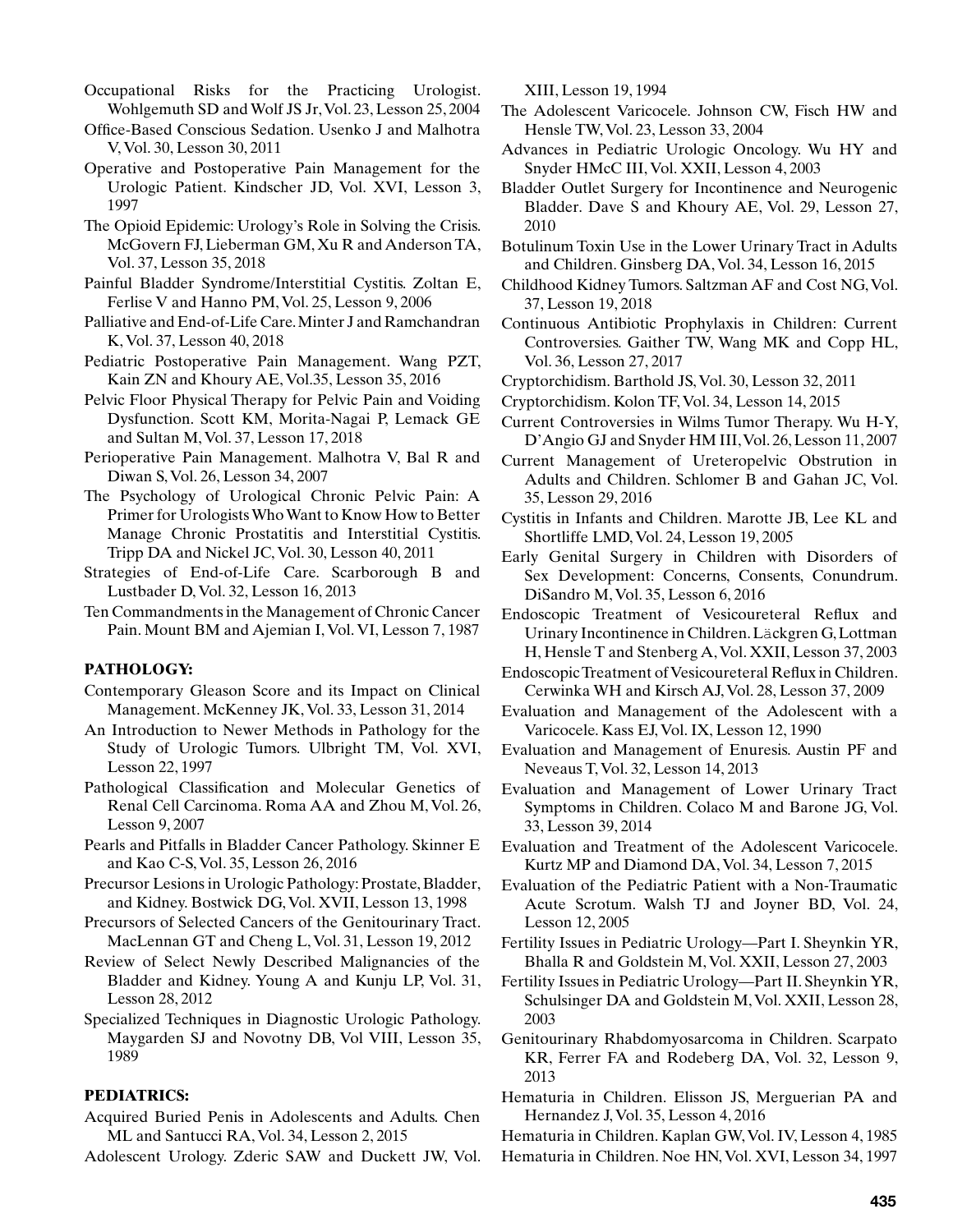- Impact of Prenatal Ultrasonography on Detection, Evaluation, Management and Outcome of Genitourinary Anomalies. Ellsworth P and Sitnikova L, Vol. 24, Lesson 28, 2005
- Late Effects of Treatment for Cancer in Children and Adolescents. Green DM, Spunt SL and Jones DP, Vol. 29, Lesson 28, 2010
- Long-Term Effects of Pediatric Urological Diseases. Lim DJ and Walker RD, Vol. XV, Lesson 23, 1996
- Management of Chronic Kidney Disease in Children. Chua AN and Brewer ED, Vol. 28, Lesson 32, 2009
- Management of Distal Hypospadias. Zaontz MR and Long CJ, Vol. 32, Lesson 5, 2013
- Management of Neuropathic Bladder in Children: Part I. Thomas JC and Elder JS, Vol. 26, Lesson 17, 2007
- Management of Neuropathic Bladder in Children: Part II. Thomas JC and Elder JS, Vol. 26, Lesson 18, 2007
- Management of Neuropathic Bladder in Children: Part II. Erratum. Thomas JC and Elder JS, Vol. 26, December 2007
- Newborn Circumcision: Understanding the Debate. Feedman A, Vol. 36, Lesson 23, 2017
- Office Procedures for Pediatric Urology. Oottamasathien S and Snow BW, Vol. 30, Lesson 31, 2011
- Partial Orchiectomy for Testicular Masses: Role of Testis-Sparing Surgery. Woo LL and Ross JH, Vol. 36, Lesson 16, 2017
- Pediatric Dysfunctional Voiding in the 21st Century. Bagli DJ, Reddy P and Mitchell ME, Vol. XXII, Lesson 26, 2003
- Pediatric Nephrolithiasis. Ko JS and Tasian GE, Vol. 38, Lesson 31, 2019
- Pediatric Percutaneous Urologic Surgery. Rutter ME and Kropp BP, Vol. XXI, Lesson 35, 2002
- Pediatric Postoperative Pain Management. Wang PZT, Kain ZN and Khoury AE, Vol.35, Lesson 35, 2016
- Pediatric Urinary Incontinence: Update from the International Children's Continence Society. Dudley AG and Franco I, Vol. 37, Lesson 10, 2018
- Pediatric Urolithiasis. Diamond DA and Menon M, Vol. X, Lesson 40, 1991
- Pediatric Urolithiasis. Ogunyemi O, Roach J and Slaughenhoupt B, Vol. 31, Lesson 35, 2012
- Pediatric Urologic Laparoscopy. Schwab CW III and Casale P, Vol. 24, Lesson 25, 2005
- Prenatal Diagnosis of Urological Diseases. Herndon CDA and Cain MP, Vol. 28, Lesson 3, 2009
- Renal Malignancies in Adolescents and Young Adults. Cost NG and DeFoor WR Jr, Vol. 32, Lesson 26, 2013
- Robotic Surgery in Pediatric Urology. Casale P and Kojima Y, Vol. 28, Lesson 31, 2009
- The Role of Ultrasound in Imaging the Urinary Tract in Children. Nelson CP, Kurtz MP and Chow JS, Vol. 35, Lesson 17, 2016
- Sonographic Imaging of the Urinary Tract in Children. Freilich DA and Nguyen HT, Vol. 27, Lesson 9, 2008

and Kropp BP, Vol. 26, Lesson 3, 2007

- Testicular Torsion. Nosnik IP and Nagler HM, Vol. 28, Lesson 12, 2009
- Testicular Tumors in Children and Adolescents. Ross JH, Vol. 28, Lesson 38, 2009
- Testicular Tumors in Children and Adolescents. Woo LL and Ross JH, Vol. 38, Lesson 38, 2019
- The Urachus: A Review and Update. Laboccetta LT and Picard JC, Vol. 31, Lesson 9, 2012
- Ureteropelvic Junction Obstruction in Infants and Children. Close CE, Vol. 26, Lesson 5, 2007
- Urodynamic Testing in the Pediatric Patient. Ellsworth PI, Gorm ley EA and Cendron M, Vol. XVIII, Lesson 12, 1999
- Vesicoureteral Reflux. Martin AD and Peters CA, Vol. 32, Lesson 18, 2013
- What's New and Important in Pediatric Urologic Oncology. Kirsch AJ and Snyder HM III, Vol. XVII, Lesson 11, 1998

# **PENIS:**

- Acquired Buried Penis in Adolescents and Adults. Chen ML and Santucci RA, Vol. 34, Lesson 2, 2015
- Anatomy of the Penis and Male Perineum, Part I. Angermeier KW and Devine CJ, Vol. XIII, Lesson 2, 1994
- Anatomy of the Penis and Male Perineum, Part II. Angermeier KW and Devine CJ, Vol. XIII, Lesson 3, 1994
- Adult Circumcision Revisited. Wald M, Harris SE, Arnold DC and Niederberger CS, Vol. 28, Lesson 11, 2009
- Balanitis Xerotica Obliterans (BXO). Akporiaye LE, Jordan GH and Devine CJ, Vol. XVI, Lesson 21, 1997
- The Bent Penis. Vorstman B and Devine CJ, Vol. IV, Lesson 16, 1985
- Circumcision—A Continuing Controversy. Blandy JP, King LR, Roberts JA, Govan DE, MacDonald GR and Devine CJ, Vol. XIV, Lesson 21, 1995
- Congenital Penile Curvature. McCammon KA and Jordan GH, Vol. 23, Lesson 10, 2004
- Contemporary Concepts in Ilioinguinal Lymphadenectomy for Squamous Cell Carcinoma of the Penis. Lynch DF and Schellhammer PE, Vol. XVI, Lesson 33, 1997
- Contemporary Management of Penile Carcinoma. Part I: Overview of Epidemiology, Diagnosis, Staging and Management of the Primary Tumor. Pettaway CA and Davis JW, Vol. 31, Lesson 15, 2012
- Controversies of AUA Peyronie's Disease Guideline. Seftel AD and Yang H, Vol. 36, Lesson 33, 2017
- Current Surgery for Epispadias. Hollowell JG, Woodhouse CRJ and Ransley PG, Vol. XIV, Lesson 11, 1995
- Early Versus Delayed Lymph Node Dissection Versus No Lymph Node Dissection for Carcinoma of the Penis. Mukamel E and deKernion JB, Vol. IX, Lesson 2, 1990
- Epispadias. Winslow BH and Devine CJ, Vol. III, Lesson 14, 1984
- Erectile Dysfunction in the Younger Man. Sweet G and

Surgical Treatment of Pediatric Urinary Stones. Farhat WA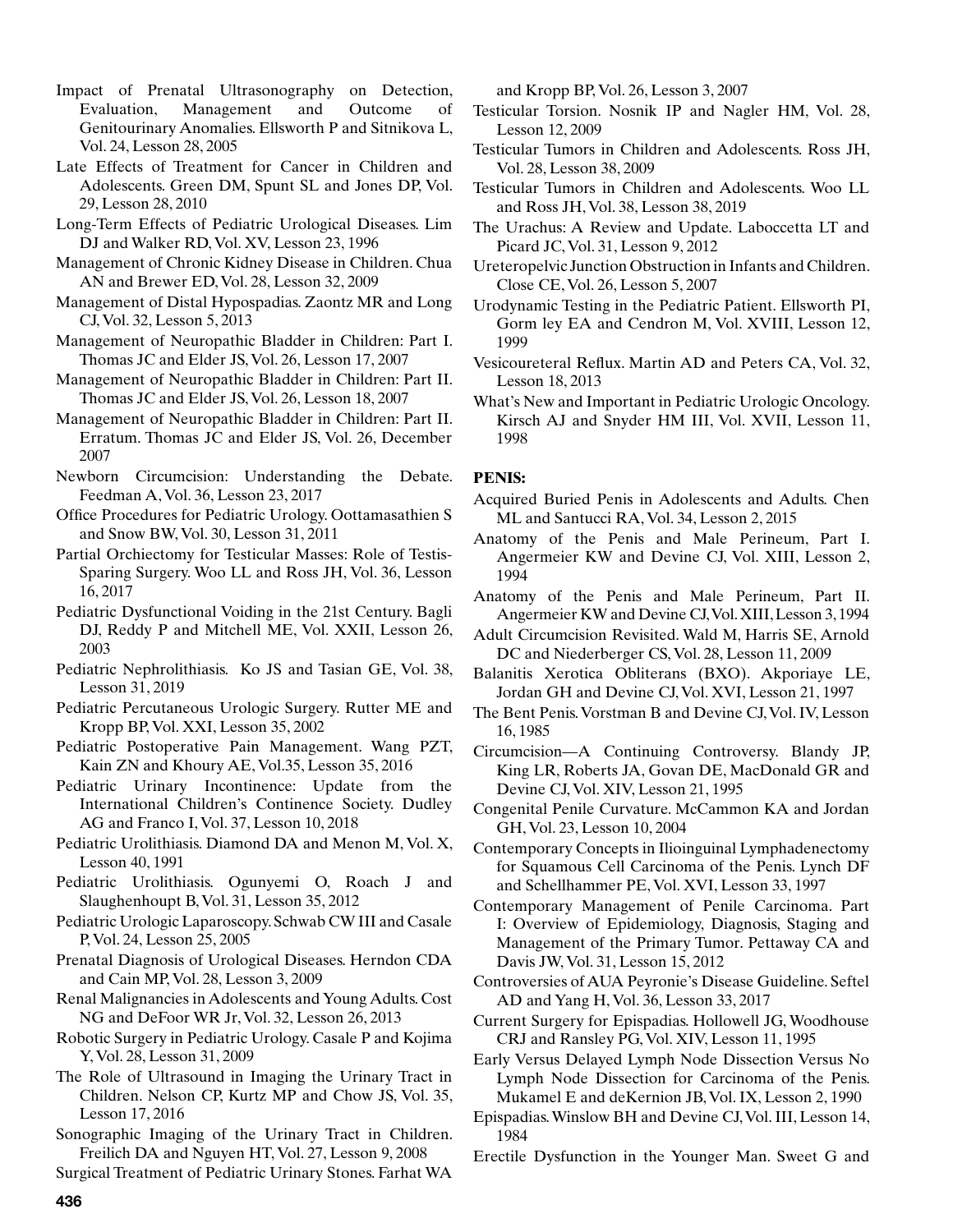Shindel AW, Vol. 34, Lesson 1, 2015

- Gunshot Wounds of the Male External Genitalia. Tillett JW and Carney KJ, Vol. 27, Lesson 5, 2008
- Human Papillomavirus and Carcinoma of the Penis: Modern Concepts in Pathogenesis and Their Impact on Management of Penile Lesions. Malek RS, Vol. XIX, Lesson 1, 2000
- Imaging of the Penis and Male Urethra. Jordan GH, Vol. 27, Lesson 23, 2008
- Inguinal Node Dissection for Penile Carcinoma. Feldman AS and McDougal WS, Vol. 27, Lesson 7, 2008
- Injuries and Wounds of the External Genitalia. Hagedorn JC and Wessells H, Vol. 37, Lesson 4, 2018
- Male External Genital Reconstruction. Jordan GH, Gilbert DA and Devine CJ, Vol. XI, Lesson 27, 1992
- Management of Priapism. Anele UA and Burnett AL, Vol. 35, Lesson 16, 2016
- Management of Priapsim. Bochinski DJ, Dengand DY and Lue TF, Vol. 23, Lesson 3, 2004
- Medical Management of Peyronie's Disease. Chiles KA and Mulhall JP, Vol. 33, Lesson 3, 2014
- Micropenis. Gonzales ET, Vol. II, Lesson 39, 1983
- Micropenis: Current Concepts and Controversies. Husmann DA, Levy JB, Cain MP, Teitjen DN and Uramoto GY, Vol. XVII, Lesson 10, 1998
- New Concepts Regarding Chordee and the Urethral Plate in Hypospadias Surgery. Snodgrass W and Mitchell ME, Vol. XVIII, Lesson 27, 1999
- Newborn Circumcision: Understanding the Debate. Feedman A, Vol. 36, Lesson 23, 2017
- Optimizing Outcomes and Patient Satisfaction with Penile Implants. Köhler TS and Welliver RC Jr, Vol. 33, Lesson 5, 2014
- Organ-Sparing Treatment of Penile Carcinoma. Crook J, Zimmerman B and Santucci R, Vol. 28, Lesson 39, 2009
- Penile Cancer: Contemporary Surgical Management of the Inguinal and Pelvic Nodes. Pettaway CA and Lynch DF Jr, Vol. XXI, Lesson 33, 2002
- Penile Carcinoma. Johnson DE, Vol. I, Lesson 30, 1982
- Penile Carcinoma. Thompson IM and Fair WR, Vol. IX, Lesson 1, 1990
- Penile Prosthesis Infection. Gross MS, Vol. 37, Lesson 11, 2018
- Penile Rehabilitation after Radical Prostatectomy. Blaya R and Mulhall JP, Vol. 27, Lesson 36, 2008
- Penile Squamous Carcinoma. Part II: Contemporary Management of the Inguinal Region. Pettaway CA and Paglilaro L, Vol. 31, Lesson 16, 2012
- Penis Enhancement. Alter GJ, Vol. XV, Lesson 12, 1996
- Peyronie's Disease. Gelbard MK, Vol. XXI, Lesson 29, 2002
- Peyronie's Disease Part I. Roddy TM and Goldstein I, Vol. X, Lesson 1, 1991
- Peyronie's Disease Part II. Roddy TM and Goldstein I, Vol. X, Lesson 2, 1991
- Peyronie's Disease: Prevalence, Pathophysiology and Evaluation. Chiles K and Mulhall JP, Vol. 32, Lesson 6, 2013

Priapism. Benson GS, Vol. XV, Lesson 11, 1996

- Priapism. Hanno PM, Vol. III, Lesson 20, 1984
- Priapism and the Physiology of Erection. Broderick GA and Lue TF, Vol VII, Lesson 29, 1988
- Priapism: Etiology, Diagnosis and Management. Brant WO, Bella AJ, Garcia MM, Tantiwongse K and Lue TF, Vol. 25, Lesson 11, 2006
- Surgical Reconstruction for Peyronie's Disease. Yafi FA and Hatzichristodoulou G, Vol. 37, Lesson 15, 2018

# **PHYSIOLOGY:**

- Anatomy, Physiology and Diseases of the Epididymis. Tracy C and Steers W, Vol. 26, Lesson 12, 2007
- Clinically Relevant Renal Physiology. Hillelsohn J and Gilbert BR, Vol. 31, Lesson 23, 2012
- Pathophysiological Basis of Calcium Stone Formation. Lane JN, Mufarrij PW, Wood KD and Assimos DG, Vol. 31, Lesson 21, 2012
- Pathophysiology and Medical Management of Uric Acid Stones. Maalouf NM, Vol. 29, Lesson 21
- Ureteral Physiology: Implications in Urological Practice. Waterman BJ, Jerde T and Nakada SY, Vol. 25, Lesson 17, 2006

# **PHYTOTHERAPY:**

Phytotherapeutic Agents for the Treatment of Benign Prostatic Hyperplasia. Santillo VM and Lowe FC, Vol. 25, Lesson 10, 2006

## **PRACTICE GUIDELINE:**

- 2018 AUA Erectile Dysfunction Guidelines. Walker KA and Shindel AW, Vol. 38, Lesson 27, 2019
- Castration Resistant Prostate Cancer: An Evidenced-Based Approach. Ritch CR and Cookson MS, Vol. 33, Lesson 21, 2014
- Controversies of AUA Peyronie's Disease Guideline. Seftel AD and Yang H, Vol. 36, Lesson 33, 2017

A Critical Appraisal of the AUA Urodynamics Guidelines. Gomelsky A, Khaled D and Krlin R, Vol. 36, Lesson 12, 2017

- Evaluation of Asymptomatic Microscopic Hematuria. Barocas DA and Davis R, Vol. 33, Lesson 24, 2014
- Guidelines for Muscle Invasive Bladder Cancer. Laviana AA and Chang SS, Vol. 37, Lesson 29, 2018
- Interstitial Cystitis/Bladder Pain Syndrome. Angel JB and Erickson DR, Vol. 33, Lesson 8, 2014
- Overactive Bladder: Diagnosis and Management. Gormley EA, Vol. 33, Lesson 14, 2014
- A Review of the AUA 2013 Guideline on Prostate Cancer Detection and New Detection Approaches. Ross AE and Carter HB, Vol. 33, Lesson 26, 2014

## **PRACTICE MANAGEMENT:**

- The Electronic Medical Record: Promises, Reality and Opportunities for Transformation into a Useful Tool. McGuire MS, Vol. 37, Lesson 36, 2018
- Medical Informatics. Tessier C and Schlossberg S, Vol. 27,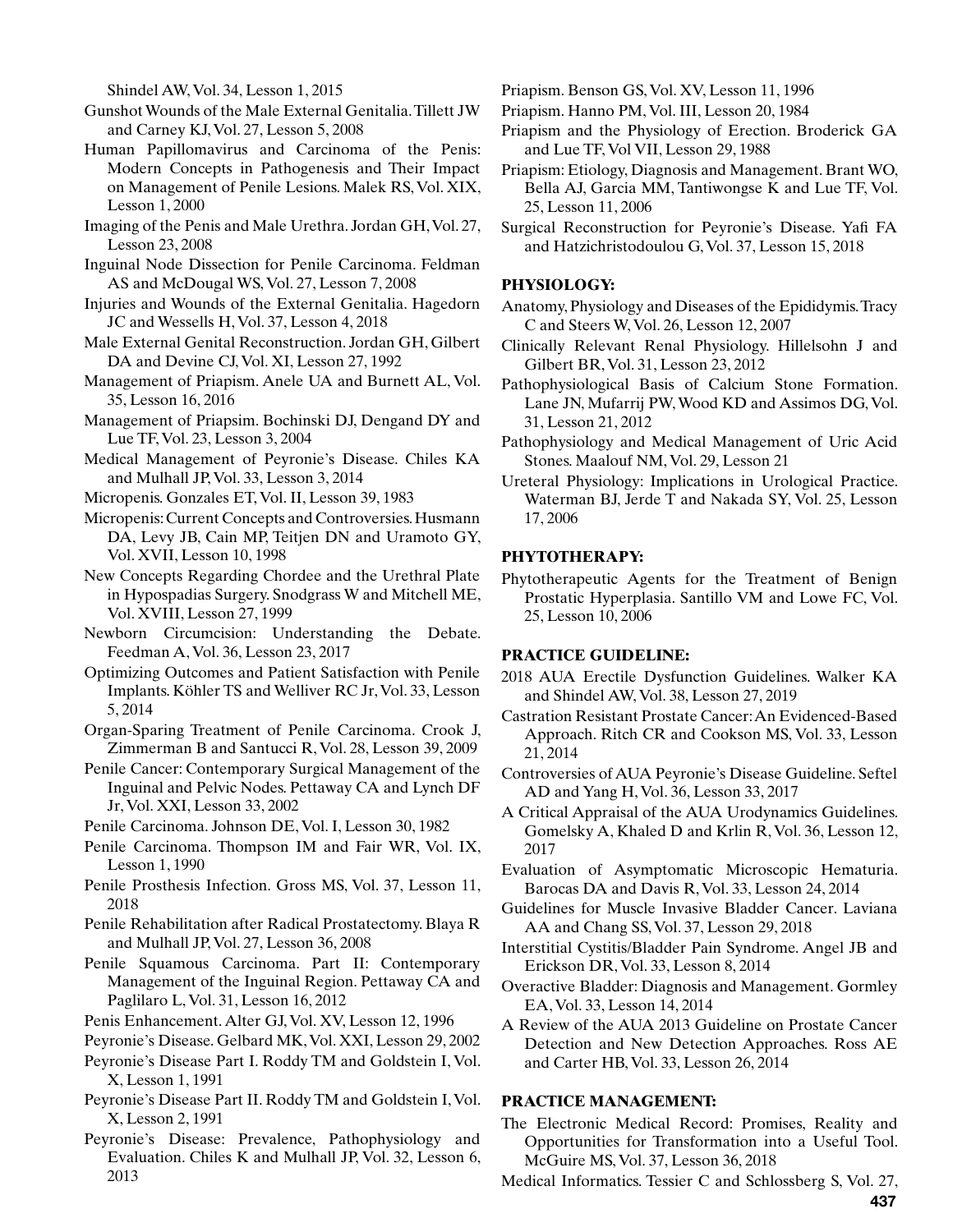Lesson 18, 2008

- Operating Room Safety: The Role of the Surgeon. Lee JY, Sowerby RJ and Meng MF, Vol. 36, Lesson 2, 2017
- Protected Health Information and Data Breaches: Implications for Current Day Urology Practice. Winters JC, Linke CS, Arensman L and Konheim J, Vol. 38, Lesson 5, 2019
- Rethinking the Urology Clinic: Shared Medical Appointment. Winter A and Rhee E, Vol. 36, Lesson 14, 2017
- Risk Management in the 21st Century. Griffen FD, Schneidman DS and Brown CA, Vol. 27, Lesson 28, 2008
- Team Based Care: Integrating Advanced Practice Providers into a Urology Practice. Kiechle JE, Gonzalez CM and Hitt M, Vol. 36, Lesson 40, 2017
- Telemedicine in Urology. Ellimoottil, C, Andino J and Mukundi S, Vol. 37, Lesson 28, 2018

# **PREGNANCY:**

- Management of Urologic Problems in the Pregnant Patient. Loughlin KR, Vol. XVI, Lesson 2, 1997
- Pregnancy and the Urologist. Weiss JP and Hanno PM, Vol. IX, Lesson 34, 1990
- Urinary Tract Problems in Pregnancy. Drago JR, Vol. III, Lesson 19, 1984
- Urological Complications of Pregnancy. Vollstedt A, Nammalwar S, Pais VM Jr, Hougen HY, Jiang DD and Duty B, Vol. 38, Lesson 34, 2019

### **PREVENTIVE MEDICINE:**

- Environmental and Lifestyle Considerations for the Infertile Male. Sheynkin Y and Gioia K, Vol. 32, Lesson 4, 2013
- Lifestyle Changes, Nutritional Supplements and General Preventive Medicine Recommendations that can Simultaneously Improve Heart and Urological Health: Part I. Moyad M, Vol. 27, Lesson 37, 2008
- Lifestyle Changes, Nutritional Supplements and General Preventive Medicine Recommendations that can Simultaneously Improve Heart and Urological Health: Part II. What do I Tell Patients? Moyad M, Vol. 27, Lesson 38, 2008
- Lifestyle Changes, Nutritional Supplements and General Preventive Medicine Recommendations that can Simultaneously Improve Heart and Urological Health— What do I Tell Patients? Part III: Calcium and Vitamin D. Moyad M, Vol. 29, Lesson 6, 2010
- Preventive Medicine Counseling in the Urologist's Office. Kaushik D, Liss MA and Thompson IM Jr, Vol. 34, Lesson 24, 2015
- Preventive Medicine for Non-Urological Conditions: What the Urologist Needs to Know. Reed-Maldonado AB, Arisco AM and Sehgal R, Vol. 30, Lesson 29, 2011

# **PROSTATIC DISEASES:**

5a-Reductase Inhibitors: Their Contemporary Uses and Risks. Klotz L, Vol. 32, Lesson 36, 2013

- Anatomy of the Prostate as Seen by Ultrasound. Cooner WH, Vol. IX, Lesson 6, 1990
- Basic Biological Studies of Prostate Disease: Translation to Clinical Application. Peehl DM, Vol. XV, Lesson 29, 1996
- Chronic Prostatitis/Chronic Pelvic Pain Syndrome: A Decade of Change. Nickel JC, Vol. 25, Lesson 34, 2006
- Contemporary Management of Advanced Prostate Cancer. Albiges L, Sweeney C and Kibel AS, Vol. 34, Lesson 29, 2015
- Management of Spontaneous Prostate Related Bleeding. Borth CS and Nickel JC, Vol. 25, Lesson 1, 2006
- The Metabolic Syndrome and Benign Urological Diseases. Cotta BH and Parsons JK, Vol. 36, Lesson 38, 2017
- Prostate Development: Hormonal and Cellular Considerations. Uzzo RG, Herzlinger DA and Vaughan ED, Vol. XV, Lesson 1, 1996
- Prostatic Ultrasound for the Practicing Urologist. Boyce WH, Vol. V, Lesson 40, 1986
- Prostatitis. Britton JJ and Carson CC, Vol. XVII, Lesson 20, 1998
- Prostatitis and Prostatodynia. Schaeffer AJ, Vol. II, Lesson 30, 1983
- Prostatitis Syndromes. Lim DJ and Schaeffer AJ, Vol. XII, Lesson 1, 1993
- Role of High Intensity Focused Ultrasound in the Management of Prostate Disorders. Chin JL, Dewar M and Siddiqui K, Vol. 36, Lesson 24, 2017

# **PROSTATIC HYPERPLASIA:**

- Assessing Outcomes Following Treatment for Benign Prostate Hyperplasia (BPH). Wein AJ and Rovner ES, Vol. XVIII, Lesson 5, 1999
- Assessing Outcomes in Urology. Part II: Benign Urological Disease. Penson DF, Vol. 25, Lesson 27, 2006
- Benign Prostatic Hyperplasia. Frederick LR, Wei JT and McVary KT, Vol. 32, Lesson 21, 2013
- Benign Prostatic Hyperplasia: Estrogens and the Stromal Component. Oesterling JE and Lewis RW, Vol. XI, Lesson 23, 1992
- Benign Prostatic Hyperplasia: Markers for Disease Progression. Jaffe WI and Kaplan SA, Vol. 26, Lesson 31, 2007
- Botulinum Toxin: Clinical Uses in Urology. Smith CP and Chancellor MB, Vol. 27, Lesson 15, 2008
- BPH Patient Care Policies/Guidelines. Mebust WK, Vol. XII, Lesson 29, 1993
- Defining Bladder Outlet Obstruction in Benign Prostatic Hyperplasia. Licht MR and Barrett DM, Vol. XV, Lesson 2, 1996
- Epidemiology and Natural History of Benign Prostatic Hyperplasia. Barry MJ, Vol. XII, Lesson 2, 1993
- Epidemiology of Benign Prostatic Hyperplasia. Barry MJ, Vol. XVI, Lesson 35, 1997
- Evaluation and Management of Persistent Voiding Dysfunction after Surgical Treatment of Lower Urinary Tract Symptoms/Benign Prostatic Hyperplasia. Simma-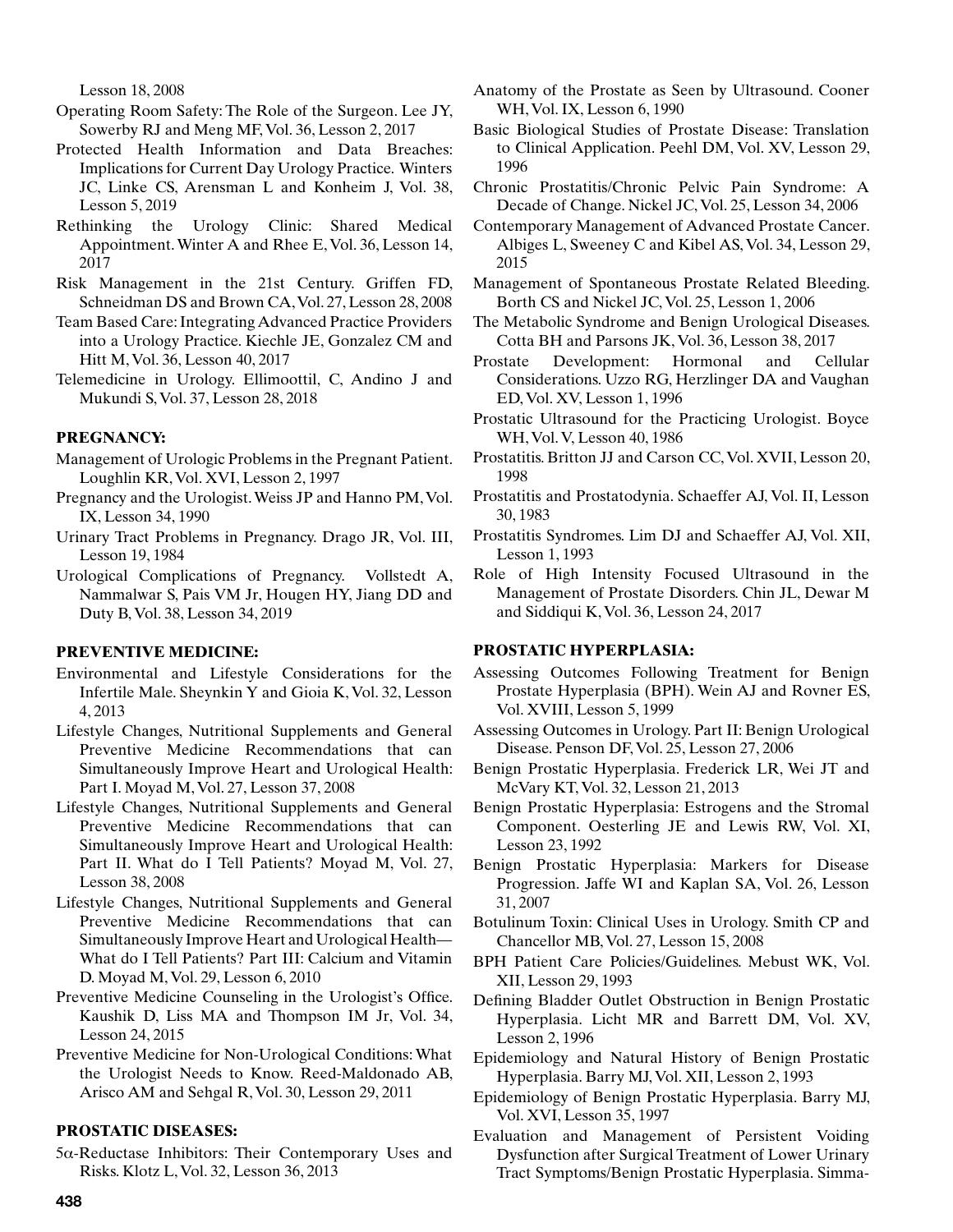Chiang V, Chughtai B and Te AE, Vol. 33, Lesson 29, 2014

- Evaluation of Treatment Response in Benign Prostatic Hyperplasia. Wein AJ, Vol. X, Lesson 9, 1991
- Functional Outcomes and Complications following Transurethral Procedures for Benign Prostate Obstruction. Cornu JN, Vol. 34, Lesson 32, 2015
- Initial Evaluation and Management of Acute Urinary Retention. Dobberfuhl AD and Comiter CV, Vol. 35, Lesson 10, 2016
- Laser Prostatectomy. Stein BS, Vol. XV, Lesson 6, 1996
- Laser Therapy for Benign Prostatic Hyperplasia. Issa MM, Vol. XXII, Lesson 12, 2003
- LUTS in the Patient with Parkinson Disease: Diagnosis and Management. Lee D, Dillon BE and Lemack GE, Vol. 31, Lesson 38, 2012
- Management of Spontaneous Prostate Related Bleeding. Borth CS and Nickel JC, Vol. 25, Lesson 1, 2006
- Medical Management of Benign Prostatic Hyperplasia. Walmsley K, Gjertsen CK and Kaplan SA, Vol. 23, Lesson 27, 2004
- Medical Management of BPH Part I. Vaughan ED and Lepor H, Vol. XV, Lesson 3, 1996
- Medical Management of BPH Part II. Lepor H and Vaughan ED, Vol. XV, Lesson 4, 1996
- Medical Treatment for Benign Prostatic Hyperplasia/Lower Urinary Tract Symptoms: A Critical Review Focusing on Men's Sexual Health. Bell JR and Laborde E, Vol. 33, Lesson 27, 2014
- Minimally Invasive Treatment of Benign Prostatic Hyperplasia: Laser. Elzayat EA and Elhilali MM, Vol. 26, Lesson 27, 2007
- The Natural History of Benign Prostatic Hyperplasia. Lawson KR, Vol. V, Lesson 19, 1996
- New Pharmacological Approaches to Lower Urinary Tract Symptoms Attributed to Benign Prostatic Hyperplasia. Sheth S, Lee R, Ng C, Melamed S, Chung D, Kaplan SA and Te AE, Vol. 29, Lesson 37, 2010
- New Uses of Energy for the Treatment of BPH. Perlmutter AP, Vol. XVI, Lesson 32, 1997
- Outcomes Research and BPH, New Concepts for Deciding Therapy. Holtgrewe HL, Vol. X, Lesson 20, 1991
- Outlet Obstruction-Induced Bladder Dysfunction. Lemack GE, Zimmern PE and McConnell JD, Vol. XVIII, Lesson 10, 1999
- Pharmacologic Management of Benign Prostatic Hyperplasia. Vaughan ED, Kane M and Fields D, Vol. X, Lesson 33, 1991
- Photoselective Vaporization of the Prostate: KTP Laser Therapy of Obstructive Benign Prostatic Hyperplasia. Malek RS and Nahen K, Vol. 23, Lesson 20, 2004
- Phytotherapeutic Agents for the Treatment of Benign Prostatic Hyperplasia. Santillo VM and Lowe FC, Vol. 25, Lesson 10, 2006
- Postoperative Contracture of the Vesical Neck. Greene LF, Vol. II, Lesson 32, 1983
- Prostatic Gizmos and Treatments for BPH: Past, Present

and Future. Welliver C, Ahmad AE and Stein BS, Vol. 34, Lesson 11, 2015

- Prostatic Heat Treatments for Symptomatic BPH. Perlmutter AP and Vaughan ED Jr, Vol. XII, Lesson 36, 1993
- The Psychology of Urological Chronic Pelvic Pain: A Primer for Urologists Who Want to Know How to Better Manage Chronic Prostatitis and Interstitial Cystitis. Tripp DA and Nickel JC, Vol. 30, Lesson 40, 2011
- A Review of Transurethral Microwave Thermotherapy. Lee R, Saini R, Kaplan SA and Te AE, Vol. 26, Lesson 28, 2007
- A Review of TURP Complications and the AUA National Cooperative Study. Mebust WK, Vol. VIII, Lesson 24, 1989
- Role of Prostatectomy in the Management of Benign Prostatic Hyperplasia. Madsen EA and Bruskewitz RC, Vol. XV, Lesson 5, 1996
- The Role of Testosterone Replacement Therapy in Contemporary Urological Practice. Hsiao W, Tenover JL and Ritenour CWM, Vol. 27, Lesson 40, 2008
- Stents in the Lower Urinary Tract. Williams G, Vol. XII, Lesson 4, 1993
- Suprapubic and Retropubic Prostatectomy. Nanninga JB, Vol. III, Lesson 8, 1984
- Surgical Alternatives to TURP in the Management of BPH. Kapoor DA and Reddy PK, Vol. XII, Lesson 3, 1993
- The Surgical Approach to Large Gland Benign Prostatic Hyperplasia. Navaratnam A, Cumsky JL and Humphreys MR, Vol. 37, Lesson 13, 2018
- Transurethral Microwave Thermotherapy: An Update on Technology and Clinical Outcomes. Simopoulos DN and Blute ML, Vol. XX, Lesson 8, 2001
- Transurethral Prostatectomy. Mebust WK, Vol. XIII, Lesson 18, 1994
- Transurethral Prostatectomy: An Update. Nudell DM and Cattolica EX, Vol. XIX, Lesson 5, 2000
- The Transurethral Resection (TUR) Syndromes. Sacks SA, Vol. IV, Lesson 40, 1985
- Tricks of the Trade in TUR of the Prostate. Claman M, Vol. IV, Lesson 14, 1981

## **PROSTATIC NEOPLASMS:**

- 5a-Reductase Inhibitors: Their Contemporary Uses and Risks. Klotz L, Vol. 32, Lesson 36, 2013
- Ablative Focal Therapy for Primary Treatment of Prostate Cancer. Eggener S, Vol. 29, Lesson 3, 2010
- Active Surveillance for Prostate Cancer. Glass AS, Punnen S and Carroll PR,Vol. 32, Lesson 13, 2013
- Active Surveillance for Prostate Cancer: Patient Selection and Management. Klotz L, Vol. 27, Lesson 33, 2008
- Advances in Positron Emission Tomography for the Management of Common Urological Malignancies. Siev M, Velazquez N, Turkbey B, Choyke PL, Khandani AH, Taneja S and Bjurlin MA, Vol. 38, Lesson 12, 2019
- Androgen Deprivation Therapy for Prostate Cancer. Pinthus JH, Hajek D and Trachtenberg J, Vol. 25, Lesson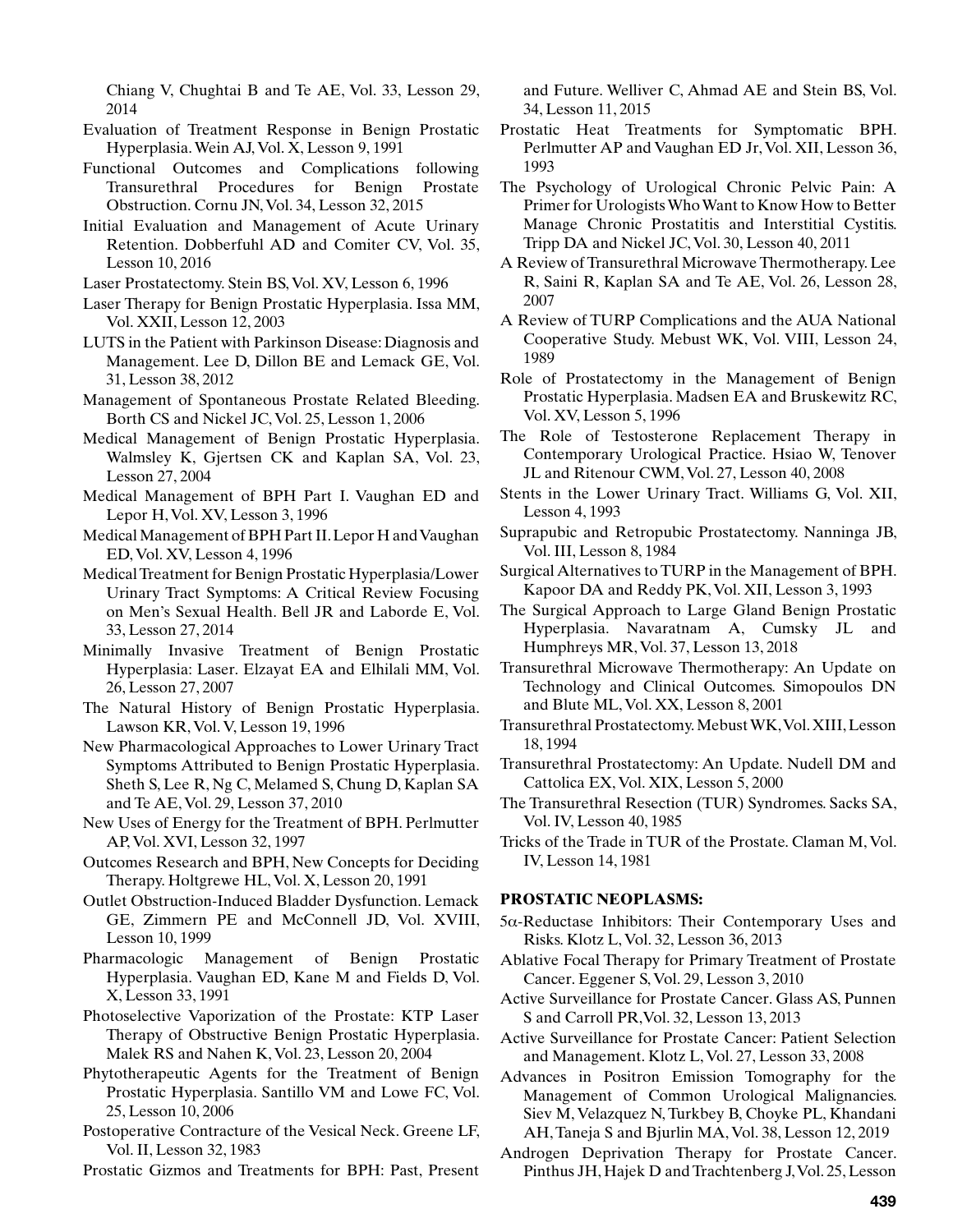15, 2006

- Antimicrobial Prophylaxis for Transrectal Ultrasound Biopsy. Loeb S, Vol. 32, Lesson 1, 2013
- Approaching the Patient with Biochemical Recurrence after Primary Radiation Therapy for Prostate Cancer. Ryan S, Cotta BH and Parsons JK, Vol. 38, Lesson 25, 2019
- Appropriate Use of Androgen Deprivation for the Management of Prostate Cancer. Wilson SS and Glode LM, Vol. 30, Lesson 11, 2011
- An Assessment of New Techniques and New Applications of Radiation Therapy for Prostate Cancer. Nguyen PL, D'Amico AV and Hoffman KE, Vol. 29, Lesson 31, 2010
- Brachytherapy or External Beam Therapy—A Guide to Patient Selection. D'Amico AV, Whittington R, Malkowicz SB, Schultz D, Tomaszewski JE, Renshaw AA and Wein AJ, Vol. XVIII, Lesson 30, 1999
- Castration Resistant Prostate Cancer: An Evidenced-Based Approach. Ritch CR and Cookson MS, Vol. 33, Lesson 21, 2014
- Chemoprevention of Prostate Cancer. Part I: Chemoprevention Overview, Preventive Strategies and Agents, and Ongoing Phase 3 Clinical Trials. Thompson IM, Brand TC, Goodman P and Tangen C, Vol. 26, Lesson 20, 2007
- Chemoprevention of Prostate Cancer with Finasteride. Thompson IM, Vol. 28, Lesson 28, 2009
- Chemotherapy for Androgen Independent Prostate Cancer. Hellerstedt BA and Pienta KJ, Vol. XXII, Lesson 3, 2003
- Clinical Stage C Carcinoma of the Prostate. Thompson IM, Vol. XII, Lesson 11, 1993
- Clinical Stage T1c Prostate Cancer. Cookson MS and Fair WA, Vol. XVI, Lesson 14, 1997
- Clinically Useful Serum Markers for Adenocarcinoma of the Prostate Part I. Prostatic Acid Phosphatase. Oesterling JE, Bilhartz DL and Tindall DJ, Vol. X, Lesson 17, 1991
- Clinically Useful Serum Markers for Adenocarcinoma of the Prostate Part II. Prostate Specific Antigen. Oesterling JE, Bilhartz DL and Tindall DJ, Vol. X, Lesson 18, 1991
- Combined Androgen Blockade (CAB) for the Treatment of Patients With Metastatic Prostatic Cancer: Summary of 15 Years of Clinical Research. Laufer M, Carducci MA, Blumenstein BA and Eisenberger M, Vol. XVIII, Lesson 29, 1999
- Combined Modality Staging for Predicting PSA Outcome Following Radical Prostatectomy for Clinically Localized Adenocarcinoma of the Prostate. D'Amico AV and Richie JP, Vol. XXI, Lesson 2, 2002
- Common Complications of Androgen Deprivation Therapy for Prostate Cancer. Castle EP, Langenstroer P and Thrasher JB, Vol. XXII, Lesson 14, 2003
- Comparative Effectiveness Research—What is it and What Does it Mean for Urology? Cooperberg MR, Vol. 31, Lesson 24, 2012

Comparative Effectiveness Research—What is it and What

Does it Mean for Urology? Erratum. Cooperberg MR, Vol. 31, Lesson 24, 2012

- Comparison of Radical Perineal Prostatectomy to Radical Retropubic Prostatectomy for Localized Prostate Cancer. Thrasher JB, Robinson JJ and Lance R, Vol. XX, Lesson 2, 2001
- Complications of Chemotherapy for Genitourinary Malignancies. Wolff P, Karnad AB and Sudarshan S, Vol. 28, Lesson 29, 2009

Complications of Contemporary Radical Prostatectomy. DeCastro GJ, Gautam G and Zorn KC, Vol. 29, Lesson 2, 2010

- Complications of Permanent Interstitial Brachytherapy for Carcinoma of the Prostate. Miller DC, Sandler H and Wei JT, Vol. 23, Lesson 2, 2004
- Complications of Radical Prostatectomy. Davis JW, Schellhammer PF, McCammon KA and Jordan GH, Vol. 25, Lesson 16, 2006
- Complications of Radical Retropubic Prostatectomy. Keetch DW, Andriole GL and Catalona WJ, Vol. XIII, Lesson 6, 1994
- Contemporary Gleason Score and its Impact on Clinical Management. McKenney JK, Vol. 33, Lesson 31, 2014
- Contemporary Prostate Imaging and Applications for Diagnosis and Staging of Prostate Cancer. Sonn GA and Reiter RE, Vol. 33, Lesson 23, 2014
- Cost-Effectiveness of Treatments for Prostate Cancer. Haddad AQ and Lotan Y, Vol. 33, Lesson 20, 2014
- Cost Efficient Management of the Patient with Localized Prostate Cancer. Smith JA and Koch MO, Vol. XVI, Lesson 16, 1997
- A Critical Assessment of the Role of Chemotherapy for Endocrine Resistant Prostatic Carcinoma. Eisenberger MA, Bererdjian L and Kalash S, Vol. VII, Lesson 28, 1988
- Current Status of Cryosurgery for Clinically Localized Prostate Cancer. Koppie TM, Shinohara K, Grossfeld GD and Carroll PR, Vol. XIX, Lesson 18, 2000
- Current Status of Cryosurgery in the Treatment of Prostate Cancer. Horger DC and Clarke HS, Vol. 24, Lesson 19, 2004
- Definitions and Management of Oligometastatic Prostate Cancer. Weiner AB, Schaeffer EM and Tosoian JJ, Vol. 37, Lesson 30, 2018
- Detecting Early Prostate Cancer: 1993. Cupp MR and Oesterling JE, Vol. XII, Lesson 33, 1993
- The Diagnosis, Prevention, and Treatment of Margin Positive
- Disease after Radical Prostatectomy for Adenocarcinoma of the Prostate. Stovsky MD and Resnick MI, Vol. XVI, Lesson 8, 1997
- Discovery and Validation of Molecular Markers of Prostate Cancer. Vickers AJ and Savage C, Vol. 29, Lesson 29, 2010
- The Emerging Role of Image Targeting in Contemporary Prostate Biopsy. Davenport M and Sonn G, Vol. 35, Lesson 13, 2016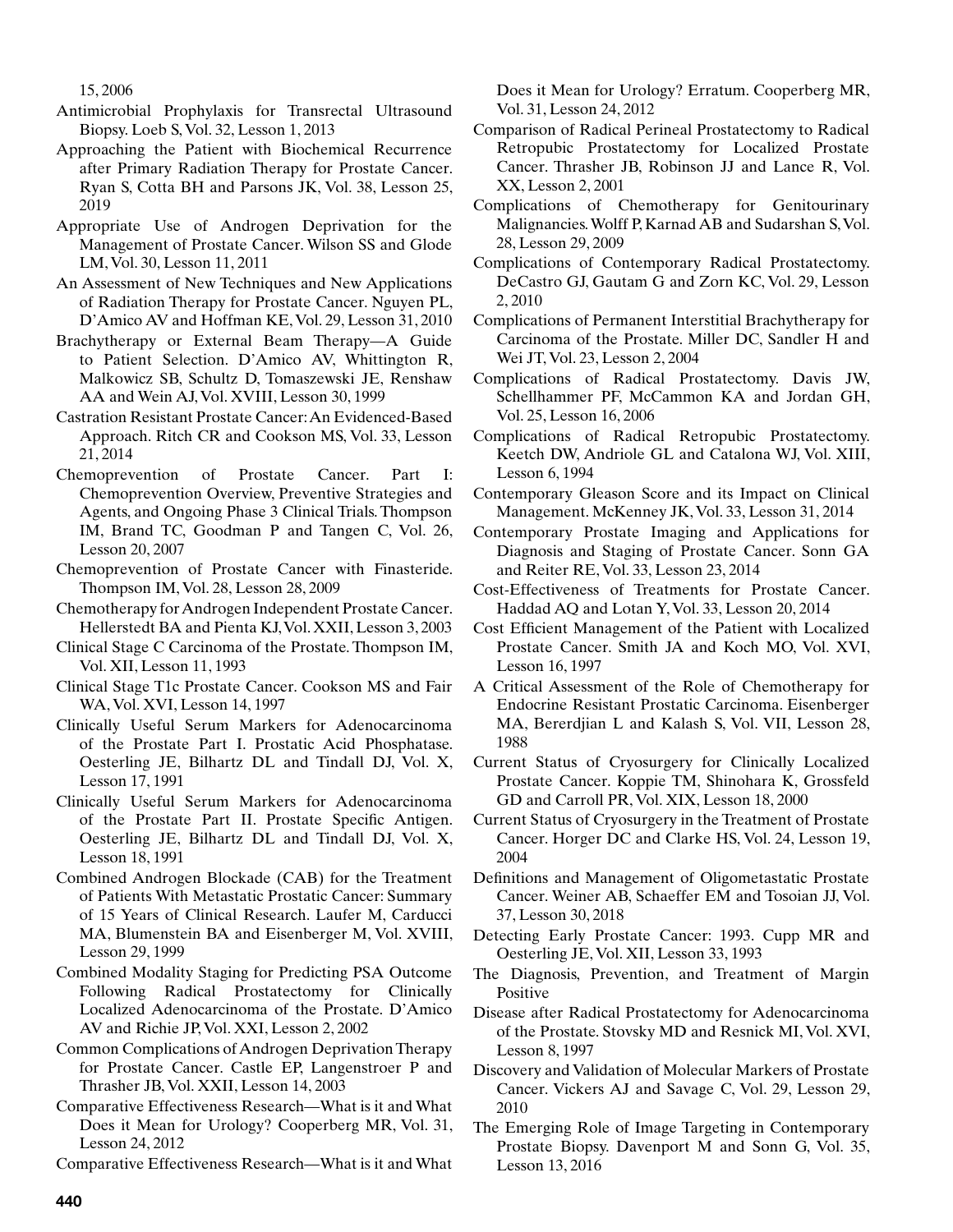Establishment of a Quality Assurance Framework for Introduction of Prostate Magnetic Resonance Imaging and Fusion Biopsy Programs. DiBianco JM, Turkbey B and George AK, Vol. 38, Lesson 7, 2019

Ethical Issues in Genetic Testing for Prostate Cancer. Peterson LM, Vol. XVIII, Lesson 24, 1999

Evaluation and Management of Intrinsic Sphincter Deficiency after Radical Prostatectomy. Flynn BJ, Peterson AC and Webster GW, Vol. 26, Lesson 15, 2007

Evaluation and Management of Posterior Urethral Stenosis after Prostate Cancer Therapy. Nikolavsky D, Terlecki RP, Koslov DS, Avallone M and Flynn BJ, Vol. 38, Lesson 2, 2019

Evaluation and Management of Posterior Urethral Stenosis after Prostate Cancer Therapy. Erratum. Nikolavsky D, Terlecki RP, Koslov DS, Avallone M and Flynn BJ, Vol. 38, Lesson 2, 2019

The Evaluation and Treatment of Biochemical Failure Following Radical Prostatectomy. Ferrigni RG and Schild SE, Vol. XVIII, Lesson 31, 1999

Evaluation and Treatment of Post-Prostatectomy Incontinence. Bauer RM and Roosen A, Vol. 31, Lesson 39, 2012

Evidence Based Approach to Combining Androgen Suppression and Radiation Therapy for Men With Locally Advanced or Clinically Localized Prostate Cancer. D'Amico AV, Vol. 24, Lesson 22, 2005

Evolving Immunotherapeutic Strategies for the Treatment of Prostate and Renal Carcinomas. Dahm P and Vieweg J, Vol. 23, Lesson 4, 2004

External Radiation Therapy for Carcinoma of the Prostate. Hafermann MD and Gibbons RP, Vol. V, Lesson 25, 1986

Familial and Genetic Aspects of Prostate Cancer. Klein EA, Vol. XXII, Lesson 20, 2003

Federal Quality Reporting. Kapoor DA, Vol. 37, Lesson 33, 2018

Follow-up of Genitourinary Malignancies for the Office Urologist: A Practical Approach. Part I: Prostate and Bladder Cancers. Theodorescu D, Rabbani R and Donat SM, Vol. 23, Lesson 37, 2004

Genetic Perturbations in Prostate, Bladder and Renal Cancers. Padalecki SS, Copes-Rhodes E and Sudarshan S, Vol. 29, Lesson 33, 2010

High Grade Prostatic Intraepithelial Neoplasia and Other Atypical Lesions of the Prostate. Zynger DL and Yang XJ, Vol. 27, Lesson 35, 2008

High Grade Prostatic Intraepithelial Neoplasia: Natural History and Management. Paner GP, Vol. 34, Lesson 35, 2015

High Intensity Focused Ultrasound for Prostate Cancer. Koch MO, Vol. 27, Lesson 8, 2008

Hormonal Management of Stage D Carcinoma of the Prostate. Trachtenburg J, Vol. IX, Lesson 30, 1990

How has Stage Migration Affected our Concept of the Natural History of Untreated Prostate Cancer? Thompson IM, Vol. XVII, Lesson 25, 1998

How to Perform Active Surveillance for Localized Prostate

Cancer. Auffenberg GB, Miller DC and Cher ML, Vol. 37, Lesson 32, 2018

The Impact of Treatment, Including Radiation, on Radical Prostatectomy. Carver BS and Eastham JA, Vol. 24, Lesson 16, 2005

Image Guided Radiotherapy for Prostate Cancer. Trifiletti DM, Showalter TN and Fairchild A, Vol. 35, Lesson 15, 2016

Implications of Breast Cancer Susceptibility Gene Assessment for Prostate Cancer. Cole A and Morgan TM, Vol. 38, Lesson 29, 2019

Incidence and Treatment: Local Failure After Definitive Treatment of Carcinoma of the Prostate. Schellhammer PE and El-Mahdi AM, Vol. XI, Lesson 4, 1992

Indications for Total Prostatectomy. Catalona WJ and Kelley DR, Vol. III, Lesson 2, 1984

Interpretation and Evaluation of the Pathologic Grade, Stage, and Margins of Resection in Adenocarcinoma of the Prostate. Epstein JI and Eggleston JC, Vol. V, Lesson 18, 1986

Laparoscopic Surgery for Prostate Cancer. Meaney AM and Gill IS, Vol. 24, Lesson 15, 2004

Long-term Complications of Androgen Deprivation Therapy for Prostate Cancer and How to Manage Them. Nahar B, Barboza MP, Prakash NS, Venkatramani V and Punnen S, Vol. 36, Lesson 32, 2017

Lynch Syndrome in the Perspective of the Urologist. Goldberg H, Evans A, Fleshner N and Zlotta AR, Vol. 38, Lesson 10, 2019

Management Decisions in the Patient With an Elevated PSA. Ellis WJ and Brawer MK, Vol. XII Lesson 34, 1993

Management of the Acute and Chronic Urinary Complications of Radiation Therapy for Prostate Cancer. Cameron AKP and Latini JM, Vol. 27, Lesson 32, 2008

Management of Castration Resistant Prostate Cancer. Joyce DD, Luckenbaugh AN and Resnick MJ, Vol. 38, Lesson 26, 2019

Management of Castration Resistant Prostate Cancer. Ryan CJ, Vol. 26, Lesson 38, 2007

Management of Clinical T3 Prostate Cancer. Iocca AJ and Zincke H, Vol. XVIII, Lesson 32, 1999

Management of Locally Advanced Prostate Cancer. Klein EA, Kupelian P, Mahadevan A and Dreicer R, Vol. 23, Lesson 32, 2004

Management of Patients with a Persistently Elevated Prostate Specific Antigen Level and Negative Biopsy. Presti JC Jr, Vol. 31, Lesson 1, 2012

Management of Spontaneous Prostate Related Bleeding. Borth CS and Nickel JC, Vol. 25, Lesson 1, 2006

Management of Stage A1 Prostate Cancer. Rutila HE and Resnick MI, Vol. XII, Lesson 10, 1993

Management of Stage D1 Prostate Cancer. Austenfeld MS, Vol. X, Lesson 24, 1991

Managing Complications of Prostate Cancer. Thompson IM, Swanson DA, Lowe BA and Lillis PK, Vol. XIII, Lesson 8, 1994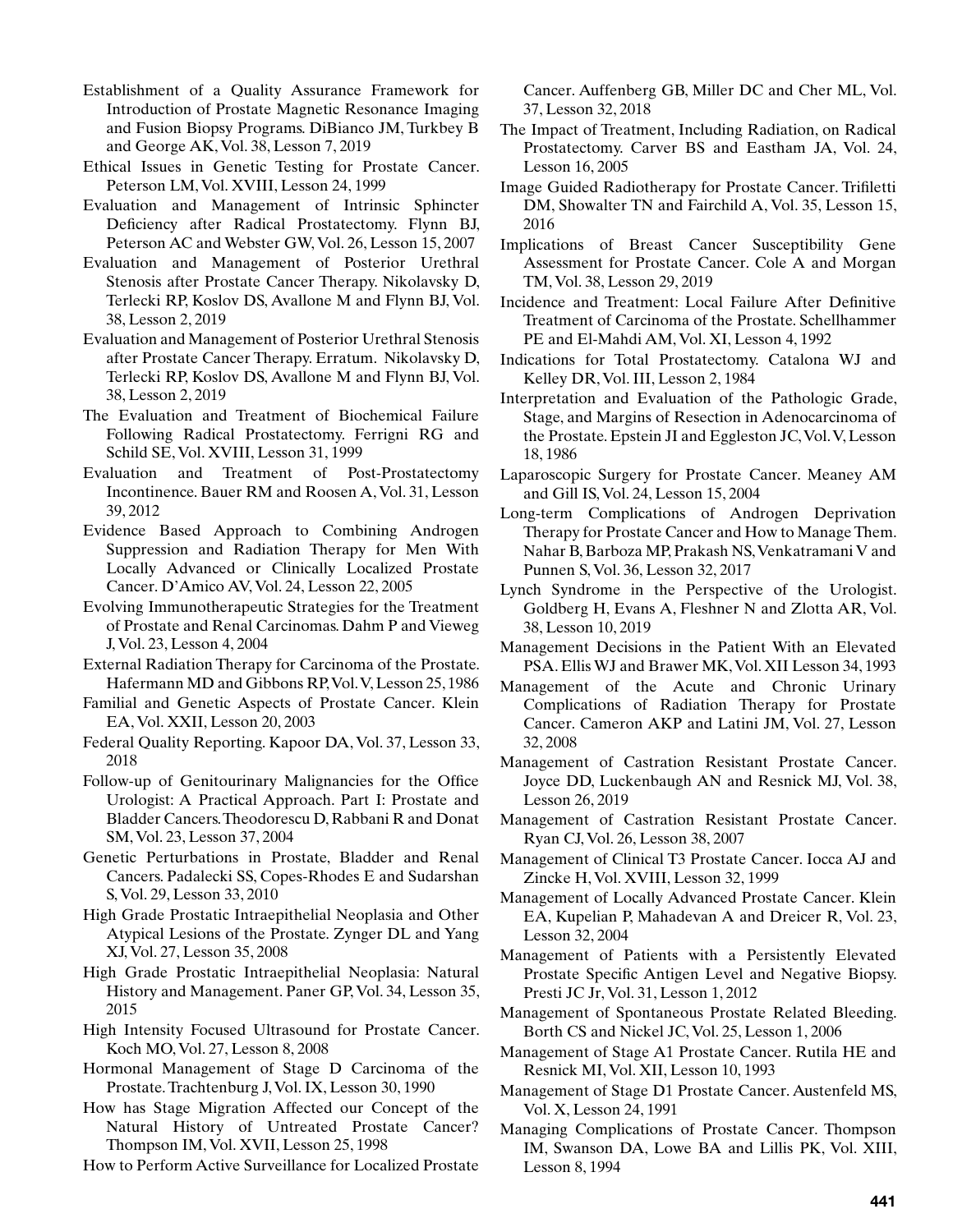Managing Side Effects of Androgen Deprivation Therapy. Holzbeierlein JM and Thrasher JB, Vol. 24, Lesson 32, 2005

Multiparametric Magnetic Resonance Imaging for Prostate Cancer. Frye TP, Kilchevsky A, George Ak and Pinto PA, Vol. 35, Lesson 14, 2016

Natural Medicine for Early Prostate Cancer. Pridmore D, Green J and Korman H, Vol. 34, Lesson 4, 2015

Neoadjuvant Androgen Deprivation Therapy and Radical Prostatectomy for Clinically Localized Prostate Cancer. Cookson MS and Fair WR, Vol. XVI, Lesson 13, 1997

Nerve-Sparing Radical Retropubic Prostatectomy Patient Selection and Technique. Andriole GL, Vol. XII, Lesson 13, 1993

New Advances in Prostate Brachytherapy. Shinohara K and Yamasaki I, Vol. 28, Lesson 1, 2009

New Developments and Controversies in Androgen Deprivation Therapy for Advanced Prostate Carcinoma. Fleshner N and Trachtenberg J, Vol. XVI, Lesson 12, 1997

Novel Biomarkers for Prostate Cancer Detection and Risk Assessment. Ercole B and Parekh DJ, Vol 30, Lesson 10, 2011

Nutrition and Cancer of the Prostate. Bocchicchio T and Fair WR, Vol. XVIII, Lesson 38, 1999

Office Based Prostate Biopsy. Wheeler KM and Liss MA, Vol. 38, Lesson 14, 2019

Office-Based Prostate Biopsy: Strategies to Improve Patient Experience and Cancer Detection. Jones JS, Vol. 23, Lesson 9, 2004

Optimizing Initial Diagnostic Prostate Biopsy: Sample, Labeling and Processing. Bjurlin MA and Taneja SS, Vol. 33, Lesson 38, 2014

Outcome Assessment of External Beam Radiation Therapy for Clinically Localized Prostate Cancer. Garzotto M and Fair WR, Vol. XIX, Lesson 27, 2000

Pelvic Lymph Node Dissection for Prostate Cancer: Defining the Appropriate Limits of Dissection. Carver BS, Rabbani F and Herr HW, Vol. 24, Lesson 21, 2005

Penile Rehabilitation After Radical Prostatectomy. Blaya R and Mulhall JP, Vol. 27, Lesson 36, 2008

Photodynamic Therapy for Urologic Malignancy. Manyak MJ, Vol. XIV, Lesson 12, 1995

Practical Pelvic Anatomy Pertinent to Radical Retropubic Prostatectomy. Myers RP, Vol. XIII, Lesson 4, 1994

Predictive Models for Prostate Cancer. Sengupta S and Blute ML, Vol. 25, Lesson 35, 2006

Prognostic Factors in Androgen-Independent Prostatic Carcinoma. Paulson DF, Vol. II, Lesson 17, 1983

Prostate Biopsy: Contemporary Ultrasound Guided Biopsy Indications, Techniques and Future Directions. Hemani ML and Taneja SS, Vol. 28, Lesson 22, 2009

Prostate Brachytherapy—Technique, Radiophysical Considerations, and Biology Part I. Smalley SR and Noble MJ, Vol. XI, Lesson 33, 1992

Prostate Brachytherapy—Clinical Results, Complications, and Salvage Therapy Part II. Smalley SR and Noble MJ, Vol. XI, Lesson 34, 1992

Prostate Cancer and Combined Modality Staging: Defining a Patient's Risk for Extracapsular Extension and Seminal Vesicle Invasion. D'Amico AV, Vol. XVII, Lesson 26, 1998

Prostate Cancer Androgen Suppressive Therapy: A Resource Management Exercise. Mariani AJ, Vol. XX, Lesson 33, 2001

Prostate Cancer Early Detection using Serum Prostate Specific Antigen. Greene KL, Whitson JM and Carroll PR, Vol. 30, Lesson 9, 2011

Prostate Cancer Screening: From Prostate Specific Antigen to Novel Detection Strategies. Pathak P, O'Neil B, Martin C and Lowrance WT, Vol. 36, Lesson 26, 2017

Prostate Cancer Staging in the Newly Diagnosed Patient. Perrotti M and Fair WR, Vol. XVI, Lesson 30, 1997

Prostate Cryotherapy. Motola JA and Sharma N, Vol. 35, Lesson 2, 2016

Prostate Specific Antigen as a Predictor of Progression After Primary Curative Treatment for Prostate Cancer. Collins SM, Bardot S, Scroggins T, Barrett DM and Darson MF, Vol. XXII, Lesson 24, 2003

Prostate-Specific Antigen in Clinical Urologic Practice. Partin AW and Oesterling JE, Vol. XIV, Lesson 1, 1995

Prostate-Specific Antigen 1998: What We Have Learned and Where We Are Going Part I: Clinical Utility of PSA for the Diagnosis of Prostate Cancer. Polascik TJ, Oesterling JE and Partin AW, Vol. XVII, Lesson 27, 1998

Prostate-Specific Antigen 1998: What We Have Learned and Where We Are Going Part II: Detection, Staging, and Monitoring of Prostate Cancer. Polascik TJ, Oesterling JE and Partin AW, Vol. XVII, Lesson 28, 1998

Prostatic Carcinoma: Prognostic Importance of Static and Flow Cytometric Nuclear DNA Ploidy Measurements. Nativ O and Lieber ML, Vol. X, Lesson 23, 1991

Prostatic Carcinoma: Then and Now, Historical Perspective. Hodges CV and Catalona WJ, Vol. V, Lesson 17, 1986

Proton Therapy. McDonald MW and Johnstone PAS, Vol. 31, Lesson 2, 2012

The PSA Best Practices: Policy of the American Urological Association. Thompson I, Carroll P, Coley C, Sweat G, McLeod D, Schellhammer P, Wasson J, Zietman A and Schwartz C, Vol. XX, Lesson 9, 2001

PSA Recurrence after Definitive Treatment of Clinically Localized Prostate Cancer. Nasseri KK and Austenfeld MS, Vol. XVI, Lesson 11, 1997

Quality of Life Issues in Patients with Prostate Cancer. Penson DF and Litwin MS, Vol. XX, Lesson 3, 2001

Radiation Following Radical Prostatectomy. Campbell N, Huang JG and Goldenberg SL, Vol. 33, Lesson 30, 2014

Radiation Therapy for pT3 Prostate Cancer. Pugh TJ and Raben D, Vol. 30, Lesson 12, 2011

Radical Perineal Prostatectomy. Paulson DE, Vol. V, Lesson 38, 1986

Radical Perineal Prostatectomy: Definitive Treatment for Patients With Localized Prostate Cancer. Gibbons RP, Vol. XIII, Lesson 5, 1994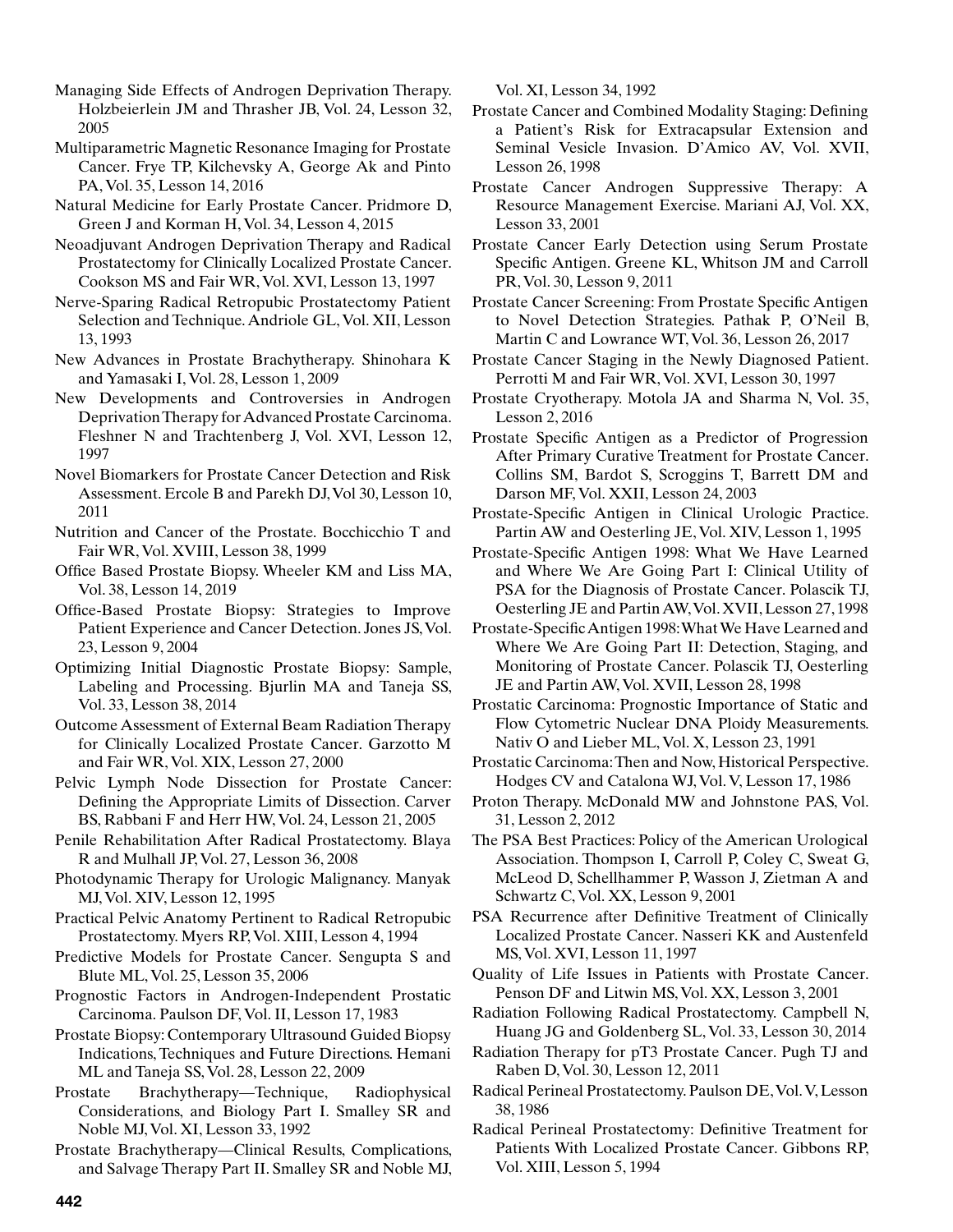- Radical Perineal Prostatectomy: An Update. Frank I and Parra RO, Vol. XXI, Lesson 3, 2002
- Radical Prostatectomy with Preservation of Sexual Function: Evolution of a Surgical Procedure. Walsh PC, Vol. V, Lesson 5, 1986
- Radical Retropubic Prostatectomy: Bladder Neck Preservation. Donat SM and Fair WR, Vol. XV, Lesson 7, 1996
- The Results of Watchful Waiting for Prostate Cancer. Alla ME and Carter HB, Vol. 24, Lesson 1, 2005
- A Review of the AUA 2013 Guideline on Prostate Cancer Detection and New Detection Approaches. Ross AE and Carter HB, Vol. 33, Lesson 26, 2014
- A Review of the Gleason Grading System for Prostatic Adenocarcinoma and its Clinical Application. Boudreaux DA, Novicki DE and Airhart RA, Vol. VI, Lesson 39, 1987
- Robotic and Laparoscopic Prostatectomy: A Critical Review of Existing Data. Ficarra V, Novara G, Mottrie A and Artibani W, Vol. 29, Lesson 30, 2010
- The Role for Salvage Surgery in Radio-Recurrent/Resistant Carcinoma of the Prostate. Lerner SE, Amling CL, Kaynan AM, Blute ML and Zincke H, Vol. XVIII, Lesson 8, 1999
- The Role of Androgen Receptor Signaling in Metastatic Prostate Cancer. Carver BS, Vol. 32, Lesson 29, 2013
- The Role of Free PSA (Prostate-Specific Antigen) and hK-2 (Human Kallikrein-2) in Prostate Cancer Detection. Han M and Partin AW, Vol. XX, Lesson 10, 2001
- Role of High Intensity Focused Ultrasound in the Management of Prostate Disorders. Chin JL, Dewar M and Siddiqui K, Vol. 36, Lesson 24, 2017
- The Role of Intermittent Androgen Suppression in Prostate Cancer. Goldenberg SL, Gleave M and Bruchovsky N, Vol. XVIII, Lesson 3, 1999
- Role of Lymphadenectomy in Genitourinary Cancer. Bochner BH, Carver BS, Coleman JA and Eastham JA, Vol. 28, Lesson 27, 2009
- Role of Osteoclast Inhibitors in Prostate Cancer Therapy. Alva AS, Vol. 31, Lesson 3, 2012
- The Role of Pelvic Floor Rehabilitation Therapy for Post-Prostatectomy Incontinence. Young DB, Omeis BN and Kraus SR, Vol. 31, Lesson 40, 2012
- The Role of Testosterone Replacement Therapy in Contemporary Urological Practice. Hsiao W, Tenover JL and Ritenour CWM, Vol. 27, Lesson 40, 2008
- RT-PCR for Staging of Prostate Cancer: Facts and Limitations. Nemeth JA, Cher ML and Wood DP, Vol. XIX, Lesson 29, 2000
- Salvage Therapy after Primary Non-Surgical Therapy for Prostate Cancer. Pisters LL and Ward JF, Vol. 33, Lesson 2, 2014
- Screening for Carcinoma of the Prostate. Thompson IM, Vol. IX, Lesson 29, 1990
- Screening for Prostate Cancer. Hudson MA, Vol. XV, Lesson 25, 1996
- Screening for Prostate Cancer. Ornstein DK and Andriole

GL, Vol. XVIII, Lesson 1, 1999

- The Selection of Patients for Cross-Sectional Imaging and Pelvic Lymphadenectomy Before Radical Prostatectomy. Wolf JS Jr and Andriole GL, Vol. XVI, Lesson 15, 1997
- Sexual Health Care in Prostate Cancer Survivorship. Agochukwu NQ and Wittmann D, Vol. 38, Lesson 13, 2019
- Stage A Prostate Cancer. Weissman RM, Vol. VI, Lesson 18, 1987
- Stereotactic Body Radiation Therapy for the Management of Early Stage and Metastatic Prostate and Kidney Cancer. Fam MM, Heron DE and Jacobs BL, Vol. 37, Lesson 31, 2018
- Surgical Margins in Patients with Carcinoma of the Prostate. Epstein JI, Vol. XIII, Lesson 7, 1994
- Surgical Treatment of Post-Prostatectomy Incontinence. MacLachlan L and Mourtzinos A, Vol. 38, Lesson 4, 2019
- Symptomatic Local Progression of Prostate Cancer: Management Options. Leibovici D and Pisters LL, Vol. 27, Lesson 34, 2008
- Technical Refinements of Transrectal Ultrasound-Guided Needle Biopsy and Re-Biopsy of the Prostate. Cookson MS, Vol. XX, Lesson 11, 2001
- The Technique of "Modern'' Prostate Cryotherapy. Pisters LL and von Eschenbach AC, Vol. XV, Lesson 37, 1996
- Techniques to Decrease Morbidity With Radical Prostatectomy. Smith JA Jr, Vol. XIX, Lesson 35, 2000
- Testosterone Replacement in the Patient With Prostate Cancer. Ramasamy R and Schlegel PN, Vol. 29, Lesson 32, 2010
- Testosterone Therapy. Khera M, Vol. 32, Lesson 35, 2013
- Therapeutic Options for Stage D1 Prostate Cancer. Steckel J and deKernion JB, Vol. XIII, Lesson 21, 1994
- Tissue Based Gene Expression Testing for Prostate Cancer: Indications and Impact. Leapman MS and Cooperberg MR, Vol. 35, Lesson 34, 2016
- Transrectal Ultrasonic-Guided Prostate Biopsy. Wilson TM and Gburek BM, Vol. XV, Lesson 27, 1996
- The Treatment of Hormone Refractory Prostate Cancer. Olson KB and Pienta KJ, Vol. XVIII, Lesson 4, 1999
- Treatment of Metastatic Prostate Cancer: How Urologists Should Sequence Available Agents. Mostaghel EA and Lin DW, Vol. 31, Lesson 4, 2012
- Treatment of Urothelial Cancer of the Prostate. Resnick MJ, Kaffenberger SD and Chang SS, Vol. 32, Lesson 3, 2013
- Tumor Markers in the Management of Urological Neoplasms. Lightner DJ and Lange PH, Vol. VI, Lesson 36, 1987
- Understanding and Avoiding Positive Margins in Prostate Cancer. Steele GS and Richie JP, Vol. XX, Lesson 1, 2001
- Unusual Prostate Cancers. Warden SS and Schellhammer PE, Vol. VII, Lesson 18, 1988

### **PULMONARY EMBOLISM:**

Deep Venous Thrombosis and Pulmonary Embolism: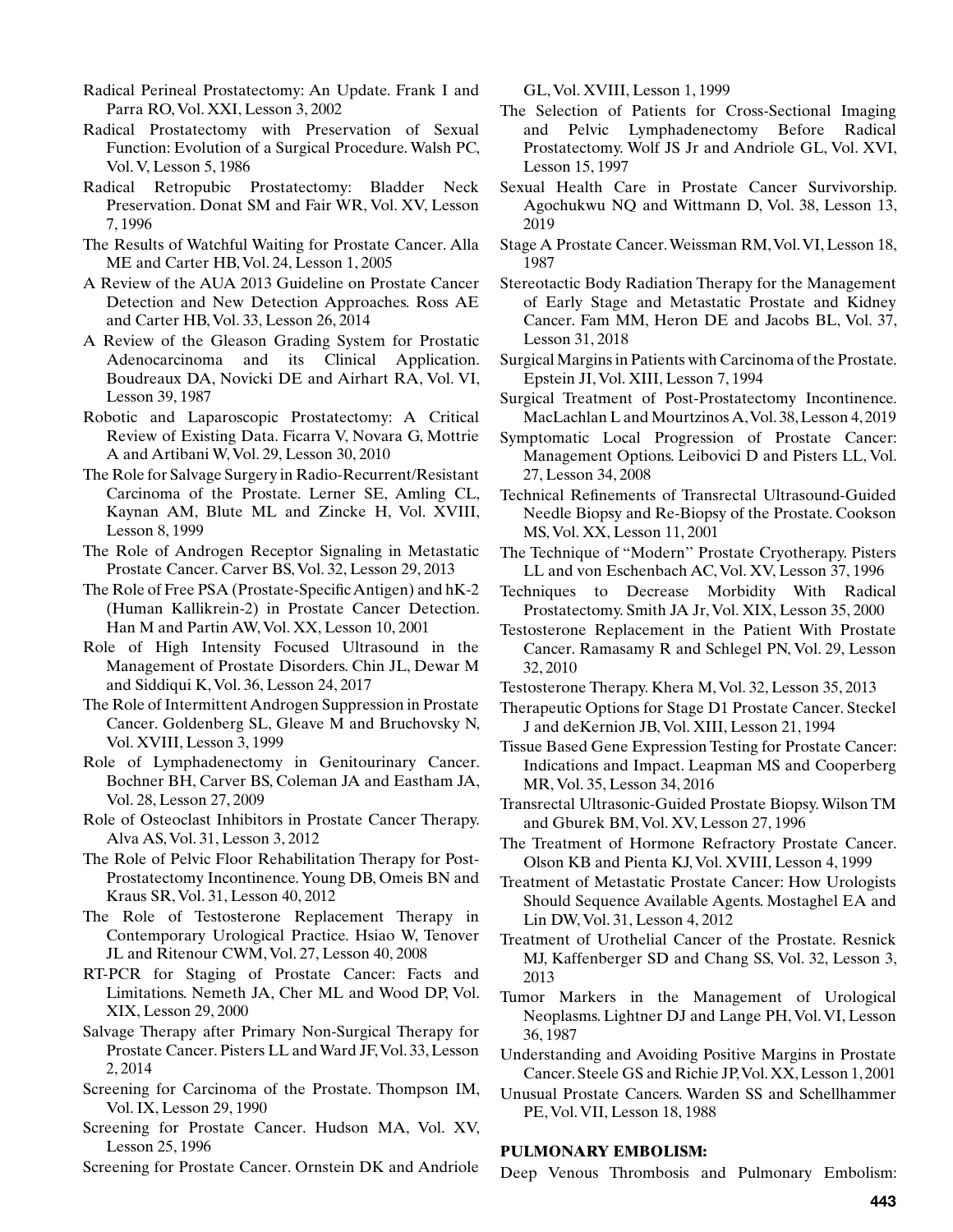Prophylaxis and Therapy. McDougal WS, Vol. VII, Lesson 22, 1989

- Deep Venous Thrombosis in Urological Surgery: Diagnosis and Treatment. Kaelin LD, Flynn TC and Walker RD, Vol. XIII, Lesson 28, 1994
- Management of Renal Cell Carcinoma with Vena Caval/ Atrial Extension. Linder BJ, Boorjian SA and Blute ML, Vol. 32, Lesson 8, 2013
- Prevention of Pulmonary Embolism in Patients Undergoing Urological Surgery. Goldhaber SZ, Vol. 23, Lesson 17, 2004
- Renal Vein Thrombosis. Moreira DM and Smith AD, Vol. 31, Lesson 17, 2012
- Surgical Care Improvement Project as Applied to Urology. Casey JT and Gonzalez CM, Vol. 32, Lesson 40, 2013
- Venous Thromboembolism Prophylaxis in Urological Surgery. Kukreja JB, Vol. 38, Lesson 35, 2019

# **QUALITY OF LIFE:**

- 2018 AUA Erectile Dysfunction Guidelines. Walker KA and Shindel AW, Vol. 38, Lesson 27, 2019
- Assessing and Improving the Quality of Urological Care. Izard J and Gore JL, Vol. 32, Lesson 20, 2013
- Assessment of Quality of Life. Bergman J and Litwin MS, Vol. 30, Lesson 20, 2011
- Cancer Survivorship. Skolarus TA and Wittmann D, Vol. 31, Lesson 8, 2012
- Comparative Effectiveness Research—What is it and What Does it Mean for Urology? Cooperberg MR, Vol. 31, Lesson 24, 2012
- Comparative Effectiveness Research—What is it and What Does it Mean for Urology? Erratum. Cooperberg MR, Vol. 31, Lesson 24, 2012
- Continent Urinary Diversion: Technique and Quality of Life Outcomes. Gilbert SM and Montgomery JS, Vol. 32, Lesson 33, 2013

# **RADIOLOGY: See Imaging Techniques**

# **RADIOTHERAPY:**

- An Assessment of New Techniques and New Applications of Radiation Therapy for Prostate Cancer. Nguyen PL, D'Amico AV and Hoffman KE, Vol. 29, Lesson 31, 2010
- Approaching the Patient with Biochemical Recurrence after Primary Radiation Therapy for Prostate Cancer. Ryan S, Cotta BH and Parsons JK, Vol. 38, Lesson 25, 2019
- Brachytherapy or External Beam Therapy—A Guide to Patient Selection. D'Amico AV, Whittington R, Malkowicz SB, Schultz D, Tomaszewski JE, Renshaw AA and Wein AJ, Vol. XVIII, Lesson 30, 1999
- Complications after Pelvic Irradiation of Urologic and Gynecologic Malignancy. Jordan GH, Schellhammer PE and El-Mahdi AM, Vol. VI, Lesson 23, 1987
- Contemporary Management of Penile Carcinoma. Part I: Overview of Epidemiology, Diagnosis, Staging and Management of the Primary Tumor. Pettaway CA and

Davis JW, Vol. 31, Lesson 15, 2012

- Cost-Effectiveness of Treatments for Prostate Cancer. Haddad AQ and Lotan Y, Vol. 33, Lesson 20, 2014
- Definitions and Management of Oligometastatic Prostate Cancer. Weiner AB, Schaeffer EM and Tosoian JJ, Vol. 37, Lesson 30, 2018
- Evidence Based Approach to Combining Androgen Suppression and Radiation Therapy for Men With Locally Advanced or Clinically Localized Prostate Cancer. D'Amico AV, Vol. 24, Lesson 22, 2005
- External Radiation Therapy for Carcinoma of the Prostate. Hafermann MD and Gibbons RP, Vol. V, Lesson 25, 1986
- Fertility Preservation in Men with Cancer. Stahl PJ and Stember DS, Vol. 31, Lesson 14, 2012
- The Impact of Treatment, Including Radiation, on Radical Prostatectomy. Carver BS and Eastham JA, Vol. 24, Lesson 16, 2005
- Late Effects of Treatment for Cancer in Children and Adolescents. Green DM, Spunt SL and Jones DP, Vol. 29, Lesson 28, 2010
- Management of Acute and Chronic Complications of Radiation Therapy for Pelvic Malignancy: An Overview. Ajay D, Tang C, Chapin B and Westney OL, Vol. 38, Lesson 18, 2019
- Management of the Acute and Chronic Urinary Complications of Radiation Therapy for Prostate Cancer. Cameron AKP and Latini JM, Vol. 27, Lesson 32, 2008
- Management of Complications of Radiation Therapy. McDonald M, Vol. I, Lesson 8, 1982
- New Advances in Prostate Brachytherapy. Shinohara K and Yamasaki I, Vol. 28, Lesson 1, 2009
- Non-Cardiac Factors for Preoperative Risk Assessment of Patients Undergoing Genitourinary Surgery. DeSouza RA and Nandwani V, Vol. 31, Lesson 5, 2012
- Organ-Sparing Treatment of Penile Carcinoma. Crook J, Zimmerman B and Santucci R, Vol. 28, Lesson 39, 2009
- Penile Squamous Carcinoma. Part II: Contemporary Management of the Inguinal Region. Pettaway CA and Paglilaro L, Vol. 31, Lesson 16, 2012
- Prostate Brachytherapy—Technique, Radiophysical Considerations, and Biology Part I. Smalley SR and Noble MJ, Vol. XI, Lesson 33, 1992
- Prostate Brachytherapy—Clinical Results, Complications, and Salvage Therapy Part II. Smalley SR and Noble MJ, Vol. XI, Lesson 34, 1992
- Proton Therapy. McDonald MW and Johnstone PAS, Vol. 31, Lesson 2, 2012
- Radiation Following Radical Prostatectomy. Campbell N, Huang JG and Goldenberg SL, Vol. 33, Lesson 30, 2014
- Radiation Injuries of the Urinary Tract: Etiology, Incidence, and Management. Stack RS, Swierzewski M, Schellhammer PE and Kuban DA, Vol. XIX, Lesson 7, 2000
- Radiation Safety in Urology. Andonian S and Atalla MA, Vol. 28, Lesson 26, 2009
- Reconstructive Surgery in Females with Pelvic Malignancy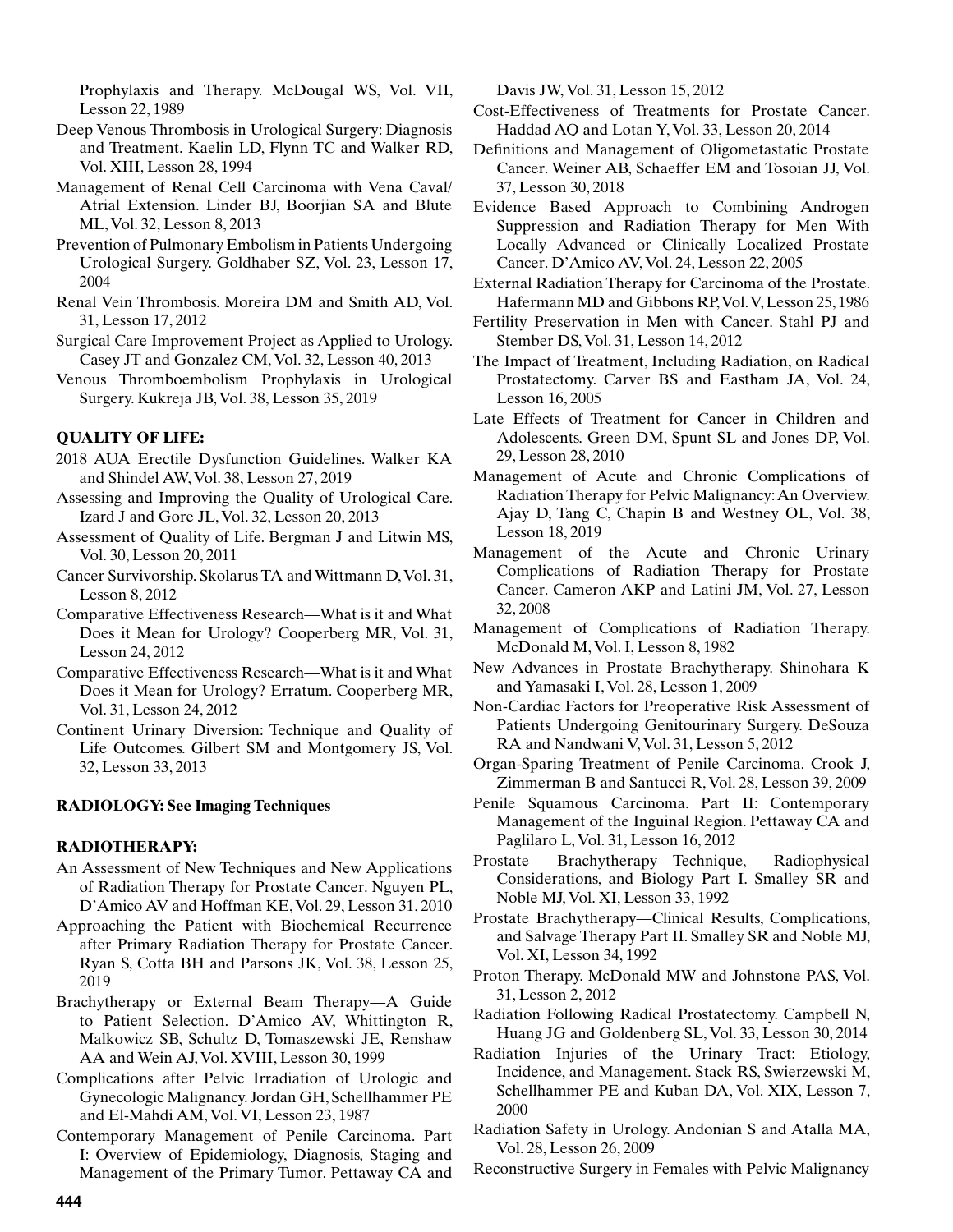and Radiation Injury. Wammack R and Hohenfellner R, Vol. XIX, Lesson 28, 2000

- The Role of Bladder Preservation Therapy for Muscle Invasive Bladder Cancer. Cahn DB, Churilla TM, Geynisman DM, Smaldone MC and Horwitz EM, Vol. 35, Lesson 25, 2016
- Stereotactic Body Radiation Therapy for the Management of Early Stage and Metastatic Prostate and Kidney Cancer. Fam MM, Heron DE and Jacobs BL, Vol. 37, Lesson 31, 2018

# **REGENERATIVE MEDICINE:**

Stem Cell Research: Implications for Urology. Hwang K, Lewis S and Lamb DJ, Vol. 29, Lesson 8, 2010

# **RENAL VASCULATURE:**

- Atherosclerotic Renal Artery Disease: A Correctable Cause of Renal Failure. Novick AC, Vol. VI, Lesson 29, 1987
- Ischemic Nephropathy: Implications for the Urologist. Fergany AF and Novick AC, Vol. XX, Lesson 19, 2001
- Renal Vein Thrombosis. Moreira DM and Smith AD, Vol. 31, Lesson 17, 2012
- Unusual Renal Vascular Lesions. Novick AC, Vol. II, Lesson 40, 1983

#### **RETROPERITONEAL FIBROSIS: See Ureter**

**SCROTUM: See Testicular and Scrotal Neoplasms/Testis and Scrotum**

### **SEXUAL BEHAVIOR:**

- 2018 AUA Erectile Dysfunction Guidelines. Walker KA and Shindel AW, Vol. 38, Lesson 27, 2019
- Delayed Ejaculation: A Condition Whose Time has Come. Köhler TS and Butcher MJ, Vol. 34, Lesson 17, 2015
- Female Sexual Dysfunction for the Urologist. Costabile RA, Vol. 26, Lesson 21, 2007
- Female Sexual Dysfunction: New Perspectives on Anatomy, Physiology, Evaluation, and Treatment. Berman JR, Berman LA, Lin H, Marley C and Goldstein I, Vol. XIX, Lesson 34, 2000
- The Impact of Obesity on Benign Urological Disease. Figler B, Ogan K and Master V, Vol. 29, Lesson 5, 2010
- Male Sexual Dysfunction: Validated Instruments. Barrisford GW and O'Leary MP, Vol. 26, Lesson 22, 2007
- Management of Female Sexual Dysfunction. Smith RP and Costabile RA, Vol. 34, Lesson 39, 2015
- Medical Treatment for Benign Prostatic Hyperplasia/Lower Urinary Tract Symptoms: A Critical Review Focusing on Men's Sexual Health. Bell JR and Laborde E, Vol. 33, Lesson 27, 2014
- Premature Ejaculation. Bejma JP and Hellstrom WJG, Vol. 26, Lesson 37, 2007
- Sexual Health Care in Prostate Cancer Survivorship. Agochukwu NQ and Wittmann D, Vol. 38, Lesson 13, 2019

Urologic Aspects of Athletic Activity. Wendel EF, Vol. III, Lesson 12, 1984

# **SOCIAL MEDIA:**

The Role of Social Media in Urology. Filson CP, Davies BJ and Eggener SE, Vol. 35, Lesson 1, 2016

#### **SPINAL CORD INJURIES:**

- Acute and Chronic Urological Management of Spinal Cord Injury. Mohapatra A and Chermansky CJ, Vol. 38, Lesson 33, 2019
- Current Urological Management of Spina Bifida. Joseph DB, Vol. 34, Lesson 27, 2015
- Urological Care of Neurologically Impaired Patient in the Outpatient Setting. DeFade BP, Kennelly M and Deem S, Vol. 30, Lesson 4, 2011

#### **SPORTS:**

- Urologic Aspects of Athletic Activity. Wendel EF, Vol. III, Lesson 12, 1984
- Urological Disorders and Sports Participation. Wan J and Casanova NF, Vol. 30, Lesson 14, 2011

#### **STATISTICS:**

- Introductory Statistics in Urology Research. Odem-Davis K nd Wolff EM, Vol. 35, Lesson 5, 2016
- Lies, Damn Lies and Statistics: A Clinician's Primer. Miller E and Penson DF, Vol. 28, Lesson 33, 2009
- A Practical Review of Statistical Analysis. Gup DI, Province MA and Lepor H, Vol. IX, Lesson 24, 1990

### **STEM CELLS:**

Stem Cell Research: Implications for Urology. Hwang K, Lewis S and Lamb DJ, Vol. 29, Lesson 8, 2010

#### **STENTS:**

- Complications of Ureteral Stents. Stanley DM and Marcovich R, Vol. 30, Lesson 6, 2011
- Stents and Catheters—What's New? Tennyson L, Kafka I and Averch TD, Vol. 34, Lesson 26, 2015

#### **SURGICAL INSTRUMENTS:**

Laparoscopic Access: One Goal, Many Choices. Matsumoto ED and Cadeddu JA, Vol. 25, Lesson 5, 2006

### **SURGICAL PROCEDURES, OPERATIVE: See Specific Organs**

Adult Outpatient Penile and Scrotal Surgery. Brendler CB, Vol. XIII, Lesson 25, 1989

Advances in Abdominal Wall Hernioplasty Part I. Choi BB, Vaughan ED and Wantz GE, Vol. XVII, Lesson 15, 1998

- Advances in Abdominal Wall Hernioplasty Part II. Choi BB, Vaughan ED and Wantz GE, Vol. XVII, Lesson 16, 1998
- Advances in Needle Invasive and Noninvasive Tissue Ablation. Nakada SY and Johnson DB, Vol. X, Lesson 7, 2001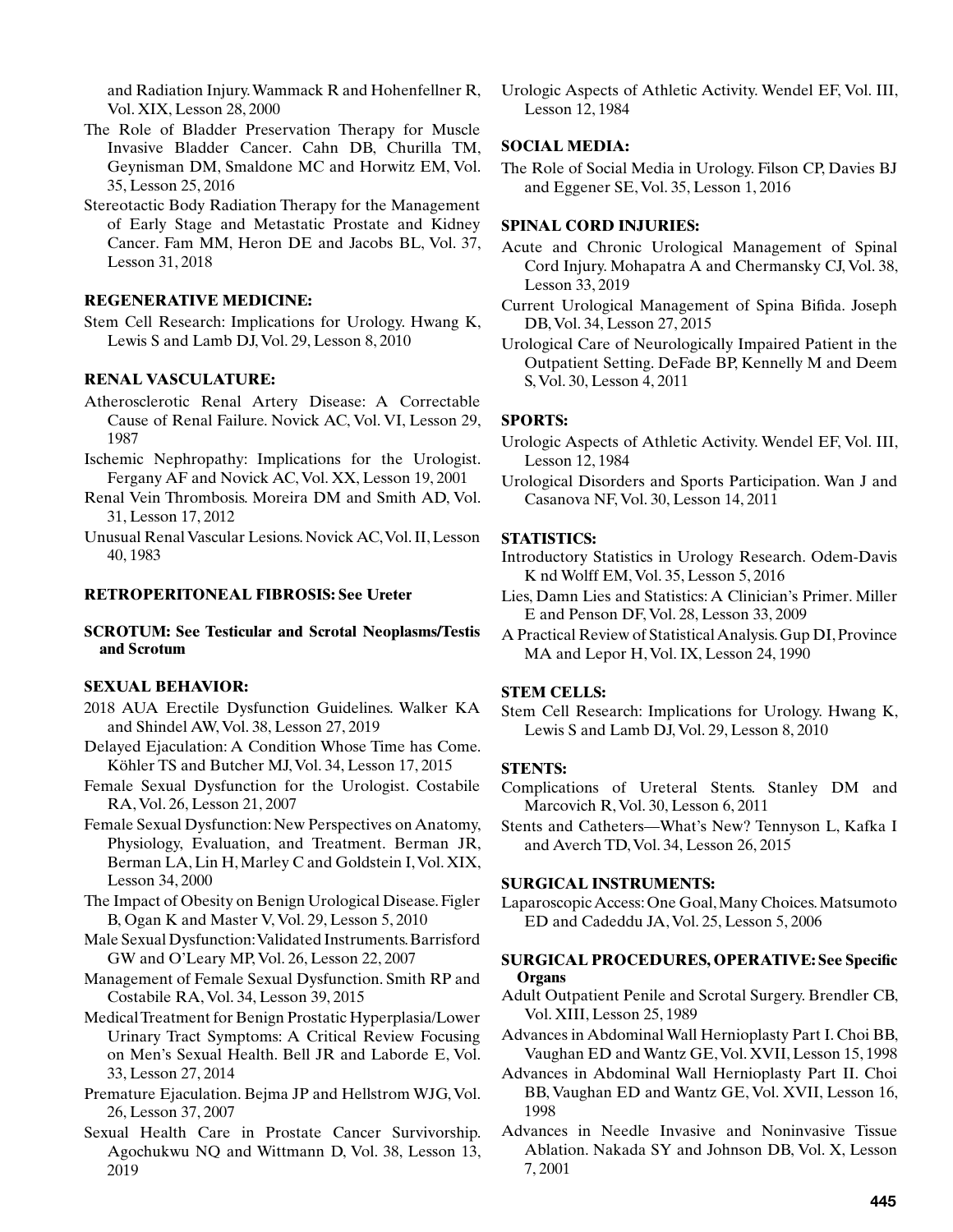Advances in Operating Room Technology: Design and Robotics. Link RE, Baldwin DD, Kavoussi LR and McDougall E, Vol. XXI, Lesson 36, 2002

- Ambulatory (Outpatient) Anesthesia. Berger JJ, Lopalo S and Kirby RR, Vol. VI, Lesson 33, 1987
- Anesthesia and the Renal and Genitourinary Systems. Malhotra V, Vol. XIV, Lesson 30, 1995
- Anticoagulation and Antiplatelet Therapy for the Urology Surgical Patient. Culkin DJ, Exaire EJ and Lightner DJ, Vol. 33, Lesson 33, 2014
- Augmentation Cystoplasty. Welk BK and Hershorn S, Vol. 31, Lesson 20, 2012
- Autotransfusion and Blood Conservation in Urology. Klimberg IW, Vol. IX, Lesson 16, 1990
- Bariatric Surgery and Risk of Stone Disease. Hyams ES, Steele KE and Matlaga B, Vol. 31, Lesson 27, 2012
- The Basic Principles of Image Guided Surgery. George AK, Turkbey B, Pinto PA and Rastinehad AR, Vol. 31, Lesson 13, 2012
- Bladder Outlet Surgery for Incontinence and Neurogenic Bladder. Dave S and Khoury AE, Vol. 29, Lesson 27, 2010
- Blood Volume Management in Urologic Surgery. Ulchaker JC and Potter PS, Vol. XIX, Lesson 39, 2000
- Bowel Closure Techniques: Small Bowel Part I. Hinman F, Vol. IX, Lesson 35, 1990
- Bowel Closure Techniques: Large Bowel Part II. Hinman F, Vol. IX, Lesson 36, 1990
- Bowel Preps. Plawker MW, Golub RW, Horowitz M, Glassberg KI and Macchia RJ, Vol. XV, Lesson 26, 1996
- Colpocystourethropexy. Tanagho EA, Vol. XII, Lesson 27, 1993
- Complications Associated With Female Incontinence Surgery. Kreder KJ, Vol. XII, Lesson 28, 1993
- Complications of Contemporary Radical Prostatectomy. DeCastro GJ, Gautam G and Zorn KC, Vol. 29, Lesson 2, 2010
- Complications of Major Urological Open and Laparoscopic Surgery. Brantly E, Svatek R and Basler JW, Vol. 30, Lesson 18, 2011
- Complications of Percutaneous Renal Surgery. Andonian S, Okeke Z and Smith AD, Vol. 27, Lesson 26, 2008
- Complications of Radical Prostatectomy. Davis JW, Schellhammer PF, McCammon KA and Jordan GH, Vol. 25, Lesson 16, 2006
- Complications of Renal Surgery. Duckett T and Smith RB, Vol. XI, Lesson 14, 1992
- Complications of Retroperitoneal Lymph Node Dissection. Richie JP, Vol. XII, Lesson 16, 1993
- Complications of Surgical Positioning. Chuang K-w, Zaretz WD and Gordon S, Vol. 30, Lesson 17, 2011
- Complications of Ureteroscopy. Semins MJ and Matlaga BR, Vol. 27, Lesson 27, 2008
- Complications of Urologic Pelvic Cancer Surgery. Montie JR, Vol. VIII, Lesson 26, 1989
- Contemporary Management of Muscle Invasive Bladder Cancer. Wheat JC and Lee CT, Vol. 29, Lesson 34, 2010
- Contemporary Surgical Approaches to the Adrenal Gland. Du K and Bishoff JT, Vol. 35, Lesson 32, 2016
- Continence Mechanisms in Urinary Reconstruction. Austin PF and Lockhart JL, Vol. XVII, Lesson 29, 1998
- Cost Effective Ambulatory Procedures in Urology. Kaufman JJ, Vol. III, Lesson 11, 1984
- The Current Status of Open Versus Laparoscopic Surgery of the Kidney. Fergany AF and Novick AC, Vol. 25, Lesson 32, 2006
- Digital Cameras and Documentation in Urologic Practice. Auge BK and Preminger GM, Vol. XXI, Lesson 6, 2002
- Early Genital Surgery in Children with Disorders of Sex Development: Concerns, Consents, Conundrum. DiSandro M, Vol. 35, Lesson 6, 2016
- Enhanced Recovery after Surgery: Principles and Applications to Urological Surgery. Arora NK, Jones SL and Riggs SB, Vol. 36, Lesson 36, 2017
- Evaluation and Management of Posterior Vaginal Wall Prolapse. Sherman ND and Amundsen CL, Vol. 25, Lesson 31, 2006
- Evidence-Based Comparison of Nephron-Sparing Treatment Options for Renal Cell Carcinoma. Rabets JC and Novick AC, Vol. 25, Lesson 28, 2006
- Female Cosmetic Genital Surgery. Evans S and Kennelly M, Vol. 37, Lesson 38, 2018
- Genitourinary Complications of Inguinal Hernia Repair. Shin D and Honig SC, Vol. 28, Lesson 23, 2009
- Graft Materials in Prolapse Surgery. Togami JM, Krlin RM and Winters JC, Vol. 27, Lesson 31, 2008
- How to Get Your Sick Patient Through Major Urologic Surgery. Brown DL, Vol. IV, Lesson 18, 1985
- The Identification, Prevention and Management of Urological Laparoscopic and Robotic Complications. Hertz AM, Brand TC, Davis ML and Schwartz BF, Vol. 37, Lesson 34, 2018
- Impact of Nephrectomy on Cancer Recurrence, Risk of Chronic Kidney Disease and Cardiovascular Disease. Han JS, Kang SK and Huang WC, Vol. 31, Lesson 6, 2012
- Integrating Surgical and Systemic Therapies in the Management of Metastatic and High Risk Non-Metastatic Renal Cell Carcinoma. Bhindi B, Boorjian SA and Costello BA, Vol. 38, Lesson 19, 2019
- The Integration of Surgery
- Intestinal Stapling Procedures: Part I. Pritchett TR and Cassis AN, Vol. XIII, Lesson 39, 1994
- Intestinal Stapling Procedures: Part II. Pritchett TR and Cassis AN, Vol. XIII, Lesson 40, 1994
- Intraoperative Urologic Complications of Abdominal Surgery. Kay R and Straffon RA, Vol. VI, Lesson 16, 1987
- Laparoscopic Access: One Goal, Many Choices. Matsumoto ED and Cadeddu JA, Vol. 25, Lesson 5, 2006
- Laparoscopic, Robotic Assisted and Laparoendoscopic Single Site Partial Nephrectomy. Schwartz MJ, Richstone L and Kavoussi LR, Vol. 29, Lesson 36, 2010
- Late Effects of Treatment for Cancer in Children and Adolescents. Green DM, Spunt SL and Jones DP, Vol.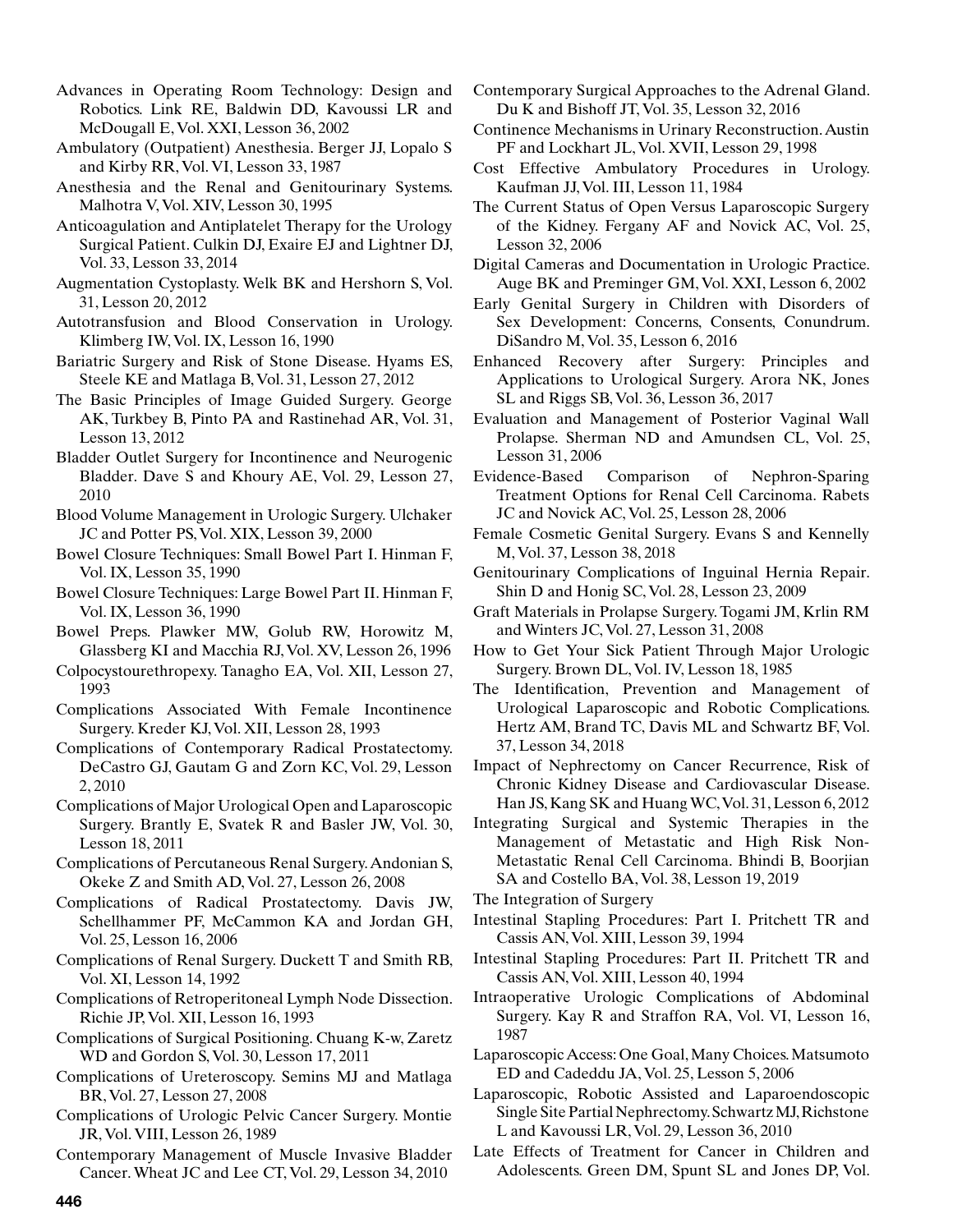29, Lesson 28, 2010

- Long-Term Complications of Treatment for Advanced Germ Cell Tumors. Gilligan T and George D, Vol. 25, Lesson 36, 2006
- Lymphadenectomy in Urologic Cancers Part I. Donohue JP, Vol. III, Lesson 38, 1984
- Lymphadenectomy in Urologic Cancers Part II. Donohue JP, Vol. III, Lesson 39, 1984
- Management of Gangrenous Conditions with Urological Involvement: Fournier's Gangrene and Calciphylaxis. Rasper AM and Terlecki RP, Vol. 36, Lesson 25, 2017
- Management of Hernias for the Urologic Surgeon. Davis BE and Mebust WK, Vol. XI, Lesson 25, 1992
- Management of Nonurologic Intraoperative Complications. McDougal WS, Vol. VI, Lesson 40, 1987
- Management of the Surgical Wound: Opening, Closing and Complications. Dugi DD III, Thakar JH and Morey AF, Vol. 29, Lesson 19, 2010
- Microsurgery for the Urologist. Belker AM, Vol. III, Lesson 1, 1994
- Nerve-Sparing Procedures in Urologic Cancer Surgery— An Overview. Hatchei RA and Oesterling JE, Vol. XII, Lesson 12, 1993
- Minimally Invasive Management of Middle, Upper, Ureteroenteric and Posttransplant Ureteral Strictures. Corcoran AT and Ost MC, Vol. 28, Lesson 40, 2009
- Minimally Invasive Treatment of Distal Ureteral Strictures. Rais-Bahrami S, McCabe JE and Kavoussi LR, Vol. 28, Lesson 15, 2009
- Native Tissue Repairs for the Surgical Treatment of Pelvic Organ Prolapse. Redger K, Kim J and Kobashi K, Vol. 36, Lesson 10, 2017
- Natural Orifice Transluminal Endoscopic Surgery: Potential Applications in Urology. Messer J, Raman JD, Tracy CR and Cadeddu JA, Vol. 28, Lesson 17, 2009
- Nerve-Sparing Radical Retropubic Prostatectomy Patient Selection and Technique. Andriole GL, Vol. XII, Lesson 13, 1993
- Nerve-Sparing RPLND. Foster RS and Donohue JP, Vol. XII, Lesson 15, 1993
- New Surgical Approaches for the Treatment of Stress Incontinence in Men. Singla AK, Vol. 28, Lesson 30, 2009
- Non-Cardiac Factors for Preoperative Risk Assessment of Patients Undergoing Genitourinary Surgery. DeSouza RA and Nandwani V, Vol. 31, Lesson 5, 2012
- Obese Patients and the Problems They Present to Urologists. Derksen JE and Carson CC, Vol. XXI, Lesson 12, 2002
- Organ-Sparing Treatment of Penile Carcinoma. Crook J, Zimmerman B and Santucci R, Vol. 28, Lesson 39, 2009
- Outpatient Pediatric Urologic Surgery. Caldamone AA, Vol. III, Lesson 24, 1984
- Outpatient Scrotal Surgery: Management of Benign Scrotal Diseases. Kruska JD and Culkin DJ, Vol. 24, Lesson 11, 2005
- Pearls and Perils of Patient Positioning. Shaffer BS, Vol. XIV, Lesson 22, 1995
- Pelvic Lymph Node Dissection for Prostate Cancer:

Defining the Appropriate Limits of Dissection. Carver BS, Rabbani F and Herr HW, Vol. 24, Lesson 21, 2005

- Penile Elongation and Girth Enhancement. Alter GJ and Jordan GH, Vol. 26, Lesson 23, 2007
- Penis Enhancement. Alter GJ, Vol. XV, Lesson 12, 1996
- Percutaneous Nephrolithotomy: Technical Update. Beiko D and Tailly T, Vol. 35, Lesson 37, 2016
- Perioperative Management of Cardiac Issues in the Patient Undergoing Genitourinary Surgery. Vinik R and Yarbrough P, Vol 29, Lesson 1, 2010
- Plastic Surgery for the Urologist: Tissue Transfer, Wound Healing, and Tissue Handling. Jordan GH, Vol. XXI, Lesson 13, 2002
- Posterior Approach for Operations on the Kidney and Upper Ureter. Noble MJ and Mebust WK, Vol. VI, Lesson 31, 1987
- Preservation Surgery for Carcinoma of the Upper Urinary Tract. Montie JE, Vol. I, Lesson 4, 1982
- Primary Realignment of the Traumatic Urethral Distraction. Krambeck AE and Elliott DS, Vol. 24, Lesson 30, 2005
- Prostate Sparing Approaches for Radical Cystectomy: Functional and Oncological Outcomes. Lake A and Weizer AZ, Vol. 28, Lesson 21, 2009
- Prosthetics and Abdominal Wall Reconstruction: Options and Outcomes. Canopy E, Reid A, Alanee S and Melliner J, Vol. 35, Lesson 31, 2016
- Pubectomy in Urologic Surgery. Middleton RG, Vol. V, Lesson 37, 1986
- Pubovaginal Sling. Blaivas JG, Vol. XI, Lesson 36, 1992
- Radical Cystectomy in the Female. Marshall FF, Vol. XVII, Lesson 1, 1998
- Radical Retropubic Prostatectomy: Bladder Neck Preservation. Donat SM and Fair WR, Vol. XV, Lesson 7, 1996
- Reconstructive Surgery in Females With Pelvic Malignancy and Radiation Injury. Wammack R and Hohenfellner R, Vol. XIX, Lesson 28, 2000
- Reducing Wound Complications in Urological Patients. Harris J, Palvolgyi R, Wang D and Dall'Era M, Vol. 38, Lesson 9, 2019
- Renal Autotransplantation and Extracorporeal Surgery. Banowsky LH, Vol. II, Lesson 1, 1983
- Robotic Partial Nephrectomy. Tanagho YS, Figenshau RS and Bhayani SB, Vol. 32, Lesson 11, 2013
- Robotic Surgery in Pediatric Urology. Casale P and Kojima Y, Vol. 28, Lesson 31, 2009
- Robotics in Urologic Surgery: Risks and Benefits. Eichel L, Ahlering TE and Clayman RV, Vol. 24, Lesson 13, 2005
- Role of Direct Vision Internal Urethrotomy in the Management of Urethral Stricture. Voelzke B and Wessells H, Vol. 29, Lesson 20, 2010
- Role of Lymphadenectomy in Genitourinary Cancer. Bochner BH, Carver BS, Coleman JA and Eastham JA, Vol. 28, Lesson 27, 2009
- Salvage Therapy after Primary Non-Surgical Therapy for Prostate Cancer. Pisters LL and Ward JF, Vol. 33, Lesson 2, 2014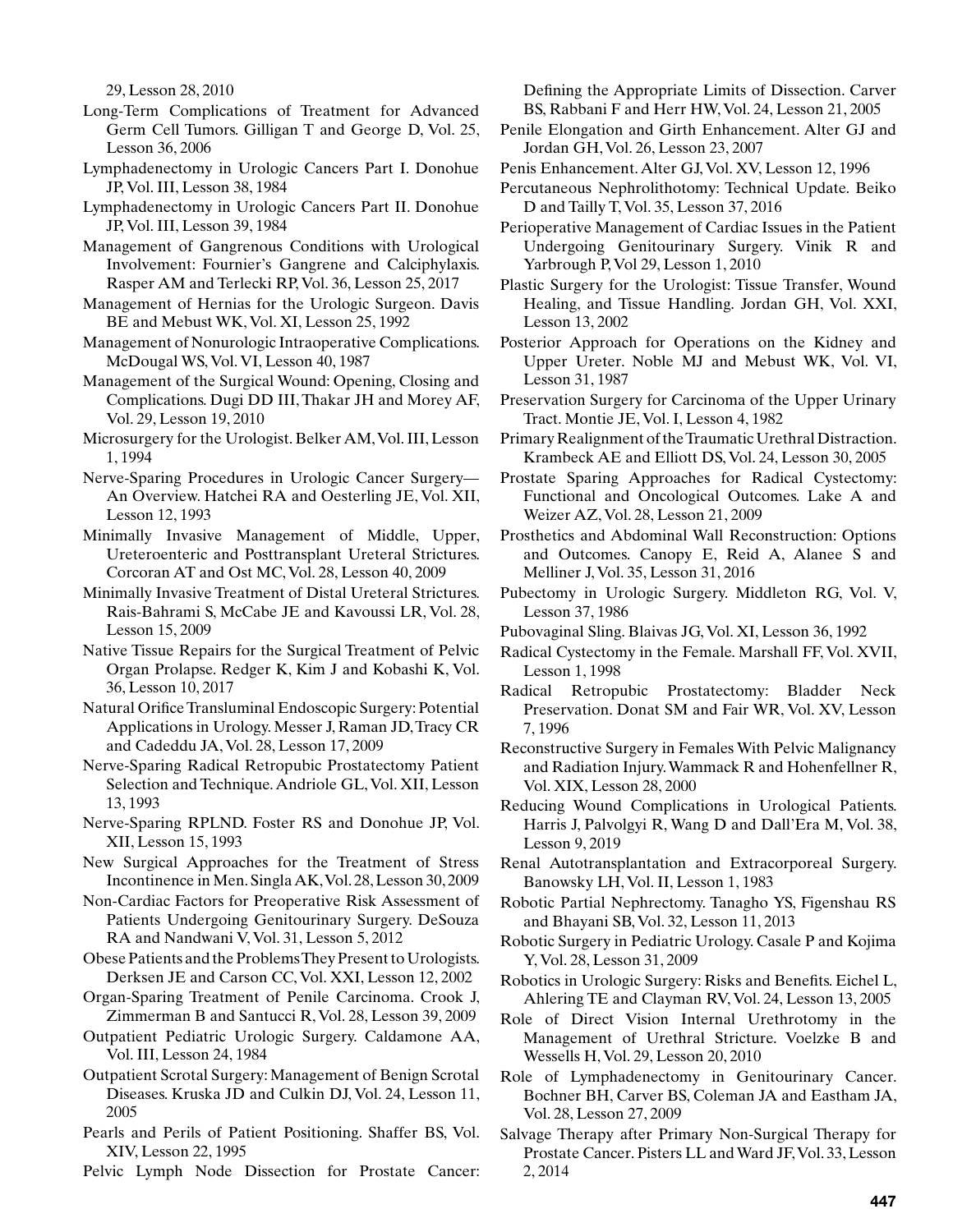Shared Decision Making about Prolapse Surgery: the Right Operation for the Right Patient. Gomelsky A and Liang J, Vol. 38, Lesson 21, 2019

Specialized Surgical Approaches to the Kidney Part I. Riehle RA, Vol. III, Lesson 28, 1984

Specialized Surgical Approaches to the Kidney Part II. Riehle RA, Vol. III, Lesson 29, 1984

Standardization of Reporting Surgical Complications. Turpen R, Crawford T and Dahm P, Vol. 30, Lesson 19, 2011

The Surgical Approach to Large Gland Benign Prostatic Hyperplasia. Navaratnam A, Cumsky JL and Humphreys MR, Vol. 37, Lesson 13, 2018

Surgical Approaches to Repair of Rectourinary Fistulas. Elmajian DA, Vol. XIX, Lesson 6, 2000

Surgical Care Improvement Project as Applied to Urology. Casey JT and Gonzalez CM, Vol. 32, Lesson 40, 2013

Surgical Management of Recurrent Genitourinary Malignancy. Brandes SB and Greenberg RE, Vol. XV, Lesson 31, 1996

Surgical Reconstruction for Peyronie's Disease. Yafi FA and Hatzichristodoulou G, Vol. 37, Lesson 15, 2018

Surgical Reconstruction for the Vas and Epididymis. Wald M, Vol. 36, Lesson 34, 2017

Surgical Renal Anatomy. Kim IY and Clayman RV, Vol. 25, Lesson 40, 2006

- Surgical Simulation. McDougall EM and Sala LG, Vol. 24, Lesson 26, 2005
- Surgical Simulation in Urology. Chen T and Sweet RM, Vol. 37, Lesson 22, 2018
- Suture Material and Wound Healing: An Overview. Foster LS and McAninch JW, Vol. XI, Lesson 11, 1992
- Suture Materials and Wound Healing. Bickerton MW and Duckett JW, Vol. III, Lesson 15, 1984
- Technique of Anatomical Radical Cystoprostatectomy with Preservation of Sexual Function. Brendler CB, Vol. XII, Lesson 14, 1993

Technical Principles of Using Bowel for Urinary Tract Reconstruction. Poch MA, Peabody JO and Guru KA, Vol. 30, Lesson 39, 2011

Technique of Vasovasostomy and Vasoepididymostomy: Shortening the Learning Curve. Costabile RA, Goldstein M, Schlegel P, Belker AL, Lipshultz L, Sharlip I, Thomas AJ, Park D and Spevak M, Vol. XVIII, Lesson 36, 1999

Techniques of Abdominal Sacrocolpopexy for the Management of Apical Prolapse. Burgess KL and Elliott DS, Vol. 31, Lesson 11, 2012

Techniques of Feminizing Genitoplasty. Mathews R and Gearhart JP, Vol. XVII, Lesson 8, 1998

Techniques to Decrease Morbidity with Radical Prostatectomy. Smith JA Jr, Vol. XIX, Lesson 35, 2000

Timing of Elective Pediatric Urologic Surgery. Belman AB, Vol. V, Lesson 34, 1986

Tissue Transfer Techniques for Genitourinary Reconstructive Surgery Part I. Jordan GH, Schlossberg SM and McCraw JB, Vol. VII, Lesson 9, 1988

Tissue Transfer Techniques for Genitourinary Reconstructive Surgery Part II. Jordan GH and McCraw JB, Vol. VII, Lesson 10, 1988

Tissue Transfer Techniques for Genitourinary Reconstructive Surgery Part III. Jordan GH and McCraw JB, Vol. VII, Lesson 11, 1988

Tissue Transfer Techniques for Genitourinary Reconstructive Surgery Part IV. Jordan GH and McCraw JB, Vol. VII, Lesson 12, 1988

Troubleshooting the Artificial Genitourinary Sphincter Device. Roberts SG and Barrett DM, Vol. XVIII, Lesson 7, 1999

Urethral Reconstruction in Women. Blaivas JG and Chaikin D, Vol. 24, Lesson 6, 2005

Urologic Applications of Robotics. Stoianovici D, Cadeddu JA and Kavoussi LR, Vol. XVIII, Lesson 25, 1999

Urologic Applications of Tissue Sealants. McDonough RC and Morey AF, Vol. XXII, Lesson 17, 2003

The Urological Aspects of Vaginal Wall Prolapse Part I. Diagnosis and Surgical Indications. Zimmern PE, Mach GE and Ganabathi K, Vol. XII, Lesson 25, 1993

The Urological Aspects of Vaginal Wall Prolapse Part II. Surgical Techniques, Complications, and Results. Zimmern PE, Mach GE and Ganabathi K, Vol. XII, Lesson 26, 1993

Urologic Complications of Vascular Surgery. Cangiano TG and deKernion JB, Vol. XVII, Lesson 39, 1998

Urologist Performed Percutaneous Renal Access: Comparison of Antegrade and Retrograde Techniques. Fenton AS, Lynch SC and Bishoff JT, Vol. 25, Lesson 30, 2006

Urostomy Creation and Management of Complications. Davis CB, Breyer BN and Konety BR, Vol. 29, Lesson 35, 2010

Use of Axial Extragenital Flaps for Complex Urethral Reconstructions. Zinman L, Vol. 25, Lesson 20, 2006

The Use of Stomach in Urologic Reconstruction. Adams MC, Bihrle R and Rink RS, Vol. XIV, Lesson 27, 1995

The Use of Surgical Mesh for Incontinence and Prolapse Surgery: Indications for Use, Technical Considerations and Management of Complications. Terlecki RP and Flynn BJ, Vol. 29, Lesson 14, 2010

Vaginal Prolapse. Part I: Anatomy and Musculofascial Support of the Pelvis and Transvaginal Grade IV Cystocele Repair. Grey Maher M, Mourtzinos A, Yu H-Y and Raz S, Vol. 25, Lesson 29, 2006

Vaginal Prolapse/Incontinence. Part II: Enterocele, Uterine

Vaginal Reconstruction: A Review. Hensle TW, Gjertson CK and Reiley EA, Vol. 24, Lesson 29, 2005

Vaginal Reconstruction: Special Considerations. Vorstman B, McCraw JB and Jones HW, Vol. VII, Lesson 17, 1988

Vaginal Surgery for the Urologist. Hadley HR, Zimmern PE and Raz S, Vol. IV, Lesson 10, 1985

Vault Prolapse and Posterior Vaginal Wall Defects. Mourtzinos A, Grey Maher M, Yu H-Y and Raz S, Vol. 25, Lesson 30, 2006

Wound Healing. Yang H and Baskin LS, Vol. XVIII, Lesson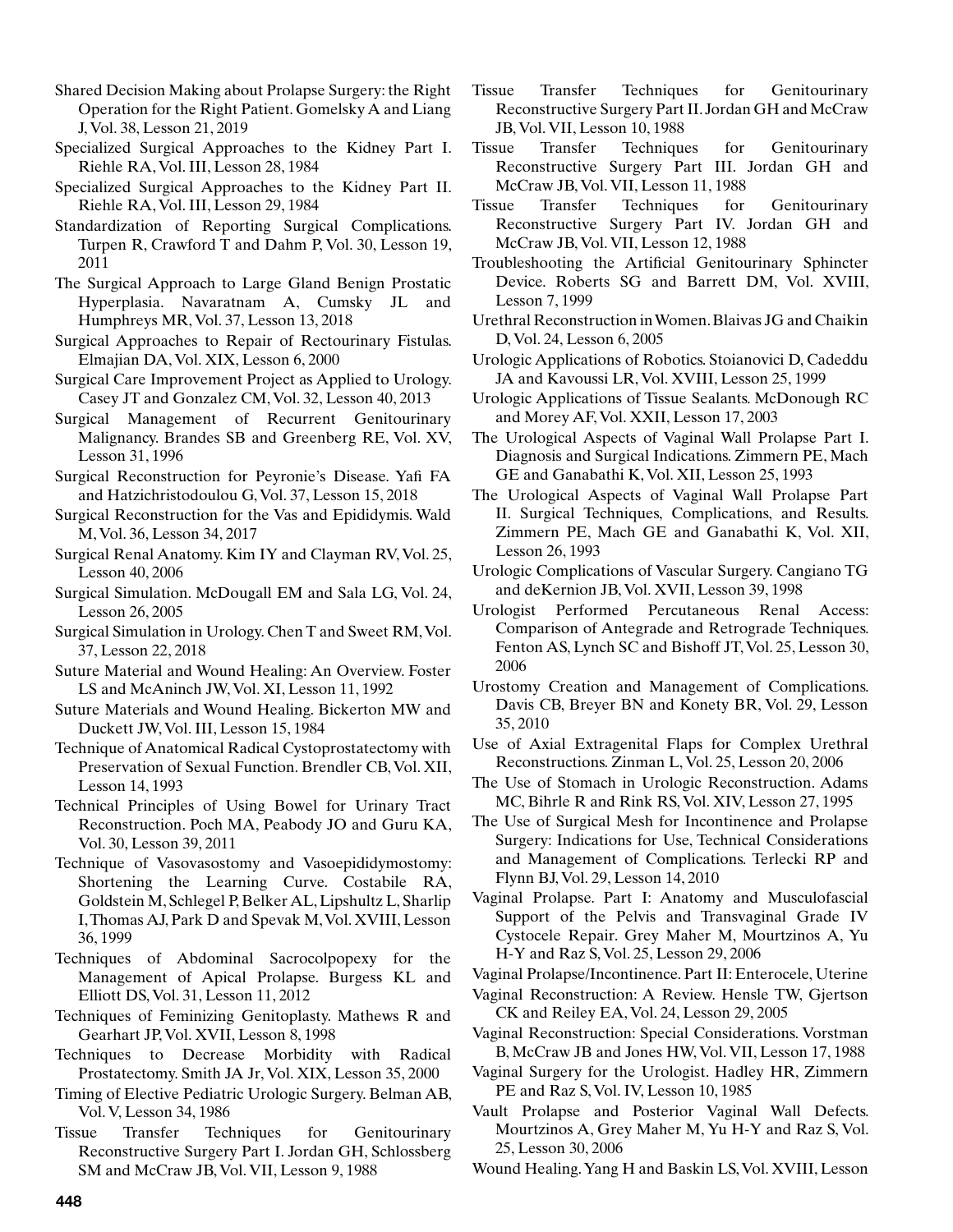### **TESTICULAR AND SCROTAL NEOPLASMS:**

- Adult Genitourinary Sarcoma. Sverrisson EF and Seigne JD, Vol. 36, Lesson 20, 2017
- Carcinoma In Situ of the Testis. Berthelsen JG and Skakkeback NE, Vol. V, Lesson 10, 1986
- Chemotherapy for Testicular Cancer: 1994. Roth BJ and Nichols CR, Vol. XIII, Lesson 22, 1994
- Chemotherapy of Testicular Cancer. Loehrer PJ, Williams SD and Einhorn LH, Vol. VII, Lesson 30, 1988
- Chemotherapy of Testis Tumors. Carter SK, Vol. I, Lesson 15, 1982
- Chronic Scrotal Content Pain. Levine LA, Vol. 31, Lesson 37, 2012
- Clinical Stage I Nonseminomatous Germ Cell Tumors: Treatment Options. Chang SS and Sheinfeld J, Vol. XX, Lesson 5, 2001
- Clinical Stage I Testicular Cancer. Cary C, Vol. 34, Lesson 10, 2015
- Complications of Chemotherapy for Genitourinary Malignancies. Wolff P, Karnad AB and Sudarshan S, Vol. 28, Lesson 29, 2009
- Complications of Retroperitoneal Lymph Node Dissection. Richie JP, Vol. XII, Lesson 16, 1993
- Contemporary Management of Clinical Stage I Non-Seminomatous Germ Cell Tumor. Allaf ME, Vol. 27, Lesson 13, 2008
- Cost and Risk Benefit Considerations in Low Stage (I and II) Nonseminomatous Testicular Tumors. Daniel J and Donohue JP, Vol. XVI, Lesson 7, 1997
- Current Status of Biologic Markers in Bladder and Testis Cancer. Javadpour N, Vol. I, Lesson 13, 1982
- Fertility in Testicular Cancer Patients. Foster RS and Donohue JP, Vol. XIV, Lesson 19, 1995
- Follow-up of Genitourinary Malignancies for the Office Urologist: A Practical Approach. Part 2: Kidney Cancer and Germ Cell Cancer of the Testis. Theodorescu D, Rabbani F and Donat SM, Vol. 23, Lesson 38, 2004
- Long-Term Complications of Treatment for Advanced Germ Cell Tumors. Gilligan T and George D, Vol. 25, Lesson 36, 2006
- Lynch Syndrome in the Perspective of the Urologist. Goldberg H, Evans A, Fleshner N and Zlotta AR, Vol. 38, Lesson 10, 2019
- Management of Advanced Seminoma. Smith RB, Vol. II, Lesson 11, 1983
- The Management of Advanced Seminoma. Wettlaufer JN, Vol. IX, Lesson 11, 1990
- Management of Incidentally Discovered Non-Palpable Testicular Lesions. Mammen T and Costabile RA, Vol. 28, Lesson 2, 2009
- Management of Postchemotherapy Residual Masses in Advanced Germ Cell Tumors. Sheinfeld J, Bajorin DF and Solomon M, Vol. XVII, Lesson 3, 1998
- Management of Pure Seminoma: Stage for Stage. Stephenson AJ and Sheinfeld J, Vol. 25, Lesson 14, 2006
- Modern Concepts about Fertility after Treatment for Nonseminomatous Testicular Cancer. Winfield HN and Lange PH, Vol. VI, Lesson 19, 1987
- Nerve-Sparing RPLND. Foster RS and Donohue JP, Vol. XII, Lesson 15, 1993
- Office Scrotal Ultrasound. Part I: Ultrasound Anatomy, Physical Principles and Ultrasound Safety. Gilbert BR, Vol. 27, Lesson 1, 2008
- Office Scrotal Ultrasound. Part II: Scanning Protocol, Normal Examination, Indications and Practice Management Concerns. Gilbert BR, Vol. 27, Lesson 2, 2008
- Options in Management of Low Stage Testicular Cancer. Donohue JP, Vol. VI, Lesson 27, 1987
- Paratesticular Masses. Hermans BP, Foster RS and Donohue JP, Vol. XVII, Lesson 37, 1998
- Partial Orchiectomy for Testicular Masses: Role of Testis-Sparing Surgery. Woo LL and Ross JH, Vol. 36, Lesson 16, 2017
- The Pathologist's View of Testicular Germ Cell Tumor Management. Mostofi FK, Davis CJ and Sesterhenn IA, Vol. VII, Lesson 18, 1988
- Squamous Cell Carcinoma of the Scrotum. Oesterling JE and Lowe FS, Vol. IX, Lesson 23, 1990
- Surgical Exposure for Resection of Metastatic Testis Cancer to Suprahilar, Retrocrural, and Mediastinal Areas. Donohue JP, Vol. XVII, Lesson 7, 1998
- Testicular Carcinoma: In Situ. Dalbagni G, Reuter VE and Fair WR, Vol. XIII, Lesson 38, 1994
- Testicular Tumors in Children. Kaplan GW, Vol. II, Lesson 12, 1983
- Testicular Tumors in Children and Adolescents. Ross JH, Vol. 28, Lesson 38, 2009
- Testicular Tumors in Children and Adolescents. Woo LL and Ross JH, Vol. 38, Lesson 38, 2019
- Testicular Tumors in Infants and Children. Kay R and Kaplan GW, Vol. XI, Lesson 15, 1992
- Testicular Tumors of Non-Germ Cell Origin. Dilworth JP, Farrow GM and Oesterling JE, Vol. X1, Lesson 3, 1992
- Tumor Markers in the Management of Urologic Neoplasms. Lightner DJ and Lange PH, Vol. VI, Lesson 36, 1987
- Update on Medical and Surgical Management of Advanced Testis Cancer. Daneshmand S and Dorff T, Vol. 37, Lesson 3, 2018
- Urological Manifestations of Sarcoidosis. La Rochelle JC and Coogan CL, Vol. 27, Lesson 14, 2008

#### **TESTIS AND SCROTUM:**

- The Acute Scrotum: Management with the Use of Ancillary Diagnostic Techniques. Vordermark JS, Vol. III, Lesson 17, 1984
- Analysis and Management of Chronic Orchalgia. Davis BE and Noble MJ, Vol. XI, Lesson 2, 1992
- Anatomy of the Testis: A Clinically Relevant Review. Tadros N, Hecht S, Ostrowski KA and Hedges JC, Vol. 34, Lesson 9, 2015
- Benign Diseases of the Testicle and Paratesticular Tissues.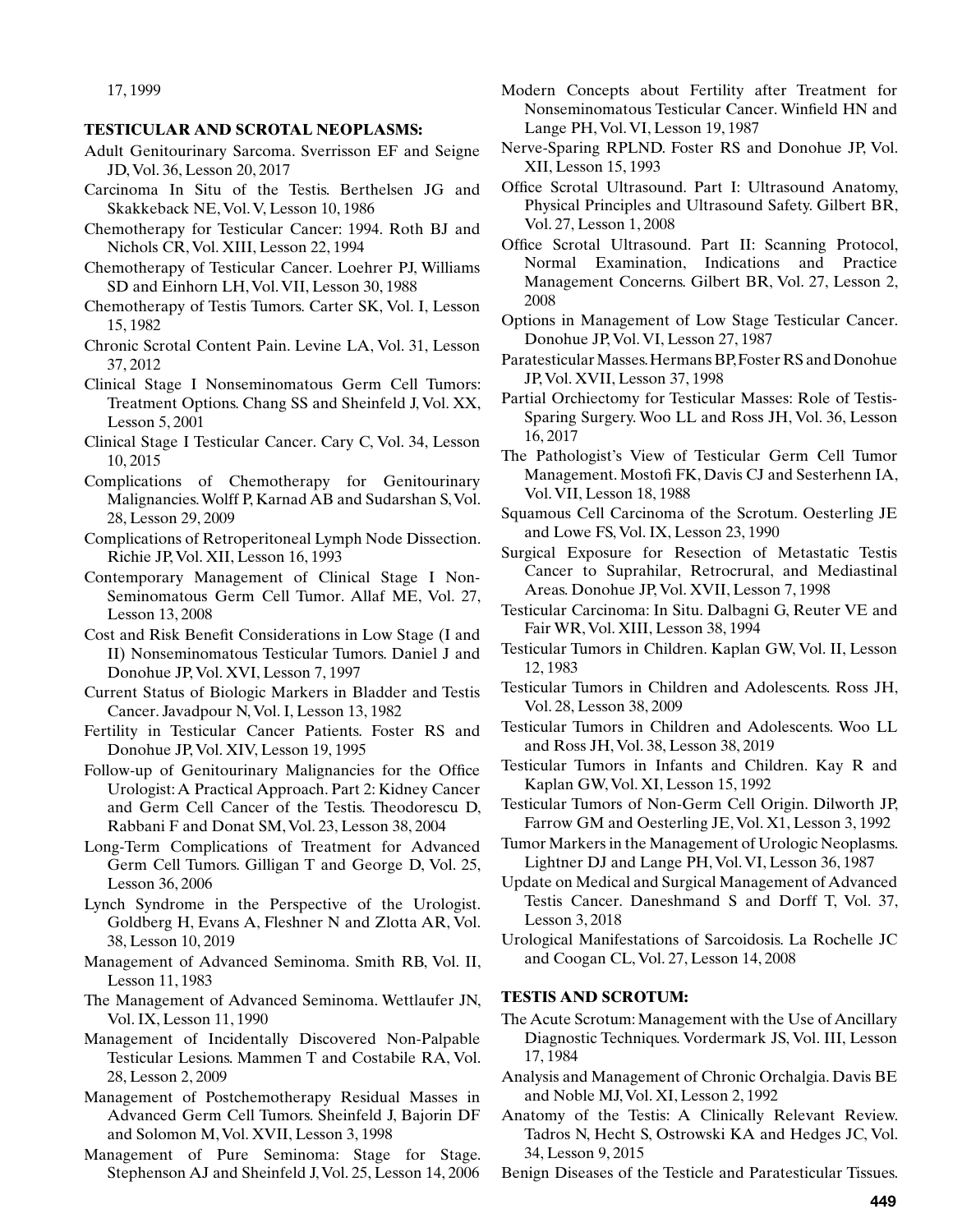Orland SM, Schlecker BA and Wein AJ, Vol. V, Lesson 24, 1986

- Cryptorchidism. Barthold JS, Vol. 30, Lesson 32, 2011
- Cryptorchidism. Kolon TF, Vol. 34, Lesson 14, 2015
- Diagnosis and Management of the Acute Scrotum. Michaud JE, Di Carlo HN and Pierorazio PM, Vol. 35, Lesson 38, 2016
- Diagnosis and Management of Chronic Scrotal Pain. Wu C and Jarvi KA, Vol. 37, Lesson 23, 2018
- Diagnosis and Management of the Nonpalpable Undescended Testicle. Walker RD, Vol. XI, Lesson 20, 1992
- The Endocrinology of Testicular Descent. Spencer JR, Vol. XIII, Lesson 12, 1994
- Endogenous Hormone Correction as Medical Treatment of Male Infertility. Dabaja AA, Wosnitzer M and Schlegel PN, Vol. 33, Lesson 4, 2014
- Evaluation and Management of the Adolescent with a Varicocele. Kass EJ, Vol. IX, Lesson 12, 1990
- Evaluation and Treatment of the Adolescent Varicocele. Kurtz MP and Diamond DA, Vol. 34, Lesson 7, 2015
- Evaluation of the Pediatric PatientwWith a Non-Traumatic Acute Scrotum. Walsh TJ and Joyner BD, Vol. 24, Lesson 12, 2005
- Genitourinary Complications of Inguinal Hernia Repair. Shin D and Honig SC, Vol. 28, Lesson 23, 2009
- Gunshot Wounds of the Male External Genitalia. Tillett JW and Carney KJ, Vol. 27, Lesson 5, 2008
- Injuries and Wounds of the External Genitalia. Hagedorn JC and Wessells H, Vol. 37, Lesson 4, 2018
- Laparoscopic Techniques for the Management of the Impalpable Undescended Testicle: Part I. Indications and Goals for Orchidopexy, Patient Preparation, and Diagnostic Orchidopexy. Jordan GH and Brady JD, Vol. XX, Lesson 30, 2001
- Laparoscopic Techniques for the Management of the Impalpable Undescended Testicle: Part II. Jordan GH and Brady JD, Vol. XX, Lesson 31, 2001
- The Maldescended Testicle. Cendron M and Duckett JW, Vol. X, Lesson 28, 1991
- Management of Hydroceles. Epstein A and Novicki DE, Vol. VII, Lesson 19, 1988
- The Management of Hydroceles. Marshall FF, Vol. I, Lesson 9, 1982
- Management of Incidentally Discovered Non-Palpable Testicular Lesions. Mammen T and Costabile RA, Vol. 28, Lesson 2, 2009
- The Non-Palpable Testis. Carr MC, Vol. XX, Lesson 29, 2001
- Outpatient Scrotal Surgery: Management of Benign Scrotal Diseases. Kruska JD and Culkin DJ, Vol. 24, Lesson 11, 2005
- Physiology and Management of the Hydrocele. Kavoussi PK, Vol. 32, Lesson 32, 2013
- The Role of Testosterone Replacement Therapy in Contemporary Urological Practice. Hsiao W, Tenover JL and Ritenour CWM, Vol. 27, Lesson 40, 2008
- Scrotal Ultrasound. Mitcheson HD, Sant GR and Doherty

FJ, Vol. IV, Lesson 35, 1985

- Sonography and Doppler of the Scrotum. Benson CB, Vol. XV, Lesson 38, 1996
- Techniques of Orchiopexy. Weingarten JL and Cromie WJ, Vol. VII, Lesson 31, 1988
- Testicular Biopsy. Kevin HS and Thomas AJ, Vol. IV, Lesson 13, 1985
- Testicular Microlithiasis. Sheynkin YR and Goldstein M, Vol. XVIII, Lesson 14, 1999
- Testicular Torsion. Nosnik IP and Nagler HM, Vol. 28, Lesson 12, 2009
- Testis Biopsy: Indications and Interpretation in Male Infertility. Kim ED and Lipshultz LI, Vol. XVII, Lesson 40, 1998
- Torsion of the Testis: Changing Concepts. Smith-Harrison LI and Koontz WW, Vol. IX, Lesson 32, 1990
- Treatment of Male Hypogonadism: Alternatives to Testosterone. Gupta N, Davis M and Köhler TS, Vol. 36, Lesson 39, 2017
- Unilateral Testicular Damage with Bilateral Testicular Effect: Experimental Aspects. Nagler HM, Vol. V, Lesson 9, 1986
- Varicocele. Steckler JE, Vol. IV, Lesson 32, 1985
- The Varicocele Controversies I. Etiology and Pathophysiology. Turek PJ and Lipshultz LI, Vol. XIV, Lesson 13, 1995
- The Varicocele Controversies II. Diagnosis and Management. Turek PJ and Lipshultz LI, Vol. XIV, Lesson 14, 1995
- Varicocele in the Era of In Vitro Fertilization. Vij SC and Sabanegh E Jr, Vol. 38, Lesson 15, 2019
- Varicocele: Unified Theory of Pathophysiology and Treatment. Hopps CV and Goldstein M, Vol. 24, Lesson 12, 2004

#### **TOMOGRAPHY: See Imaging Techniques**

#### **TRANSGENDER PERSONS:**

Genital Gender Affirming Surgery for Transgender Patients. Garcia MM, Thomas P, Christopher NA and Ralph DJ, Vol. 36, Lesson 5, 2017

#### **TRANSPLANTATION:**

- Complications of Renal Transplantation: The Practicing Urologist's Role. Hefty TR, Vol. X, Lesson 8, 1991
- Expanding the Criteria for Renal Transplant Donation. Ball AJ, Fabrizio MD, Robey EL, Colonna JO II, Borboroglu PG and Hurwitz R, Vol. 24, Lesson 20, 2005
- Immunotherapy for Renal Transplantation. Friedrichs RA and Banowsky LH, Vol. XVI, Lesson 28, 1997
- Injuries and Wounds of the External Genitalia. Hagedorn JC and Wessells H, Vol. 37, Lesson 4, 2018
- Kidney Recovery from Cadaver Donors and Kidney Recovery From Living Related Donors. Taylor RJ and Rosenthal JT, Vol. X, Lesson 7, 1991
- Live Donor Nephrectomy: Laparoscopic Versus Open. Su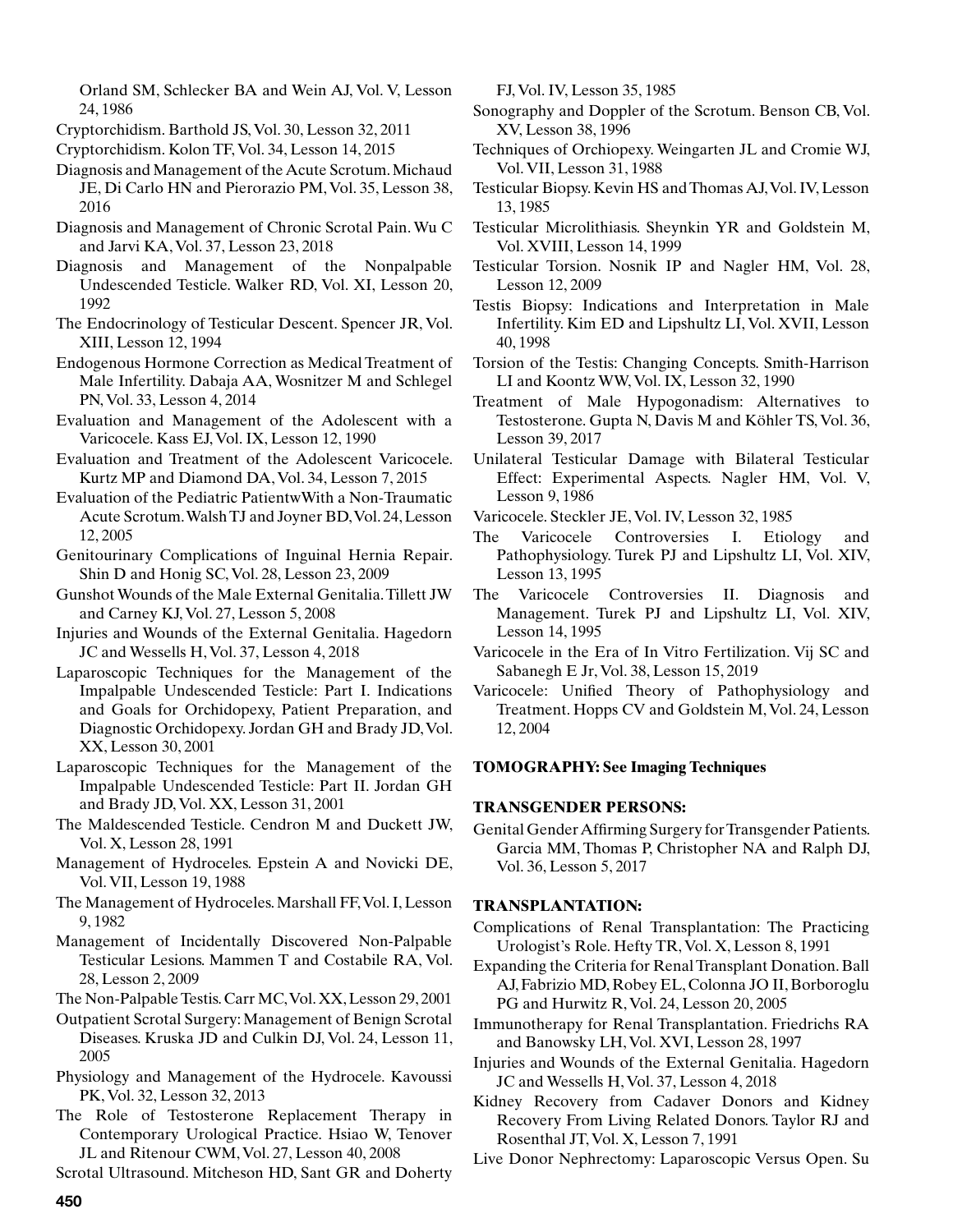LM, Ratner LE, Kavoussi LA and Flechner SM, Vol. XX, Lesson 32, 2001

- Management of Urological Complications of Renal Transplantation. Weight CJ and Shoskes D, Vol. 29, Lesson 16, 2010
- Minimally Invasive Management of Middle, Upper, Ureteroenteric and Posttransplant Ureteral Strictures. Corcoran AT and Ost MC, Vol. 28, Lesson 40, 2009
- New Advances in Renal Transplantation Surgery and Medicine. Shoskes D and Duclos A, Vol. 26, Lesson 8, 2007
- Pancreas Transplantation: Role of the Urologist. Kuhr CS and Marsh CL, Vol. XXII, Lesson 21, 2003
- Patient Evaluation before Living Donor Nephrectomy. Ernest A, Gritsch HA and Schulam P, Vol. 30, Lesson 37, 2011
- Renal Autotransplant and Extracorporeal Surgery. Banowsky LH, Vol. II, Lesson l, 1983
- Renal Transplantation Part I. Hodge EE and Banowsky LH, Vol. IX, Lesson 13, 1990
- Renal Transplantation Part II. Hodge EE and Banowsky LH, Vol. IX, Lesson 14, 1990
- Renal Transplantation Part I—Recipient Preparation and Renal Donation. Barry JM and Conlin MJ, Vol. XVIII, Lesson 39, 1999
- Renal Transplantation Part II—Technique, Immunosuppression, and Genitourinary Problems. Barry JM and Conlin MJ, Vol. XVIII, Lesson 40, 1999
- The Solitary Kidney. Tanaka ST, Vol. 37, Lesson 12, 2018
- Surgical Reconstruction for Peyronie's Disease. Yafi FA and Hatzichristodoulou G, Vol. 37, Lesson 15, 2018
- Transplant Update. Engen DE, Vol. XVI, Lesson 27, 1997
- Urologic Malignancies in Renal Failure and Transplant Patients. Shoskes DA and Khalili R, Vol. XVI, Lesson 26, 1997
- Urological Evaluation of the Transplant Recipient. Chamberlin JD and Jordan ML, Vol. 35, Lesson 7, 2016
- The Urologist's Role in Multiple Organ Retrieval from Cadaver Donors. Barry JM, Vol. IV, Lesson 34, 1985
- Urology Consultation in Renal Transplantation. McDonald ML and Gritsch HA, Vol. 37, Lesson 39, 2018

## **TRANSSEXUALISM:**

- Transsexualism. Spindel MR, Gilbert DA and Winslow BH, Vol. VI, Lesson 38, 1987
- Transsexualism for the General Urologist. Jordan GH, McCammon KA, Gilbert DA and Schlossberg SM, Vol. XXII, Lesson 7, 2003

# **TRAUMA:**

- Abdominal Trauma Part I: Evaluation. Zielie PJ and Parulkar BG, Vol. XXII, Lesson 29, 2003
- Abdominal Trauma Part II: Management and Special Considerations. Zielie PJ and Parulkar BG, Vol. XXII, Lesson 30, 2003
- Acute and Chronic Urological Management of Spinal

Cord Injury. Mohapatra A and Chermansky CJ, Vol. 38, Lesson 33, 2019

- Acute Management of Bladder and Urethral Trauma. Broghammer J and Wessells H, Vol. 27, Lesson 24, 2008
- Assessment and Management of Intraoperative Iatrogenic Ureteral and Bladder Injuries. Kreshover JE, Morganstern B and Richstone L, Vol. 32, Lesson 34, 2013
- Bladder and Urethral Trauma. Wiegel JW, Vol. I, Lesson 38, 1982
- Bladder Trauma. Thomas CL and McAninch JW, Vol. VIII, Lesson 31, 1989
- Diagnosis and Management of the Acute Scrotum. Michaud JE, Di Carlo HN and Pierorazio PM, Vol. 35, Lesson 38, 2016
- Diagnosis and Management of Lower Urinary Tract Injuries. Corriere JN, Vol. VII, Lesson 16, 1988
- Evaluation and Management of Renal Trauma in the 21st Century. Wessells H, Vol. XXI, Lesson 30, 2002
- Evaluation and Management of Traumatic Renal Injuries. Nicolaisen GS and McAninch JW, Vol. IV, Lesson 37, 1985
- Genitourinary Trauma. Witten JL, Dugi DD and Morey A, Vol. 34, Lesson 18, 2015
- Gunshot Wounds of the Male External Genitalia. Tillett JW and Carney KJ, Vol. 27, Lesson 5, 2008
- Imaging for Genitourinary Trauma. Kuan JK, Porter J and Wessells H, Vol. 25, Lesson 4, 2006
- Injuries and Wounds of the External Genitalia. Hagedorn JC and Wessells H, Vol. 37, Lesson 4, 2018
- Injuries to the Ureter Part I. Guerriero WG, Vol. II, Lesson 22, 1983
- Injuries to the Ureter Part II. Guerriero WG, Vol. II, Lesson 23, 1983
- Lessons Learned in Military Urotrauma. Hudak SJ, Vol. 38, Lesson 24, 2019
- Lower Genitourinary Tract Trauma and Male External Genital Trauma (Anatomy, Nonpenetrating Injuries), Part I. Jordan GH, Vol. XIX, Lesson 10, 2000
- Lower Genitourinary Tract Trauma and Male External Genital Trauma (Nonpenetrating Injuries,
- Penetrating Injuries, and Avulsion Injuries), Part II. Jordan GH, Vol. XIX, Lesson 11, 2000
- Lower Genitourinary Tract Trauma and Male External Genital Trauma (Avulsion Injuries, Burn Injuries, Penile Laceration with Membranous Urethral Injuries), Part III. Jordan GH, Vol. XIX, Lesson 12, 2000
- Male External Genital Trauma. Baradaran N, Murphy GP and Breyer BN, Vol. 36, Lesson 29, 2017
- Male Genital Trauma. Jordan GH and Gilbert DA, Vol. IV, Lesson 20, 1985
- Management of Stone Disease in the Neurologically Impaired Patient. Roy OP, Wood L and Schenkman NS, Vol. 30, Lesson 27, 2011
- Pelvis Fractures: Assessment and Management for the Urologist. Borrelli J Jr and Brandes SB, Vol. 23, Lesson 11, 2004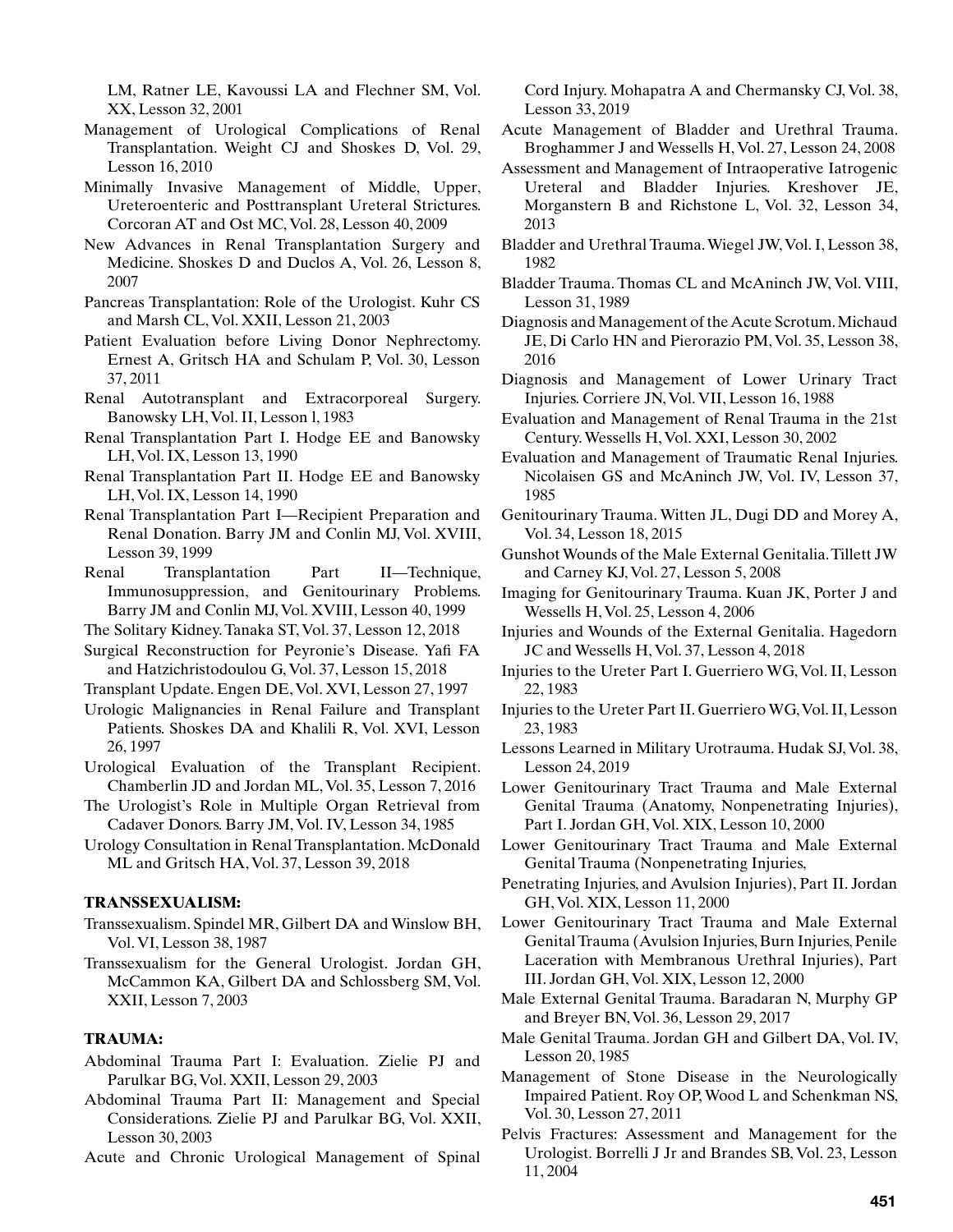- Posterior Urethroplasty after Trauma, Part I. Donohue JP, Vol. IX, Lesson 27, 1990
- Posterior Urethroplasty after Trauma, Part II. Blandy JP, Vol. IX, Lesson 28, 1990
- Prevention and Management of Postoperative Acute Kidney Injury. Cho PS, Heher EC and Ko DSC, Vol. 29, Lesson 15, 2010
- Primary Realignment of the Traumatic Urethral Distraction. Krambeck AE and Elliott DS, Vol. 24, Lesson 30, 2005
- Reducing Wound Complications in Urological Patients. Harris J, Palvolgyi R, Wang D and Dall'Era M, Vol. 38, Lesson 9, 2019
- Renal Trauma. Breyer BN, McGeady JB, Kovell C and Tasian GE, Vol. 33, Lesson 1, 2014
- Reproductive Therapy for Neurologic Disorders. Lynne CM, Brackett NL and Ibrahim E, Vol. 36, Lesson 15, 2017
- Traumatic Renal Injuries Part I. Patient Assessment and Management. Dixon CM and McAninch JW, Vol. X, Lesson 35, 1991
- Traumatic Renal Injuries Part II. Operative Management. Dixon CM and McAninch JW, Vol. X, Lesson 36, 1991
- Update on Upper Urinary Tract Trauma. Wessells H and McAninch JW, Vol. XV, Lesson 14, 1996f
- Ureteral Injuries from External Violence. Elliott SP and McAninch JW, Vol. 24, Lesson 1, 2004
- Urethral Injuries. Klosterman PW and McAninch JW, Vol. VIII, Lesson 32, 1989
- Urinary Tract Infection in Spinal Cord Injury. Haider MA, Burns SP and Yang CC, Vol. 33, Lesson 17, 2014
- Urological Management of Spinal Cord Injury. Lai HH and Boone TB, Vol. 27, Lesson 25, 2008

# **ULTRASONOGRAPHY: See Imaging Techniques UNDIVERSION: See Urinary Diversion URACHUS: See Anomalies URETER:**

- Assessment and Management of Incidentally Detected Unilateral Hydronephrosis in Adults. Duty B and Kavoussi L, Vol. 31, Lesson 30, 2012
- Assessment and Management of Intraoperative Iatrogenic Ureteral and Bladder Injuries. Kreshover JE, Morganstern B and Richstone L, Vol. 32, Lesson 34, 2013
- Complications of Ureteral Surgery: Management and Prevention. Aronson WJ and Ehrlich RM, Vol. XI, Lesson 22, 1992
- Complications of Ureteroscopy. Semins MJ and Matlaga BR, Vol. 27, Lesson 27, 2008
- Complications of Ureteroscopy. Sosa RE and Vaughan ED, Vol. VII, Lesson 35, 1988
- Complications of Ureteroscopy: Prevention and Treatment. Motola JA and Smith AD, Vol. XI, Lesson 21, 1992
- Contemporary Surgical Management of Adult Ureteropelvic Junction Obstruction. Desai MM and Hegarty N, Vol. 26, Lesson 6, 2007
- Current Management of Ureteroceles. Coplen DE, Vol. XVII, Lesson 30, 1998
- Current Management of Ureteropelvic Obstruction in Adults and Children. Schlomer B and Gahan JC, Vol. 35, Lesson 29, 2016
- The Ectopic Ureter. Shapiro E, Vol. IX, Lesson 31, 1990
- Evaluation and Management of Retroperitoneal Fibrosis. Farias J and Davis R, Vol. 35, Lesson 40, 2016
- Extravesical Ureteral Reimplantation (Detrusorrhaphy). Minevich E and Sheldon CA, Vol. XX, Lesson 34, 2001
- Imaging in the Management of Ureteral Calculi. Antonelli JA, Fulgham PF and Pearle MS, Vol. 32, Lesson 37, 2013
- Injuries to the Ureter Part I. Guerriero WG, Vol. II, Lesson 22, 1983
- Injuries to the Ureter Part II. Guerriero WG, Vol. II, Lesson 23, 1983
- Management of Extensive Ureteral Defects. Mathews R and Marshall FF, Vol. XX, Lesson 23, 2001
- Management of Post-Obstructive Diuresis. Mazur DJ, Paparello JJ and Meeks JJ, Vol. 34, Lesson 30, 2015
- Management of Secondary Ureteral and Ureteropelvic Junction Obstruction. Tatem AJ, Large T and Sundaram CP, Vol. 36, Lesson 4, 2017
- Management of Ureteral Calculi. Sur RL, Marguet CG and Preminger GM, Vol. 25, Lesson 18, 2006
- Management of Ureteral Obstruction Secondary to Metastatic Carcinoma. Mebust WK and Noble MJ, Vol. VI, Lesson 17, 1987
- Megaureter in Children. Elder JS, Vol. VII, Lesson 24, 1988
- Megaureter in Children. Lockhart JL and Politano VA, Vol. II, Lesson 33, 1983
- Minimally Invasive Management of Middle, Upper, Ureteroenteric and Posttransplant Ureteral Strictures. Corcoran AT and Ost MC, Vol. 28, Lesson 40, 2009
- Minimally Invasive Treatment of Distal Ureteral Strictures. Rais-Bahrami S, McCabe JE and Kavoussi LR, Vol. 28, Lesson 15, 2009
- Obstructive Uropathy: The Old and the New. Gulmi FA and Chou S-Y, Vol. 31, Lesson 33, 2012
- Patient Counseling for Upper Urinary Tract Calculi. Stern K and Monga M, Vol. 37, Lesson 21, 2018
- Prevention and Management of the Failed Ureteral Reimplant. Flack CE, Walker RD and Kelalis PP, Vol. XIV, Lesson 9, 1990
- Retroperitoneal Fibrosis. Sosa RE, Vaughan ED and Gibbons RP, Vol. VI, Lesson 21, 1987
- Retroperitoneal Fibrosis. Varkarakis IM and Jarrett TW, Vol. 24, Lesson 3, 2005
- Rigid Ureteroscopy. Colon I and Fuchs GJ, Vol. 25, Lesson 17, 2005
- Self-Retained Internal Ureteral Stents: Use and Complications. Mardis HK, Vol. XVI, Lesson 29, 1997
- Strategies for Reducing Morbidity after Ureteroscopy for Stone Disease. Dauw CA, Knudsen B and Ghani KR, Vol. 38, Lesson 16, 2019
- Surgery on the Horseshoe Kidney. Frederick LR, Moss J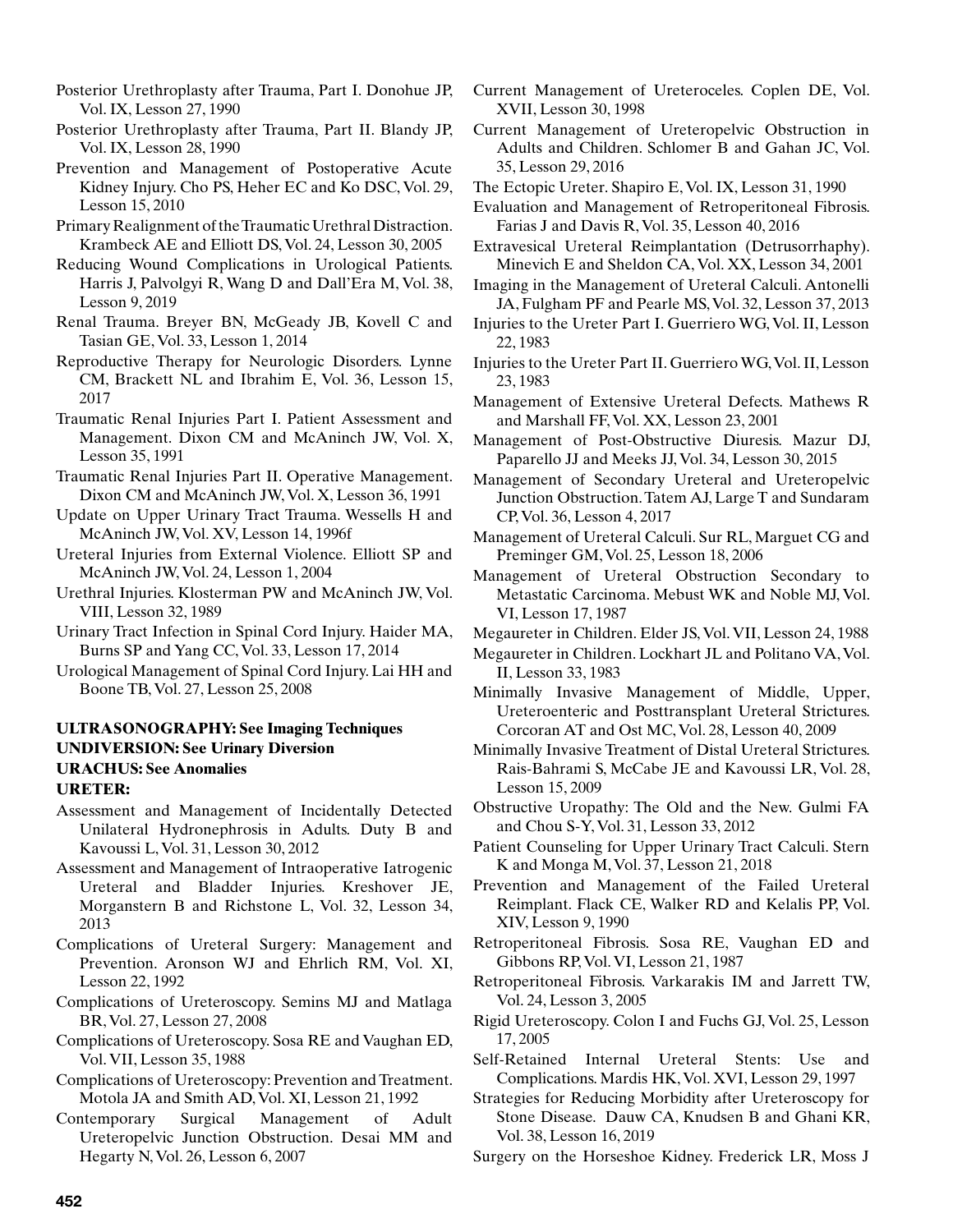and Schwartz BF, Vol. 32, Lesson 17, 2013

- Surgical Treatment of Long Ureteral Defects. Ehrlich RM and Freedman A, Vol. IV, Lesson 22, 1985
- Treatment of Retroperitoneal Fibrosis. Hewitt CB, Vol. I, Lesson 10, 1998
- Update on Ureteroceles in Children. Caldamone AA and Duckett JW, Vol. III, Lesson 36, 1984
- Ureteral and Ureteroenteral Strictures. Levy JB and Van Arsdalen K, Vol. XIII, Lesson 29, 1994
- Ureteral Injuries from External Violence. Elliott SP and McAninch JW, Vol. 24, Lesson 1, 2004
- Ureteral Physiology: Implications in Urological Practice. Waterman BJ, Jerde T and Nakada SY, Vol. 25, Lesson 17, 2006
- Ureteral Stents. Wignall GR and Denstedt JD, Vol. 27, Lesson 12, 2008
- Ureteroneocystostomy 1985. Walker RD, Vol. IV, Lesson 27, 1985
- Ureteropelvic Junction Obstruction in Infants and Children. Close CE, Vol. 26, Lesson 5, 2007
- Ureteropyeloscopy. Sosa RE and Huffinan JL, Vol. V, Lesson 2, 1986

Ureteroscopy. Bagley DH, Vol. XIII, Lesson 26, 1994

Urothelial Neoplasms of the Kidney and Ureter: An Epidemiologic, Pathological and Clinical Review. Porter CR, Latchamsetty KC and Genega EM, Vol. 24, Lesson 10, 2005

# **URETHRA:**

- Acute Management of Bladder and Urethral Trauma. Broghammer J and Wessells H, Vol. 27, Lesson 24, 2008
- Assessing Outcomes of Stress Urinary Incontinence Surgery in Women. Kaufman MR, Scarpero HM and Dmochowski RR, Vol. 28, Lesson 7, 2009
- Behavioral Treatment for Urinary Incontinence. Burgio KL, Vol. 25, Lesson 24, 2006
- Bladder and Urethral Trauma. Weigel JW, Vol. I, Lesson 38, 1982
- Changing Concepts in the Management of Pediatric Urethral Strictures. Baskin LS and Duckett JW, Vol. XIII, Lesson 33, 1994
- Contemporary Management of Anterior Urethral Strictures. Zhao LC, Vol. 33, Lesson 18, 2014
- Contemporary Management of Posterior Urethral Stenosis. Zhao LC, Vol. 33, Lesson 35, 2014
- The Diagnosis and Treatment of Female Urethral Diverticulum. Westney OL, Leng WW and McGuire EJ, Vol. XX, Lesson 37, 2001
- Evaluation and Treatment of Anterior Vaginal Wall Masses and Lesions. Brucker BM and Nitti VW, Vol. 33, Lesson 9, 2014
- Evaluation and Management of Posterior Urethral Stenosis after Prostate Cancer Therapy. Nikolavsky D, Terlecki RP, Koslov DS, Avallone M and Flynn BJ, Vol. 38, Lesson 2, 2019

Evaluation and Management of Posterior Urethral Stenosis

after Prostate Cancer Therapy. Erratum. Nikolavsky D, Terlecki RP, Koslov DS, Avallone M and Flynn BJ, Vol. 38, Lesson 2, 2019

- Female Urethral Cancer. Navai N, Wszolek MF and Dinney CPN, Vol. 31, Lesson 31, 2012
- Female Urethral Diverticula. Hanno PM and Wein AJ, Vol. V, Lesson 3, 1986
- General Concepts Concerning the Use of Genital Skin Islands for Anterior Urethral Stricture. Jordan GH, Vol. XIX, Lesson 9, 2000
- Gunshot Wounds of the Male External Genitalia. Tillett JW and Carney KJ, Vol. 27, Lesson 5, 2008
- Imaging of the Penis and Male Urethra. Jordan GH, Vol. 27, Lesson 23, 2008
- Management of the Bulbous Urethral Stricture. Jezior J and Jordan GH, Vol. XXII, Lesson 1, 2003
- Management of Long-Term Catheters in Adults: Part I. Intermittent Catheterization. Linsenmeyer TA, Vol. 25, Lesson 37, 2006
- Management of Long-Term Catheters in Adults: Part II: Indwelling Urethral and Suprapubic Catheters. Linsenmeyer TA, Vol. 25, Lesson 38, 2006
- Management of the Malignant Urethral Mass in Females. Filippou P and Smith AB, Vol. 38, Lesson 23, 2019
- Management of Posterior Urethral Valves. Duckett JW, Vol. II, Lesson 38, 1983
- Management of Prostate Membranous Urethral Stricture. Jordan GH, Devine PC and Devine CJ, Vol. IV, Lesson 25, 1985
- Management of the Urethra at the Time of Prolapse Repair. Ballert K, Vol. 29, Lesson 13, 2010
- Method of Dynamic Retrograde and Voiding Cystourethrography in Urethral Stricture. McCallum RW, Vol. X, Lesson 12, 1991
- Nonspecific Urethritis. Barkoukis MT and Resnick MI, Vol. I, Lesson 32, 1982
- One-Stage Repair for Urethral Stricture. Brannan W, Vol. I, Lesson 22, 1982
- Operative Internal Urethrotomy. Cohen EL, Vol. I, Lesson 24, 1982
- Posterior Urethral Valve Obstruction. Hulbert WC and Duckett JW, Vol. XI, Lesson 29, 1992
- Posterior Urethroplasty after Trauma, Part I. Donohue JP, Vol. IX, Lesson 27, 1990
- Posterior Urethroplasty after Trauma, Part II. Blandy JP, Vol. IX, Lesson 28, 1990
- Primary Realignment of the Traumatic Urethral Distraction. Krambeck AE and Elliott DS, Vol. 24, Lesson 30, 2005
- Repair of Acquired Meatal Stenosis (Strictures of Fossa Navicularis). Jordan GH, Vol. XVIII, Lesson 37, 1999
- Role of Direct Vision Internal Urethrotomy in the Management of Urethral Stricture. Voelzke B and Wessells H, Vol. 29, Lesson 20, 2010
- Sexually Transmitted Infections: Part II. Associated Vaginitides and Urethritides. Frenkl T and Potts J, Vol. 25, Lesson 3, 2006
- Strictures of the Anterior Urethra Part I. Devine CJ and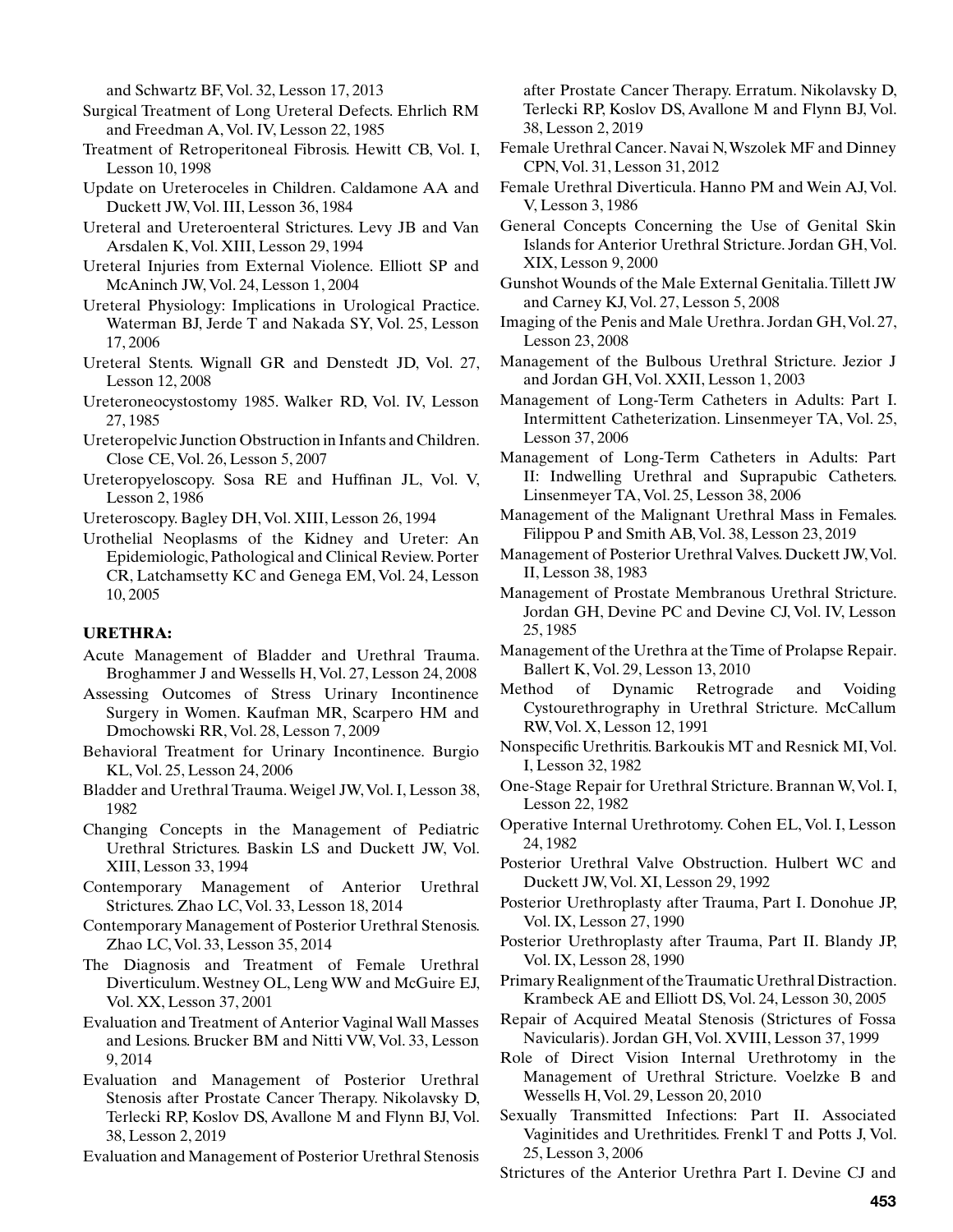Jordan GH, Vol. IX, Lesson 25, 1990

Strictures of the Anterior Urethra Part II. Devine CJ and Jordan GH, Vol. IX, Lesson 26, 1990

- Substitution Urethroplasty: Techniques using Grafts and Flaps for Male Anerior Urethral Reconstruction. Marshall SD and Brandes SB, Vol. 34, Lesson 34, 2015
- The Surgical Management of Urethral Strictures. Brannan W, Vol. I, Lesson 21, 1982
- The Two Stage Repair of Urethral Stricture. Webster GD, Vol. I, Lesson 23, 1982
- Urethral Cancer. Lynch DF Jr, Vol. 25, Lesson 12, 2006
- Urethral Carcinoma. Droller MJ and Nyberg L, Vol. II, Lesson 19, 1983
- Urethral Carcinoma. Sarosdy ME, Vol. VI, Lesson 13, 1987
- Urethral Injuries. Klosterman PW and McAninch JW, Vol. VIII, Lesson 32, 1989
- Urethral Reconstruction in Women. Blaivas JG and Chaikin D, Vol. 24, Lesson 6, 2005
- Urethral Strictures: Introduction to Evaluation and Decision Making. Hebert KL and Gelman J, Vol. 37, Lesson 2, 2018
- Urethral Valves and the Potential for Healing in Very Young Patients. Close CE, Vol. XIX, Lesson 14, 2000
- Urethritis and Urethral Syndrome. Berger RE, Vol. IV, Lesson 2, 1985
- Urethrolysis. Petrou SP and Nitti VW, Vol. XX, Lesson 22, 2001
- UroLume: Endoprosthesis for the Treatment of Recurrent Bulbous Urethral Stricture. Jordan GH, Vol. XIX, Lesson 3, 2000
- Use of Axial Extragenital Flaps for Complex Urethral Reconstructions. Zinman L, Vol. 25, Lesson 20, 2006
- Vesicovaginal and Urethrovaginal Fistulas. Rovner ES, Vol. 25, Lesson 6, 2006

# **URETHRAL NEOPLASMS:**

- Management of the Malignant Urethral Mass in Females. Filippou P and Smith AB, Vol. 38, Lesson 23, 2019
- Urethral Cancer. Lynch DF Jr, Vol. 25, Lesson 12, 2006
- Urethral Carcinoma. Droller MJ and Nyberg L, Vol. II, Lesson 19, 1983
- Urethral Carcinoma. Sarosdy ME, Vol. VI, Lesson 13, 1987

## **URETHRAL STRICTURE DISEASE:**

- Female Urethral Stricture Disease: Diagnosis and Management. Wu JN and Stone AR, Vol. 30, Lesson 7, 2011
- Urethral Strictures: Introduction to Evaluation and Decision Making. Hebert KL and Gelman J, Vol. 37, Lesson 2, 2018

## **URINARY BLADDER NEOPLASMS:**

Advances in Positron Emission Tomography for the Management of Common Urological Malignancies. Siev M, Velazquez N, Turkbey B, Choyke PL, Khandani AH, Taneja S and Bjurlin MA, Vol. 38, Lesson 12, 2019

- Adverse Effects of Intravesical bacillus Calmette-Guérin Therapy. Kim SJ, Wise GJ, Schlegel PN, Khani F and Herr H, Vol. 37, Lesson 8, 2018
- Biomarkers for Bladder Cancer Detection. Ajib K and Kulkarni GS, Vol. 38, Lesson 11, 2019
- Blue Light and Narrow Band Imaging in the Diagnosis and Treatment of Non-Muscle Invasive Bladder Cancer and Upper Tract Urothelial Cell Carcinoma. Gregg JR and Chang SS, Vol. 36, Lesson 11, 2017

Complications of Chemotherapy for Genitourinary Malignancies. Wolff P, Karnad AB and Sudarshan S, Vol. 28, Lesson 29, 2009

- Contemporary Management of Muscle Invasive Bladder Cancer. Wheat JC and Lee CT, Vol. 29, Lesson 34, 2010
- Continent Urinary Diversion: Technique and Quality of Life Outcomes. Gilbert SM and Montgomery JS, Vol. 32, Lesson 33, 2013
- Evaluation and Endoscopic Management of Upper Tract Urothelial Carcinoma. Ambani SN and Wolf JS, Jr, Vol. 35, Lesson 39, 2016
- Follow-up of Genitourinary Malignancies for the Office Urologist: A Practical Approach. Part 1: Prostate and Bladder Cancers. Theodorescu D, Rabbani R and Donat SM, Vol. 23, Lesson 37, 2004
- Genetic Perturbations in Prostate, Bladder and Renal Cancers. Padalecki SS, Copes-Rhodes E and Sudarshan S, Vol. 29, Lesson 33, 2010
- Guidelines for Muscle Invasive Bladder Cancer. Laviana AA and Chang SS, Vol. 37, Lesson 29, 2018
- Immunotherapy, Checkpoint Inhibition and the Role of the Programmed Cell Death 1 Receptor Pathway in the Treatment of Bladder Cancer. Alanee SR and O'Shaughnessy MJ, Vol. 36, Lesson 31, 2017
- Intravesical Chemotherapy for Non-Muscle Invasive Bladder Cancer. Matulay JT and McKiernan JM, Vol. 35, Lesson 27, 2016
- Lynch Syndrome in the Perspective of the Urologist. Goldberg H, Evans A, Fleshner N and Zlotta AR, Vol. 38, Lesson 10, 2019
- Malignancy Following Bladder Augmentation: Recommendations for Long-Term Follow-up and Cancer Screening. Husmann DA, Fox JA and Higuchi TT, Vol. 30, Lesson 24, 2011
- Management of Atypical Urine Cytology. Hartman C, Das K and Vira MA, Vol. 34, Lesson 8, 2015
- Management of Bacillus Calmette-Guérin Refractory Non-Muscle Invasive Bladder Cancer. Patel T, Barlow LJ and McKiernan MJ, Vol. 29, Lesson 24, 2010
- Management of High Risk Non-Muscle Invasive Bladder Cancer. Goh AC and Lerner SP, Vol. 29, Lesson 23, 2010
- A New Look at the Ileal Conduit. Novak TE and Schoenberg M, Vol. 25, Lesson 8, 2006
- New Therapeutic Strategies for Non-Muscle-Invasive (Superficial) Bladder Cancer. O'Donnell MA, Vol. XXII, Lesson 2, 2003
- Non-Transitional Cell Bladder Malignancies Part I. Garber BB and Prestipino AJ, Vol. XI, Lesson 7, 1992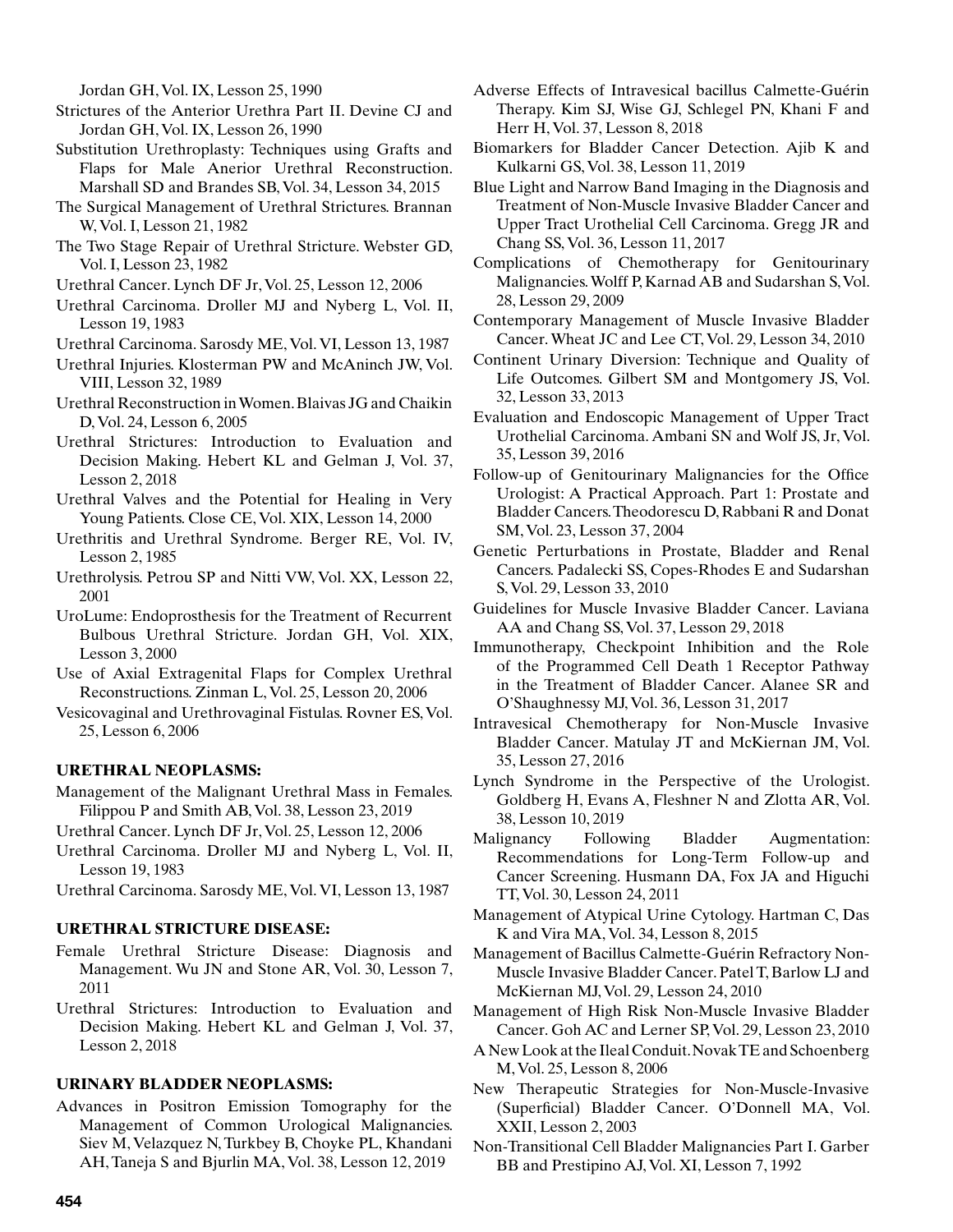Non-Transitional Cell Bladder Malignancies Part II. Garber BB and Prestipino AJ, Vol. XI, Lesson 8, 1992

- Nontransitional Malignant Epithelial Tumors of the Urinary Bladder. Babaian RJ, Vol. IV, Lesson 21, 1995
- Non-Urothelial Bladder Cancer. Anand V and Konety BR, Vol. 33, Lesson 34, 2014
- Partial Cystectomy in the Treatment of Urologic and Non-Urologic Malignancies. Grob BM and Fair WR, Vol. XX, Lesson 24, 2001
- Pearls and Pitfalls in Bladder Cancer Pathology. Skinner E and Kao C-S, Vol. 35, Lesson 26, 2016
- Perioperative Systemic Chemotherapy for Patients with Muscle Invasive Bladder Cancer Undergoing Radical Cystectomy. Maruf M, Agarwal PK and Apolo AB, Vol. 37, Lesson 1, 2018
- Primary Non-Urothelial Neoplasms of the Bladder. Dahm P and Gschwend JE, Vol. 23, Lesson 6, 2004
- Radical Cystectomy in the Female. Marshall FF, Vol. XVII, Lesson 1, 1998
- Prostate Sparing Approaches for Radical Cystectomy: Functional and Oncological Outcomes. Lake A and Weizer AZ, Vol. 28, Lesson 21, 2009
- Reducing Perioperative Complications for Radical Cystectomy. Kukreja JB and Shah JB, Vol. 36, Lesson 28, 2017
- Review of Select Newly Described Malignancies of the Bladder and Kidney. Young A and Kunju LP, Vol. 31, Lesson 28, 2012
- The Role of Bladder Preservation Therapy for Muscle Invasive Bladder Cancer. Cahn DB, Churilla TM, Geynisman DM, Smaldone MC and Horwitz EM, Vol. 35, Lesson 25, 2016
- The Role of Lymphadenectomy for High Grade Invasive Bladder Cancer. Stein JP, Vol. 23, Lesson 21, 2004
- Role of Lymphadenectomy in Genitourinary Cancer. Bochner BH, Carver BS, Coleman JA and Eastham JA, Vol. 28, Lesson 27, 2009
- The Status of Neoadjuvant Therapy for Bladder Cancer. Sternberg CN, Vol. 24, Lesson 22, 2004
- Surveillance Strategies for Non-Muscle Invasive Bladder Cancer. Schroeck FR, Montie JE and Hollenbeck BK, Vol. 31, Lesson 32, 2012
- Technique of Anatomical Radical Cystoprostatectomy With Preservation of Sexual Function. Brendler CB, Vol. XII, Lesson 14, 1993
- The Technique of Radical Cystectomy. Skinner EC, Lieskovsky G and Skinner DG, Vol. IX, Lesson 7, 1990
- Techniques and Management of Upper Tract Urothelial Cancer. Jamal JE and Jarrett TW, Vol. 30, Lesson 22, 2011
- Transurethral Management of Urothelial Carcinoma of the Bladder. Gorin MA, Ayyathurai R and Soloway MS, Vol. 30, Lesson 23, 2011
- Treatment of Urothelial Cancer of the Prostate. Resnick MJ, Kaffenberger SD and Chang SS, Vol. 32, Lesson 3, 2013
- Urinary Markers for Bladder Cancer. Greene KL and

Konety B, Vol. 26, Lesson 33, 2007

Urinary Markers for Bladder Cancer Detection. Lotan Y and Shariat SF, Vol. 30, Lesson 21, 2011

### **URINARY CATHETERIZATION:**

- Difficult Catheterization: Tricks of the Trade. Villanueva C and Hemstreet GP III, Vol. 30, Lesson 5, 2011
- Stents and Catheters-—What's New? Tennyson L, Kafka I and Averch TD, Vol. 34, Lesson 26, 2015

#### **URINARY DIVERSION:**

- Adult Urinary Tract Infections. Rourke E, Kraus SR and Liss MA, Vol. 36, Lesson 37, 2017
- Anti-Reflux Mechanisms in Continent Urinary Diversion. Walker RD, Vol. XIII, Lesson 37, 1994
- The Appendix as a Continence Mechanism. Duckett JW, Wammack R and Hohenfellner R, Vol. XII, Lesson 37, 1993
- Aspects of Urinary Diversion: The Current Role of Conduits. Grune MT and Taylor RJ, Vol. XV, Lesson 21, 1996
- Augmentation Cystoplasty: Enteric and Urothelial. Husmann DA and Snodgrass WT, Vol. 23, Lesson 35, 2004
- Bladder Augmentation: Current and Future Techniques. Colvert JR, Kropp BP and Cheng EY, Vol. XXII, Lesson 32, 2003
- Complications of Continent Cutaneous Reservoirs and Neobladders—Series Using Contemporary Techniques. Rowland RG, Vol. XIV, Lesson 25, 1995
- Complications of Urinary Intestinal Diversion. McDougal WS, Vol. XI, Lesson 37, 1993
- Continence Mechanisms in Urinary Reconstruction. Austin PE and Lockhart JL, Vol. XVII, Lesson 29, 1998
- Continent Catheterizable Channels. Casey JT and Yerkes EB, Vol. 33, Lesson 16, 2014
- Continent Orthotopic Urinary Diversion in Female Patients. Darson MF, Blute ML and Barrett DM, Vol. XIX, Lesson 33, 2000
- Continent Urinary Diversion: Technique and Quality of Life Outcomes. Gilbert SM and Montgomery JS, Vol. 32, Lesson 33, 2013
- Continent Urinary Diversions Excluding the Kock Pouch Part I. Sagalowsky AI, Vol. VI, Lesson 2, 1987
- Continent Urinary Diversions Excluding the Kock Pouch Part II. Sagalowsky AI, Vol. VI, Lesson 3, 1987
- Creation of the Urinary Stoma. Noble MA and Mebust WK, Vol. V, Lesson 13, 1986
- Endourologic Management of Complications of Urinary Intestinal Diversions. Hassan AR, Martin TV, Sosa RE and Vaughan ED, Vol. XV, Lesson 22, 1996
- Fluid, Electrolyte and Acid-Base Abnormalities in Urological Practice. Tanrikut C and McDougal WS, Vol. 25, Lesson 19, 2006
- The Kock Continent Ileal Urinary Reservoir. Boyd SD, Skinner DG and Lieskovsky G, Vol. IV, Lesson 38, 1985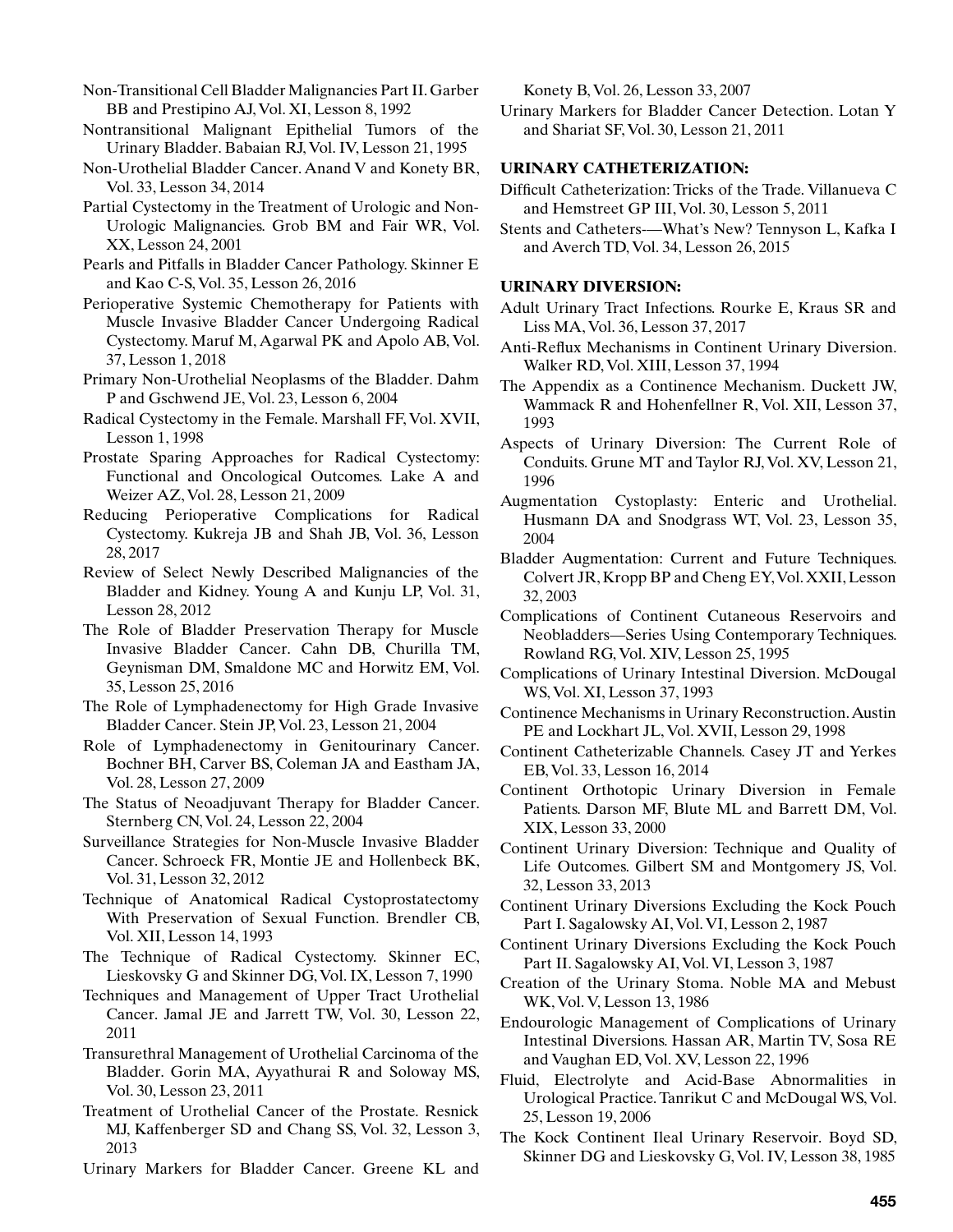- Laparoscopic Use of Bowel in Urological Reconstruction. Murphy DP and Gill IS, Vol. 23, Lesson 14, 2004
- Malignancy Following Bladder Augmentation: Recommendations for Long-Term Follow-up and Cancer Screening. Husmann DA, Fox JA and Higuchi TT, Vol. 30, Lesson 24, 2011
- Malignant Potential of Lower Urinary Tract Reconstruction Using Bowel. Spencer JR and Filmer RB, Vol. XII, Lesson 38, 1993
- Management of Urological Problems in Pregnancy: A Rationale and Strategy. Loughlin KR and McAleer SJ, Vol. 24, Lesson 5, 2005
- Mechanisms of Continence in Continent Urinary Diversions. Sagalowsky AI, Vol. XI, Lesson 5, 1992
- Metabolic Complications of Continent Urinary Diversion. DeMarco RT and Koch MO, Vol. XXII, Lesson 15, 2003
- The Mitrofanoff (Flap Valve) Principle: Applications in Contemporary Continent Urinary and Gastrointestinal Reconstruction. Koyle MA, Mingin GC, Furness PD III and Malone PSJ, Vol. 23, Lesson 34, 2004
- A New Look at the Ileal Conduit. Novak TE and Schoenberg M, Vol. 25, Lesson 8, 2006
- Orthotopic Neobladder. El-Galley R and Keane T, Vol. XXII, Lesson 36, 2003
- Perspectives on Cystectomy and Diversion. Rowland RG and Mitchell ME, Vol. IV, Lesson 29, 1985
- Plan for Management of Complications After Ileal Conduit Diversion. Libertino JA and Eyre RC, Vol. III, Lesson 7, 1984
- Technical Principles of Using Bowel for Urinary Tract Reconstruction. Poch MA, Peabody JO and Guru KA, Vol. 30, Lesson 39, 2011
- Undiversion. Mitchell ME, Vol. III, Lesson 6, 1984
- Urostomy Creation and Management of Complications. Davis CB, Breyer BN and Konety BR, Vol. 29, Lesson 35, 2010
- Use of Colon in Conduit Diversion. Schmidt JD, Vol. IV, Lesson 33, 1985

## **URINARY INCONTINENCE:**

- The Anatomy of Stress Incontinence. Klutke CG, Little NA and Raz S, Vol. IX, Lesson 39, 1990
- Antimuscarinic Agents. Ballert KN, Biggs GY and Nitti VW, Vol. 27, Lesson 16, 2008
- Artificial Urinary Sphincter after 40 Years of Use: Indications, Techniques and Outcomes. Kavanagh AG, Stewart JN and Boone TB, Vol. 35, Lesson 19, 2016
- The Artificial Urinary Sphincter: Current Management Philosophy. Barrett DM and Goldwasser B, Vol. V, Lesson 32, 1986
- Assessing Outcomes in Urology. Part II: Benign Urological Disease. Penson DF, Vol. 25, Lesson 27, 2006
- Assessing Outcomes of Incontinence Surgery in Men. Zoltan E and Sandhu JS, Vol. 27, Lesson 20, 2008
- Assessing Outcomes of Stress Urinary Incontinence Surgery in Women. Kaufman MR, Scarpero HM and Dmochowski RR, Vol. 28, Lesson 7, 2009
- Autologous Slings. Koski ME and Winters JC, Vol. 37, Lesson 37, 2018
- Behavioral Treatment for Urinary Incontinence. Burgio KL, Vol. 25, Lesson 23, 2006
- Behavioral Treatment of Pelvic Floor Disorders. Han E, Odabachian L and Gilleran J, Vol. 37, Lesson 18, 2018
- Bladder Outlet Obstruction in Females. Kuznetsov DD and Kobashi KC, Vol. 24, Lesson 7, 2005
- Bladder Outlet Surgery for Incontinence and Neurogenic Bladder. Dave S and Khoury AE, Vol. 29, Lesson 27, 2010
- Botulinum Toxin: Clinical Uses in Urology. Smith CP and Chancellor MB, Vol. 27, Lesson 15, 2008
- Bulking Agents for Female Stress Urinary Incontinence. Appell R, Vol. 28, Lesson 19, 2009
- Choice of Sling Material for the Treatment of Intrinsic Sphincter Dysfunction in Women. Singla AK, Vol. XIX, Lesson 13, 2000
- Classification of Voiding Dysfunction. Wein AJ, Vol. VI, Lesson 4, 1987
- Clinical Videourodynamics. Rovner ES, Banner MP, Ramchandani P and Wein AJ, Vol. XXII, Lesson 35, 2003
- Colpocystourethropexy. Tanagho EA, Vol. XII, Lesson 27, 1993
- Comparison of Procedures for Stress Urinary Incontinence. Spencer JR and O'Conor VJ, Vol. VI, Lesson 28, 1987
- Complications Associated With Female Incontinence Surgery. Kreder KJ, Vol. XII, Lesson 28, 1993
- Complications of Vaginal Surgery for Stress Urinary Incontinence and Prolapse. Dielubanza E and Vasavada S, Vol. 36, Lesson 21, 2017
- Conservative Management for Urinary Incontinence. Lightner D, Vol. XVIII, Lesson 15, 1999
- Conservative Management of Urinary Incontinence. Schwab CW and Rovner E, Vol. 24, Lesson 23, 2005
- Conservative Therapy for Female Urinary Incontinence. Payne CK, Vol. XV, Lesson 34, 1996
- Decreased Bladder Compliance: Causes, Implications and Treatment. Rourke E, Winters JC and Kraus SR, Vol. 37, Lesson 20, 2018
- Detrusor Underactivity. Abraham N and Goldman HB, Vol. 33, Lesson 11, 2014
- The Development of Voiding Control. Klimberg I, Vol. VII, Lesson 21, 1988
- Diagnosis and Treatment of Intrinsic Sphincter Dysfunction in Females. Haab E, Zimmern RE and Leach GE, Vol. XV, Lesson 35, 1996
- Diagnostic and Treatment Tools for the Management of Multiple Sclerosis Related Neurogenic Bladder Symptoms. Tracey JM and Stoffel JT, Vol. 36, Lesson 30, 2017
- Drug Treatment of Voiding Dysfunction Part I: Evaluation of Drugs; Treatment of Emptying Failure. Wein AJ, Vol. VII, Lesson 14, 1988
- Drug Treatment of Voiding Dysfunction Part II: Drug Treatment of Storage Failure. Wein AJ, Vol. VII, Lesson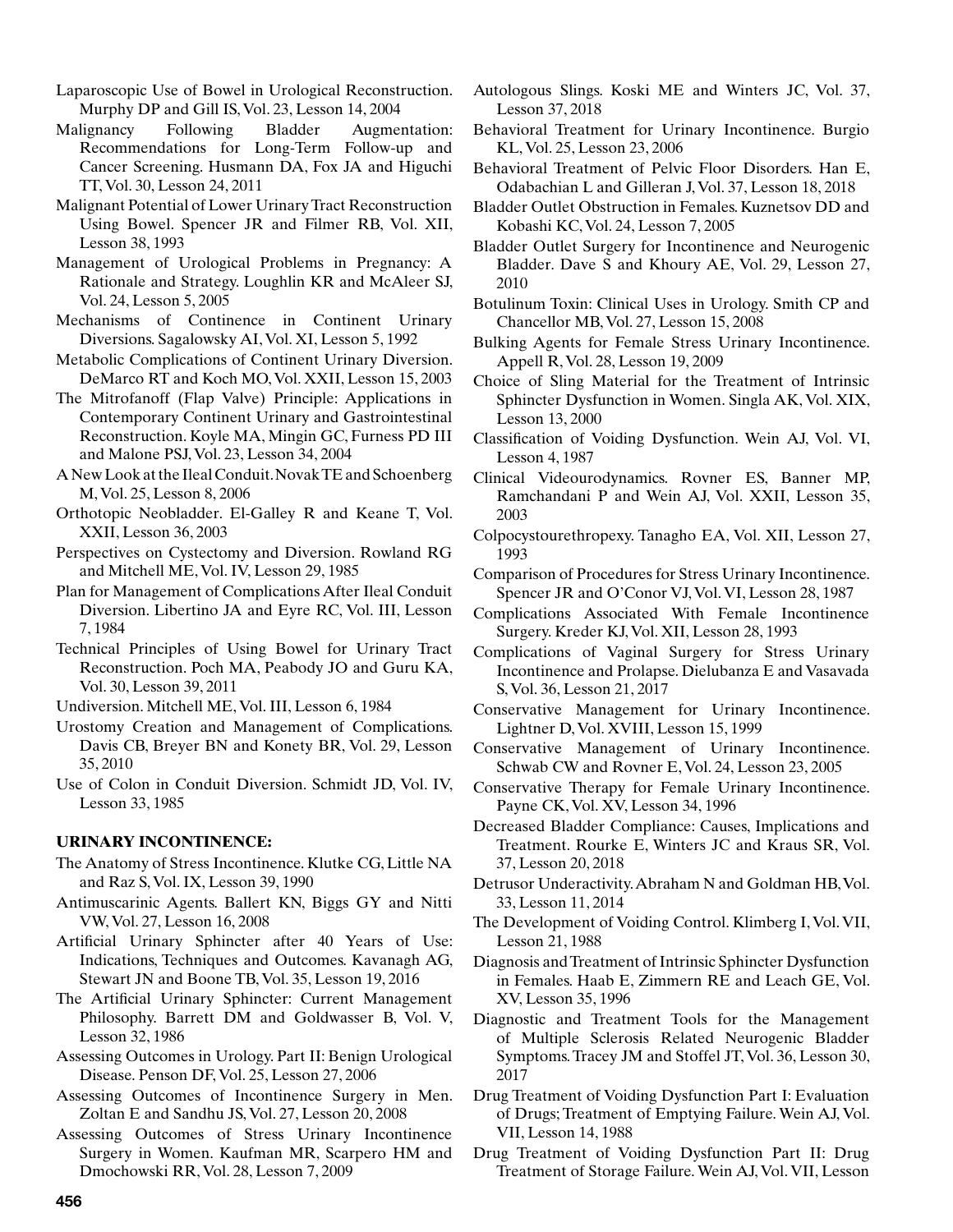15, 1988

- The Dysfunctional Voider. Duckett JW, Snyder HMcC III and Turner WR, Vol. V, Lesson 11, 1986
- Dysfunctional Voiding in Adults. Andrews JM, Baverstock RJ and Carlson KV, Vol. 36, Lesson 8, 2017
- The Effect of Drugs on Urinary Continence. Freed SZ, Vol. III, Lesson 10, 1984
- Endoscopic Treatment of Vesicoureteral Reflux and Urinary Incontinence in Children. Läckgren G, Lottman H, Hensle T and Stenberg A, Vol. XXII, Lesson 37, 2003
- Enuresis. Garrert RA, Vol. II, Lesson 34, 1983
- Estrogen Use: Modern Indications for Estrogen in the Treatment of Genitourinary Symptoms. Laughlin S and Brubaker L, Vol. 25, Lesson 22, 2006
- Evaluation and Management of Enuresis. Austin PF and Neveaus T, Vol. 32, Lesson 14, 2013
- Evaluation and Management of Intrinsic Sphincter Deficiency After Radical Prostatectomy. Flynn BJ, Peterson AC and Webster GW, Vol. 26, Lesson 15, 2007
- Evaluation and Management of Lower Urinary Tract Symptoms in Children. Colaco M and Barone JG, Vol. 33, Lesson 39, 2014
- Evaluation and Management of Nocturia. Aizen J, Lee CL, Olugbade K and Weiss JP, Vol. 34, Lesson 38, 2015
- Evaluation and Treatment of Post-Prostatectomy Incontinence. Bauer RM and Roosen A, Vol. 31, Lesson 39, 2012
- The Evaluation of Women with Stress Urinary Incontinence—What is Appropriate? Johnson EB and Gormley EA, Vol. 32, Lesson 10, 2013
- The Expanded Role for the Artificial Sphincter. Petrou SR and Barrett DM, Vol. X, Lesson 16, 1991
- Female Urinary Incontinence: The Value and Challenges of Randomized Controlled Trials. Aggarwal H, Lavelle RS and Lemack GE, Vol. 34, Lesson 12, 2015
- Geriatric Urinary Incontinence: Resnick NM, Vol. XI, Lesson 9, 1992
- Geriatric Urinary Incontinence. Resnick NM, Vol. XVIII, Lesson 28, 1999
- The Impact of Obesity on Benign Urological Disease. Figler B, Ogan K and Master V, Vol. 29, Lesson 5, 2010
- Injectables for Stress Urinary Incontinence. Linder BJ and Lightner DJ, Vol. 36, Lesson 13, 2017
- The Injection of Teflon Paste to Correct Urinary Incontinence and Vesicoureteral Reflux. Walker RD, Vol. VIII, Lesson 20, 1989
- Injection Therapy for Urinary Incontinence. Press SM and Badlani GH, Vol. XIV, Lesson 2, 1995
- Late Complications of Female Continence Surgery. Wilmot CC and Galloway NTM, Vol. 26, Lesson 16, 2007
- Long-Term Management of Myelodysplasia From Adolescence into Adulthood. Ginsberg DA, Vol. 28, Lesson 10, 2009

Management of Long-Term Catheters in Adults: Part I: Intermittent Catheterization. Linsenmeyer TA, Vol. 25, Lesson 37, 2006

Management of Long-Term Catheters in Adults: Part

II: Indwelling Urethral and Suprapubic Catheters. Linsenmeyer TA, Vol. 25, Lesson 38, 2006

- Management of the Urethra at the Time of Prolapse Repair. Ballert K, Vol. 29, Lesson 13, 2010
- Management of Urological Problems in Pregnancy: A Rationale and Strategy. Loughlin KR and McAleer SJ, Vol. 24, Lesson 5, 2005
- Manifestations and Management of Urological Complications of Parkinson's Disease. Kreydin EI and Ginsberg DA, Vol. 37, Lesson 27, 2018
- Mid Urethral Sling Procedures for Stress Urinary Incontinence in Women. Daneshgari F and Frenkl TL, Vol. 27, Lesson 3, 2008
- New Pharmacological Approaches to Lower Urinary Tract Symptoms Attributed to Benign Prostatic Hyperplasia. Sheth S, Lee R, Ng C, Melamed S, Chung D, Kaplan SA and Te AE, Vol. 29, Lesson 37, 2010
- New Surgical Approaches for the Treatment of Stress Incontinence in Men. Singla AK, Vol. 28, Lesson 30, 2009
- Nocturia in Adults. Weiss JP, Lee CL and Blaivas JG, Vol. 27, Lesson 10, 2008
- Office Management of Nocturnal Enuresis. Kaplan WE, Vol. VIII, Lesson 19, 1989
- Overactive Bladder: Diagnosis and Management. Gormley EA, Vol. 33, Lesson 14, 2014
- Overactive Bladder, Urge Incontinence and Emotional Disorders. Steers WD, Litman HJ and Rosen RC, Vol. 27, Lesson 4, 2008
- Overview and Management of Sleep Enuresis in Children. Bond T, Welch VW and Mikulka RJ, Vol. XV, Lesson 16, 1996
- Pediatric Dysfunctional Voiding in the 21st Century. Bagli DJ, Reddy P and Mitchell ME, Vol. XXII, Lesson 26, 2003
- Pediatric Urinary Incontinence: Update from the International Children's Continence Society. Dudley AG and Franco I, Vol. 37, Lesson 10, 2018
- Pelvic Floor Physical Therapy for Pelvic Pain and Voiding Dysfunction. Scott KM, Morita-Nagai P, Lemack GE and Sultan M, Vol. 37, Lesson 17, 2018
- Pharmacologic Treatment for Non-BPH Induced Voiding Dysfunction: Facilitation of Bladder Emptying Part I. Rovner ES and Wein AJ, Vol. XVII, Lesson 33, 1998
- Pharmacologic Treatment for Non-BPH Induced Voiding Dysfunction: Facilitation of Urine Storage Part II. Rovner ES and Wein AJ, Vol. XVII, Lesson 34, 1998
- Postprostatectomy Incontinence. Levy JB, Seay TM and Wein AJ, Vol. XV, Lesson 8, 1996
- Prostate Sparing Approaches for Radical Cystectomy: Functional and Oncological Outcomes. Lake A and Weizer AZ, Vol. 28, Lesson 21, 2009
- Pubovaginal Sling. Blaivas JG, Vol. XI, Lesson 36, 1992
- Radiology of Urinary Incontinence in the Female. Rovner ES and Ginsberg DA, Vol. XXI, Lesson 22, 2002
- Risk Factors for Stress Urinary Incontinence in Women. Klausner AP and Steers WD, Vol. XXII, Lesson 33, 2003
- The Role of Pelvic Floor Rehabilitation Therapy for Post-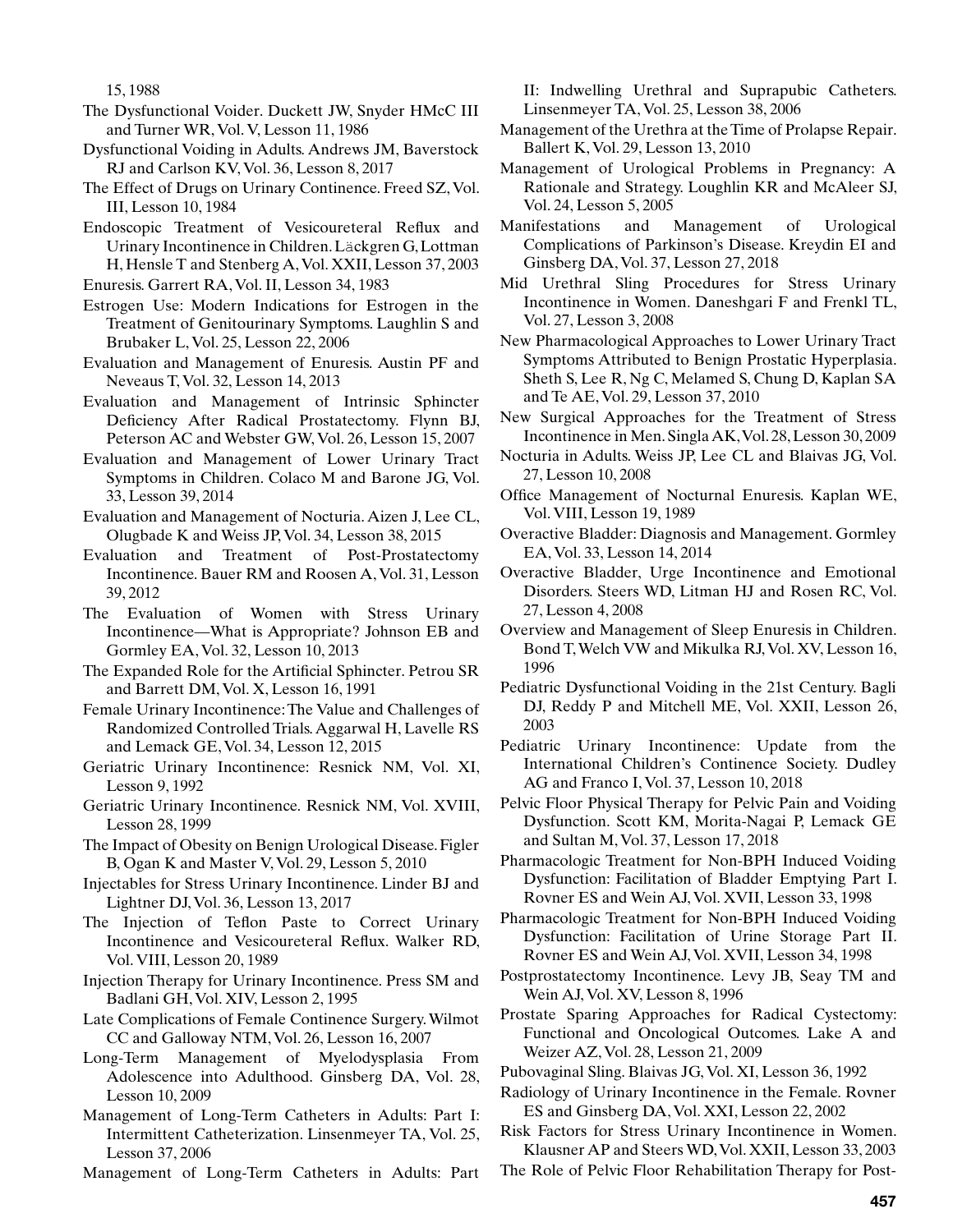Prostatectomy Incontinence. Young DB, Omeis BN and Kraus SR, Vol. 31, Lesson 40, 2012

- The Role of Urodynamics in the Diagnosis and Treatment of Stress Urinary Incontinence. Bartley J, Nikolavsky D and Sirls LT, Vol. 32, Lesson 28, 2013
- Sling Surgery for Stress Urinary Incontinence in the Female: What Surgery, Which Material? Gomelsky A, Scarpero HM and Dmochowski RR, Vol. XXII, Lesson 34, 2003
- Sphincteric Incontinence in the Female: Pathophysiology, Classification and Choice of Corrective Surgical Procedure. Blaivas JG, Vol. VI, Lesson 25, 1987
- Surgery for Neuropathic Bladder. Barrett DM, Wein AJ and Purulkar BG, Vol. IX, Lesson 38, 1990
- Surgical Management of Stress Urinary Incontinence. Ball TP, Vol. IV, Lesson 17, 1985
- Surgical Treatment of Post-Prostatectomy Incontinence. MacLachlan L and Mourtzinos A, Vol. 38, Lesson 4, 2019
- Surgical Treatment of Stress Urinary Incontinence in 2016óWhat is the Role of the Mid-Urethral Sling? Chiles LR and Rovner ES, Vol. 35, Lesson 11, 2016
- Tension Free Vaginal Tape Procedure. Klutke JJ and Klutke CG, Vol. XXII, Lesson 10, 2003
- Treatment of Non-Neurogenic Overactive Bladder with Electrical Stimulation. Chai TC, Vol. 27, Lesson 19, 2008
- Treatments for Male Urinary Incontinence: A Review. Mourtzinos A, Smith JJ III and Barrett DM, Vol. 24, Lesson 15, 2005
- Troubleshooting the Artificial Genitourinary Sphincter Device. Roberts SG and Barrett DM, Vol. XVIII, Lesson 7, 1999
- Urinary Incontinence Clinical Correlations. McGuire EJ, Vol. IX, Lesson 37, 1990
- Urinary Incontinence in the Elderly. Rohner TJ and Igou JF, Vol. V, Lesson 26, 1986
- Urinary Incontinence in the Elderly. Wagg A, Vol. 32, Lesson 15, 2013
- Urodynamics Best Practices. Scarpero HM, Kaufman MR, Koski M and Dmochowski RR, Vol. 28, Lesson 9, 2009
- The Urological Aspects of Vaginal Wall Prolapse Part I. Diagnosis and Surgical Indications. Zimmern PE, Leach GE and Ganabathi K, Vol. XII, Lesson 25, 1993
- The Urological Aspects of Vaginal Wall Prolapse Part II. Surgical Techniques, Complications, and Results. Zimmern PE, Leach GE and Ganabathi K, Vol. XII, Lesson 26, 1993
- Urological Complications of Sickle Cell Disease. Morrison BF and Burnett AL, Vol. 31, Lesson 29, 2012
- The Use of Bulking Agents for Stress Incontinence. Itano NB, Sweat SD and Lightner DJ, Vol. XXI, Lesson 5, 2002
- The Use of Surgical Mesh for Incontinence and Prolapse Surgery: Indications for Use, Technical Considerations and Management of Complications. Terlecki RP and Flynn BJ, Vol. 29, Lesson 14, 2010
- The Use of Transvaginal Mesh for Pelvic Organ Prolapse and Stress Urinary Incontinence. Koski M and Rovner E, Vol. 32, Lesson 19, 2013

Vaginal Prolapse/Incontinence. Part II: Enterocele, Uterine

Vault Prolapse and Posterior Vaginal Wall Defects. Mourtzinos A, Grey Maher M, Yu H-Y and Raz S, Vol. 25, Lesson 30, 2006

- Vaginal Suspension Procedures. Leach GE and Zimmern PE, Vol. IX, Lesson 40, 1990
- Voiding Dysfunction in Children. Allen TD, Vol. VII, Lesson 22, 1988
- Voiding Dysfunction: Neurogenic or Non-Neurogenic? Wein AJ, Vol. VII, Lesson 23, 1988
- What to Do When They Still Leak. Jeter KF, Vol. V, Lesson 7, 1986

## **URINARY RETENTION:**

- Contemporary Management of Anterior Urethral Strictures. Zhao LC, Vol. 33, Lesson 18, 2014
- Dysfunctional Voiding in Adults. Andrews JM, Baverstock RJ and Carlson KV, Vol. 36, Lesson 8, 2017
- Initial Evaluation and Management of Acute Urinary Retention. Dobberfuhl AD and Comiter CV, Vol. 35, Lesson 10, 2016

## **URINATION DISORDERS:**

Dysfunctional Voiding in Adults. Andrews JM, Baverstock RJ and Carlson KV, Vol. 36, Lesson 8, 2017

Pelvic Floor Physical Therapy for Pelvic Pain and Voiding Dysfunction. Scott KM, Morita-Nagai P, Lemack GE and Sultan M, Vol. 37, Lesson 17, 2018

## **URODYNAMICS:**

- Adult Voiding Dysfunction Secondary to Neurologic Disease or Injury. Wein AJ and Rovner ES, Vol. XVIII, Lesson 6, 1999
- Bladder Outlet Obstruction. Benson GS, Vol. VII, Lesson 8, 1988
- Bladder Outlet Obstruction in Females. Kuznetsov DD and Kobashi KC, Vol. 24, Lesson 7, 2005
- Classification of Voiding Dysfunction. Wein AJ, Vol. VI, Lesson 4, 1987
- Clinical Videourodynamics. Rovner ES, Banner MP, Ramchandani P and Wein AJ, Vol. XXII, Lesson 35, 2003
- A Critical Appraisal of the AUA Urodynamics Guidelines. Gomelsky A, Khaled D and Krlin R, Vol. 36, Lesson 12, 2017
- Cystometry. Raz S and Bruskewitz R, Vol. I, Lesson 34, 1982
- Decreased Bladder Compliance: Causes, Implications and Treatment. Rourke E, Winters JC and Kraus SR, Vol. 37, Lesson 20, 2018
- The Development of Voiding Control. Klimberg I, Vol. VII, Lesson 21, 1988
- Detrusor Underactivity. Abraham N and Goldman HB, Vol. 33, Lesson 11, 2014
- The Dysfunctional Voider (Hinman Syndrome). Duckett JW, Snyder HMcC III and Turner WR, Vol. V, Lesson 11, 1986
- Electrical Stimulation and Neuromodulation in the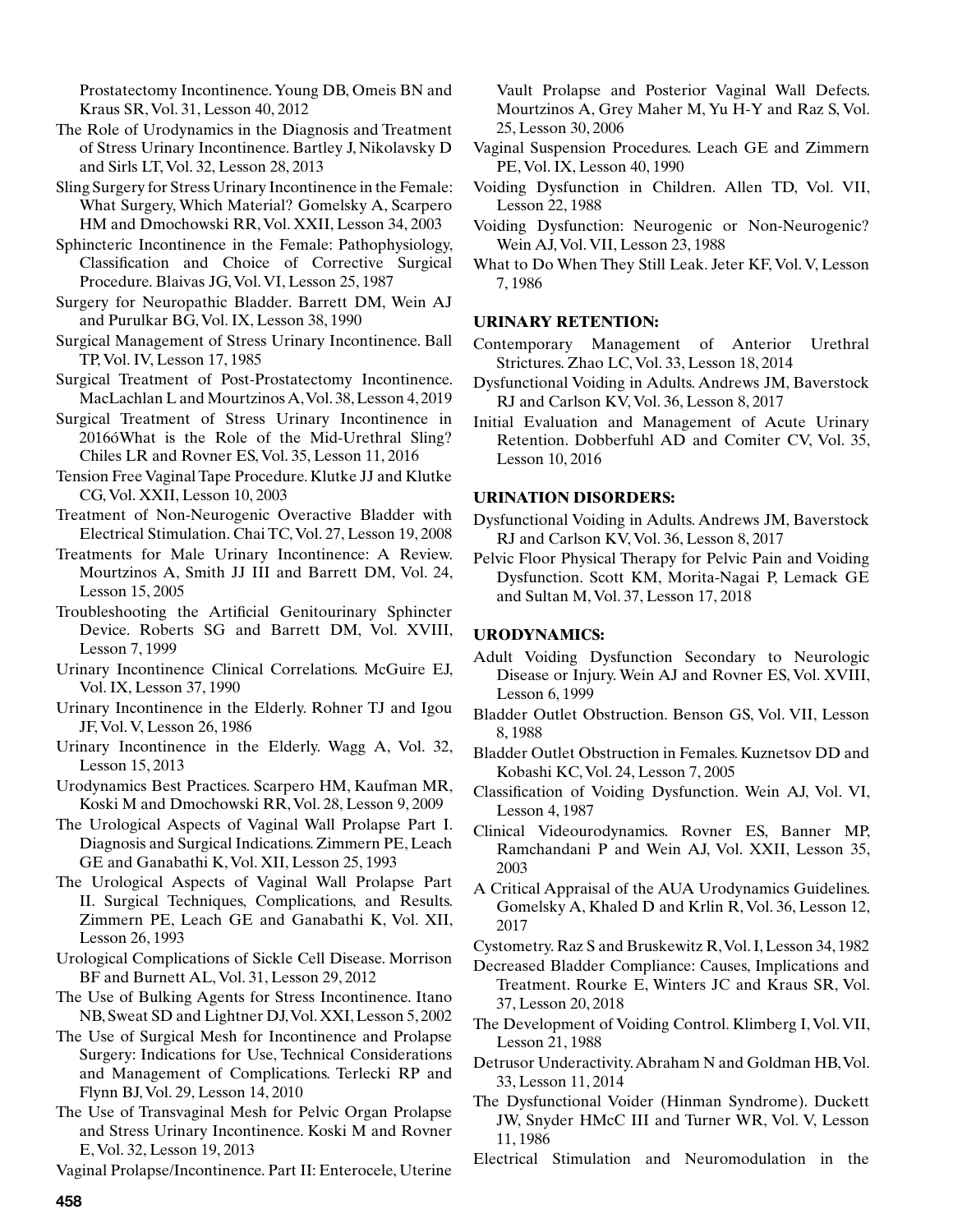Treatment of Lower Urinary Tract Dysfunction. Kohn IJ, Te AE and Kaplan SA, Vol. XXII, Lesson 9, 2003

- LUTS in the Patient with Parkinson Disease: Diagnosis and Management. Lee D, Dillon BE and Lemack GE, Vol. 31, Lesson 38, 2012
- Management of Common Problems in Spinal Cord Injured Patients. Hackler RH and Katz PG, Vol. X, Lesson 6, 1991
- Management of Long-Term Catheters in Adults: Part I: Intermittent Catheterization. Linsenmeyer TA, Vol. 25, Lesson 37, 2006
- Management of Long-Term Catheters in Adults: Part II: Indwelling Urethral and Suprapubic Catheters. Linsenmeyer TA, Vol. 25, Lesson 38, 2006
- Management of the Patient with Myelomeningocele. Gregory JG and Purcell MH, Vol. I, Lesson 29, 1982
- Nontraumatic Neurogenic Voiding Dysfunction in the Adult Part I. Physiology and Approach to Therapy. Blaivas JG, Vol. IV, Lesson 11, 1985
- Nontraumatic Neurogenic Voiding Dysfunction in the Adult Part II. Multiple Sclerosis and Diabetes Mellitus with Bibliography. Blaivas JG, Vol. IV, Lesson 12, 1985
- Occult Spinal Dysraphism (the Tethered Cord) and the Urologist. Husmann DA, Vol. XIV, Lesson 10, 1985
- Practical Urodynamics. Wein AJ and Barrett DM, Vol. XII, Lesson 39, 1993
- Practical Urodynamics: Part I. Rovner ES and Wein AJ, Vol. XXI, Lesson 19, 2002
- Practical Urodynamics: Part II. Rovner ES and Wein AJ, Vol. XXI, Lesson 20, 2002
- The Role of Urodynamics in the Diagnosis and Treatment of Stress Urinary Incontinence. Bartley J, Nikolavsky D and Sirls LT, Vol. 32, Lesson 28, 2013
- The Role of Urodynamics in the Office Practice of Urology. Gleason DM, Vol. III, Lesson 9, 1984
- Sexual Dysfunction in Neurologic Disease: Mechanisms of Disease and Counseling Approaches. Aisen ML and Sanders AS, Vol XVII, Lesson 35, 1998
- Smooth Muscle Physiology. Steers WD, Vol. XIII, Lesson 37, 1994
- Surgical and Medical Management of the Neurogenic Bladder. Elliott DS and Barrett DM, Vol. XXI, Lesson 18, 2002
- Surgical Treatment of Neurogenic Bladder. Raz S and Bruskewitz R, Vol. I, Lesson 35, 1982
- Unexplained Urinary Retention. Montague DK, Vol. I, Lesson 6, 1982
- Urinary Retention in the Female. Smith CP, Kraus SR and Boone TB, Vol. XVIII, Lesson 19, 1999
- Urodynamic Testing in the Pediatric Patient. Ellsworth PI, Gormley EA and Cendron M, Vol. XVIII, Lesson 12, 1999
- Urodynamics Best Practices. Scarpero HM, Kaufman MR, Koski M and Dmochowski RR, Vol. 28, Lesson 9, 2009
- Urologic Care of the Spinal Cord Injured Patient. Hackler RH, Vol. III, Lesson 35, 1984
- Urologic Management of the Myelodysplastic. Bellinger

MF, Vol. V, Lesson 39, 1986

- Urologic Manifestations of Brain Injury. Jaffe JS, Ginsberg PC and Harkaway RC, Vol. XXII, Lesson 23, 2003
- Urological Symptoms of Non-Urological Origin. Weiss JP and Blaivas JG, Vol. XXI, Lesson 17, 2002
- Voiding Dysfunction Due to Spinal Cord Injury. Chancellor MB and Rivas DA, Vol. XIV, Lesson 35, 1995
- Voiding Dysfunction in Children. Allen TD, Vol. VII, Lesson 22, 1988
- Voiding Dysfunction: Neurogenic or Non-Neurogenic? Wein AJ, Vol. VII, Lesson 23, 1988
- Voiding Dysfunction with Nontraumatic Neurologic Disease. Holevas RE and Hadley R, Vol. XI, Lesson 38, 1992

# **UROLOGIC NEOPLASMS:**

- Cancer Survivorship. Skolarus TA and Wittmann D, Vol. 31, Lesson 8, 2012
- Precursors to Genitourinary Malignancies: A Clinical Approach. Gershman B and Olumi AF, Vol. 31, Lesson 18, 2012

# **VAGINA:**

- Contemporary Evaluation and Management of Vesicovaginal Fistula. Ehlert M, Haraway AM and Atiemo HO, Vol. 32, Lesson 7, 2013
- Evaluation and Management of Posterior Vaginal Wall Prolapse. Sherman ND and Amundsen CL, Vol. 25, Lesson 31, 2006
- Evaluation and Treatment of Anterior Vaginal Wall Masses and Lesions. Brucker BM and Nitti VW, Vol. 33, Lesson 9, 2014
- Hormonal Treatment in Women: What a Urologist Should Know. Rosenblum N and Escobar CM, Vol. 38, Lesson 22, 2019
- Precursors of Selected Cancers of the Genitourinary Tract. MacLennan GT and Cheng L, Vol. 31, Lesson 19, 2012
- Techniques of Abdominal Sacrocolpopexy for the Management of Apical Prolapse. Burgess KL and Elliott DS, Vol. 31, Lesson 11, 2012
- Vaginal Prolapse. Part I: Anatomy and Musculofascial Support of the Pelvis and Transvaginal Grade IV Cystocele Repair. Grey Maher M, Mourtzinos A, Yu H-Y and Raz S, Vol. 25, Lesson 29, 2006
- Vaginal Prolapse/Incontinence. Part II: Enterocele, Uterine Vault Prolapse and Posterior Vaginal Wall Defects. Mourtzinos A, Grey Maher M, Yu H-Y and Raz S, Vol. 25, Lesson 30, 2006

# **VASCULAR SURGERY: See Surgical Procedures, Operative**

# **VESICO-URETERAL REFLUX:**

Endoscopic Treatment of Vesicoureteral Reflux and Urinary Incontinence in Children. Läckgren G, Lottman H, Hensle T and Stenberg A, Vol. XXII, Lesson 37, 2003